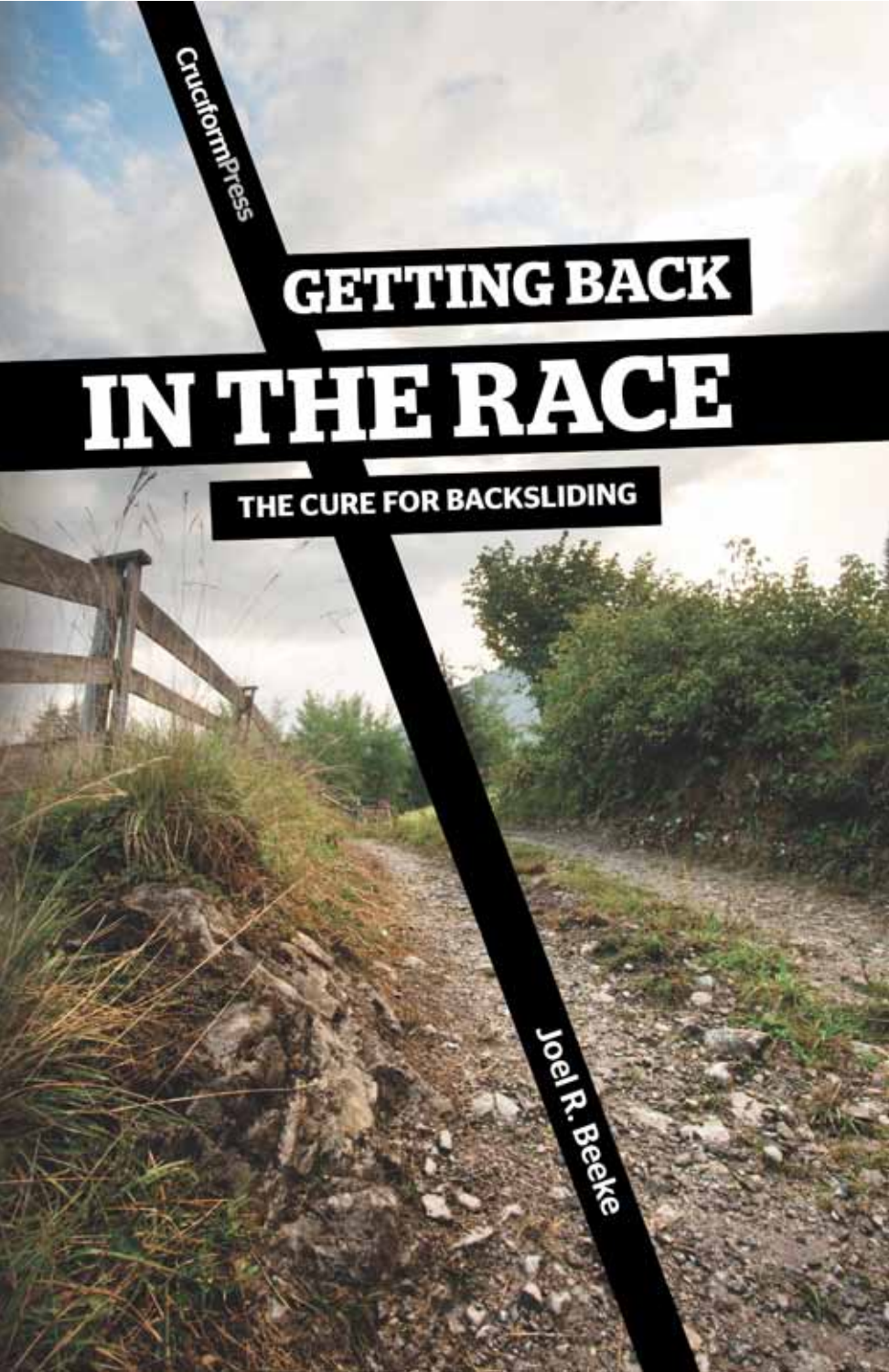### Getting Back in the Race

### *The Cure for Backsliding*

**Joel R. Beeke** Cruciform Press | Released November, 2011

> To Lois Mol, loyal and faithful friend. "I thank my God upon every remembrance of you." (Philippians 1:3) – Joel R. Beeke

> > **CruciformPress**

© 2011 by Joel R. Beeke. All rights reserved. **CruciformPress.com | info@CruciformPress.com**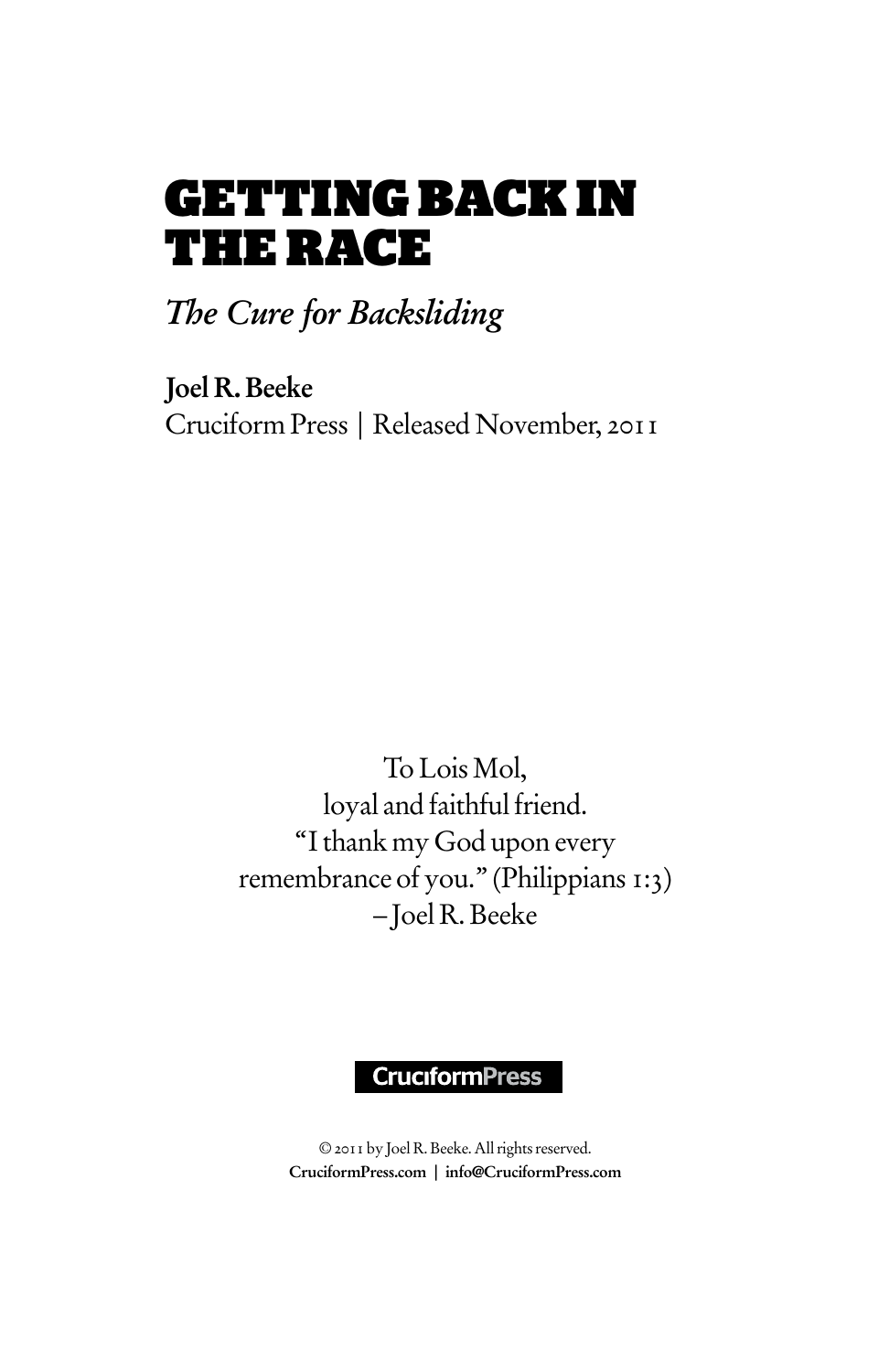"This book is a masterpiece, and I do not say that lightly. Since Octavius Winslow wrote his magnificent book, *Personal Declension and Revival of Religion in the Soul* in 1841, not much has seen the light of day on the vital subject of backsliding, to which every believer is prone and from which every child of God needs deliverance. This excellent work, so helpfully spiced with quotations from the Puritans, needs to be read over and over again. I heartily commend it."

**Martin Holdt**, Pastor, Emmanuel Baptist Church, Johannesburg, South Africa; editor *Reformation Africa South*

"Solidly written in the vein of older classics on this subject by authors like Richard Sibbes and Andrew Fulller, this new work by Dr. Beeke provides a helpful approach to what is a perennial problem for the church. For inevitably there are wounded in the spiritual war in which we are engaged, and this work outlines the best means of bringing balm and healing to their souls. Highly recommended."

**Michael Haykin**, author; Professor of Church History and Biblical Spirituality; Director, The Andrew Fuller Center for Baptist Studies, The Southern Baptist Theological Seminary

"*Getting Back in the Race* is a thorough treatment of the difficult subject of backsliding. It bears all the classic hallmarks of Joel Beeke's writings: it is thoroughly scriptural, warmly pastoral, saturated with the best of Puritan wisdom, and relevant for all Christians. Any of us may drop out of the race; Joel Beeke will help us prevent that happening by showing why it does happen and how it can be overcome. May this book help us to stay the course all the way to the finishing line!"

**Iain D. Campbell**, Minister, Point Free Church; 2012 Moderator, Free Church of Scotland General Assembly

"The strength and beauty of *Getting Back in the Race* is that Joel Beeke's characteristic clarity, biblical fidelity, and unflinching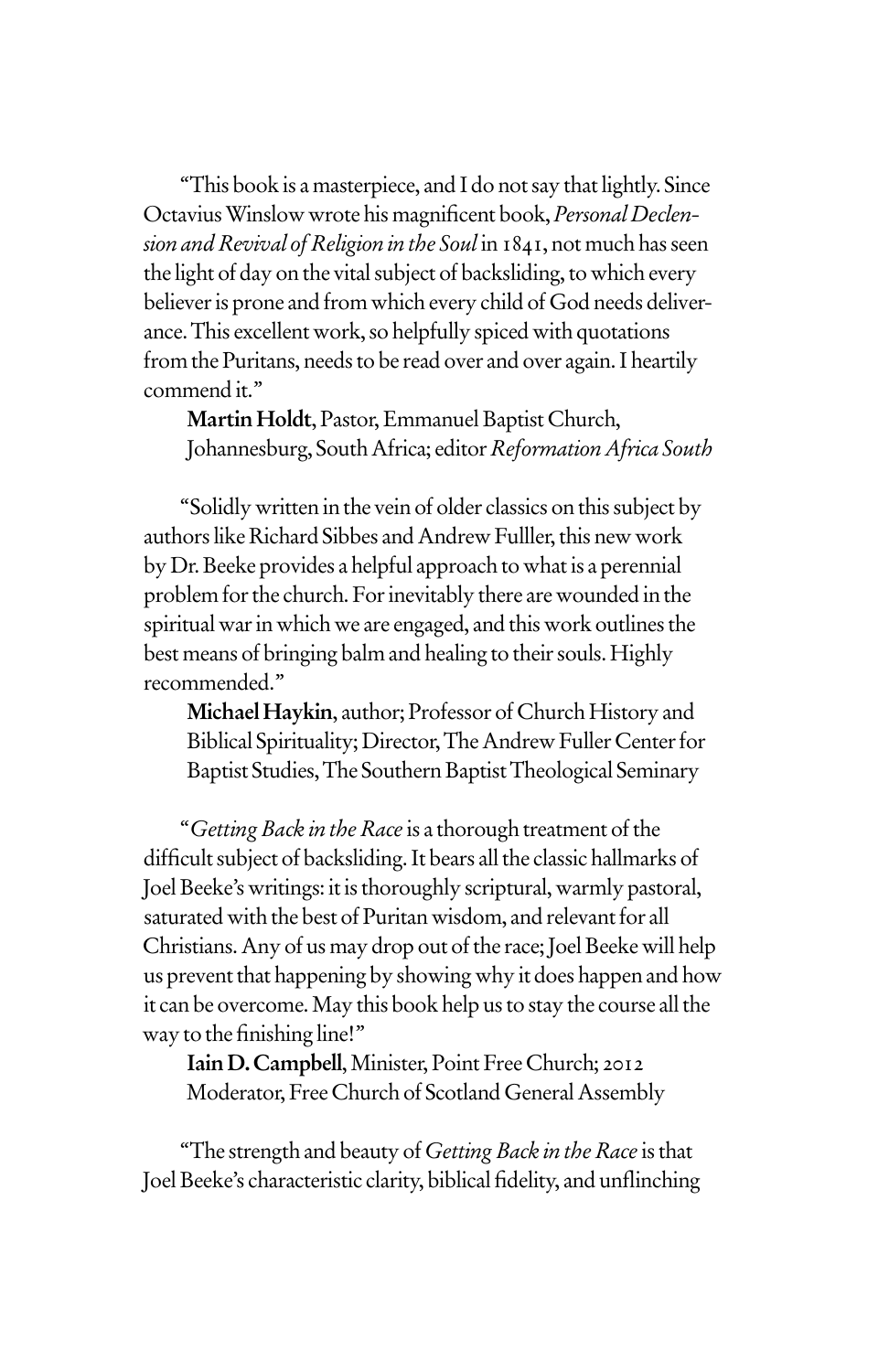care as to detail and pastoral wisdom is obvious on every page. This book is an honest and sometimes chilling exposition of the seriousness of backsliding; at the same time, it unfailingly breathes the air of grace and hope. Timely and judicious, a book to read, re-read."

**Derek W. H. Thomas**, Minister of Preaching and Teaching, First Presbyterian Church, Columbia, SC; Distinguished Visiting Professor of Systematic and Historical Theology, Reformed Theological Seminary; Editorial Director, Alliance of Confessing Evangelicals

"'Don't settle for being a spiritual shrimp,' argues Dr. Beeke. The pity is that too many modern Christians are opting for shrimpishly small degrees of grace. Indwelling sin drags the careless believer down into guilty backsliding. This book is a prescription for the believer who feels his guilt. Here is medicine from the Bible ornamented with choice quotations from the great Puritans. These are healing fountains for backslidden saints."

**Maurice Roberts**, Minister of Greyfriars Congregation, Inverness, Scotland; former editor, *Banner of Truth* magazine

"Once again, Christian believers young and old are indebted to Joel Beeke. Dr. Beeke writes on a subject we hear much too little about, backsliding, and does so with biblical clarity, theological insight, yet always with a pastor's heart. Only too easily can even well-taught Christians find their hearts growing cold and their zeal for Christ's honor flagging. Dr. Beeke, like the spiritual physician he is, exposes to us the reasons why backsliding happens and how God in his grace maps out for us the way back to spiritual health. This is a book for all Christians, certainly not only for those who are in the sad state of backsliding. Prevention is always better than cure. Relevant biblical passages abound and choice quotes from the history of the church illuminate the text. This is a book every Christian should read and every pastor commend."

**Reverend Ian Hamilton**, Minister, Cambridge Presbyterian Church, Cambridge, England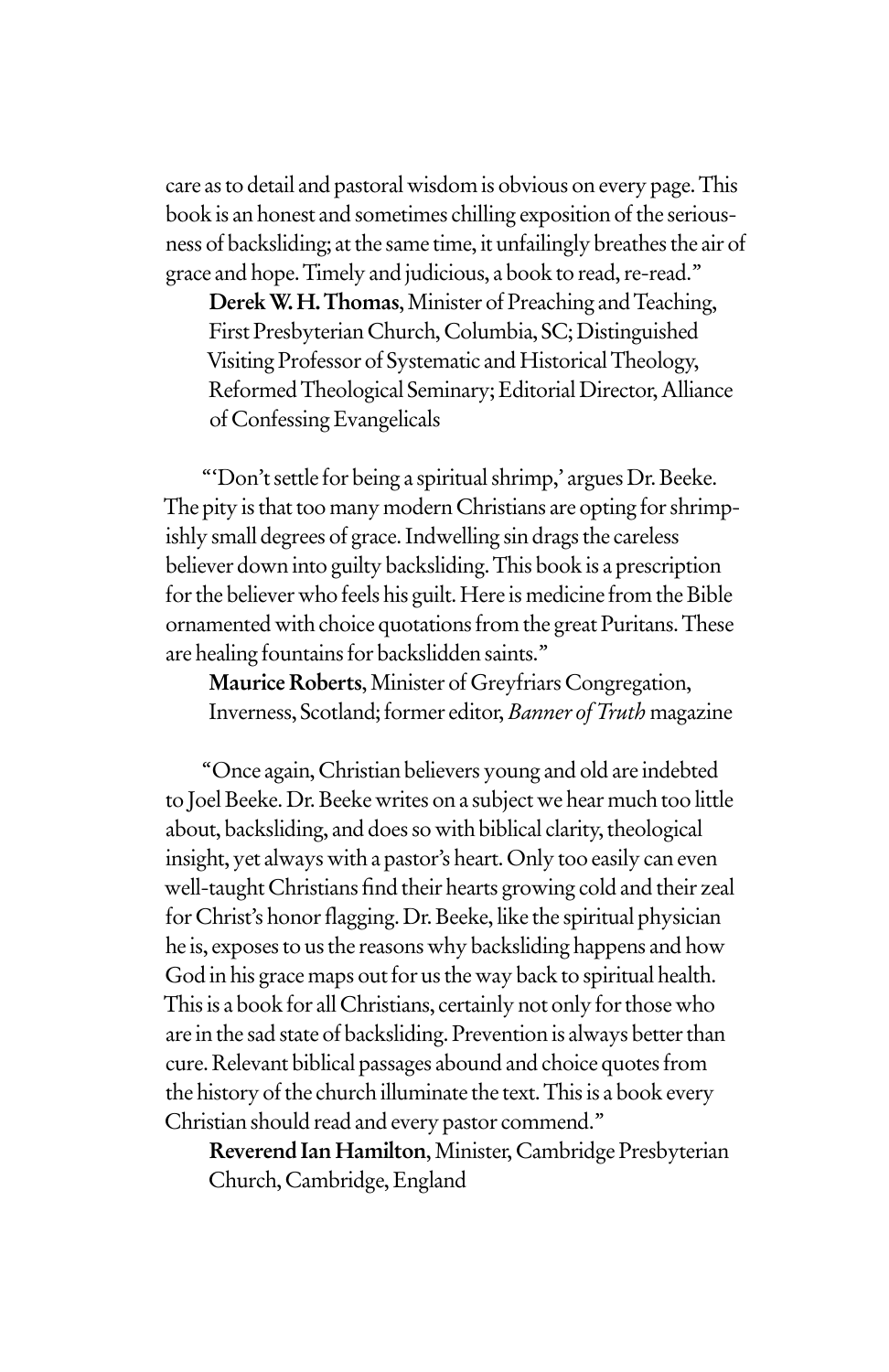# **CruciformPress something new in Christian publishing**

**Our Books:** Short. Clear. Concise. Helpful. Inspiring. Gospel-focused. *Print; ebook formats: Mobi, ePub, PDF.* 

**Monthly Releases:** A new book the first day of every month.

**Consistent Prices:** Every book costs the same.

**Subscription Options:** Print books or ebooks delivered to you every month, at a discount. Or buy print books or ebooks individually.

#### **Annual or Monthly Subscriptions**

| Print Book \$6.49 per month              |  |
|------------------------------------------|--|
| Ebook $\ldots$ \$3.99 per month          |  |
| <b>Non-Subscription Sales</b>            |  |
|                                          |  |
|                                          |  |
| More than 50 Print Books \$6.45 each     |  |
| Single Ebooks (bit.ly/CPebks)\$5.45 each |  |

#### *Getting Back in the Race: The Cure for Backsliding*

| Print ISBN:      | 978-1-936760-35-0 |
|------------------|-------------------|
| ePub ISBN:       | 978-1-936760-36-7 |
| Mobipocket ISBN: | 978-1-936760-37-4 |

Published by Cruciform Press, Adelphi, Maryland. Copyright © 2011 by Joel R. Beeke. All rights reserved. Unless otherwise indicated, all Scripture quotations are taken from: The King James Version.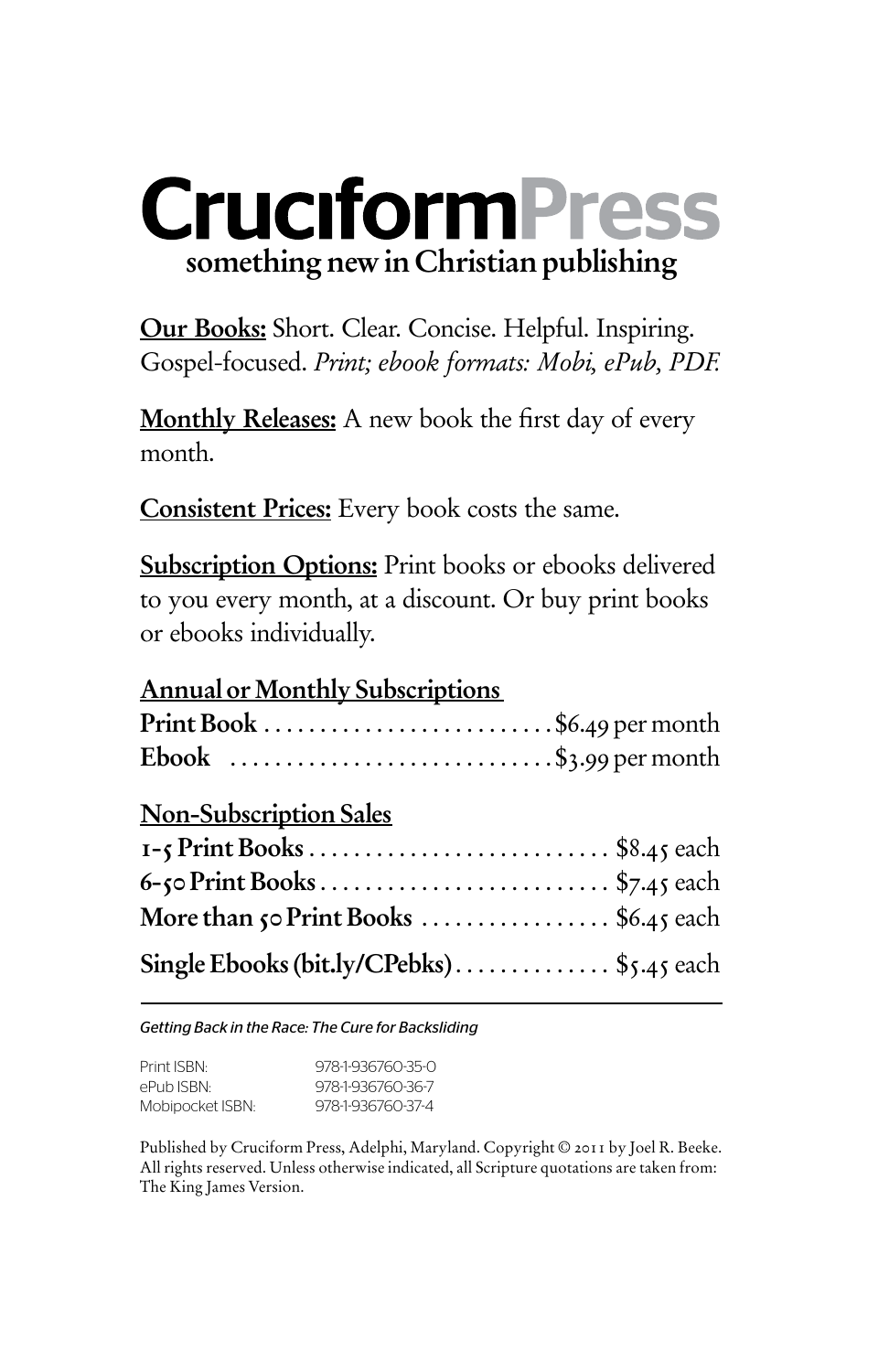### Table of Contents

|       | Running with Endurance                            |
|-------|---------------------------------------------------|
| One   | Chapters<br>Discerning Backsliding                |
| Two   | The Physician of Grace (Hosea 14:1-3)             |
| Three | The Medicines of Grace (Hosea 14:4)               |
| Four  | The Healing of Grace (Hosea $14:5-9$ )            |
|       | $Conclusion \dots 103$<br>A Final Word to Runners |
|       |                                                   |
|       | More Books from Cruciform Press  110              |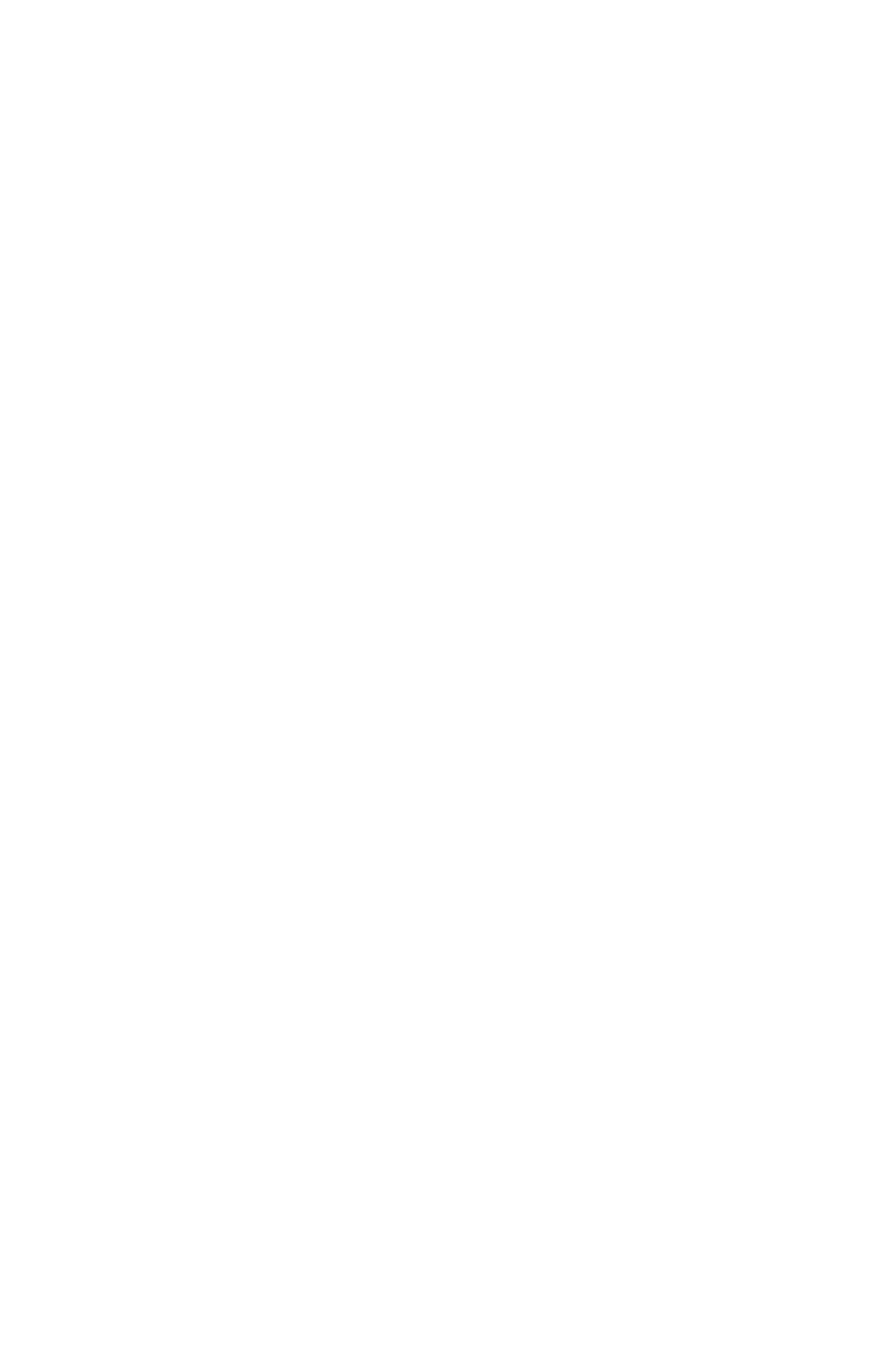## Introduction Running with Endurance

At the height of World War II, the enemy Axis powers controlled all of Europe from France westward, plus portions of Africa, Asia, and China. The Russian Allies were under siege in Moscow and had already lost Kiev. It seemed the unthinkable was happening: the exhausted Allies were losing their war against a merciless foe.

In October 1941 the English Prime Minister, Winston Churchill, spoke to his countrymen, and indeed to the entire free world. The substance of his message was clear: "Never, never, never give up!" Churchill called his people to persevere, and persevere they did unto victory, four long years later.

As in military conflict, so in the ongoing war that is the Christian life: perseverance like that of a marathon runner is a necessity—even, and especially, in the face of what seem to be daunting odds. Of course, in one sense this spiritual war is not to be compared to World War II,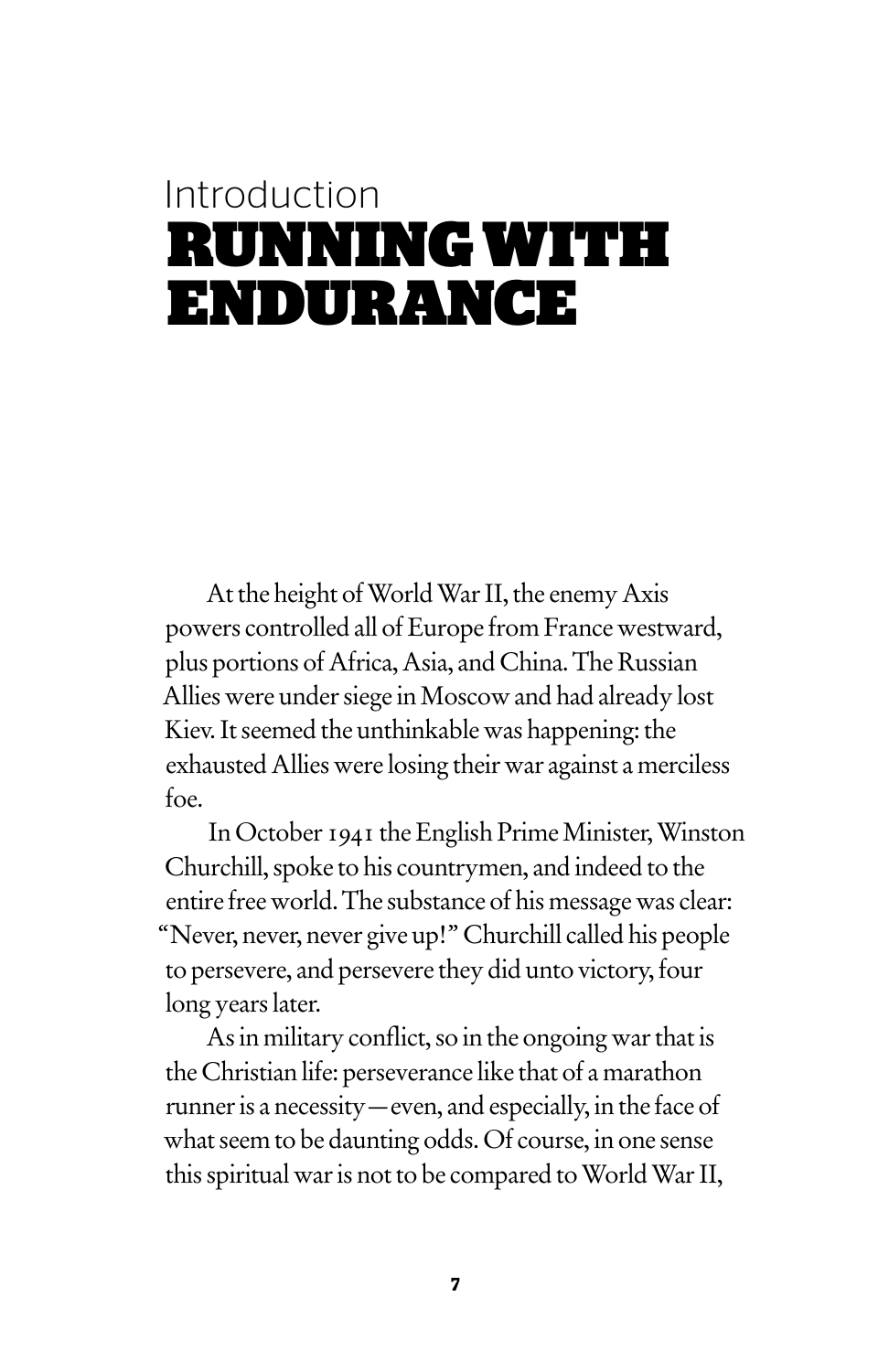for the stakes are far higher. This is a war of which another Englishman, William Gurnall (1616–1679), said, "the cruelest [war] which ever was fought by men, will be found but sport and child's play to this. Alas, what is the killing of bodies to the destroying of souls?"1 For this is nothing less than the warfare between Satan and the saints of God. It is a war of eternal consequence.

In this war too, we hear our Commander in Chief call us to follow him to the end and never, never, never give up. That's a tough assignment: following Christ is, in fact, more than a marathon. It's more like an "Ironman," the spiritual equivalent of swimming two and a half miles, biking 112 miles, and running 26 miles without a break. Christians—all Christians—must go the distance against great odds.

How do we do that? How do we keep up the pace? It's one thing to begin the Christian life, but quite another to persevere in it. It's one thing to repent and believe the gospel, but quite another to go on repenting and go on believing. The miracle of Pentecost in Acts 2:4 is great, but in some ways, Acts 2:42 is even greater: "And they continued steadfastly in the apostles' doctrine and fellowship and in breaking of bread, and in prayers." My father often said to me, "Remember, it's relatively easy to begin ministry in the church; the challenge is to maintain it—to persevere in zeal for it."

Haven't you, too, discovered that in some ways it can be harder to go on believing as a Christian than to become one in the first place? Haven't you, too, found it hard to persevere in faith when trouble or opposition arises, or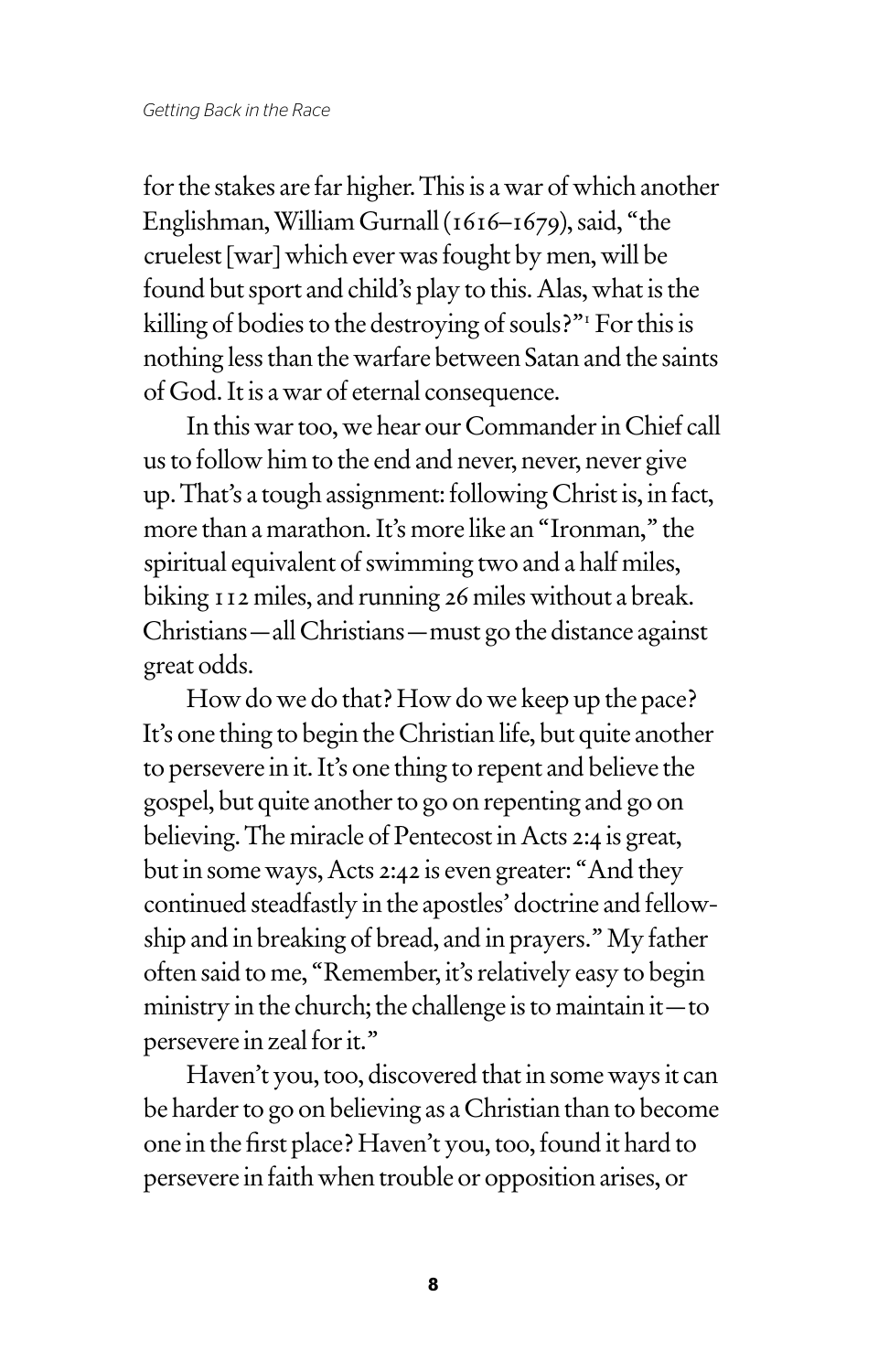when faced with the demands of daily life in such a world as this? Perhaps even now you are fearful. Perhaps you are afraid that you will fall into a defeatist attitude, saying, "I can never measure up to the demands of discipleship, so what's the use of trying? The poverty of my faith and my weakness in the face of temptation is terribly discouraging. How can I go on believing that 'God is light' even in the darkest night? How can I persevere in paying the high cost of faithfulness, enduring affliction and opposition and loss for the gospel's sake?"

Every Christian faces numerous discouragements in striving to follow Christ. Our knees go weak and our hands hang down when we face personal failure, when others let us down, or when providence denies our desires. Disappointment can lead to discouragement, and discouragement may end in doubt, fear, and even despair. We feel weak and tired, emotionally and spiritually, and we are tempted to throw in the towel. Why should we persist in confessing a faith that is despised and hated in the world? It all seems pointless and hopeless. We say with Asaph, "Verily I have cleansed my heart in vain" (Psalm 73:13).

But we must press on, firm in the confidence that we run alongside other believers, that we run a well-trodden course, and that we run with God's inexhaustible assistance and support. J. C. Ryle (1816–1900) said, "We have a race to run," and went on to explain that every true Christian must endure great opposition:

Without there will be fightings, within there will be fears; there will be snares to be avoided, and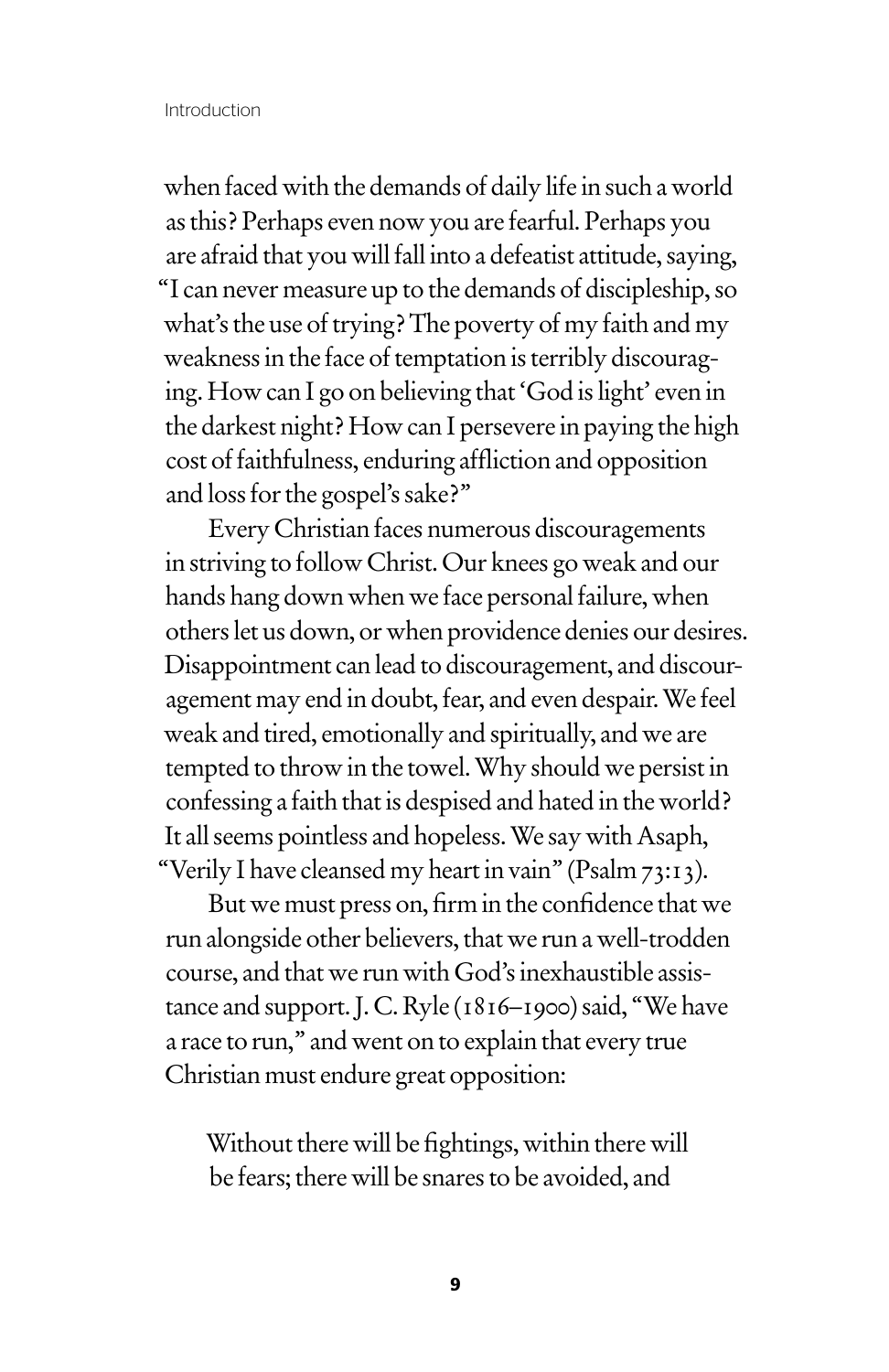temptations to be resisted; there will be your own treacherous hearts, often cold and dead and dry and dull; there will be friends who will give you unscriptural advice, and relations who will even war against your soul; in short, there will be stumbling-blocks on every side, there will be occasion for all your diligence and watchfulness and godly jealousy and prayer, you will soon find that to be a real Christian is no light matter.<sup>2</sup>

But the Lord does not call us to go where he has not gone before. We are called to endure what Christ endured before us, to follow the course he has already taken. Hebrews 12:1–2 says,

Let us lay aside every weight, and the sin which doth so easily beset us, and let us run with patience the race that is set before us, looking unto Jesus the author and finisher of our faith; who for the joy that was set before him endured the cross, despising the shame, and is set down at the right hand of the throne of God.

There's the key: "looking unto Jesus." The more we fix our eyes on the glory of the one who died and rose and now sits at God's right hand, the more we will press on to meet him. John Bunyan (1628–1688), himself no stranger to hardship, said, "When men do come to see the things of another world, what a God, what a Christ, what a heaven, and what an eternal glory there is to be enjoyed; also, when they see that it is possible for them to have a share in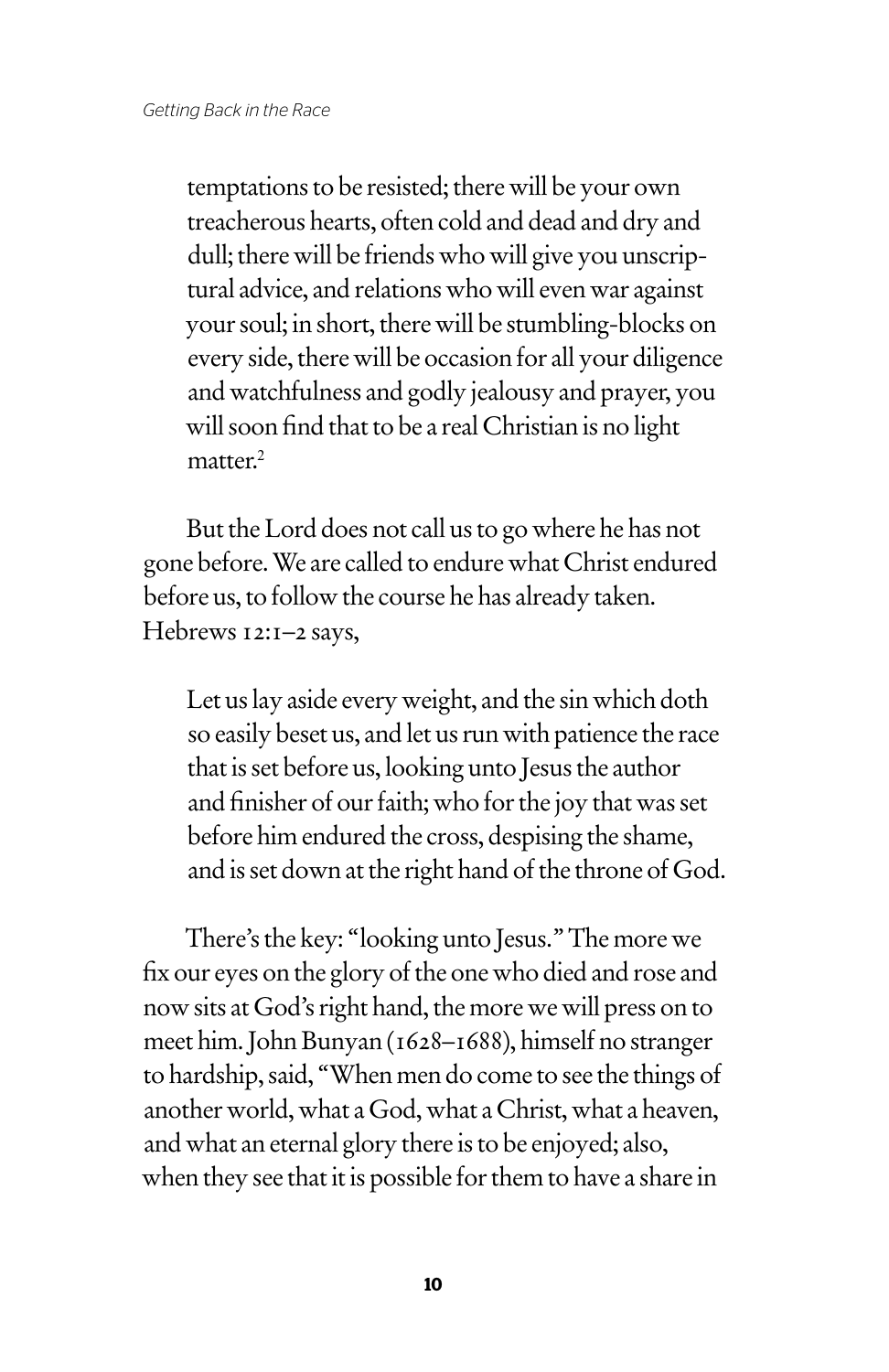it, I tell you it will make them run through thick and thin to enjoy it."<sup>3</sup>

But when we lose sight of Christ because of our sin, or Satan's lies, we grow tired and weak. We begin to lose our bearings, drift out of the way, or else give up too soon. Let's take a lesson from American swimmer Florence Chadwick (1918–1995). While I am not the first to tell her story, it is well worth recounting here. In her prime, she swam the English Channel in record time. But when she attempted to swim the 26 miles from Catalina Island to the coast of California, a thick fog set in after fifteen hours in the water. She could no longer see her goal, so she grew discouraged. Finally, an hour later, she asked to be pulled out by the people in boats accompanying her. Imagine her dismay when she discovered that she was only one mile from her goal! Two months later she tried again, and the same fog set in. But this time she fixed in her mind an image of the shore ahead of her, and pressed on to reach her goal.

When sin or unbelief or false teaching make it hard to see Jesus, Christians grow discouraged, become weak in faith, and may begin to turn away from the Lord. Like a swimmer in the fog, our own sins constantly block our view of the glorious goal, so we are tempted to abandon the pursuit entirely. This turning away from Christ is often called backsliding: a drawing back from God, from our profession of faith, and from our commitment to follow Christ. To backslide is to relapse into unbelief, sin, and spiritual numbness. Backsliding is an act of disloyalty and a form of rebellion. It can happen to an individual, a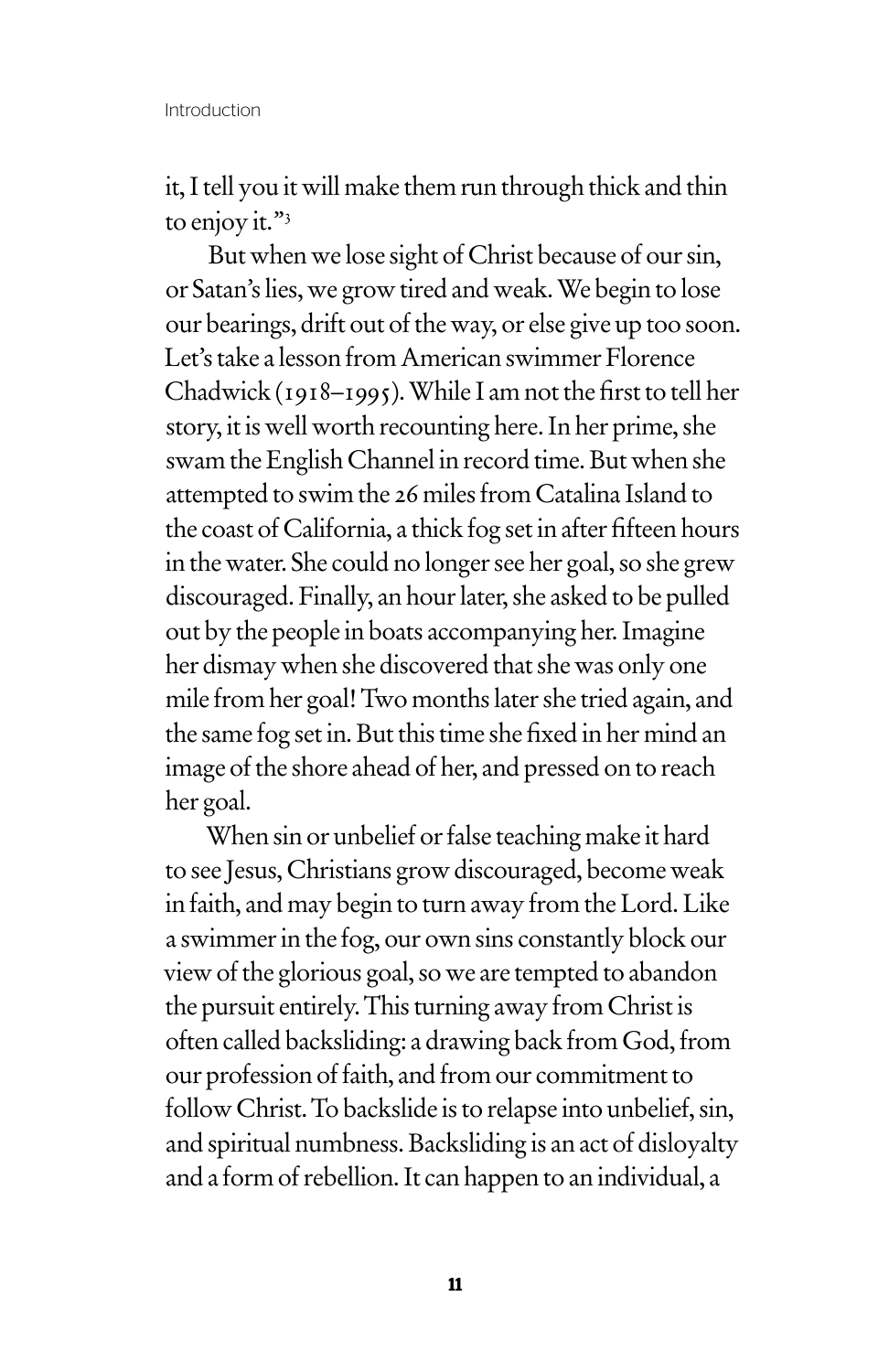family, a church, even a whole denomination. Backsliding can leave people in a weakened spiritual condition for years before they recover. It can even lead to final apostasy, giving up and walking away from the Lord forever.

The purpose of this book is to awaken Christians to the reality of backsliding, to help us recognize it when it starts, to show where it may lead, and to empower believers—those who are in the grip of backsliding, or those in a position to help the afflicted—to get back into the race by the grace of God. We will first analyze the spiritual disease of backsliding, then proceed to the divine cure.<sup>4</sup>

This book will also introduce you to the vast body of helpful literature on backsliding and spiritual experience in general. Christian writers of the seventeenth, eighteenth, and nineteenth centuries gave considerable attention to the problem of backsliding. Many of their books continue to be printed today. Strangely, treatment of this topic has become quite rare among recent authors. Therefore, I hope to introduce you to some of the old writers of the Reformed and Puritan traditions who handle spiritual experience with biblical wisdom. Follow the footnotes of this book like bridges to other valuable books.

I encourage you to read this book with prayer. Pray that the Holy Spirit would illuminate your mind to see the truth, and bring your heart captive to love for the truth. Pray also for your church and other Christians, that God would heal all our backsliding (Hosea 14:4).

I believe in both the preservation of the saints by God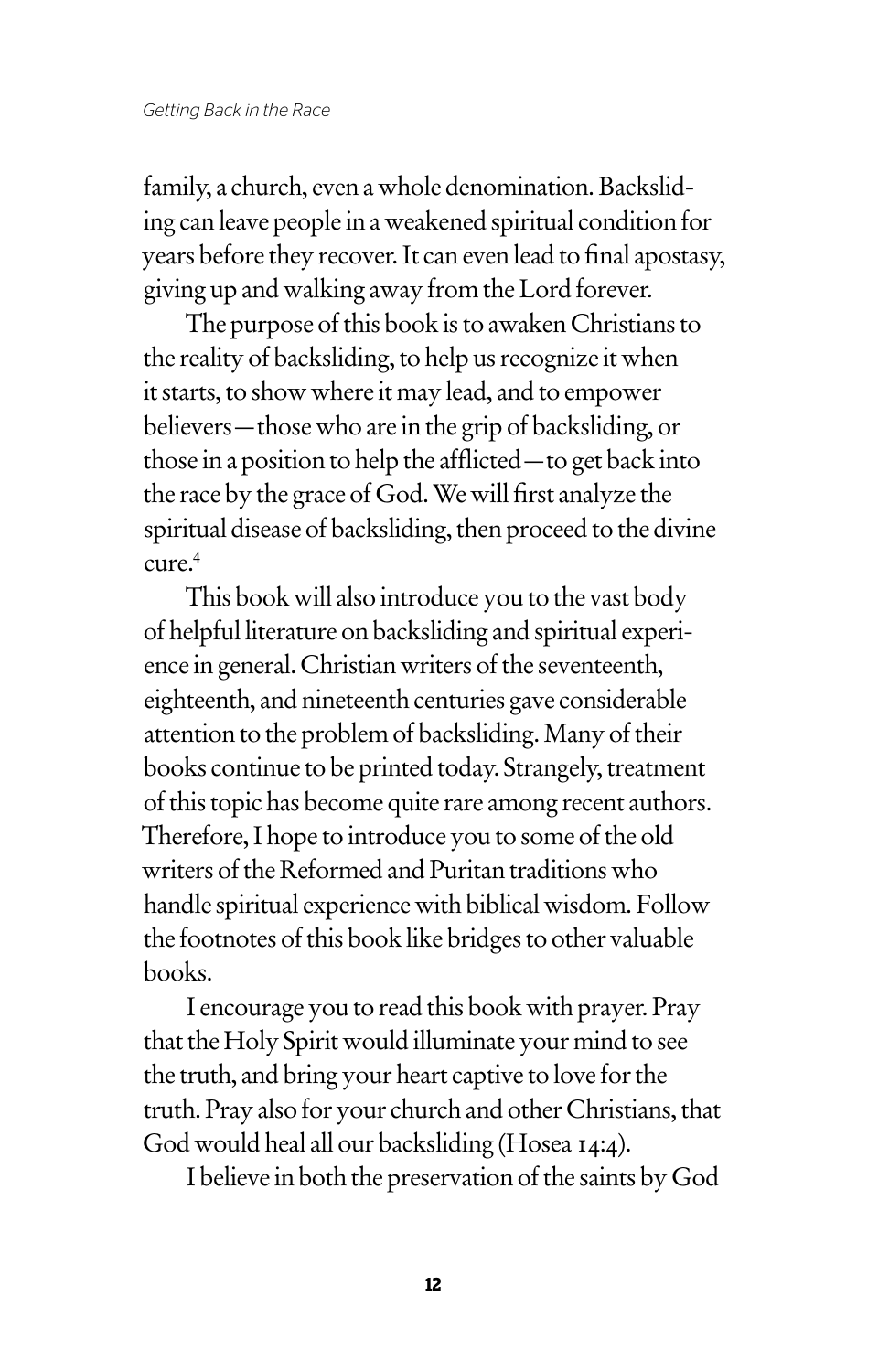and the perseverance of the saints before God. True, our perseverance is a fruit of God's preservation, but that perseverance is still ours, a fight we must fight and a race we must run. It doesn't happen objectively outside of us; it happens subjectively, by grace, within us and through us. Trusting in God, looking to Christ, and relying on the help of the Holy Spirit in using the spiritual disciplines, we must run the race and we must finish the course. We are no mere spectators, nor can we remain on the sidelines. Every Christian is a runner.

We must continue on patiently, ploddingly, believing in the Lord—not only in times of prosperity, but also in times of adversity. May God use this book to strengthen you and keep you running in the race until you reach the goal, obtain the prize, and receive your crown from the hand of Christ in glory!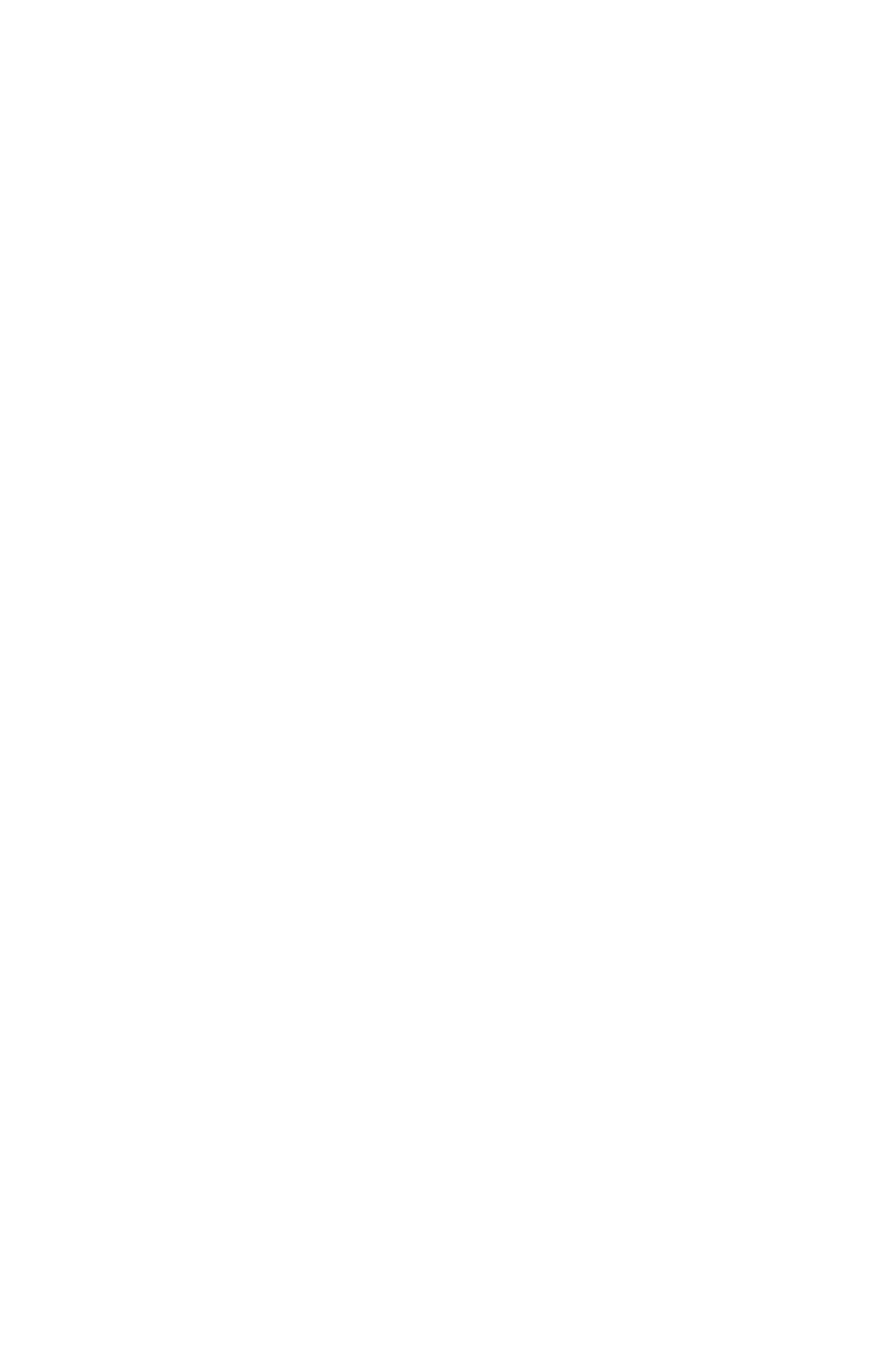## One RUNNERS STUMBLING

Discerning Backsliding

Picture a runner in a long-distance, cross-country race. Off the mark, things look great. He sets a strong pace, feels good, and can see victory ahead. But as the race progresses he grows over-confident and careless. He stops paying attention to the terrain. Instead he dreams about the shouts of admiration when he crosses the finish line in record time. After running strongly for a while, he fails to see a dip in the path and falls. In an instant he finds himself on the ground, knees bloodied and head throbbing, his face in the dirt. He feels confused, discouraged, and embarrassed. So he lies there, unsure whether to give up or keep going.

This is a difficult situation, and a moment of crisis. The runner has reason to feel ashamed of himself. *But he need not give up*. He can finish the race, and finish it well. So can you, if you are a backslidden Christian who has fallen into sin through your own weakness and carelessness. By the grace of God, I will do all I can in the following pages to show you how to position yourself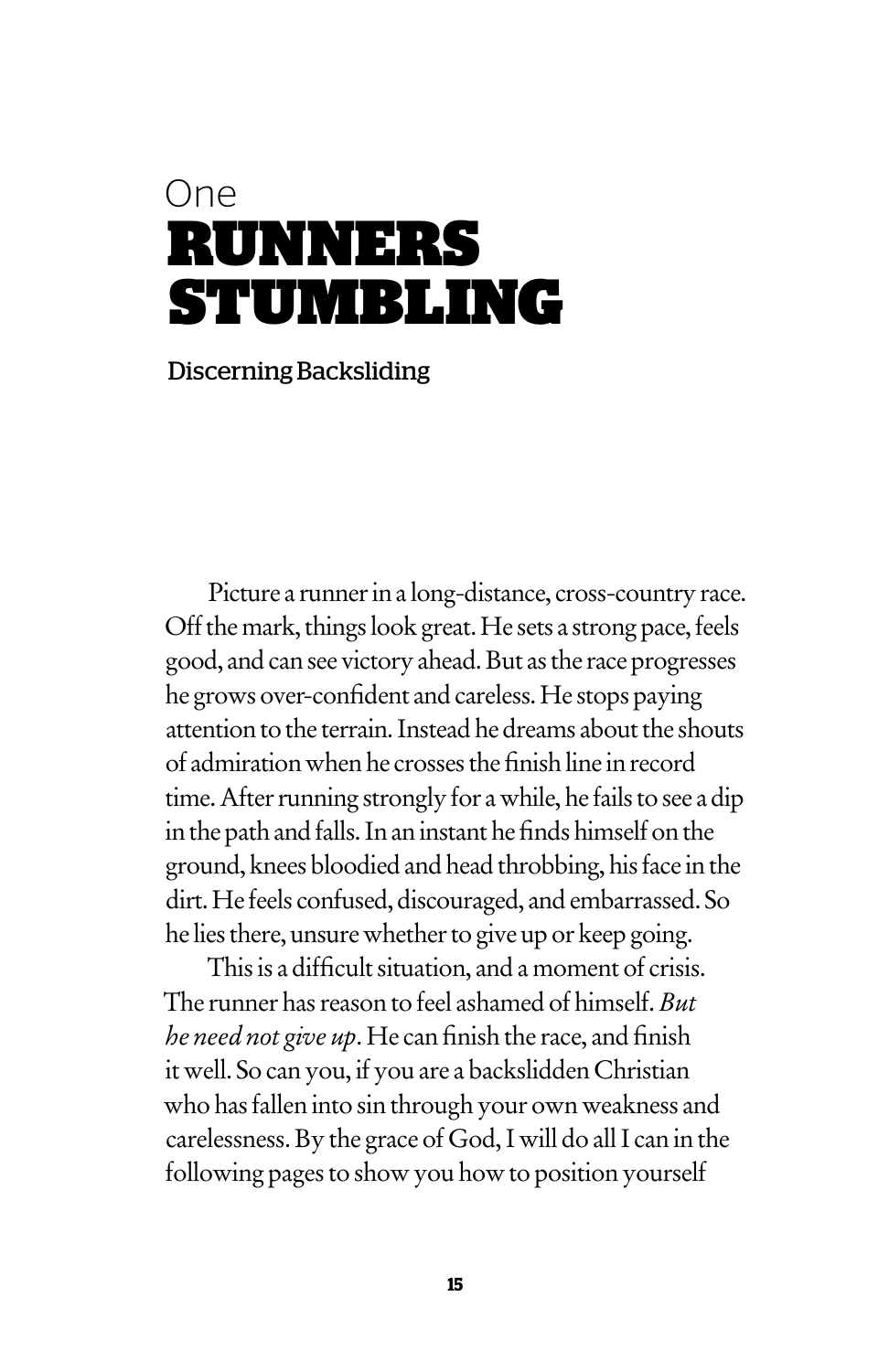to receive from God the understanding, the humility, and the courage to get back in the race. And if you are currently running strong in the Lord, I trust this book can serve you in two ways: to equip you to help others get up and keep going, and to prepare yourself (God forbid) for the possibility of your own backsliding in the future.

### What Is Backsliding?

Backsliding is a season of increasing sin and decreasing obedience in those who profess to be Christians. *Not every sin is backsliding*. Christians must sadly expect their lives to consist of a continual cycle of sinning and repenting of sin by faith in Christ crucified (1 John 1:9–2:2). In backsliding, however, this cycle of repentance is broken and spiritual ground is lost. Wilhelmus à Brakel  $(1635-1711)$  described backsliding as "spiritual winter" in one's life, "the very opposite of growth."<sup>5</sup> Andrew Fuller  $(1754-1815)$  defined backsliding among professing Christians as "their having sinned, and not repented of their deeds."<sup>6</sup> Edward Reynolds (1599–1676) called it "a repenting of repentance."<sup>7</sup> The longer one persists in backsliding, the less right one has to claim to be a true Christian (1 John 2:3–4), for repentance is of the essence of true Christianity (Acts 2:38, 20:21; 26:18, 20).

All throughout the Bible, we are warned about backsliding.<sup>8</sup> The Lord used His prophets Hosea and Jeremiah more than any others to admonish Israel and the church of all ages of this evil.<sup>9</sup> The prophetic rebuke of backsliding revealed Israel's turning away from the Lord as nothing less than adultery against her divine husband: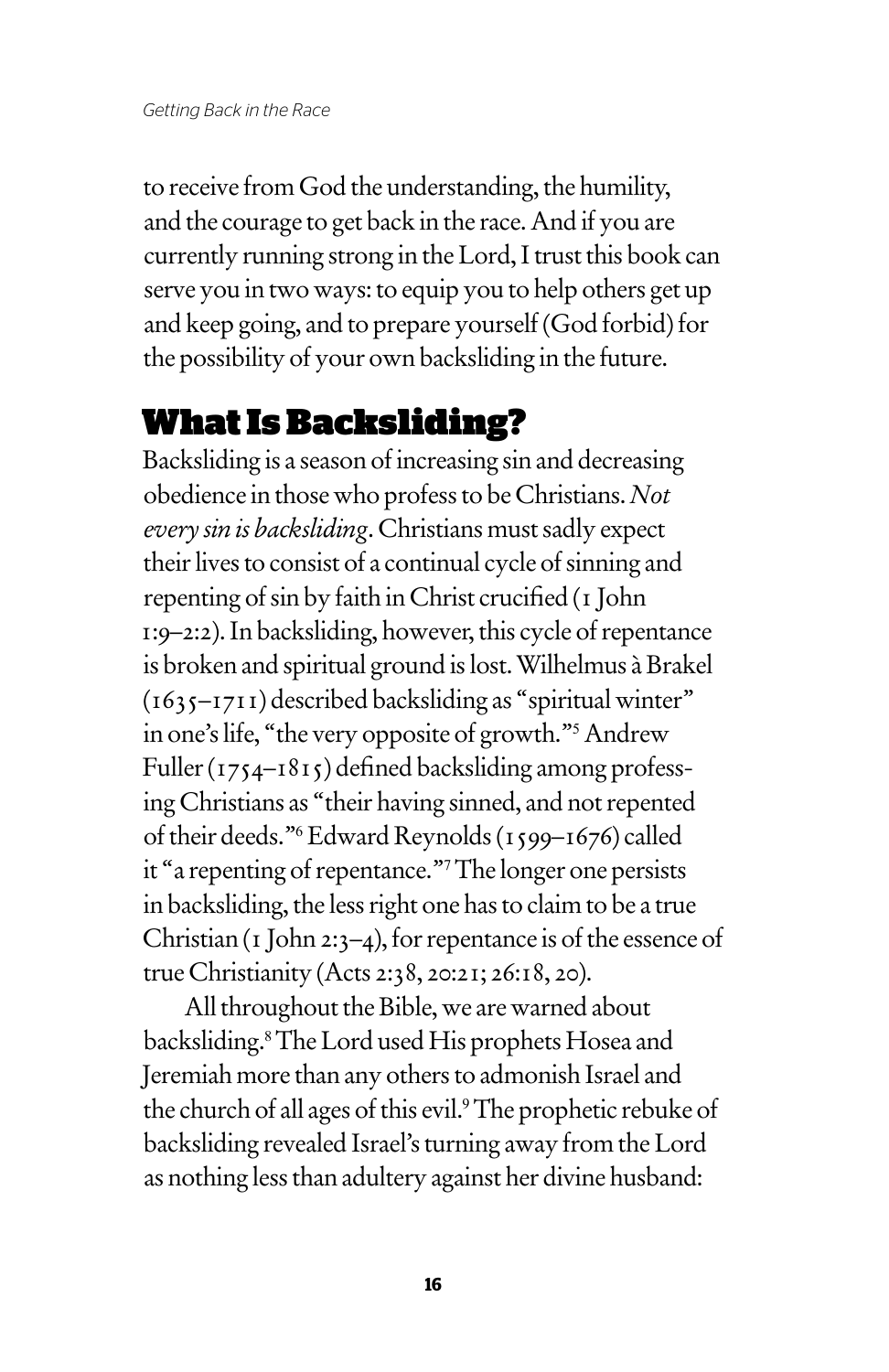God's wife engaged in spiritual prostitution with rival lovers (Jeremiah 3, Hosea 4).

Backsliding from Christ is thus a serious matter. It dishonors God, disregards Christ as Savior, grieves the Spirit, tramples God's law underfoot, and abuses the gospel. In other words, to backslide means to depart from the Word and the ways of the Lord. Nevertheless, in every age it has been, and remains, a sin as common as it is terrible.

### Bent to Backsliding

Although the apostle James did not use the word "backslide," he addressed the same adulterous love of the world among the churches (James 4:1–10). Only a couple of decades after Christ ascended into heaven and poured out the Holy Spirit, churches and Christians were backsliding! And this tendency was nothing new. In words recorded some 700 years earlier, we hear the Lord lamenting, "my people are bent to backsliding from me" (Hosea 11:7). The word "people" here refers to God's people in general—what we would call today the visible church. It thus includes those who profess faith but have no true heart for the Lord. Of these, Jeremiah Burroughs (c. 1600–1646) wrote, "There is a principle of apostasy in them. . . . God's ways have been unsuitable to them, and therefore they have found them hard and tedious."<sup>10</sup>

Notice how Hosea 11:7 says "bent," not just "bendable." Ebenezer Erskine (1680–1754) wrote, "There is not only an easiness and ductility [flexibility] in the heart of man to sin, but a strong propensity and inclination."11 Scripture and history alike bear it out: the church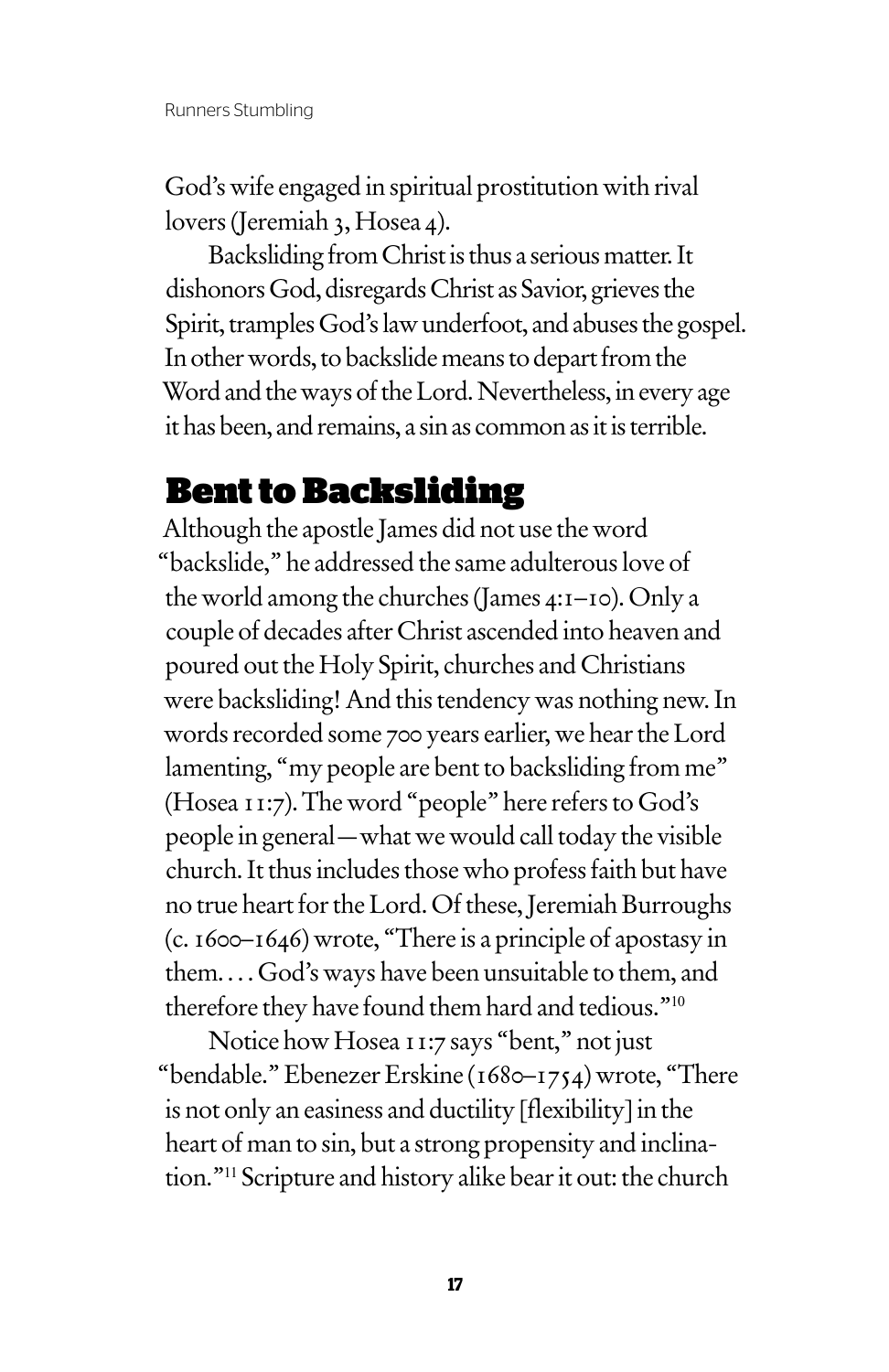has a strong inclination to backslide. Like a man standing on an icy hill by a sharp drop, one misstep can begin a slide towards destruction.

But backsliding is certainly not limited to unbelievers, to hypocrites in the church, or to the church in general (a mixture of Christians and those who profess faith but do not possess it). The same tendency exists for those who are God's true runners in the race. These can backslide too, missing out on heavenly rewards they might have otherwise obtained.

Consider this analogy of how easily we can slip into backsliding. Going into the 10,000 meter event in the 2010 Olympics, Sven Kramer of the Netherlands was positioned well to win his second speed skating gold medal. In fact, when the race came, he completed the course in record time. Tragically, however, he had disqualified himself by skating in the wrong lane for part of the race, following the mistaken advice of his coach. Any athlete can tell you that your performance means nothing unless you follow the rules. That's why Paul wrote in 2 Timothy 2:5 that if a man competes in the games, he will not receive the victor's crown unless he competes according to the rules. If we are "skating in the wrong lane," that is, backsliding in our obedience to God's commands, it does not matter how well we think we are doing or how much admiration others may have for us. We must run in God's ways—according to his will, not our own.

As we run our daily race, sinfully crossing over the lines God has set for us can happen almost effortlessly. William S. Plumer (1802–1880) said,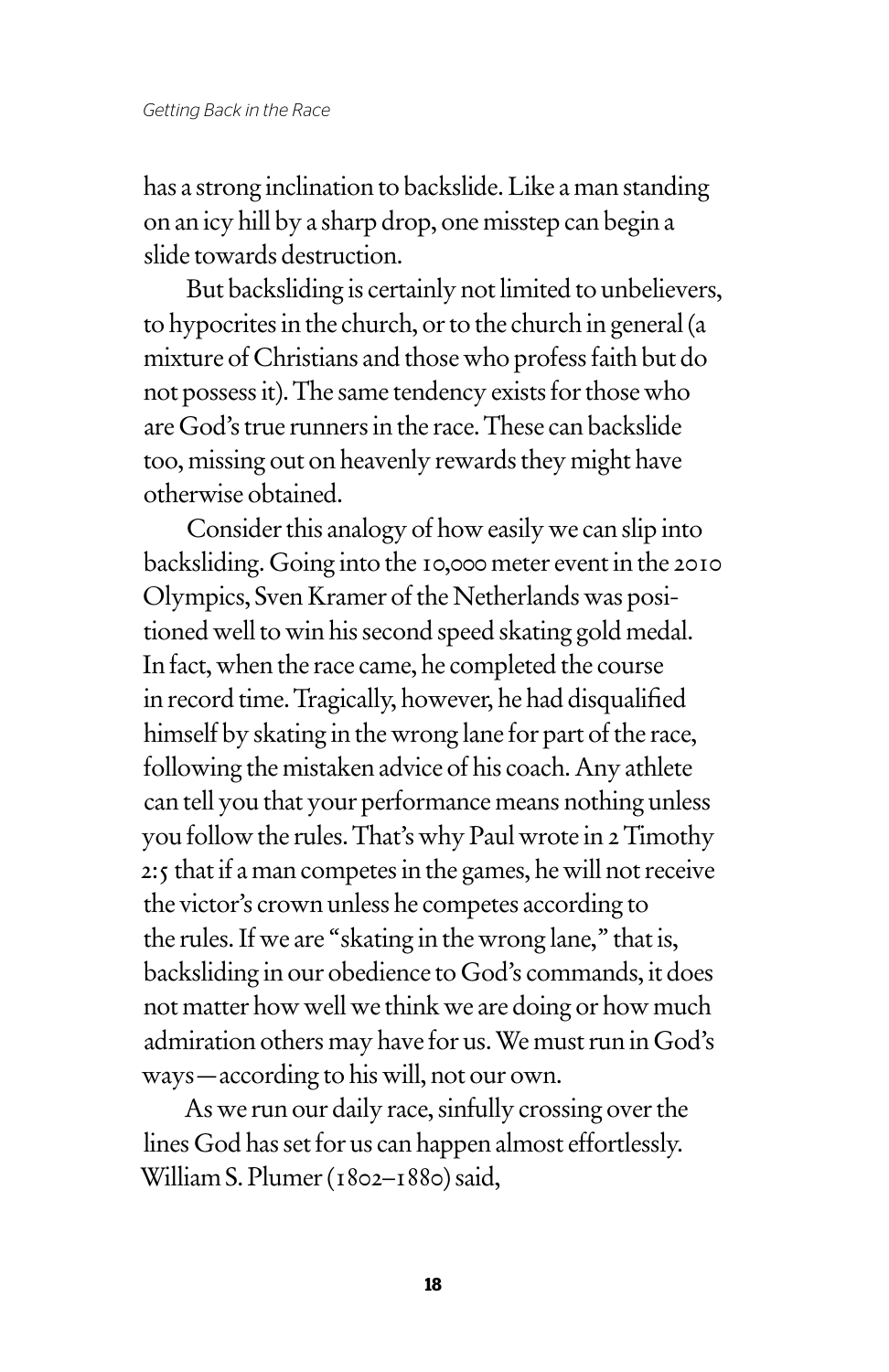It is easy for us to backslide from God. We go astray from the womb, speaking lies. It is as natural for us to do wrong as for the sparks to ascend. In our voyage heavenward, wind and tide are against us. If we do nothing to overcome their action, they will carry us away. We can go to hell without intending to do so, without putting forth any efforts to that effect. But to go to heaven requires prayer, self-denial, vigilance, violence, running, wrestling, fighting.<sup>12</sup>

Plumer is right: this Christian life is a war, not against men, but against ourselves, the system of the world, and the devil.

If backsliding occurred even once in our lives as Christians, it would be unspeakably grievous and heinous. God has loved us with an everlasting love, forgiven all our sins, embraced us as his children, and blessed us with every spiritual blessing. To backslide even once merely in thought would be more than sufficient reason, in human reckoning, for God to withdraw his love from us. But the real state of things is worse—much worse. Hosea says we are bent—inclined, directed, habituated—to backsliding, despite the immeasurable depth of God's love. If left to ourselves, we will continually backslide from the Lord. Is this not as true of you as it is of me?

Just as sin is not made less awful or less offensive to God by its prevalence, so our shared bent to backsliding does not render that bent a trivial matter. God surely *does* promise that wherever he begins the good work of salvation, he will bring it to completion (Philippians 1:6).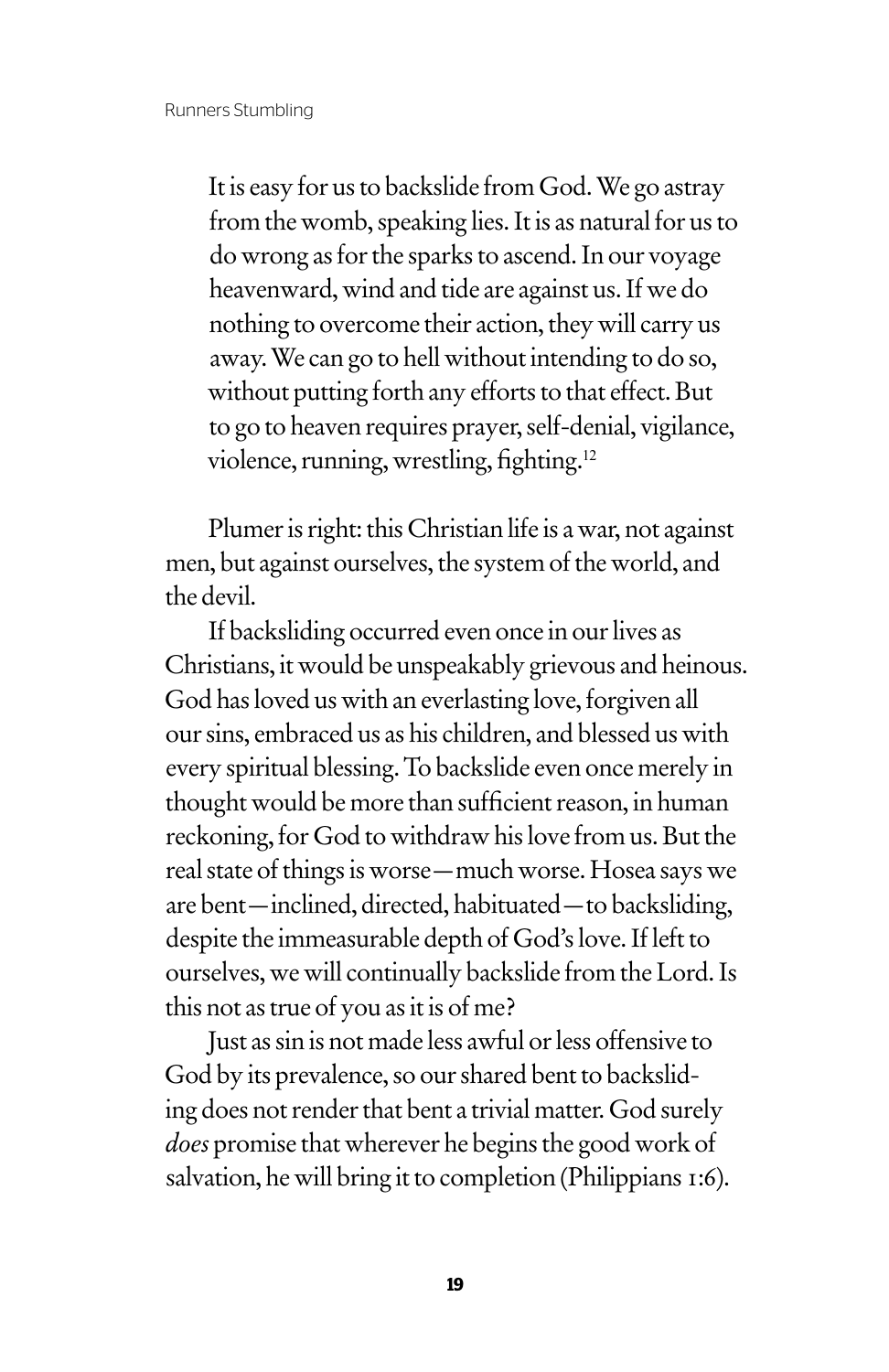But this does not allow us to be passive and apathetic in the face of our backsliding tendencies. Thomas Vincent (1634–1678) warned that God preserves his people through their motives and their efforts to use the means of grace God provides. We must avail ourselves of the grace that God grants us.

Furthermore, God's preservation does not guarantee that we will avoid sad falls. Vincent warned his hearers: "Though God will not allow you totally to fall from grace if the good work is in truth begun in you, yet, without great heed, you may fall into great decay of grace; your graces may languish and so be ready to die (Revelation 3:2)."<sup>13</sup> What might that look like practically? Vincent continued, "You may fall foully into sin" so that you shame the name of Christ, wound your conscience, grieve the Spirit, hurt the church, interrupt your fellowship with God, lose your assurance of salvation, and fall under God's discipline.<sup>14</sup> Frightful, yes, but all of it true.

### Taking Stock

Perhaps there was a time in your life when you would not have believed these words of Hosea 11:7-a time when, in the flush of first love, prayer was your daily breath and the Word of God your daily food. At that time, the word "backsliding" was foreign to your vocabulary. Sin was sin, grace was grace, God was God, and Christ was Christ. You would have waded through hell itself to get to Jesus Christ.<sup>15</sup> The Lord could say of you, "I remember thee, the kindness of thy youth, the love of thine espousals, when thou wentest after me in the wilderness, in a land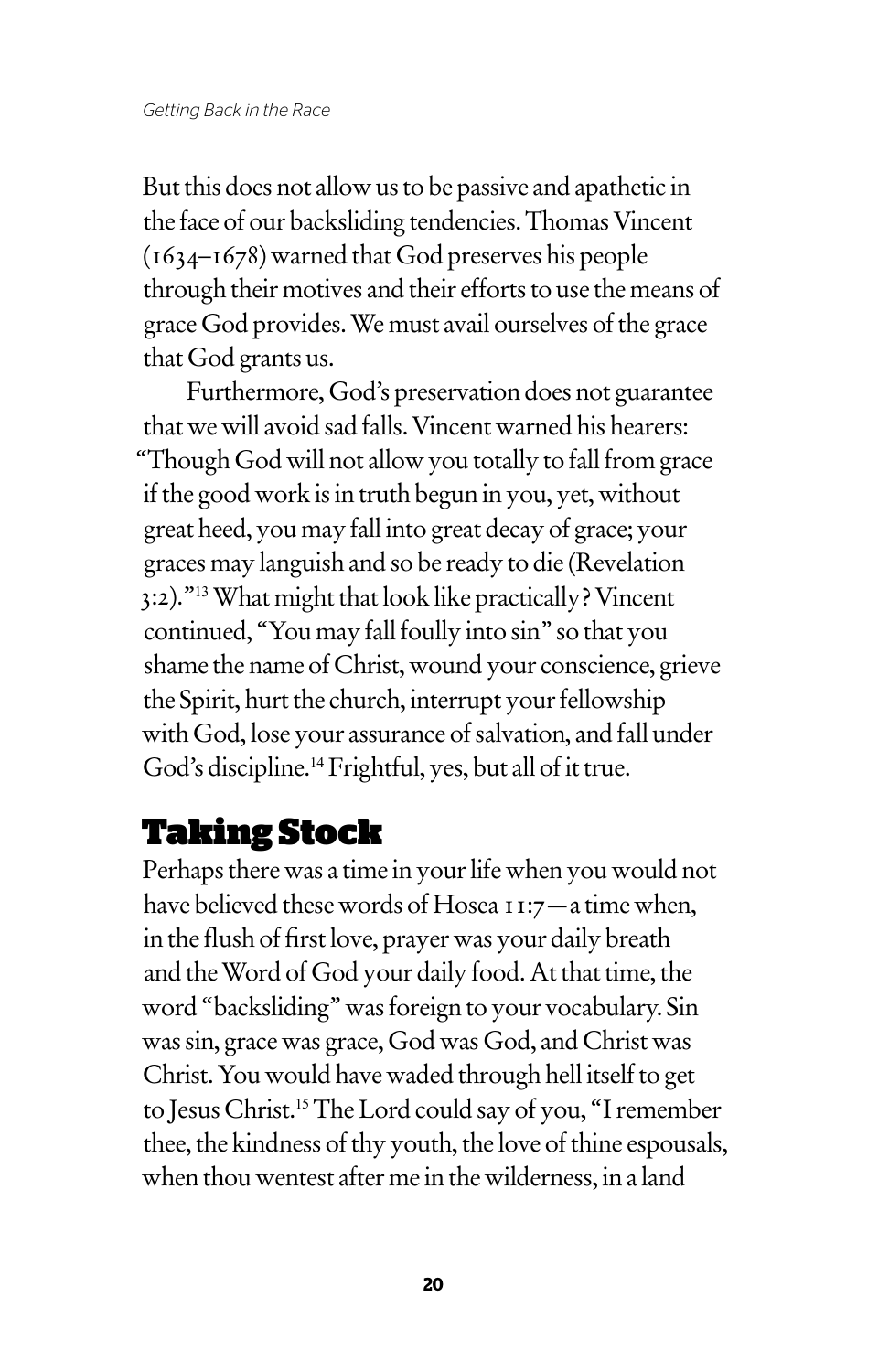that was not sown" (Jeremiah 2:2). Like Joseph you dreaded the thought of sinning against God (Genesis 39:9).

But how is your spiritual life now? Do you have a different understanding? Perhaps you must say, "It is all true; I am prone to backslide. I am inclined to wander from the narrow path, to go astray like a lost sheep, to return to a life I thought I'd left behind forever. 'For I know that in me (that is, in my flesh) dwelleth no good thing' (Romans 7:18). My only hope remains Psalm 40:2, for '*He* brought me up also out of an horrible pit, out of the miry clay, and set my feet upon a rock, and established my goings."

How do God's people fall into the ever-deepening rut and horrible pit of backsliding? How does the sin of backsliding extend its deadly influence through their entire spiritual and natural lives? What marks should I look for in myself to know if I am backsliding? These are all crucial questions.

### Signs of Sliding into a Spiritual Rut

God's people let themselves drift. We fall into backsliding gradually, a process unfolding over time. This is no surprise, for apart from the grace of God we remain children of Adam our entire lives. We can never shake off our old nature completely; it clings to us with the tendrils of countless sinful tendencies.

The life of God's child is illustrated in a frequent scene in rural Michigan during the winter weeks of heavy snow.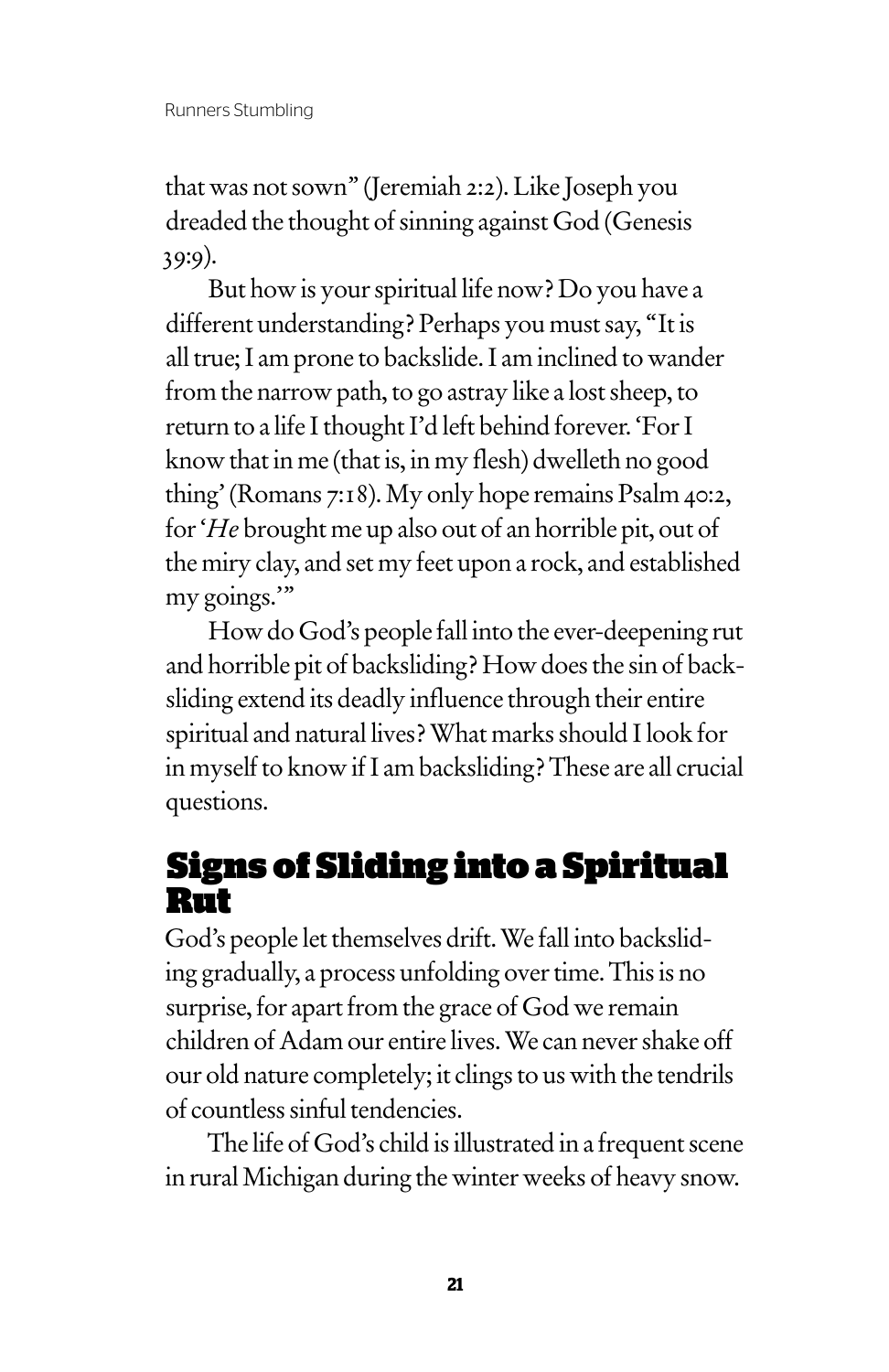The lanes and smaller roads, many of them unpaved, become muddy and nearly impassable. Looking down these after a snow, at first only one set of tracks appears. As each subsequent vehicle follows the same tracks, the ruts grow increasingly deeper, until someone finally becomes stuck and can go no further.

Similarly, God's children are prone to follow the tracks of their muddy human nature, following those tracks wherever they lead. The further they go, the deeper they sink into the ruts, step by step, one thing leading to another, until they get stuck. What are these ruts believers are so inclined to fall into? I can enumerate at least these six:

- 1. Coldness in prayer
- 2. Indifference under the Word
- 3. Growing inner corruptions
- 4. The love of the world
- 5. Declining love for believers
- 6. Man-centered hopes

I will present much of what follows in the second person, as if I am speaking directly to a backslidden saint. I do this not to accuse or condemn you, the reader—the main point of this book is that grace and healing through Christ is freely available!—but to give you opportunity to more easily see yourself in whatever sections may apply. Few things are more important in the Christian life than to recognize when backsliding has set in.

**Coldness in prayer.** Formerly, it was a delight to your soul to anticipate going to pray. You longed to be alone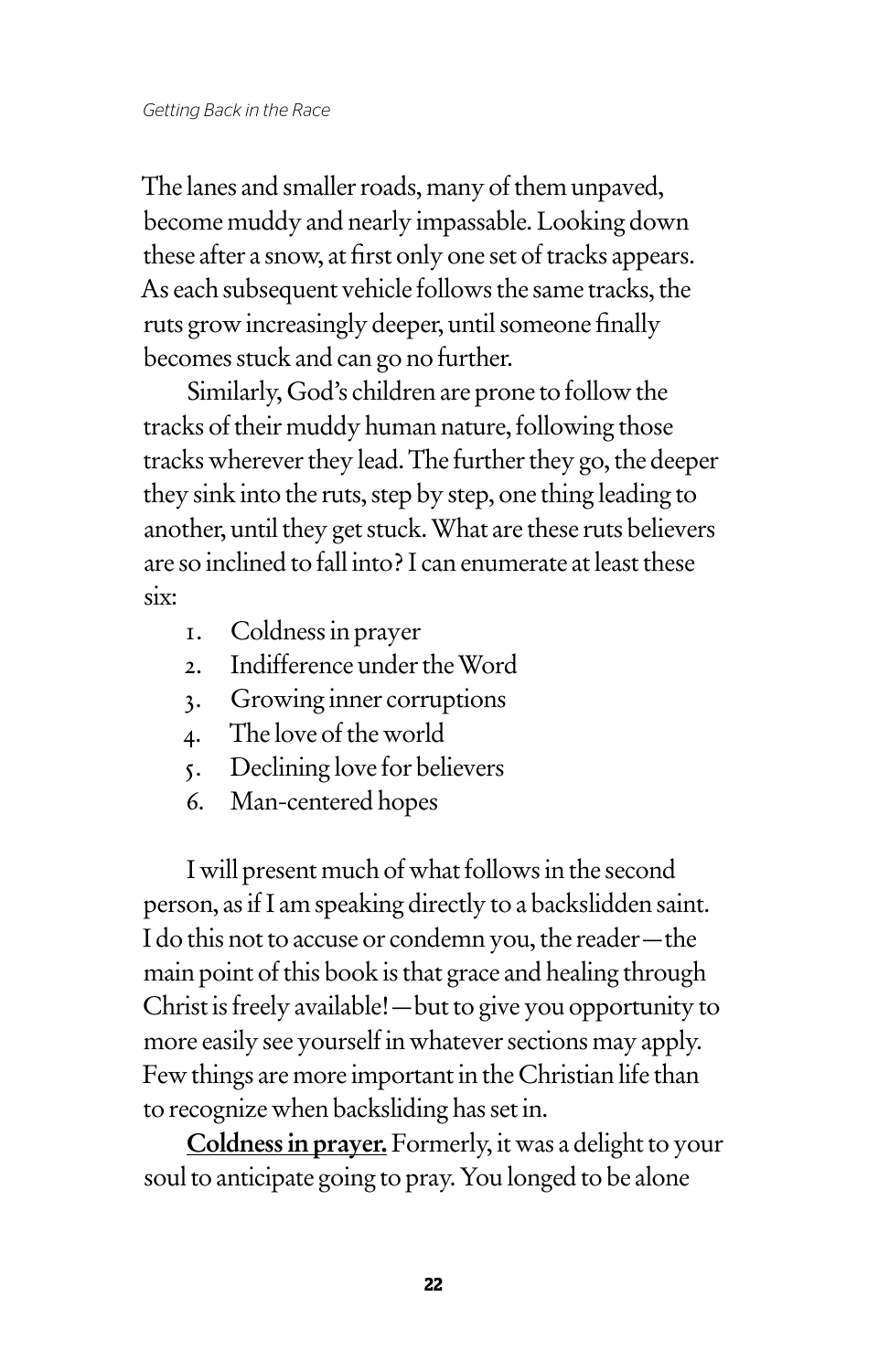with the Lord, to speak with him, and to pour out your heart before him with all your needs, confessions, and vows. You spread out every matter before the Lord as if he knew nothing about it, yet with a deep consciousness that he always knows your circumstances and your needs better than you do.

Gradually, however, your zeal in prayer begins to fade away. Before you realize it, your prayers become more a matter of words than heart. Alexander Ross says, "A man may pray with his lips and yet not pray with an intense desire of the soul."16 Form and coldness increasingly replace love and urgency. The Lord warned of this danger in Isaiah 29:13, saying "this people draw near me with their mouth, and with their lips do honour me, but have removed their heart far from me."

Before long, morning prayer is all but given up; you no longer feel it is critical to call on God to begin your day rightly. Prayer at bedtime shortens, and wandering thoughts during prayer multiply. Prayer throughout the day largely vanishes. James 4:2 begins to describe you: "ye have not, because ye ask not." God formed you to declare his praise, but now he says to you, "thou hast not called upon me, O Jacob; but thou hast been weary of me, O Israel" (Isaiah 43:22). Fuller warned, "If religious duties are attended to rather from custom or conscience than love, we must either never have known what true religion is, or in a great degree have lost the spirit of it."<sup>17</sup>

Formality and deadness conquer power and access. Omitting prayer may seem more reverent than actually praying. Your head is still bowed, and words are still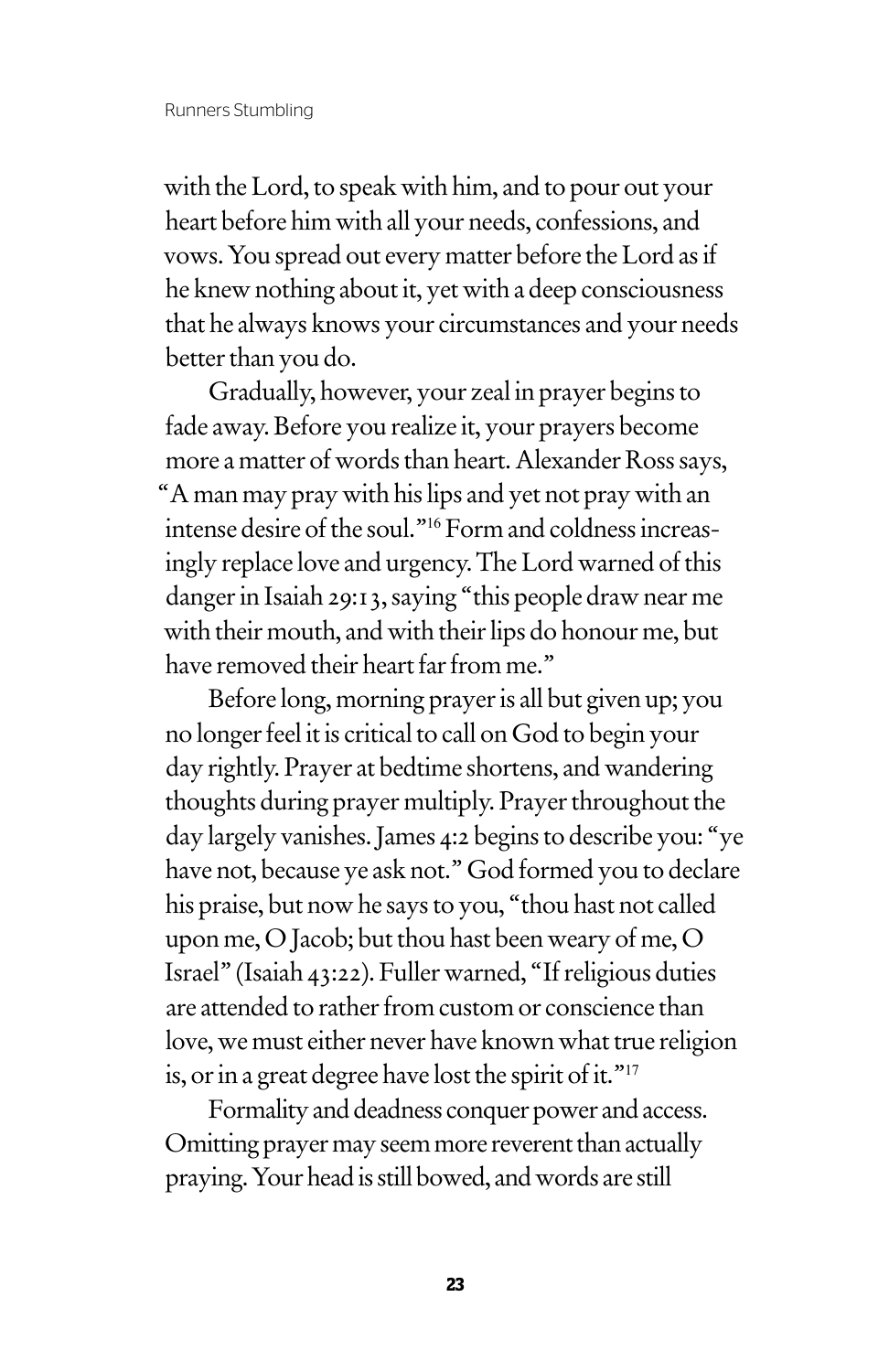uttered, but where is the love, urgency, necessity, and sense of dependency? Where are the heartfelt petitions for husband, wife, children, friends, colleagues, church, and nation? If the Lord gives us honesty and spiritual sight, we will see that what we have is nothing but prayerless praying, our former liberty in prayer having departed from us.

Prayerlessness arises from unbelief. The visible beauty of the world seems more important to us than anything else while the invisible, heavenly beauty of God seems less real. We lose sight of our Husband's glory and our hearts go out after cheap substitutes, false gods of our own choosing who promise much but deliver nothing. True prayer goes to the Lord as a thirsty man goes to a clear, cool river in order to drink; unbelief abandons the fountain of living water for broken cisterns that hold no water (Jeremiah 2:13).

**Indifference under the Word.**As you draw back from your Lord you find your affections toward God cooling. This especially shows itself in indifference towards God's Word, which can eventually lead you to lose all concern for truth. Losing your appetite for God's living and life-giving Word reveals a lack of spiritual health and forecasts further decline, for the Bible says, "As newborn babes, desire the sincere milk of the word, that ye may grow thereby" (1 Peter 2:2). It is not enough to attend preaching; one must *desire* the Word.

You do not neglect church attendance, but neither do you cherish it; the heart is not in it as before. The public means of grace substitute for a close and secret walk with God. Physically, you enter the sanctuary, but spiritually,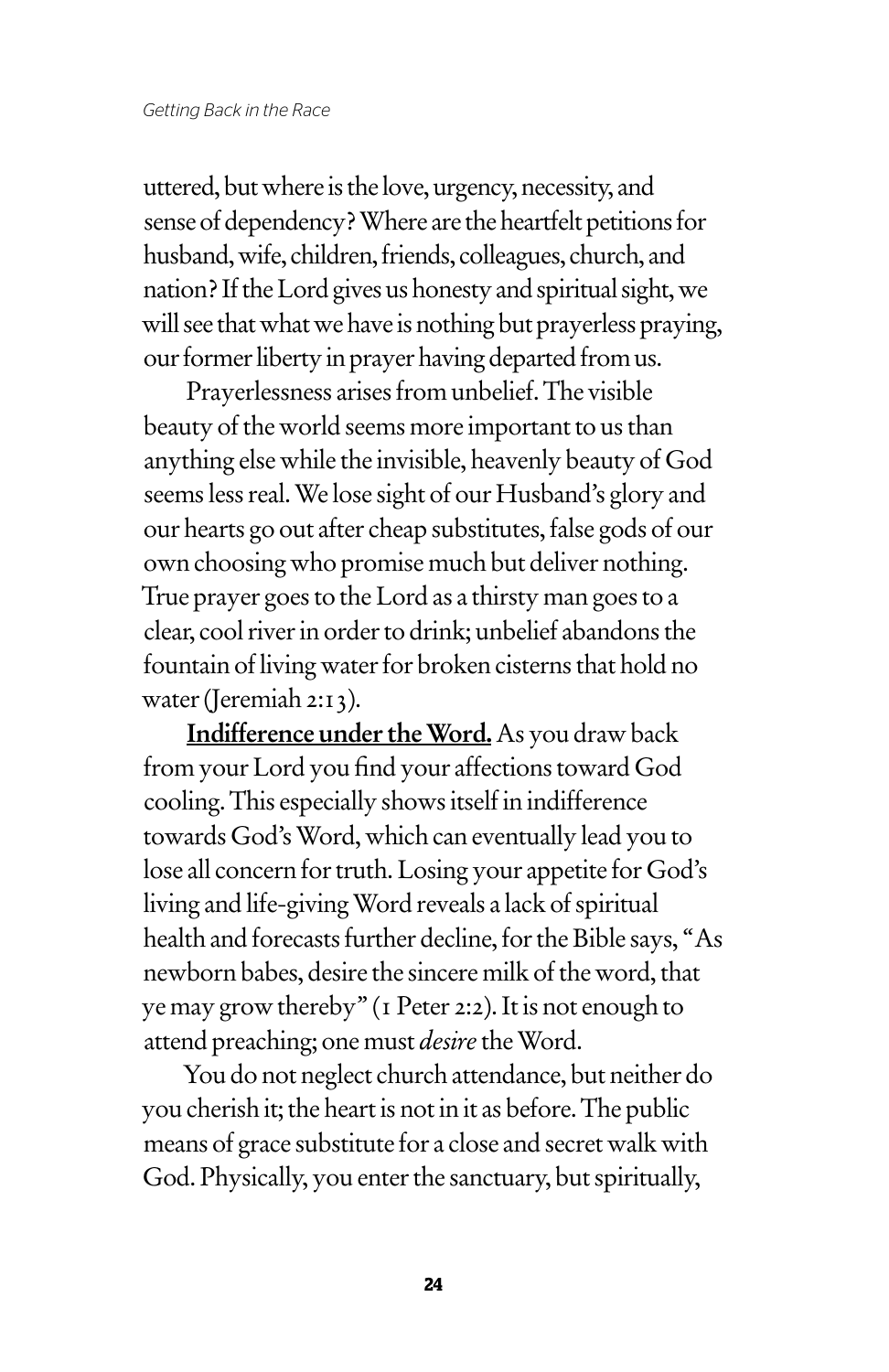the soul takes up its abode only in the outer courts of the temple; you can no longer bring your soul beyond the vestibule. No wonder that the minister's preaching does not seem to be so heart-searching as before; no wonder that worship services becomes more of a burden than a delight.

Backsliding may not immediately produce scandalous sins; it may begin with a cold heart. John Angell James ( $1785-1859$ ) wrote, "There is no immorality; no open sin; but an utter decay of religious affections. The whole amount of piety that is left is cold, heartless, dead formality."18 The trouble starts so quietly with the affections alone: that subtlety is its chief danger. John Newton (1725–1807) said, "Christians are often not aware how soon they may decline in their religious affections."<sup>19</sup>

Perhaps you still read the Bible dutifully and even regularly, but where is the spiritual relish with which you read the Word in former times? It seems but a memory that once you could say, "How sweet are thy words unto my taste! yea, sweeter than honey to my mouth!" (Psalm 119:103). Where is the former burning desire to be alone with the Word of God, even if it did nothing but convict you of sin? Where are all the holy precepts, precious promises, pointed rebukes, and instructive lessons that once abounded on its sacred pages? A dry heart finds the Bible dry as well. Your tears are too few to water the spiritual seeds in your soul. In desperation, you resort to texts that moved you before, yet to no avail. You fail to revive old manna, long since spoiled (Exodus 16:19–20).

It may even be that, like King Asa, your good begin-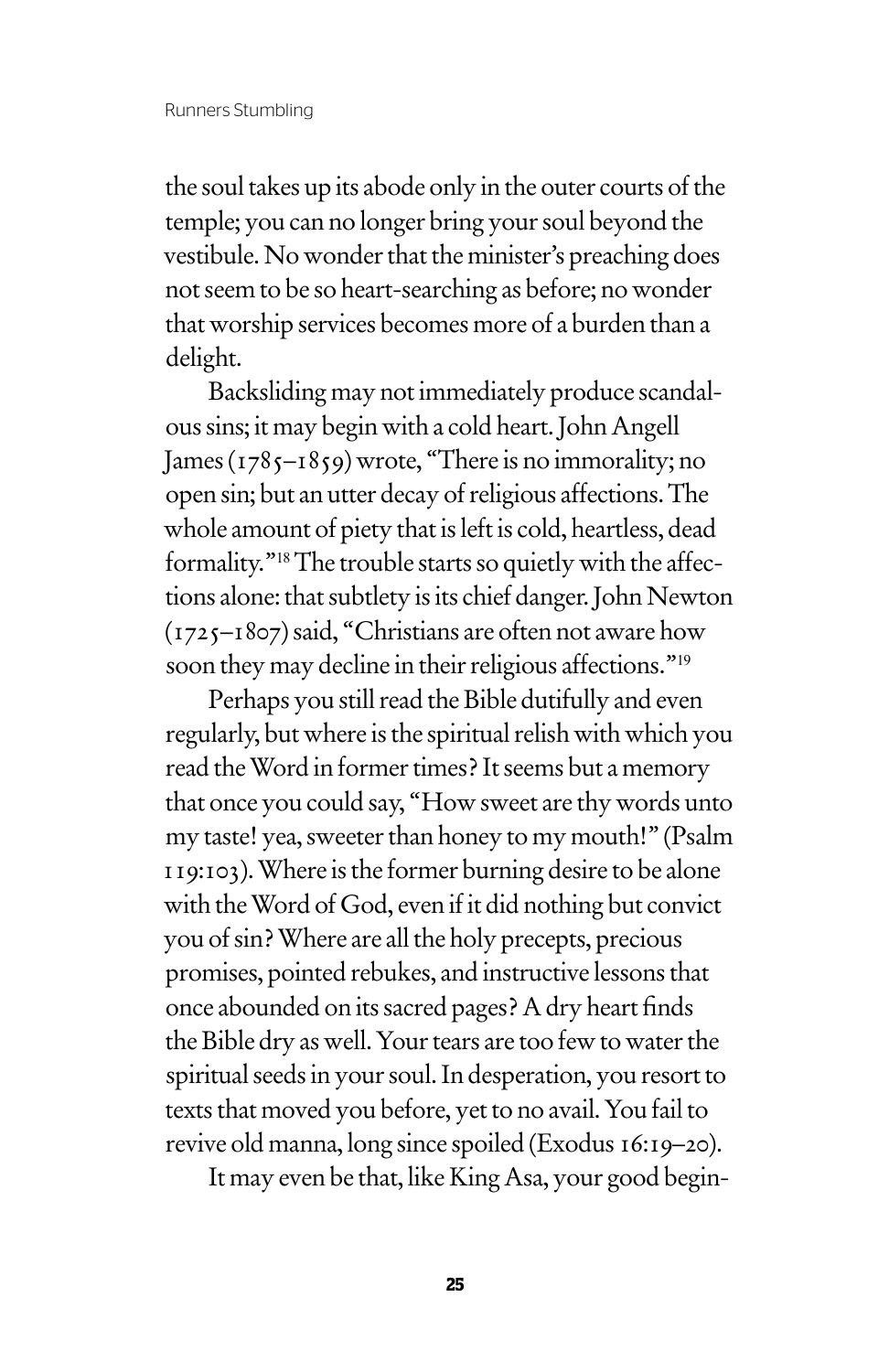nings have been marred by trusting in man instead of the Lord, and now you are angry at the very men who faithfully preach God's Word to you (2 Chronicles 16:10). God's hand may be upon your conscience for some sin, but you refuse to confess it and forsake it, so the Word shines upon you like the hot sun in a summer drought (Psalm 32:3–4). Beware lest you become like "children that will not hear the law of the LORD," as described in Isaiah 30:9–10, "Which say to the seers, See not; and to the prophets, Prophesy not unto us right things, speak unto us smooth things, prophesy deceits." Is it possible that the very reason you see the preacher as your enemy is because he tells you the truth (Galatians 4:16)?

Dryness under the Word also implies backsliding from him who is the living and eternal Word. The center and heart of all the means of grace, Jesus Christ, seems to depart. He was once the substance of your life, the source of your sanctification, and the mark towards which you always pressed, but now he silently withdraws himself. You no longer carry your guilt to his blood for covering and cleansing. Instead of blaming yourself, you more often blame the Lord, finding fault with his ministers, the officers of the church, and your fellow church members. Talking about religion and church affairs becomes a substitute for having Christ in the heart.

Soon, indifference produces its close companion on the road of backsliding: ignorance*.* "My people are destroyed for lack of knowledge" (Hosea 4:6). Jeremiah lamented with tears that the Lord said of Israel, "they know not me," and "they refuse to know me" (Jeremiah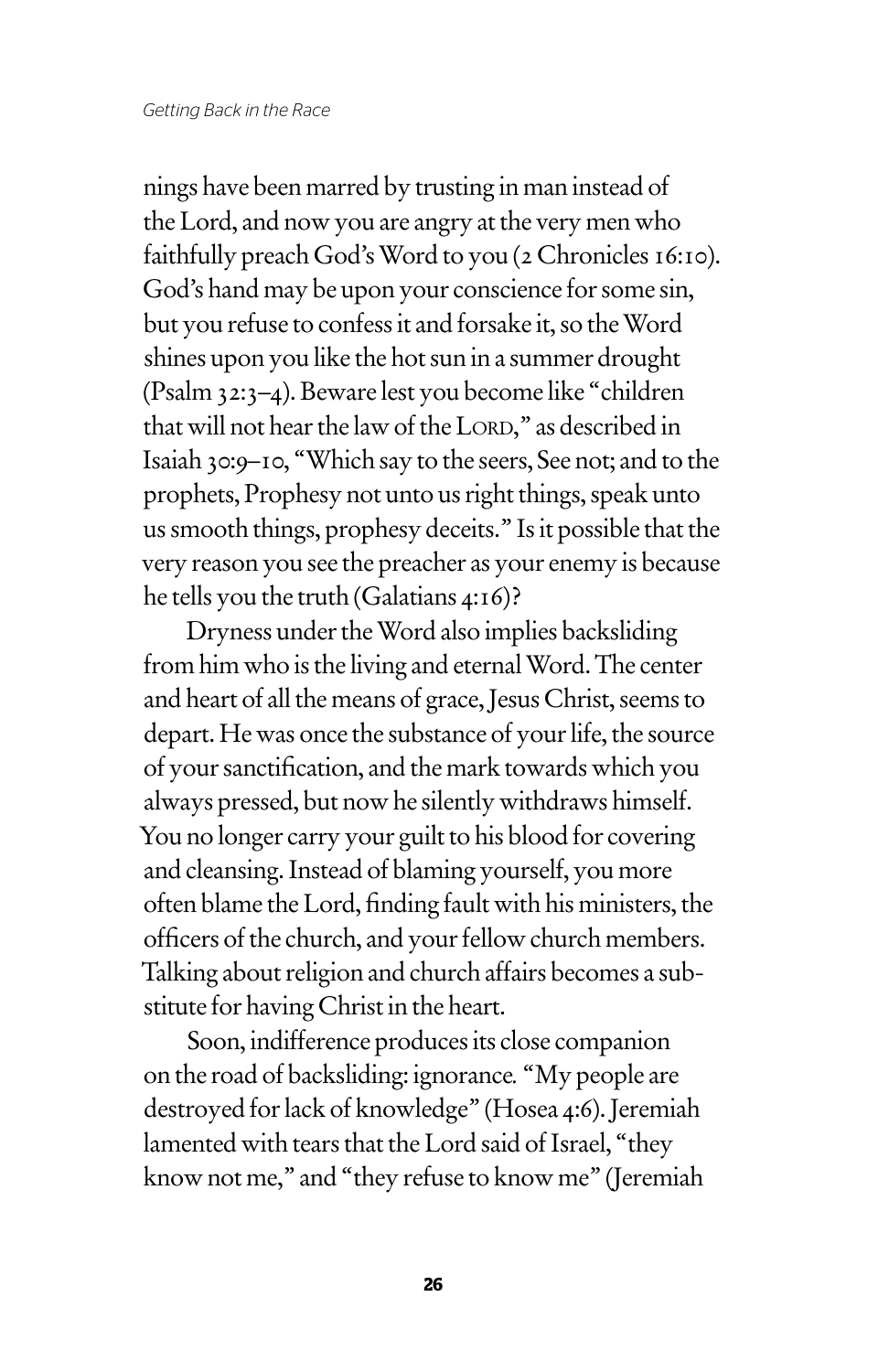9:3, 6). You fill your mind with the things of the world and the cares of this life while neglecting the truths of God.

As backsliding sets in among a people collectively, they willfully despise the church's confessed teachings, which results in the loss of confessional truth. The church, created by God to be the pillar of the truth (1 Timothy 3:15), descends into ignorance, confusion, vain disputations, and false teaching.

**Growing inner corruptions.** The secret sins of the heart begin to multiply as you neglect to put them to death. Your earnest prayer is no longer, "Search me, O God, and know my heart: try me, and know my thoughts: And see if there be any wicked way in me, and lead me in the way everlasting" (Psalm 139:23–24). Instead you cover the evidence of your sin, hiding from God and blaming others, as Adam did: "The woman whom thou gavest to be with me, she gave me of the tree" (Genesis 3:12). You once said only "I did eat," but now it becomes anyone's fault but your own—even the Lord's fault. You may not dare to say this with your mouth, but it is revealed in the practice of your life. You once lived submissive to God's sovereignty when there was any conflict between self and God: "Everything the Lord does is right and everything I do contrary to his will is wrong." But now you bend toward self and away from the Lord.

Such excuses encourage hypocrisy. Gradually, you become more interested in merely learning the language of God's people rather than experiencing for yourself the underlying realities. When you do talk of the Lord and his ways, self begins to creep in more and more, at first half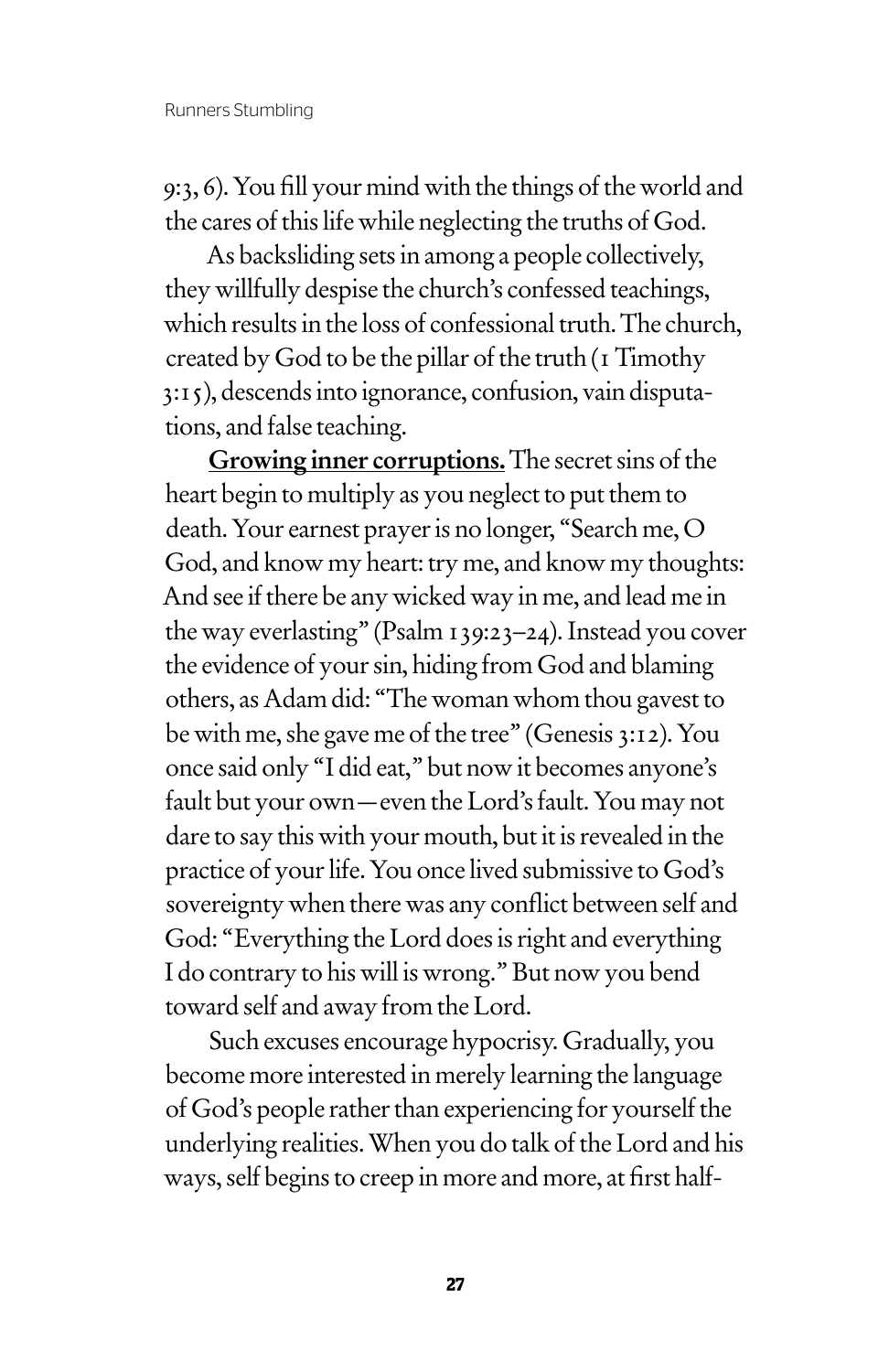ashamed, but then losing any shame whatsoever. You may say the right things, but only to win the admiration of others. Deep in your heart, self-exaltation becomes your motivation. Spiritual pride replaces lowliness of mind.

A *double life* begins to emerge of which you may be only half-conscious. You fail to heed Christ's word to "cleanse first that which is within the cup and platter, that the outside of them may be clean also," and instead become more like whitewashed tombs, beautiful on the outside but inwardly full of uncleanness (Matthew 23:26– 27). Zeal for God's cause and honor burns low, while what man thinks of you glows white-hot. You begin to try convincing others that you are living *for* God rather than trying to live *with* God.

A double life, in turn, leads to the multiplication of *secret sins*. Sins you thought long gone in grace are resurrected with even more power than before. And what is worse, you hardly tremble before sin's power. You may not run after sin as you did before regeneration, but now sin runs after you. And as your resistance against sin grows weaker, you welcome its approach. Offending God does not remain the overriding burden of sin; instead, the punishment of sin, or perhaps its offense to men, becomes your primary motive for resisting temptation. You may still confess sin as sin and make vows to change, but you do both acts as an empty show of piety. Your confession comes without repentance, and you do not follow your vows with change. You speak against sin but accommodate it in practice and, on occasion, even fuel sin, in spite of your conscience (Romans 13:14).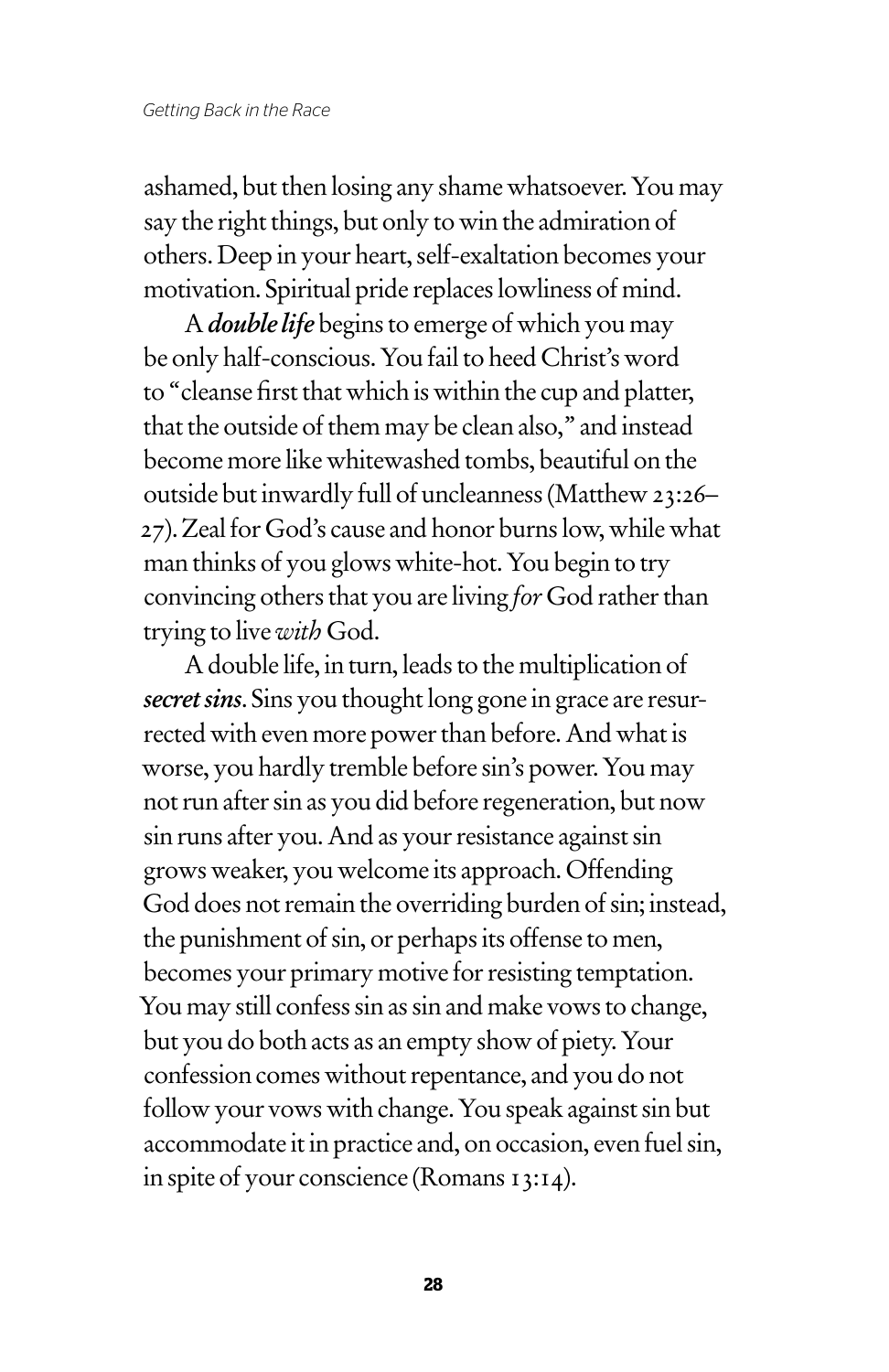It may be that you comfort yourself with your outward morality and form of religion, claiming that you are "not as other men are" (Luke 18:11). But God sees the heart. His warning pierces deeper than behavior: "The backslider *in heart* shall be filled with his own ways" (Proverbs 14:14, emphasis added). We reap what we sow in this life. The backslider shall "be filled with sin, either in this world or the next, when he feels its painful consequences, and finds that God has marked all his steps, and will not acquit him from any of his iniquities [absent his repentance]."<sup>20</sup>

The danger is that your *self-examination* becomes less frequent, less thorough, and less prayerful. Consequently, hand-in-hand with an evaporating spiritual life, the Pharisee who is within us all comes to the forefront. Gradually, you become an inflated ("puffed up") saint with a much smaller Savior whose work, in your eyes, steadily diminishes in importance.

*Presumption* follows hard on the heels of decreasing self-examination. In spite of God's silence and your own failure to withstand trials, temptations, and weaknesses in your own strength, you continue to presume that all is well. Even the chastising and warning hand of God's providence passes by unheeded (Micah 6:9, Luke 13:1–5).

**The love of the world.** One sign of backsliding, and often the first sign others can notice, is an increase in worldliness. In everyday life, in conversation, and even in dress and fashion, the spirit of the world begins to take hold of you. The distinction between godliness and worldliness becomes increasingly difficult for you to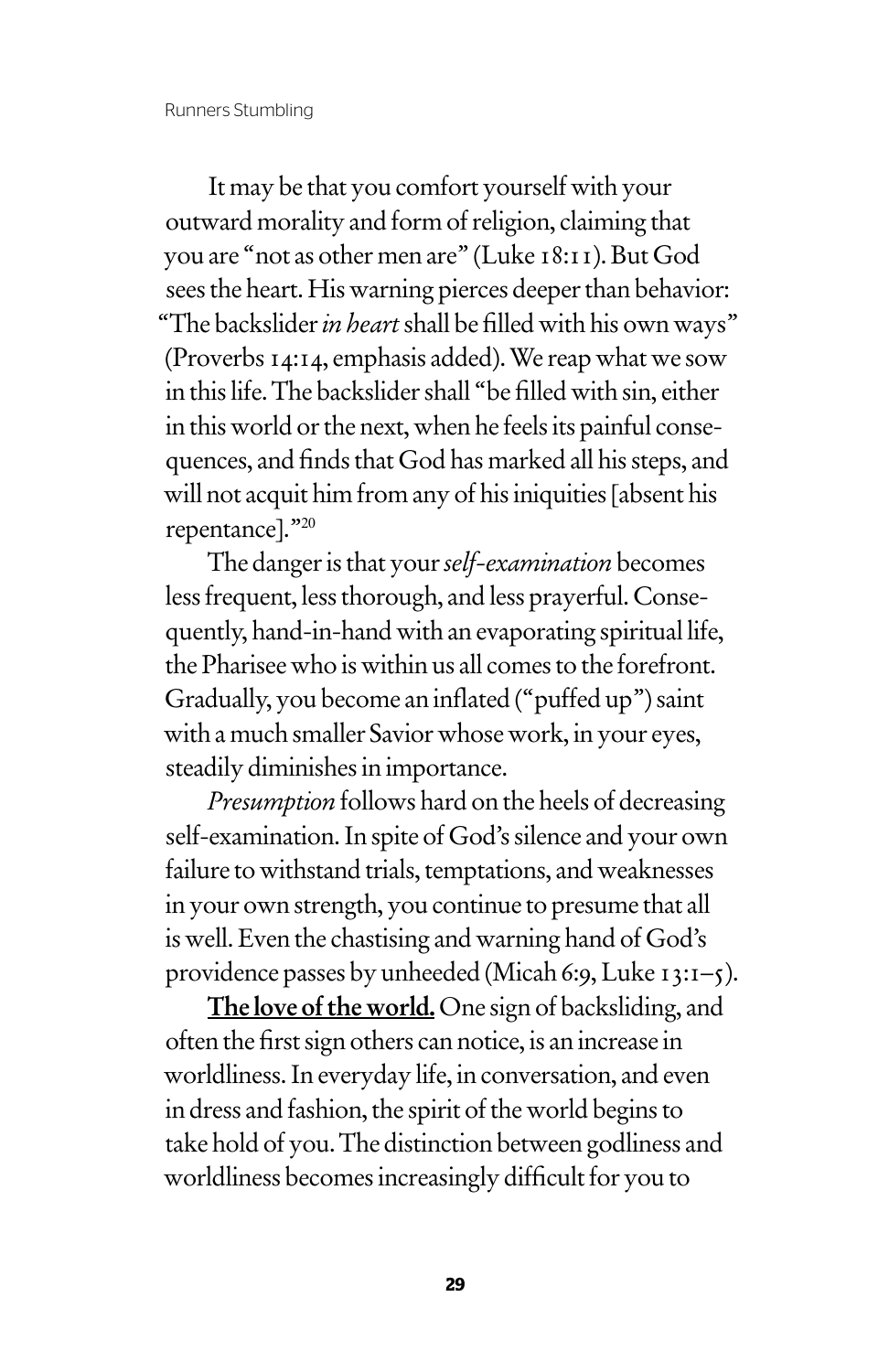discern, and the tendency to accommodate the ways of the world seems ever greater, never less. Instead of being a chaste spouse devoted to your Lord, you begin to flirt with the world. James warns, "Ye adulterers and adulteresses, know ye not that the friendship of the world is enmity with God? Whosoever therefore will be a friend of the world is the enemy of God" (James 4:4).

Instead of walking toward godliness and away from worldliness, you and the world begin to have more and more in common. Your motivations and inclinations begin to shift. At one time your possessions, entertainments, pursuits, and companions found their purpose and focus in Christ's kingdom, but increasingly you become allied with the world. As this happens, the world increasingly fills your days and subverts your heart. John Owen (1616–1683) said, "When the world fills our thoughts, it will entangle our affections."<sup>21</sup> The world consumes your heart, contrary to the stern commands and warnings of 1 John 2:15–16:

Love not the world, neither the things that are in the world. If any man love the world, the love of the Father is not in him. For all that is in the world, the lust of the flesh, and the lust of the eyes, and the pride of life, is not of the Father, but is of the world.

Is this not what Hosea warned against when the Spirit directed him to write: "Ephraim, he hath mixed himself among the people" (Hosea 7:8)? Burroughs said, "It is a very dangerous thing to be mixed with a wicked society."<sup>22</sup> Lot chose to dwell in the plains of Sodom and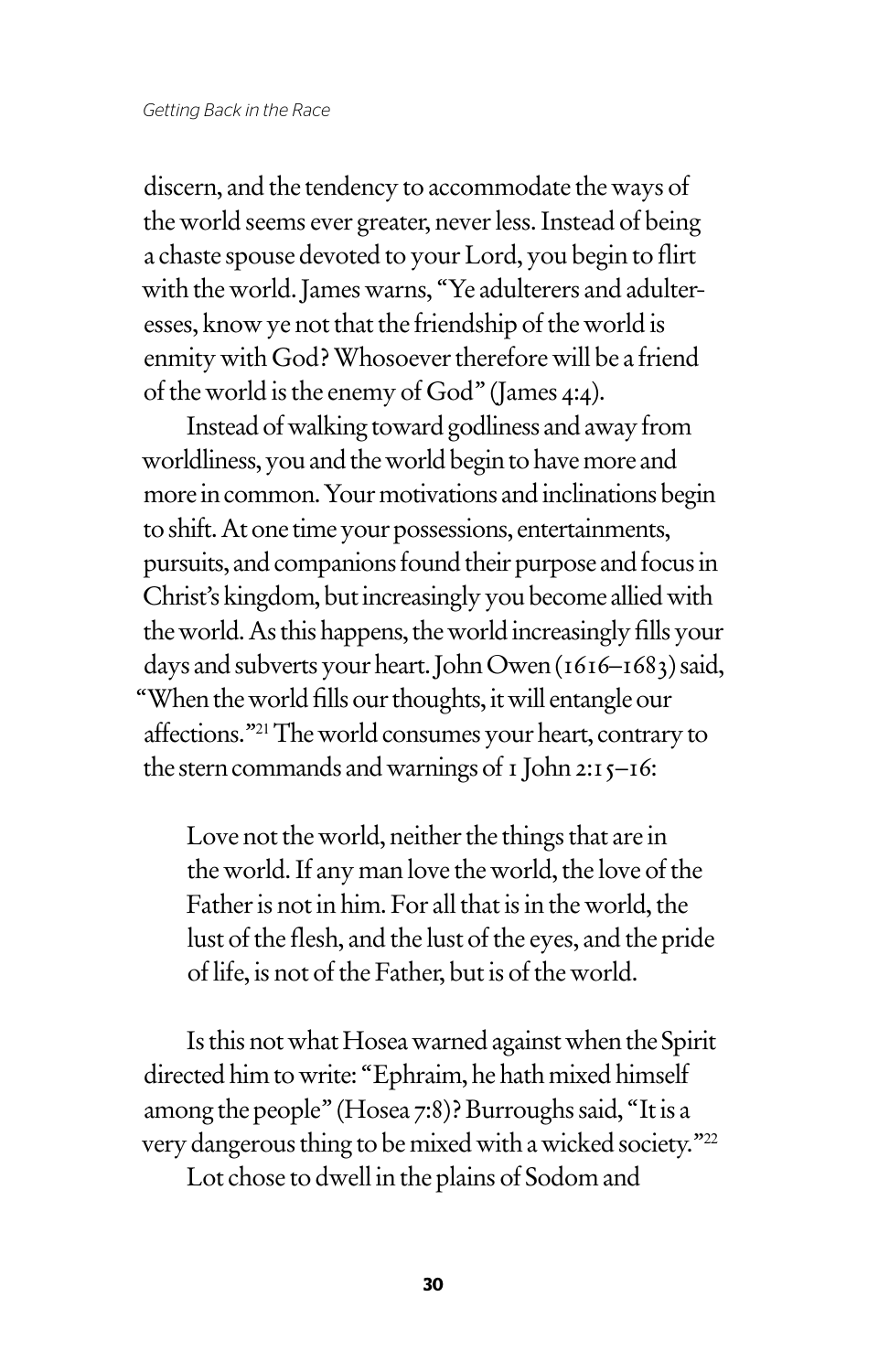Gomorrah because, as a well-watered land, it looked beautiful: "even as the garden of the LORD, like the land of Egypt" (Genesis 13:10). It was not long before he "pitched his tent towards Sodom" (verse 12). In the end, he found himself moving into that wicked city—not with his heart only, but now putting his feet into a place where he had no business being. This is not a comment about cities but about how backsliding can progress in the lives of God's people. Like Lot, you may be vexed by the world (2 Peter 2:7) but still drawn to its vanities and ideas.

Worldliness grasps God's good creations and uses them in an idolatrous or perverse manner. God's gifts become masters instead of servants:

- Money becomes your love rather than your servant in your love for Christ.
- Politics becomes your basis for hope (or despair) when you should work for justice, hoping in Christ's appearing rather than in the results of the next election.
- Music and the arts capture your mind with sensual stimulation, steal your time with worthless entertainment, or corrupt your heart with wicked content instead of serving as creative media for God's glory.
- Friends and relationships become your heaven rather than helping you along to heaven.
- Clothing ceases to serve as modest covering, protection, and adornment of your body and instead consumes your money in a bid to impress your neighbors, display your sophistication, gain attention, or express your sensuality.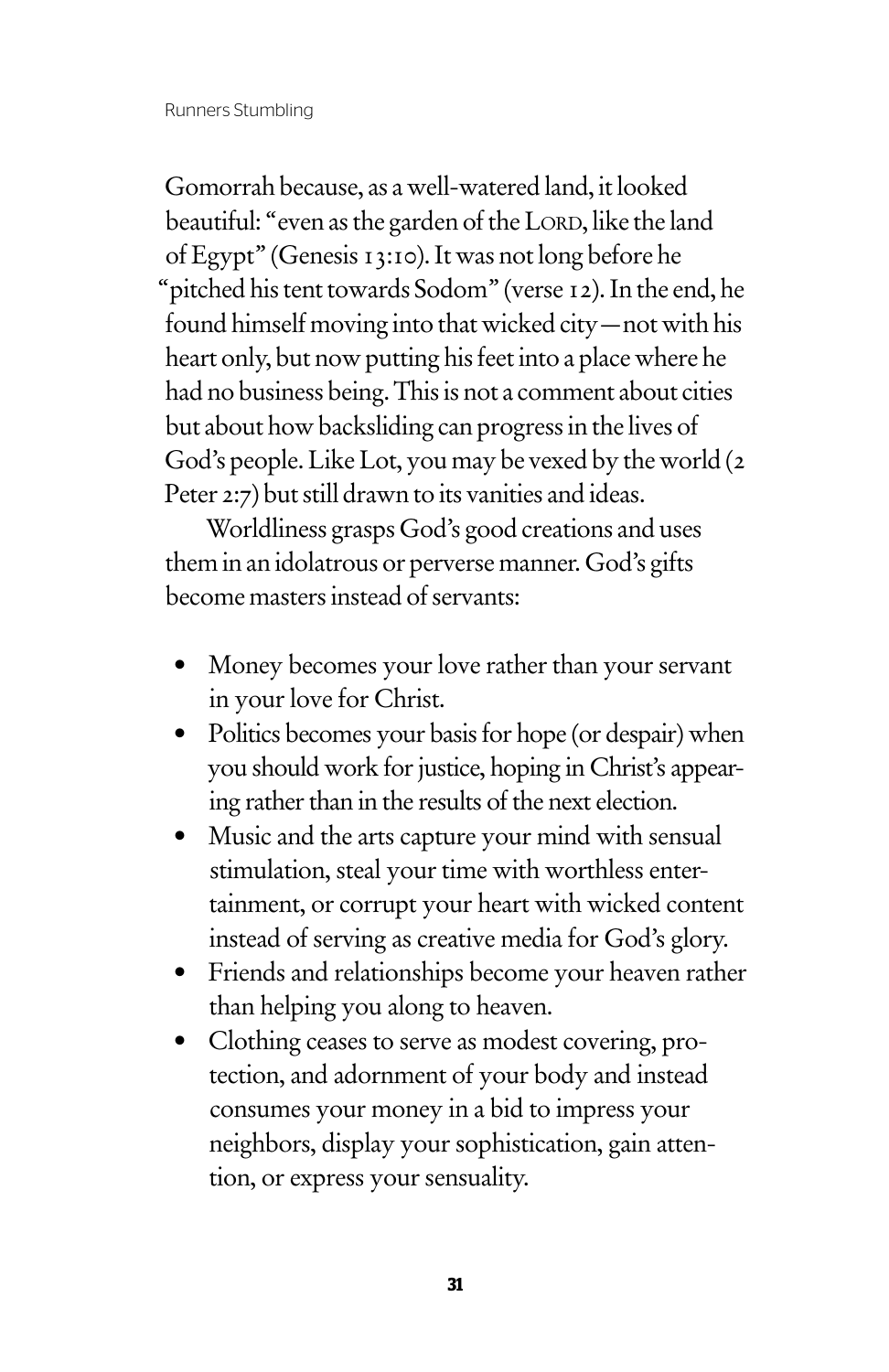Backsliding can progress so far that even the world will begin noticing your worldliness, perhaps with expressions of approval that you are not so "overly religious" anymore. Sometimes, even worldly people can be surprised at what a backsliding child of God will now do or allow.

**Declining love for believers.** Backsliding can advance so far that *brotherly love*, one of the most basic marks of saving grace (1 John 3:14), seems to all but disappear within you. You disagree over nominal matters with fellow believers, unwilling to set down your preferences for their sakes, and those disagreements grow into large fights. James 4:1 says, "From whence come wars and fightings among you? come they not hence, even of your lusts that war in your members?" Worldliness in church members foments wars within the church. Plumer said, "As piety thus dies in the soul, charity diminishes, and censoriousness takes its place."<sup>23</sup>

Your own self-promotion and self-protection can smother any thought of self-sacrifice or service to others. As this takes place collectively, God's people become strangers to one another instead of fellow pilgrims. Conflicts, troubles, disputes, and selfishness multiply. Ebenezer Erskine said, "Backsliders are commonly backbiters."<sup>24</sup> Of course, you convince yourself that the conflict is over truth, or some matter of consequence, but deep in your conscience you know it is really only a thinly disguised personality conflict or "turf war." Otherwise, how did you get along so well before? Instead of covering one another's faults, you now gladly take opportunities to talk against one another and defend yourselves.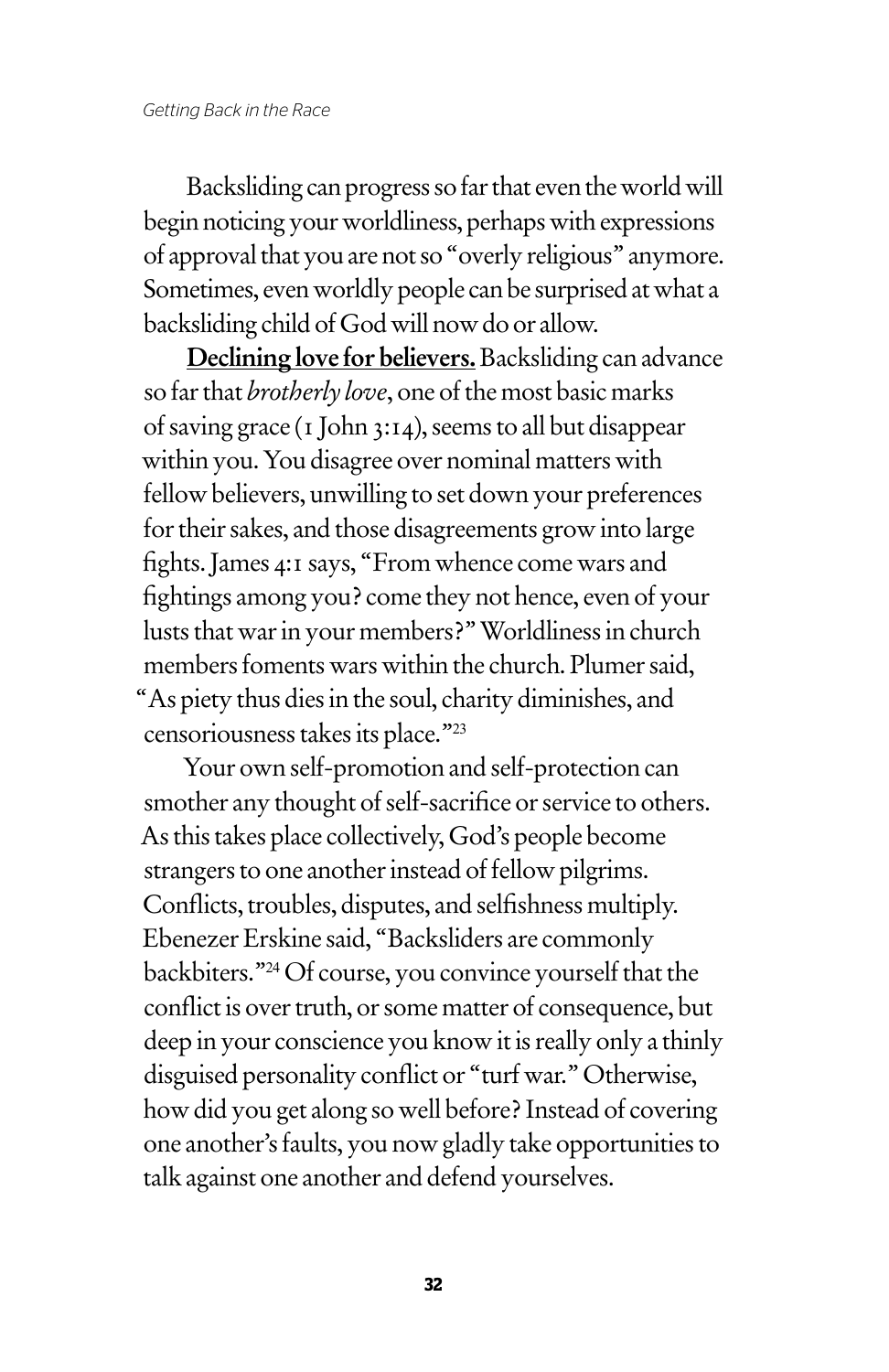People of God, can't we all say with shame that we run more *against* one another than *with* one another, as John ran with Peter? Isn't there more suspecting, mistrusting, and despising of others than love? Who among us knows how to forgive, to forbear, to suffer long, and even to suffer wrong at the hands of our brethren? Christ declared that "to whom little is forgiven, the same loveth little" (Luke 7:47). Do we so undervalue the worth of our own salvation (2 Peter 1:9)?

**Man-centered hopes.**Into the vacuum created by God's departing glory rushes man's love for strife and vainglory (Philippians 2:3a). Satan moves from questioning, "hath God said?" to asserting, "ye shall be as gods" (Genesis 3:1, 5). People become the center of the church, so people become the subject of all talk. People are either idolized or criticized, and God and his Word are set aside. Conversation increasingly centers on preachers and leaders, and you set yourselves up as judges of one another. One minister is good; another, fair; a third, no good at all. "You have an over-critical spirit respecting preaching."<sup>25</sup> You measure man by man instead of by God's Word. Thus you fall under the censure of Paul in 1 Corinthians 3:3–4, "For ye are yet carnal: for whereas there is among you envying, and strife, and divisions, are ye not carnal, and walk as men? For while one saith, I am of Paul; and another, I am of Apollos; are ye not carnal?"

You find yourself not only comparing preachers to one another, but also comparing yourself to other believers. You trust the opinion of other believers on matters of doctrine and even the state of your own soul,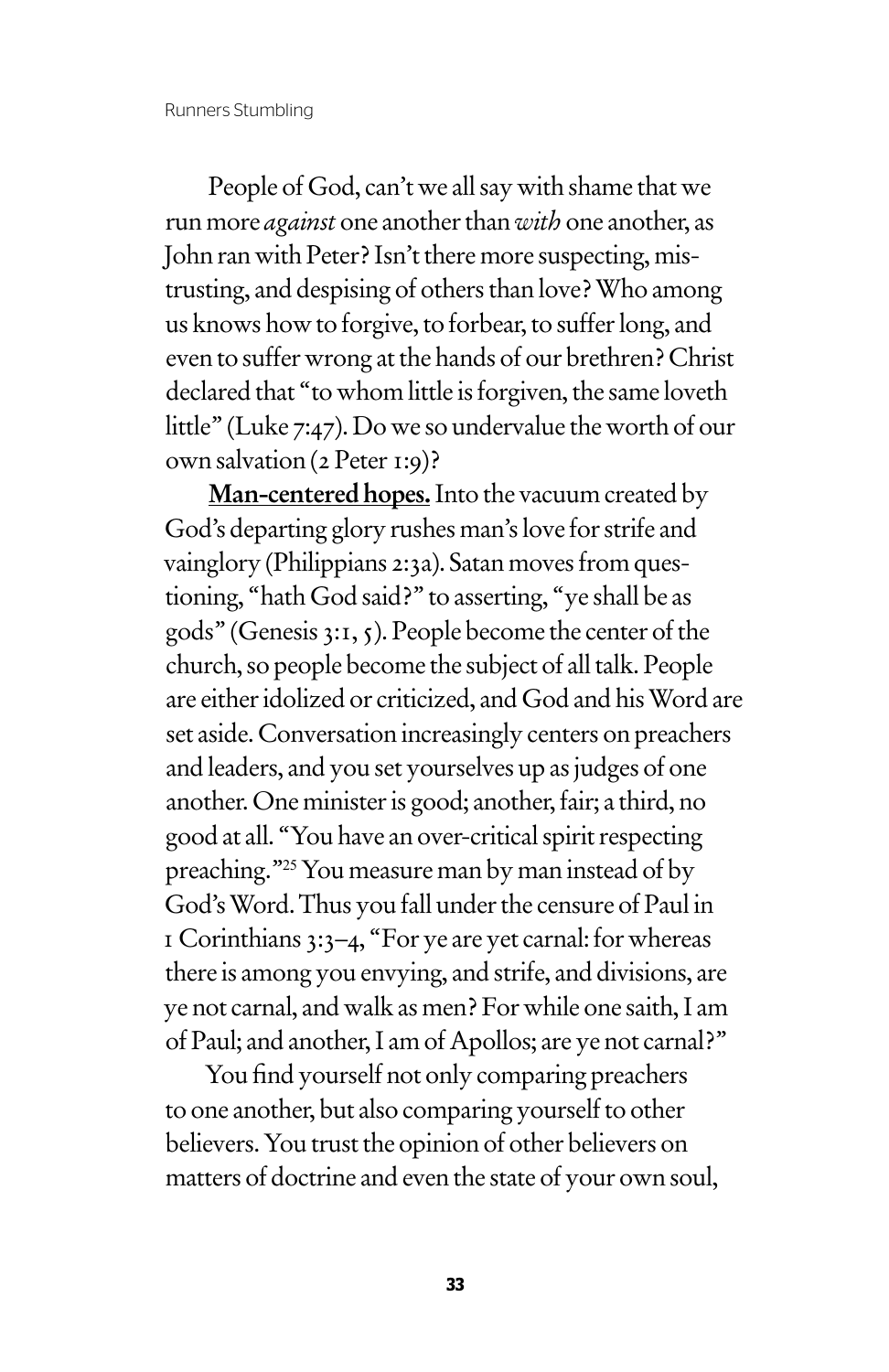not consulting God in his Word or through prayer. This is no new temptation, for God warned against this kind of man-centeredness throughout the prophets. Consider Jeremiah 17:5–6:

Thus saith the LORD; Cursed be the man that trusteth in man, and maketh flesh his arm, and whose heart departeth from the LORD. For he shall be like the heath in the desert, and shall not see when good cometh; but shall inhabit the parched places in the wilderness, in a salt land and not inhabited.

Man-centeredness is an awful curse on the church and a dreadful blasphemy of God's name, the fruit of spiritual deadness. You can have no personal blessing unless the Lord breaks it down!

Backsliding produces false assurance and feeble hope. Attaching God's name to man's activities may make you feel assured of his blessing, but this is to live in a fool's paradise of self-deception. If your hope is that feeble, you have probably aimed too low, having put your trust in men—yourself or others—rather than in God. God's people have sought false hope before, and God has frustrated those efforts, as Isaiah 31:1, 3 describes:

Woe to them that go down to Egypt for help; and stay on horses, and trust in chariots, because they are many; and in horsemen, because they are very strong; but they look not unto the Holy One of Israel, neither seek the LORD! . . . Now the Egyptians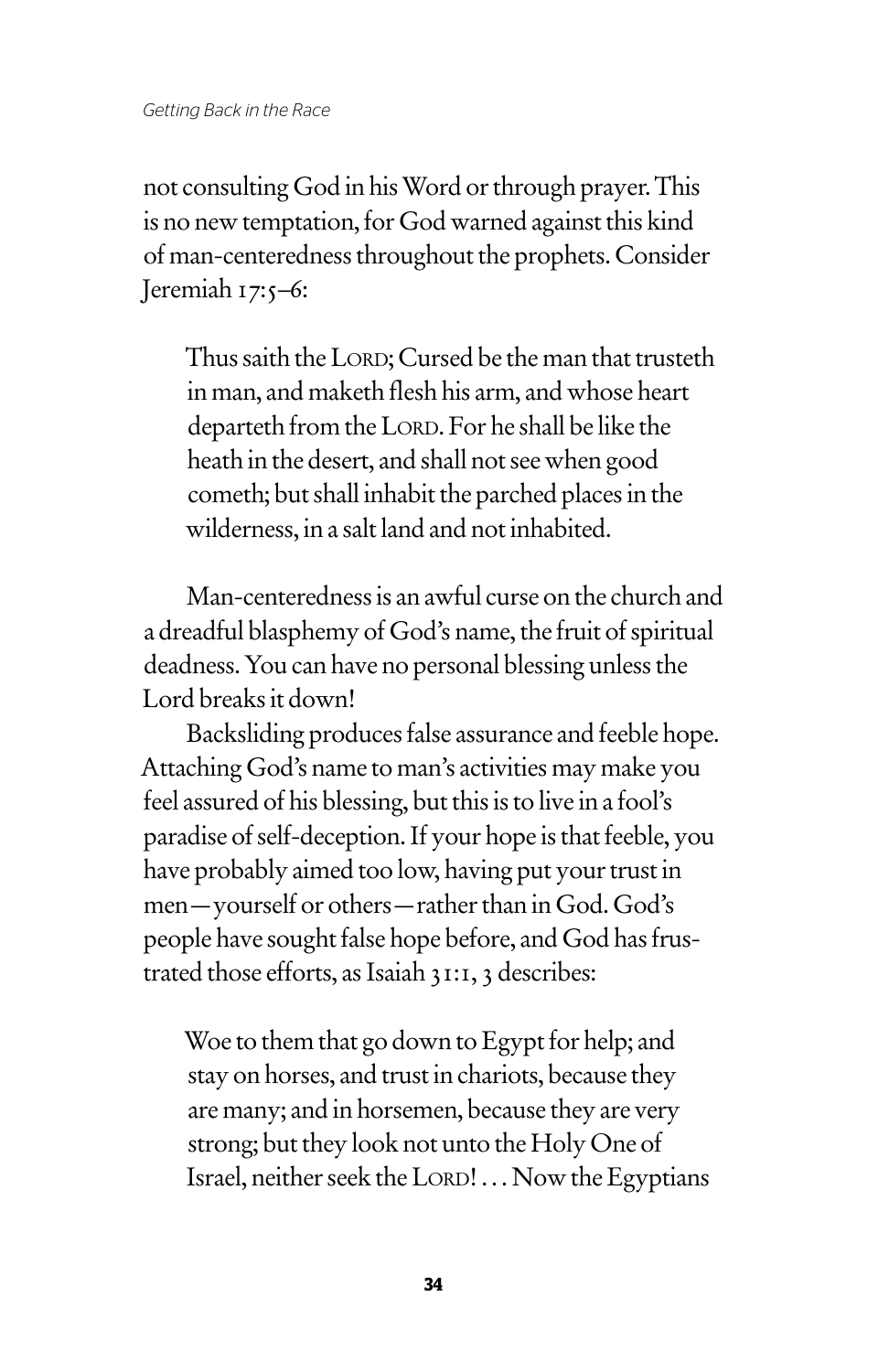are men, and not God; and their horses flesh, and not spirit. When the LORD shall stretch out his hand, both he that helpeth shall fall, and he that is holpen [helped] shall fall down, and they all shall fail together.

Oh, for Christians who reject man-centered hope and live with a holy expectation in God and a proper sense of their own unworthiness! Holy expectation is built on the Word and worked by the Spirit. It looks beyond self and man. It sees that although our sins pile up to heaven, Christ's substitutionary righteousness ascends still higher, to the very throne of God, with his Father's stamp of approval. "Let Israel hope in the LORD: for with the LORD there is mercy, and with him is plenteous redemption. And he shall redeem Israel from all his iniquities" (Psalm  $130:6-7$ ).

On that basis, holy expectation intercedes at the throne of grace, pleading that the great triune God of heaven and earth would pour out his blessings. Holy expectation cannot coexist with worldliness, unbelief, indifference, and ignorance. It abhors backsliding and seeks the honor of God, the conversion of sinners, and the welfare of the church.

The church's only hope—our only hope—is in God, for God alone can reverse the damage done by backsliding. Only God can revive the backsliding of a single believer or an entire church. Pray that God would remember us in Christ Jesus, send forth his indispensable Spirit, and revive both our churches and us. May sons and daughters again be born in Zion, and may the old nature be crucified,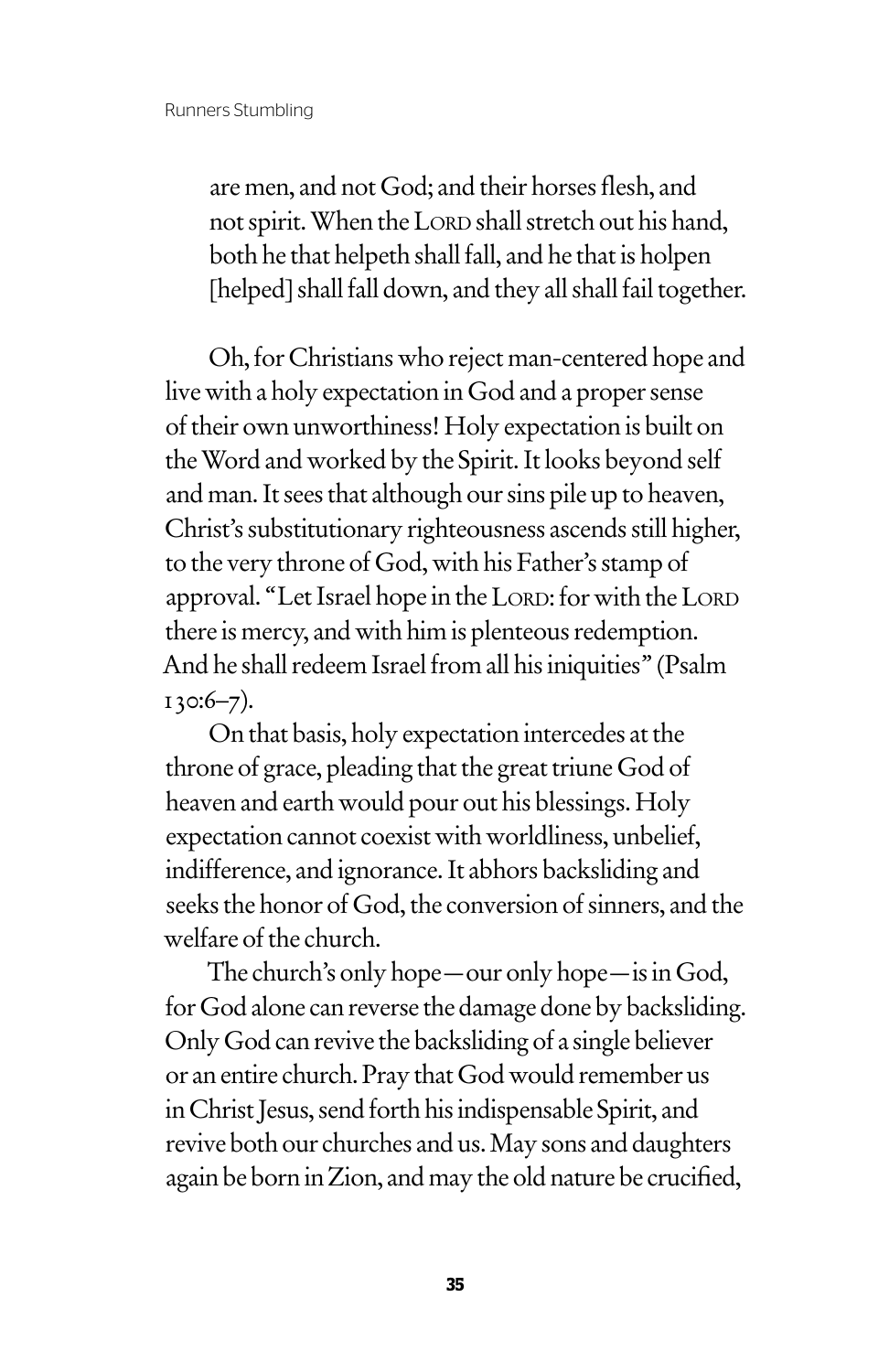the world despised, Satan resisted, and interceders at the throne of grace multiplied. May God himself receive his rightful place among us by divine conquest, so that Christ will become all in all for us (Colossians 3:11) and we might become increasingly conformed to his image as the firstborn among many brethren (Romans 8:29).

## The Bitter Results of Backsliding

We have established that we are "bent to backsliding," and we have discussed signs of backsliding. But what are the results of such sinfulness? Where will it lead? Allow me to mention just four bitter fruits.

**Injury to God's holy and worthy name.** When David committed adultery and murder, and then covered it up, God rebuked him, saying, "Wherefore hast thou despised the commandment of the LORD, to do evil in his sight? . . . thou hast despised me. . . . because by this deed thou hast given great occasion to the enemies of the LORD to blaspheme" (2 Samuel 12:9, 10, 14). How men will mock at Christ when they hear that those bearing his name acted shamefully!

The worst thing about backsliding is that it casts discredit on the name of the God who has given us so much grace. How it should wound God's people daily: "I am a backslider against him who gave himself up to death, who for six long, torturous hours hung upon a cross while mockers stood before him, saying, 'Come down if thou be the Christ.'" The life of a backslider is an insult to Christ's love displayed for us at the cross.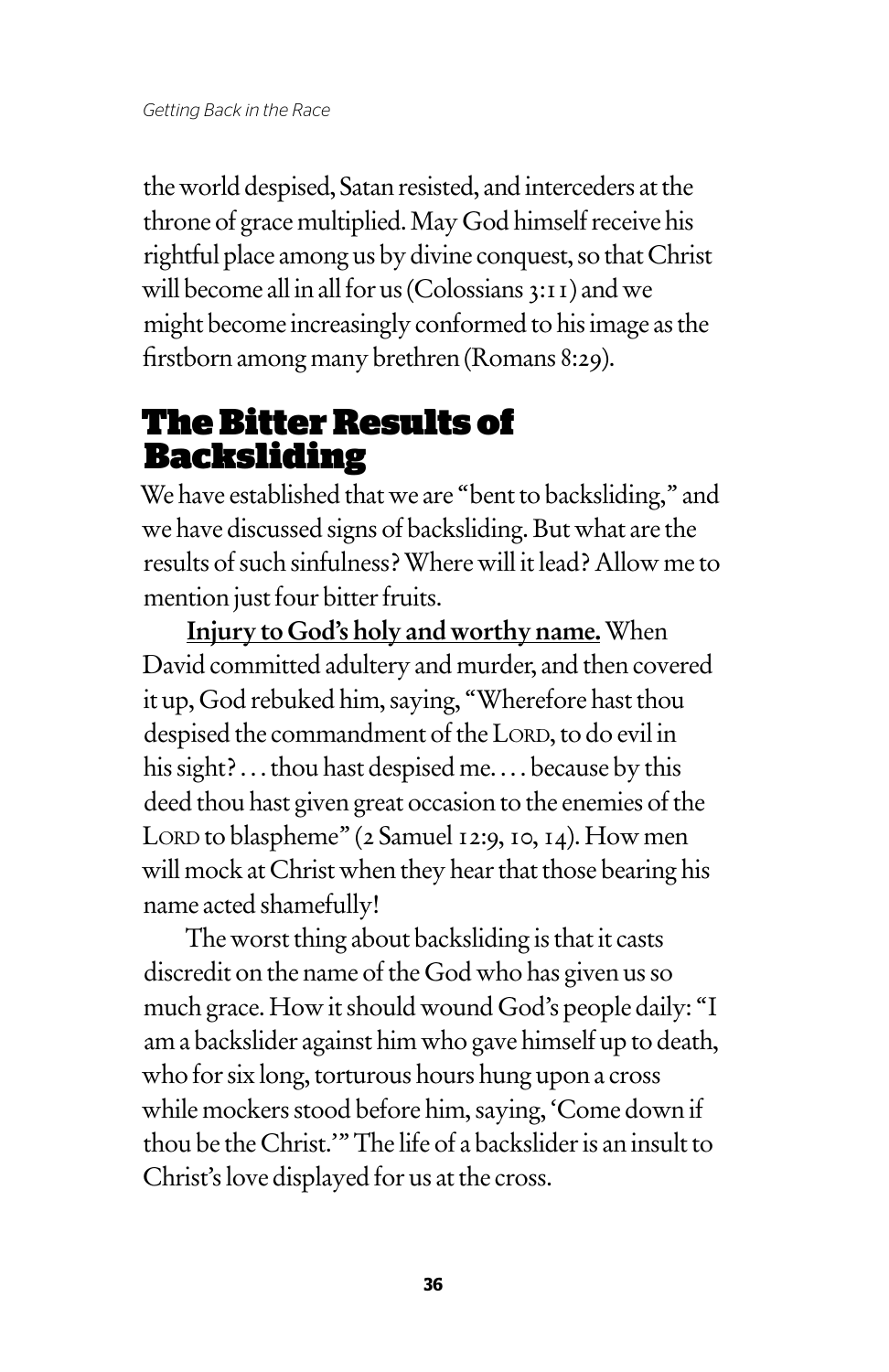**Our own suffering.** Backsliding causes a believer inwardly to experience more deadness than life, more rebellion than reconciliation, and more false peace than real peace.

There are times when conscience awakens and begins to roar (Psalm 32:3-4;  $38:3-4$ ), for God disciplines his children, but we should not underestimate his power to afflict us for our own good (Hebrews 12:4–11). That is, sometimes God's discipline appears more harsh than kind. Brakel wrote,

Are you brazen toward the Lord? . . . Consider that God will not put up with your sulking. "He is wise in heart, and mighty in strength: who hath hardened himself against him, and hath prospered?" (Job 9:4). God may come and make life so bitter for you, that for the remainder of your life you will lament that you have been so rancorous toward the Lord. Therefore, take care that you regress no further.<sup>26</sup>

If unchecked, backsliding leads to apostasy and damnation. For all sin tends to hell, and therefore must be dealt with severely. Our Lord said in Matthew 5:30, "And if thy right hand offend thee, cut it off, and cast it from thee: for it is profitable for thee that one of thy members should perish, and not that thy whole body should be cast into hell." John Angell James expanded on this ethic with this counsel: "Do not attempt while the sinful practice is continued, to gain any comfort of mind by the supposition that you are a true Christian still, and shall one day be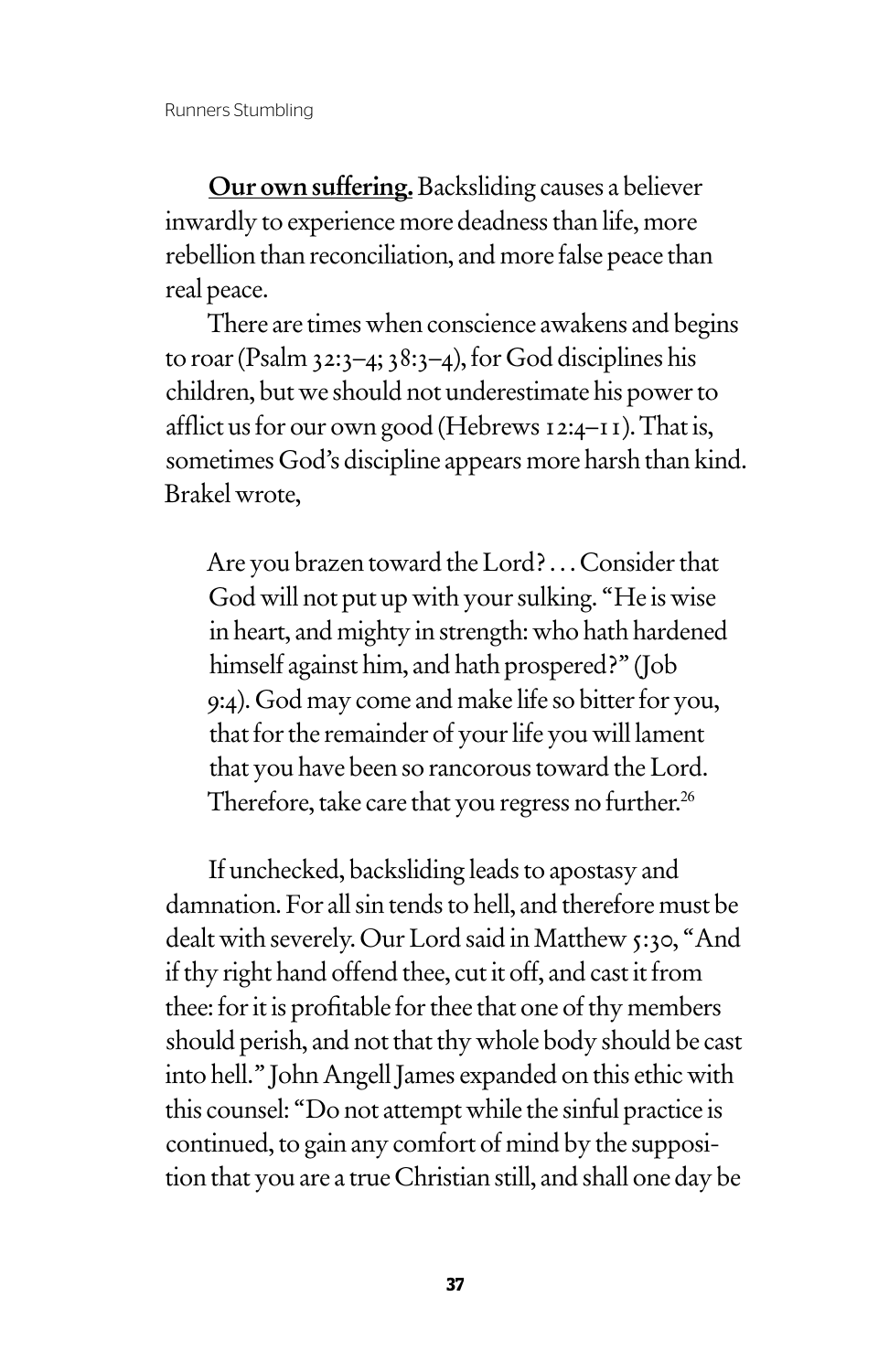restored to God by penitence and faith."<sup>27</sup> Fuller similarly warned, "So long as sin remains upon the conscience unlamented, we are in danger of eternal damnation."<sup>28</sup>

This is not to deny the perseverance of the elect, for election produces holiness (Ephesians 1:4). The security of the elect must never be separated from their perseverance in repentance as well as in faith. "Nevertheless the foundation of God standeth sure, having this seal, The Lord knoweth them that are his. And, let every one that nameth the name of Christ depart from iniquity" (2 Timothy 2:19). If you want to find peace in the doctrine of election, you must repent and pursue holiness, and show yourself elect. As long as you rest in sin, you are on a trajectory towards hell.

**The sin and apostasy of our children.** It is not uncommon for children to follow their parents in sin "unto the third and fourth generation" (Exodus 20:5). It sometimes is even the case that when a believer backslides by clinging to a cherished sin for a time, his children grasp hold of his favorite sin or idol and carry it all the way to hell. Lot was vexed by the wickedness of Sodom (2 Peter 2:7), but his attachment to that unholy city made him lose his wife and his daughters to worldliness and wantonness (Genesis 19). David repented of his sins, but his adultery and murder were followed by his son Amnon raping his half-sister Tamar; another son, Absalom, became a deceiver, usurper, and traitor to David's own throne. Shall we pray for our children's salvation with our mouths but point them to damnation with our actions?

**The decay of the church.**Bad company corrupts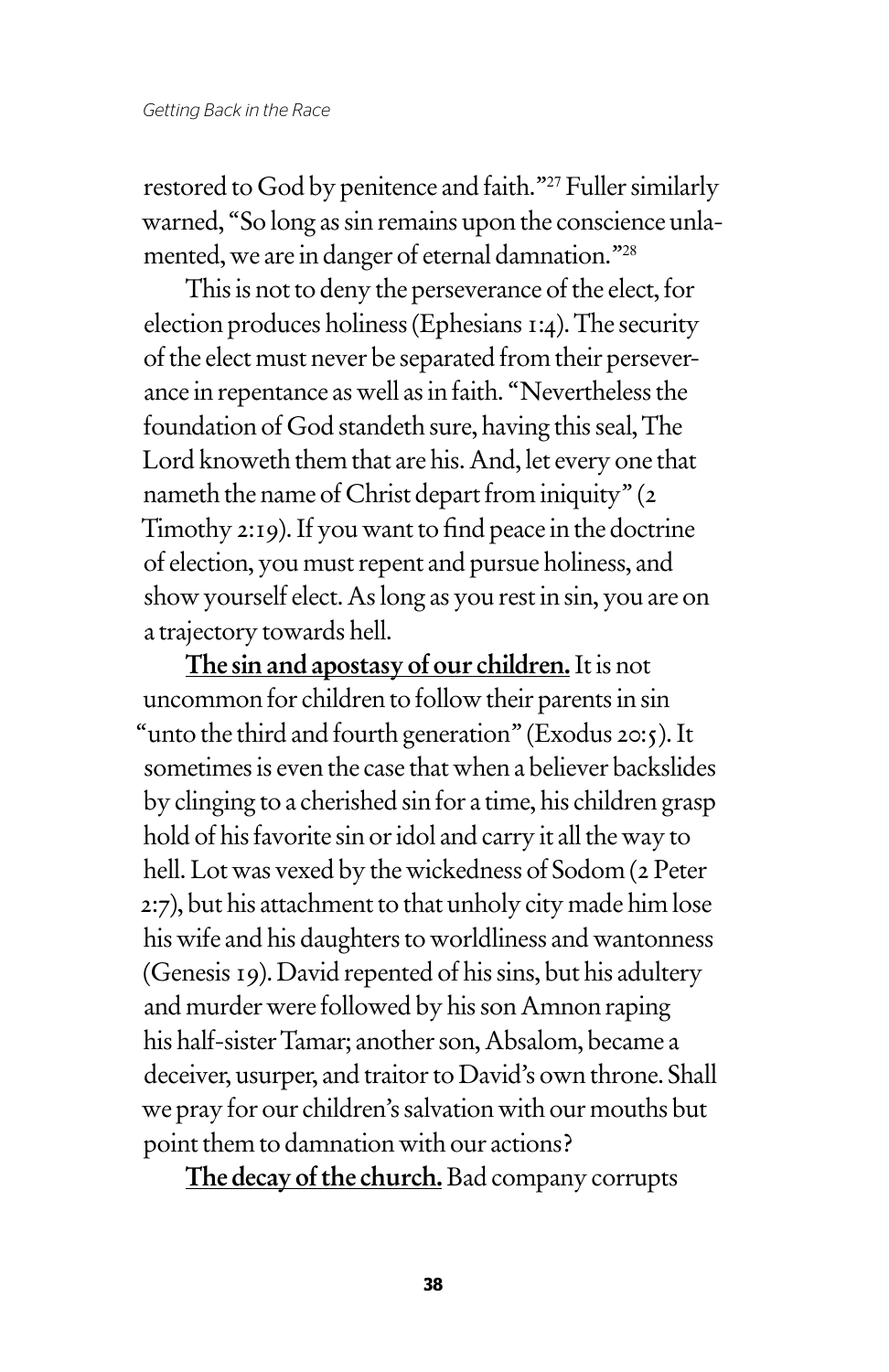good morals (1 Corinthians 15:33). One person within the church whose heart is turning away from the Lord is like "a root bearing gall and wormwood" (Deuteronomy 29:18, Hebrews 12:15). Using a similar metaphor, Paul warned that there comes a time when the church must remove such influences from the body to prevent further corruption (see 1 Corinthians 5:6b-7).

Even a godly man like Barnabas could be led astray into hypocrisy if Peter stumbled (Galatians 2:13). Do you want to be the cause of others stumbling? One slow-moving truck can back up traffic; one accident on the highway can create a traffic jam stretching for miles. You are not an island, standing alone. Your progress towards Christ or backsliding from him affects many others.

## Conclusion

Do you know what the greatest evil of such backsliding is? *We do not feel any guilt for it.* We complain about spiritual dryness, the darkness of the times, the sad condition of the church and of God's people, but what does the Lord say of such complaints? They are nothing more than empty words in his ears if we do not repent of our role in causing the deadness and darkness: "I hearkened and heard, but they spake not aright: no man repented him of his wickedness, saying, What have I done? Everyone turned to his course, as the horse rusheth into the battle" (Jeremiah 8:6). Where are the Jeremiahs today who can say with heart and soul, "For the hurt of the daughter of my people am I hurt; I am black; astonishment hath taken hold on me" (Jeremiah 8:21)?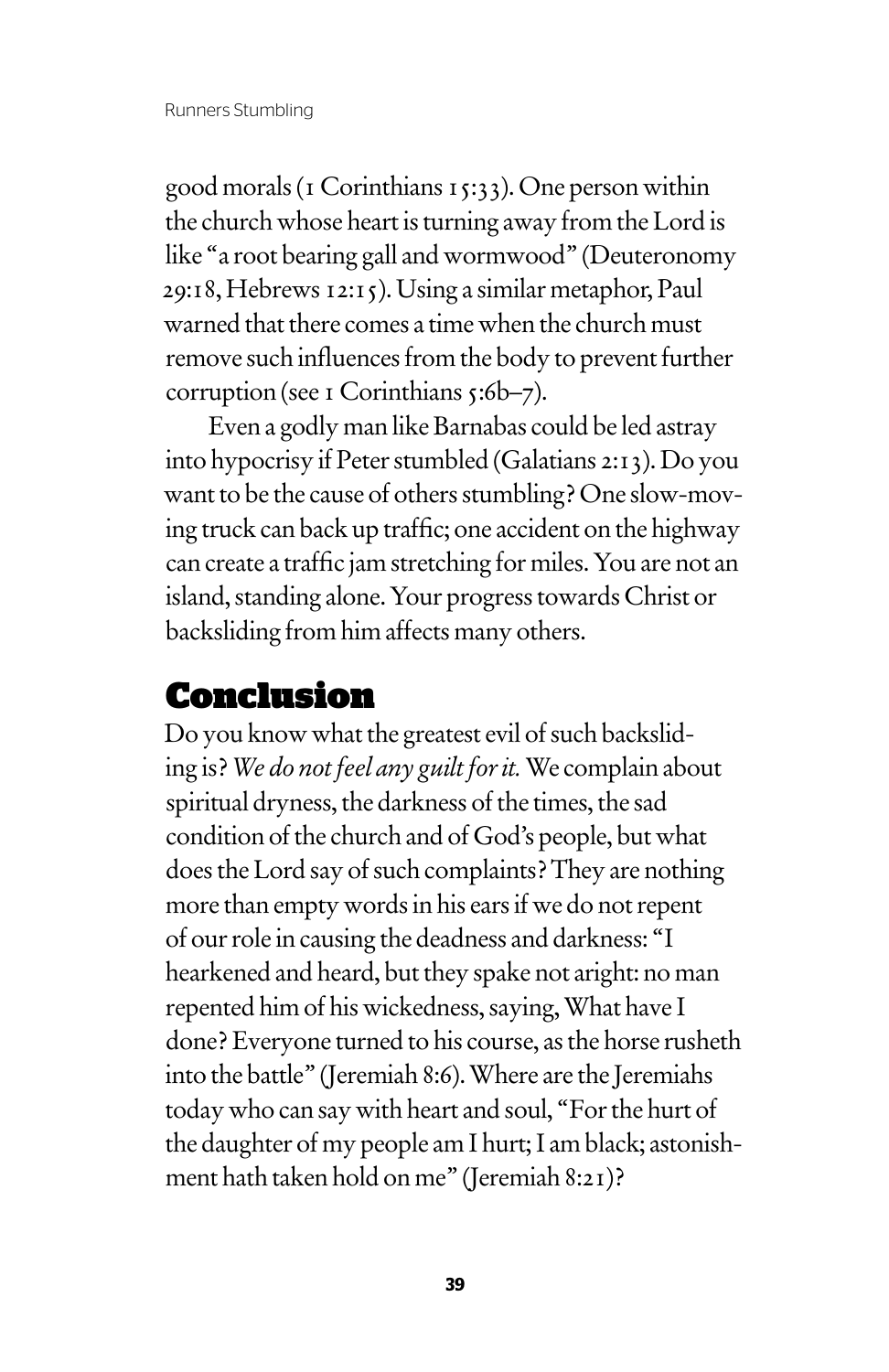*Getting Back in the Race*

Can you say as God's child that your backsliding has cut bitter furrows in your life—furrows of pain and sorrow in the depths of your soul? Does it cut your soul into a thousand pieces before the Lord? Does it make you to cry out in spiritual anguish, "O Lord, what a fool, what a backsliding wretch I am! If only I could tear out my heart and cast it far from me! I abhor myself and repent in dust and ashes!" Join with Jeremiah in saying, "Oh that my head were waters, and mine eyes a fountain of tears, that I might weep day and night for the slain of the daughter of my people!" (Jeremiah 9:1). Only when godly sorrow brings you to such a point can you take the first step toward the healing of your backsliding.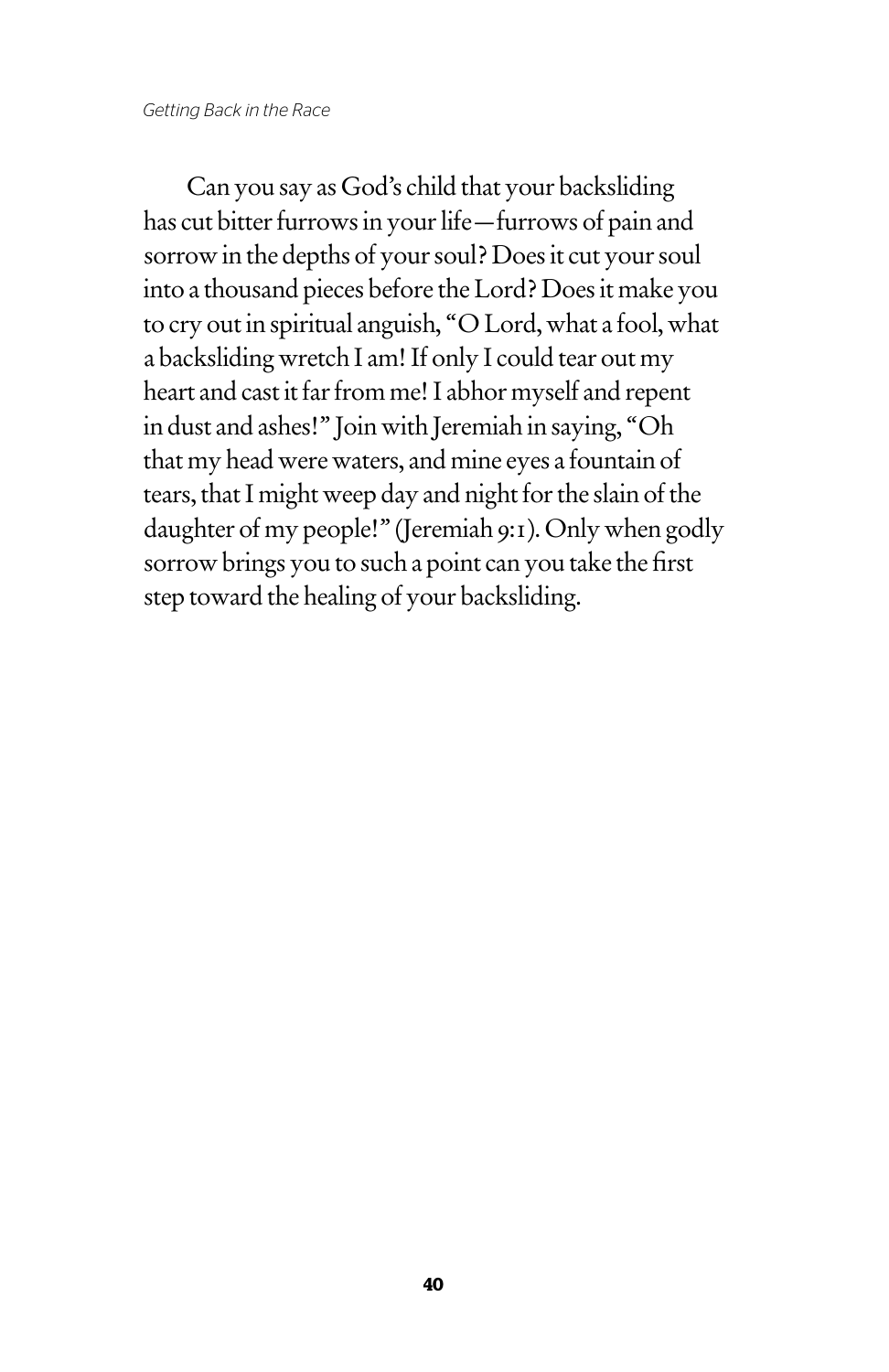# Two **RUNNERS** Returning

#### The Physician of Grace (Hosea 14:1-3)

A serious runner who suffers even a fairly minor injury, if he intends to remain a competitor, will seek out the best physician available to him. He knows that without proper medical attention his days as a strong contender could quickly limp to a halt. Most of us, however, are not that wise or vigilant. We tend to be ambivalent about doctors and health regimens, even when we secretly suspect something is wrong. Indeed, it is not unusual for someone with a confirmed condition, something chronic and potentially serious, to neglect the doctor's orders and resist the regular visits and treatments required to stave off further decline. When it comes to our physical health, we often act as though our problems are not all that bad even while we fear they are very bad indeed.

It is the same with our spiritual condition. When there is a lack of health in the soul, few among us will consistently face the truth and respond accordingly. Even when, by the wisdom of God's Word, we come to know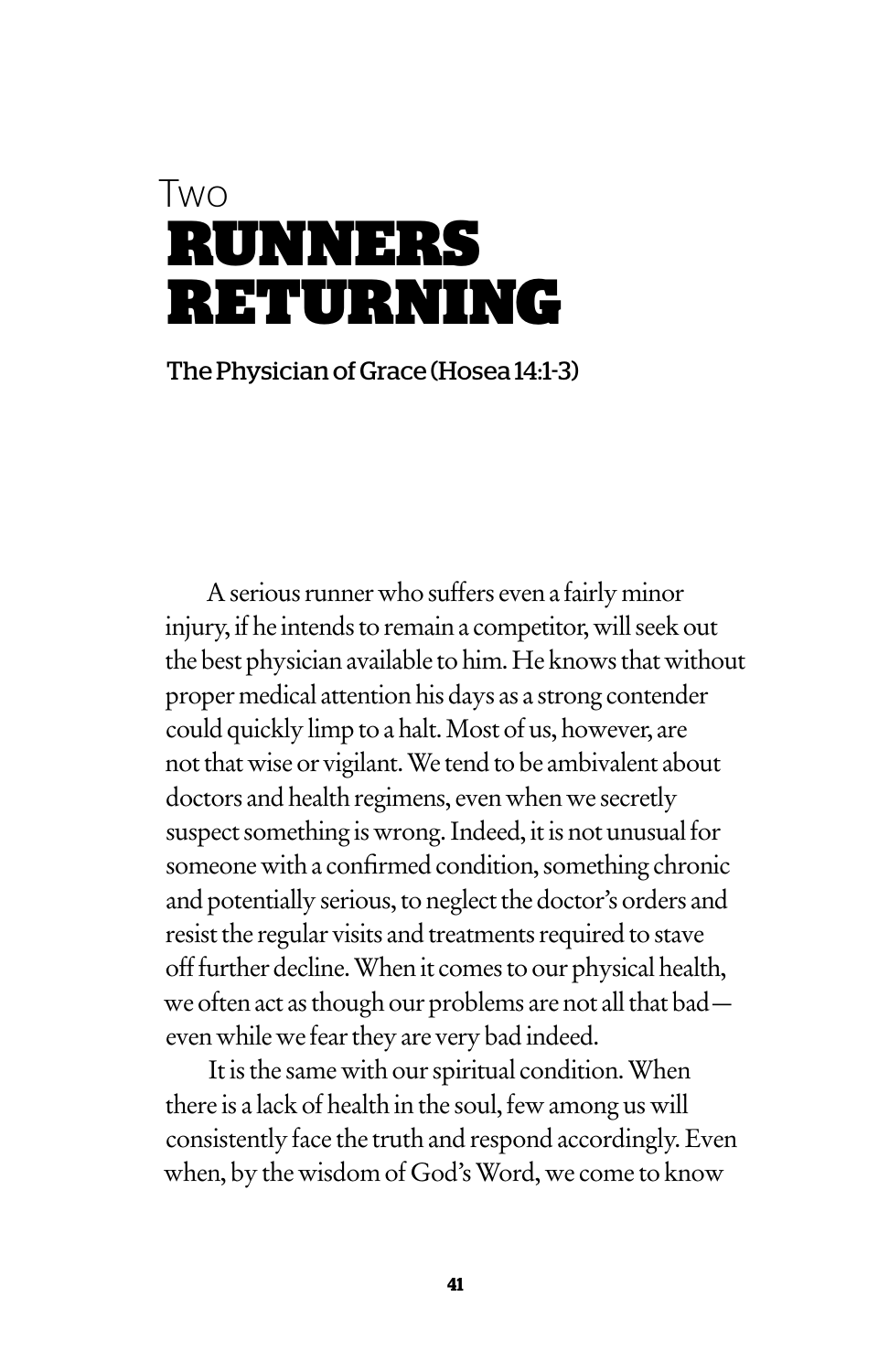the precise prescription for our healing, as well as the inevitable decline that will result from inaction, we prefer the ease of idleness.

The fact is that when it comes to diseases of the soul, we desperately need to return to the great Physician as soon as possible. We should not let cancers multiply in our souls. William Plumer (1802–1880) wrote, "He who is determined to see how far he may decline in religion and yet be restored, will lose his soul."<sup>29</sup> As we have seen, backsliding operates like a spiritual cancer: untreated, it can result in dishonor to God's name, personal suffering, apostasy of others, and decay in the church. At best, it is unwise and unloving to take a "wait and see" approach when such consequences are on the line.

The good news is that our Physician is full of wisdom, power, and grace for sinners. He says to us, "I am the LORD that healeth thee" (Exodus 15:26). He is willing to heal us even of the judgments that he himself sent to chasten us (Psalm 39:11, 99:8). "Come, and let us return unto the LORD: for he hath torn, and he will heal us; he hath smitten, and he will bind us up" (Hosea 6:1).

God has grace for his backsliding children. He reveals his wondrous and powerful grace in passages like Hosea 14, the conclusion to Hosea's prophecy about Israel's adulterous backsliding. We will consider here the first three verses of that chapter, which call us to return to the Physician of our souls so that we may find grace:

O Israel, return unto the LORD thy God; for thou hast fallen by thine iniquity. Take with you words,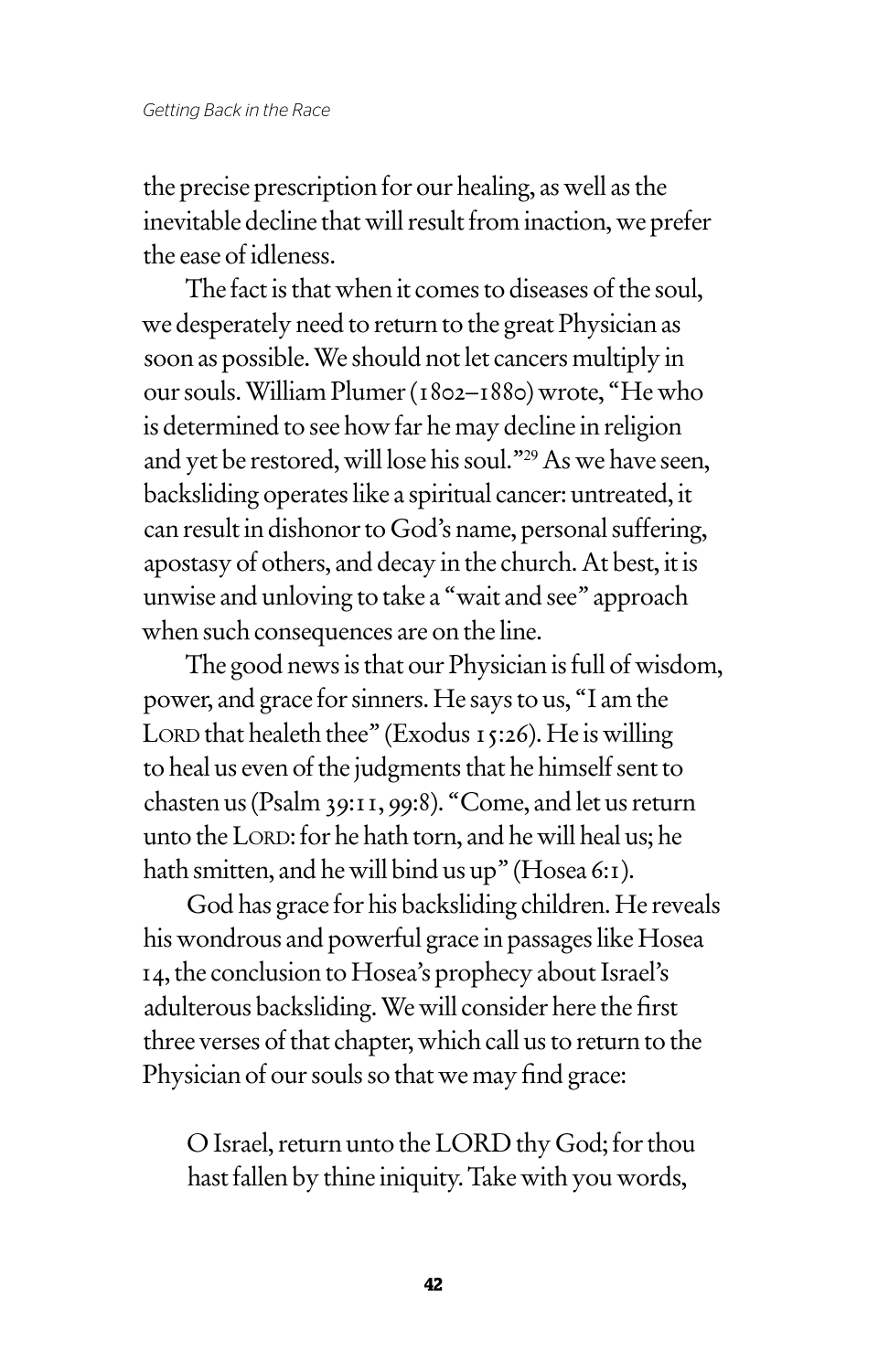and turn to the LORD: say unto him, Take away all iniquity, and receive us graciously: so will we render the calves of our lips. Asshur shall not save us; we will not ride upon horses: neither will we say any more to the work of our hands, Ye are our gods: for in thee the fatherless findeth mercy. (Hosea 14:1-3)

Behind all that Israel must "do" in Hosea 14:1-3 is the action of the Holy Spirit: he initiates and works each step that any backslider takes toward a cure. Nevertheless, we see here that every step God's people have taken away from the narrow way is one more step they must painfully retrace in their return. While grace absolves the *guilt* of sin, it does not *cheapen* sin. Rather, grace *aggravates* the pain of sin, as it must, for it teaches us that the party we have offended is God—the very God whom we love in Christ (Westminster Larger Catechism, Question 151).

How, precisely, do we return to the great Physician of grace that we might be cured of our backsliding? Through the prophet Hosea, God revealed a threefold way:

- True Repentance
- True Use of the Means of Grace
- • True Reaffirmation of Faith

# True Repentance

The Lord says to his backslidden people in Hosea 14:1, "O Israel, return unto the LORD thy God; for thou hast fallen by thine iniquity." "Return" or "turn back" is a key word in Hosea for repentance,<sup>30</sup> echoing Moses' forecast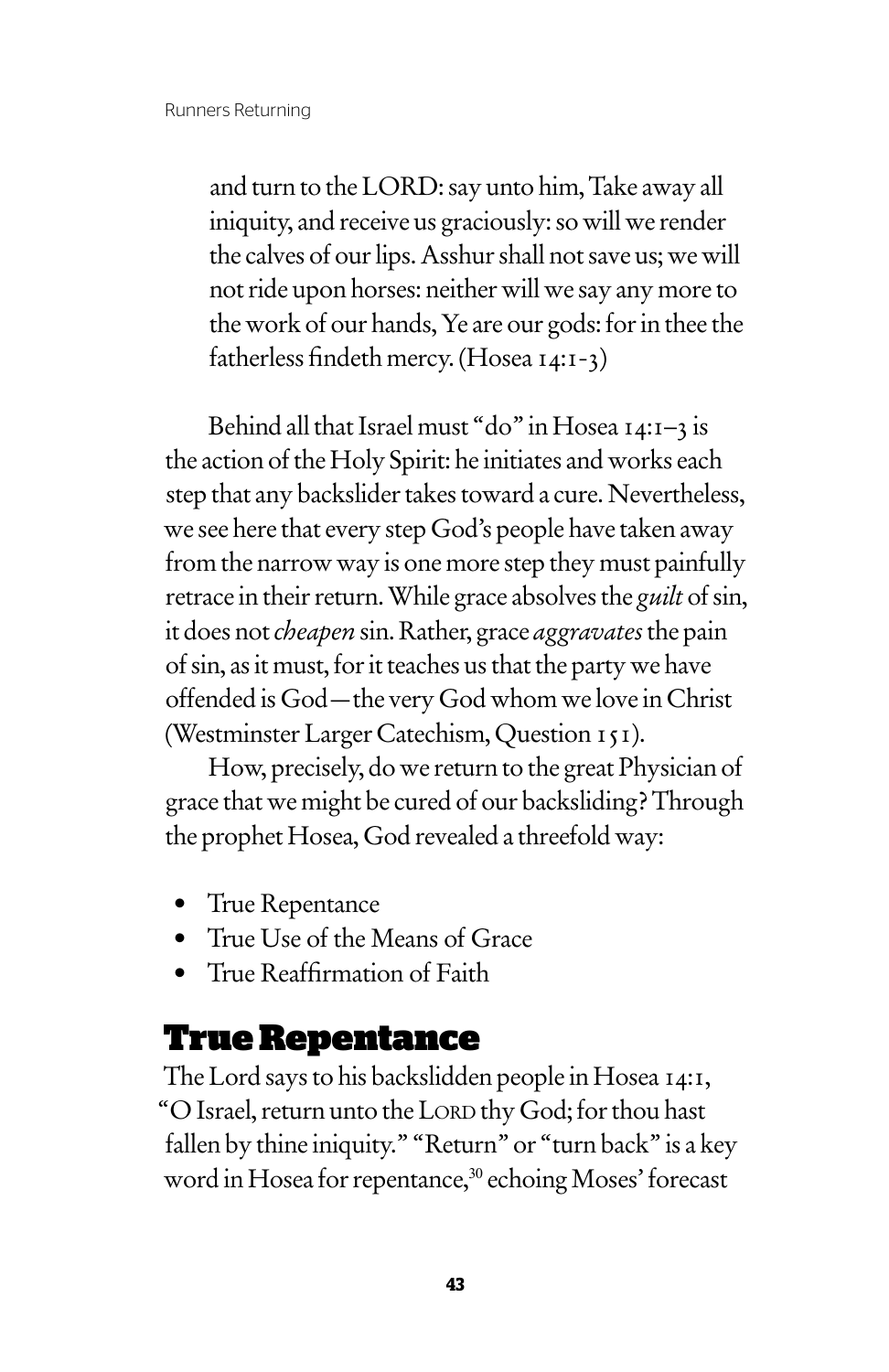in Deuteronomy of a nation returning to God after suffering discipline in exile.<sup>31</sup> Turning back to God often follows discipline from God, and it is the proper way to respond to such discipline (Revelation 3:19). Only when our departing from God has reduced us to a sense of our poverty do we come to our senses (Luke 15:16–17).

This is no mere change of lifestyle, like going on a low-salt diet or quitting smoking. Such changes can be motivated by sheer selfishness. This is turning from sin back to our covenant God, the breaking of self-will and the rekindling of our love for him. The grammar suggests not just a new orientation or direction towards God, but an actual coming to God. Thomas McComiskey (d. 1996) put it this way: "They are to reenter the sphere of Yahweh's dominion . . . the sphere of Yahweh's love."32

Returning to such a Lord is coming home to joy. Richard Sibbes ( $1577-1635$ ) said that if a man looks to God's creation for salvation and hope, "he is restless still until he come unto Jehovah, who is the all-sufficient, universal good, who fills and fills the soul abundantly."<sup>33</sup> The Lord is our life, and so this act of returning is aptly called "repentance unto life" (Acts 11:18).

What grace it is that the holy God invites, even commands, the backslider to return to him! Fuller wrote, "The Scriptures assure us of the exceeding great and tender mercy of God, and of his willingness to forgive all those who return to him in the name of his Son."<sup>34</sup>

Backslider, he addresses you directly in his compassion: "Return, thou backsliding Israel, saith the LORD; and I will not cause mine anger to fall upon you: for I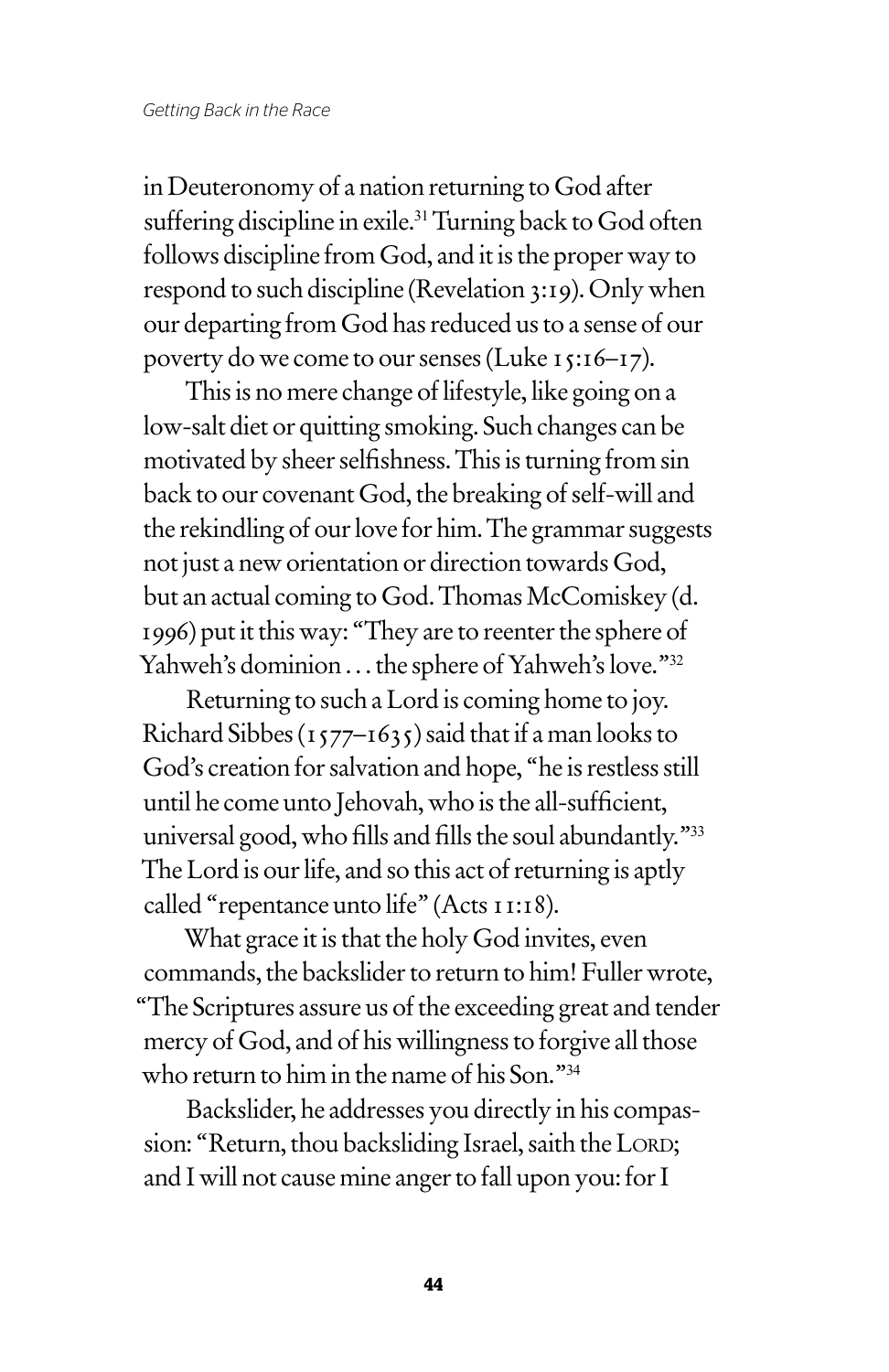am merciful, saith the LORD, and I will not keep anger for ever" (Jeremiah 3:12). Behold the love of God in Christ! How he runs to those who come back to him and welcomes them with kisses (Luke 15:20)! How willing he is to come in and have sweet fellowship with those who open the door of repentance (Revelation 3:19–20)!

What does it mean to return to the Lord? What is repentance exactly, especially for the backslidden Christian? The Westminster Shorter Catechism (Question 87) gives us an excellent definition of repentance: "Repentance unto life is a saving grace, whereby a sinner, out of a true sense of his sin, and apprehension of the mercy of God in Christ, doth, with grief and hatred of his sin, turn from it unto God, with full purpose of, and endeavor after new obedience."<sup>35</sup> We see here various steps of repentance steps that may seem reasonable but that are not necessarily easy to take. For the backslider, as with any sinner battling any sin, true repentance is multilayered, going deep into the heart and mind. Although enabled at every step by the grace of the Holy Spirit, please do not pretend that truly returning from backsliding is a quick or simple process, for it involves at least the following seven components.

**1. Recognition of your sinful condition.** Repentance and return cannot take place without seeing the grievousness of backsliding for what it is. Notice that Hosea gave a reason for repentance: "for thou hast fallen by thine iniquity." Until we see that we have fallen, and how far, and that this fall was directly caused by our own sin, we will never repent. This is the work of the Spirit who convicts us of sin (John 16:8).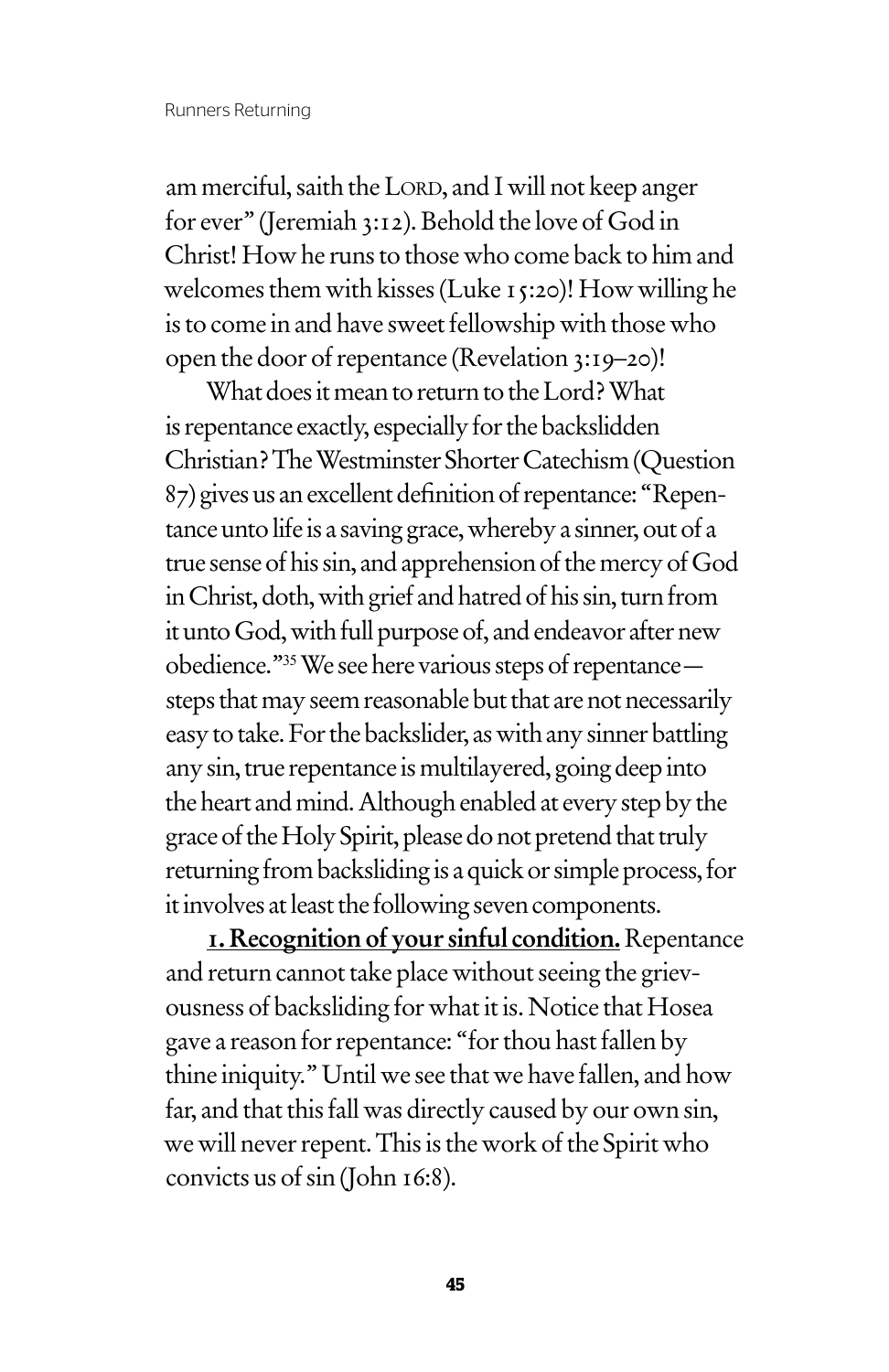Without the illumination of the Spirit, sinners are blind to their spiritual need. Worse yet, we can become blind to our blindness (John 9:39–41). Backsliding seems particularly susceptible to such blindness, as J. G. Pike  $(1784-1854)$  has said: "Secret backsliding is inexpressibly dangerous. Persons who have thus declined from religion may yet maintain its outward forms . . . and feel few or no suspicions respecting their real state."<sup>36</sup> The Lord Jesus rebuked a church in Revelation 3:17 on precisely those grounds: "Because thou sayest, I am rich, and increased with goods, and have need of nothing; and knowest not that thou art wretched, and miserable, and poor, and blind, and naked."

If you get a glimpse of how rotten your heart is, don't resist this illumination. Thank God for it. Remember that the Spirit of conviction is the advance agent of the true Physician. The infected sore must be opened before it can be cleansed. Do not resist him; welcome him and acknowledge the justice of his judgment upon your sin.

**2. Remembrance of your past obedience.** To the church of Ephesus the Lord said, "Nevertheless I have somewhat against thee, because thou hast left thy first love. *Remember* therefore from whence thou art fallen" (Revelation 2:4–5a, emphasis added). By simply reminding God's people of their past, the Spirit plants deep convictions of spiritual blessings: "Remember the heights from which you have fallen! Remember taking refuge in Christ–how valuable all his benefits were, flowing from his obedience, death, and resurrection! How fervently you desired to be found in him! Remember how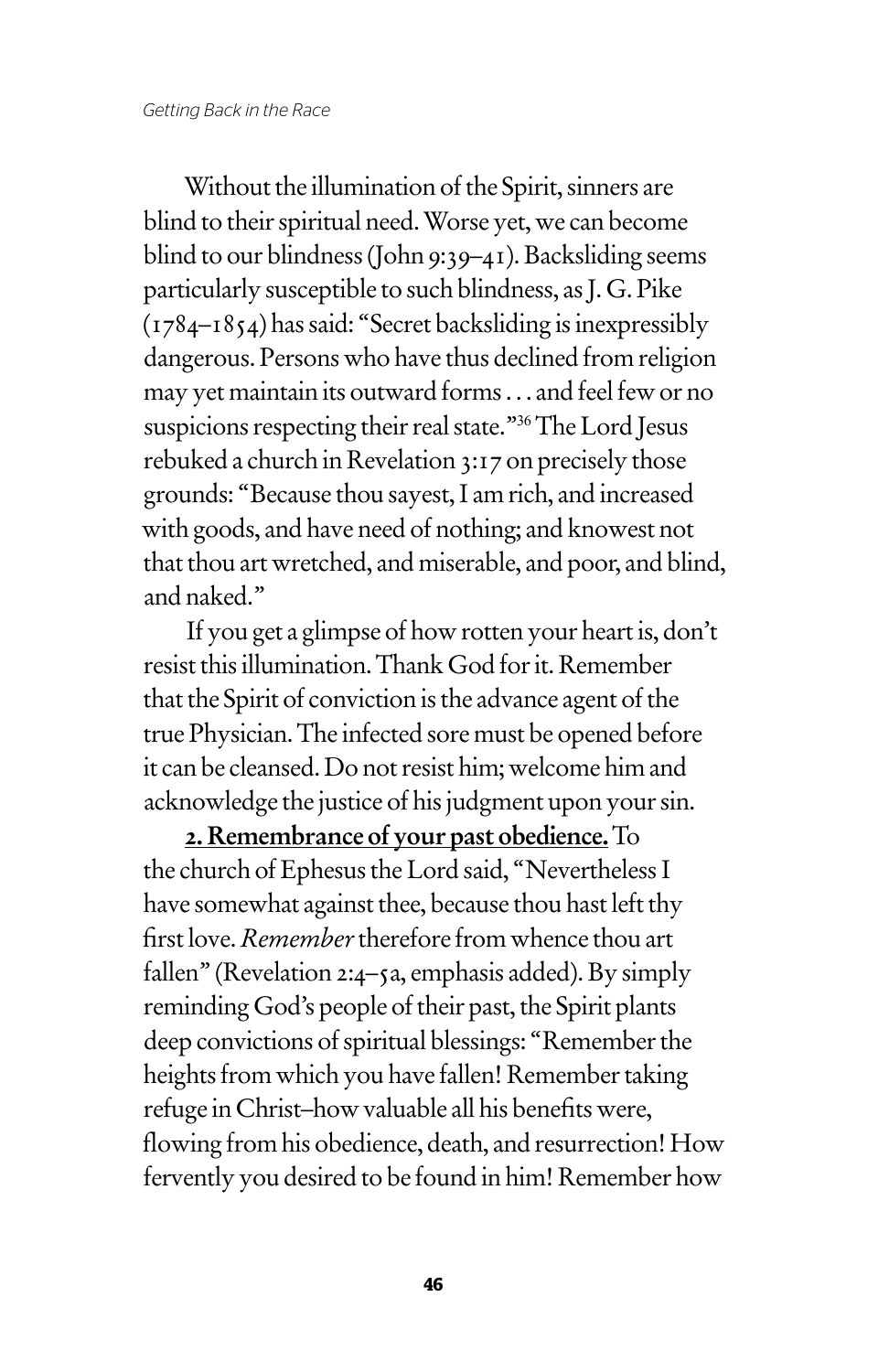sacred the throne of grace was, and how frequently you resorted to it. Remember how close your communion was with God. But where are you now? Remember how far you have fallen from the joyous beginning you made in the way of Christ."

Remembering such things, can the soul respond any differently than Asaph in Psalm 77?

Recalling days when faith was bright, When songs of gladness filled the night, I pondered o'er my grievous woes And searching questioning arose: Will God cast off and nevermore His favor to my soul restore? <sup>37</sup>

**3. Searching out sin.** With repentance, the Spirit grants a holy zeal against sin (2 Corinthians 7:11). He gives you a burning desire to search out any and all sin known or unknown, original or actual—that impedes your journey to everlasting life (Psalm 139:23–34). Backsliding often results from a lack of regular self-examination, and this must be remedied. Obadiah Sedgwick (1600–1658) said, "The less searching of heart, the less strength of grace always."<sup>38</sup>

You know there cannot be any true, spiritual revival of grace while unrepentant sin remains undiscovered in your heart. Search it out and bring it to light. Face the truth: you are not as you once were! You have lost ground, and the life in your soul has declined. The fruit of the Spirit has withered, the heart has lost its softness, and the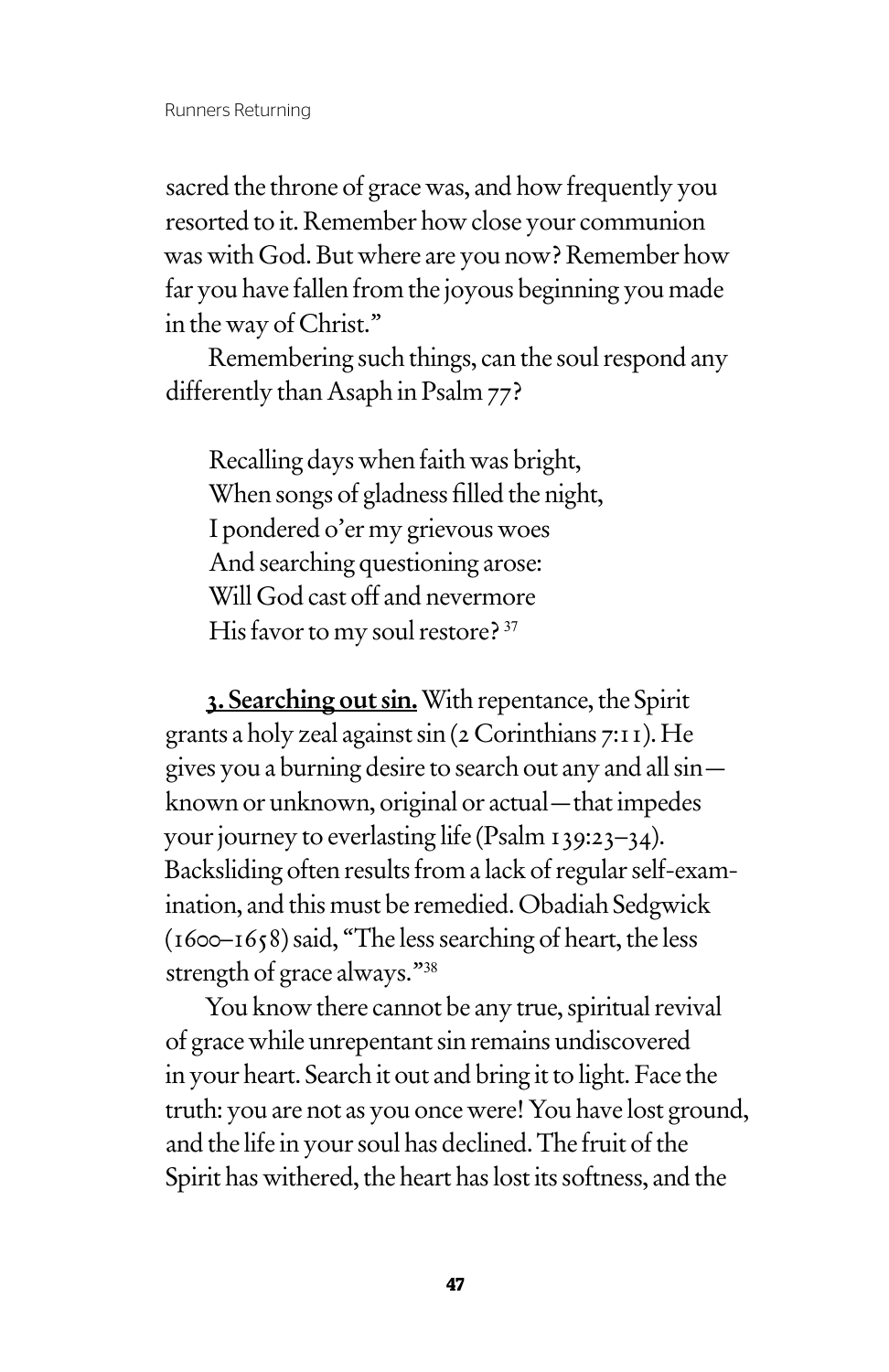throne of grace has lost its sweetness. Search carefully for the real cause of your sad condition. Make constant use of the searchlight of God's Word, as the surest guide in such matters: "Thy word is a lamp unto my feet, and a light unto my path. . . . The entrance of thy words giveth light; it giveth understanding unto the simple" (Psalm 119:105,  $130)$ .

**4. Grieving over sin.** Discovering sin leads to true sorrow for sin, described by the Heidelberg Catechism (Question 89) as "a sincere sorrow of heart that we have provoked God by our sins."<sup>39</sup> An all-consuming sorrow and fiery hatred of sin goes beyond grieving over sin's *consequences;* true grief over sin is concerned with *sin itself*—both original sin in Adam and the disastrous fruits of our actual sins—as an offense to God. So David says of his sin, "Against thee, thee only, have I sinned, and done this evil in thy sight" (Psalm 51:4a).

Paul makes this distinction in 2 Corinthians 7:10, "For godly sorrow worketh repentance to salvation not to be repented of: but the sorrow of the world worketh death." The true sorrow that produces repentance is "godly"—literally "according to God," or God-centered, God-motivated, God-oriented. This kind of grief is rooted in the desire to honor God's name. The sinner learns to grieve over sin more deeply because it dishonors or blasphemes (Romans 2:21–-24) the name of the God whom he earnestly desires to love and serve. Have you learned to hate sin because it dishonors God and hinders your enjoyment of him?

**5. Confessing your sin.**True sorrow must pour out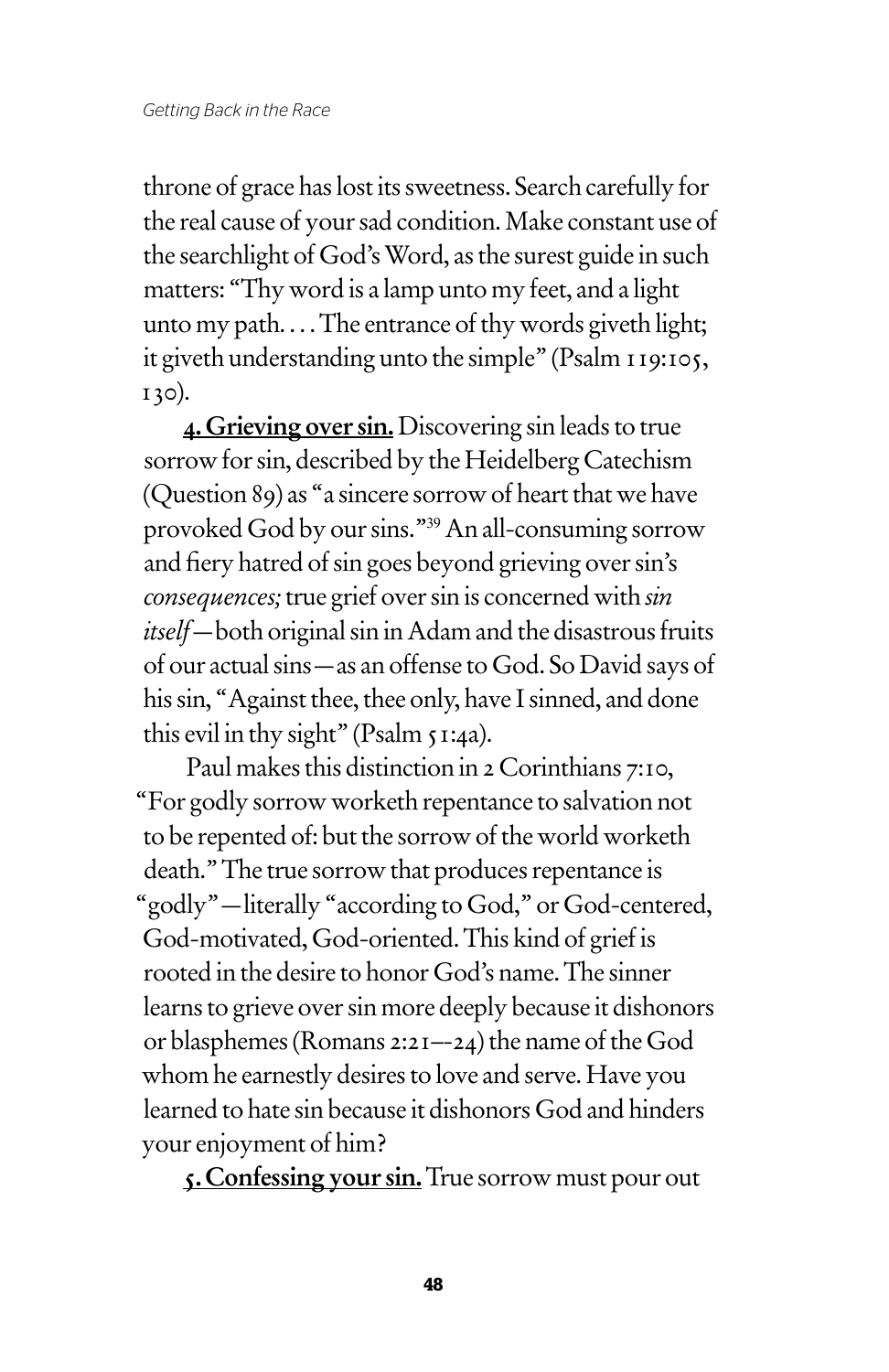the backslider's heart before God, owning its own transgressions. "I acknowledge my sin unto thee, and mine iniquity have I not hid. I said, I will confess my transgressions unto the LORD.... Lord, all my desire is before thee; and my groaning is not hid from thee" (Psalm 32:5, 38:9).

True confession brings to the Lord the things he himself brought to your attention. The Lord sets the sins of believers in order before them, and they, in return, set their sins in order before God, unreservedly acknowledging the sinfulness of them. And how deeply the Lord delights in such forthright acknowledgment of transgression from his backsliding child: "Only acknowledge thine iniquity, that thou hast transgressed against the LORD thy God. . . . and I will take you one of a city, and two of a family, and I will bring you to Zion" (Jeremiah 3:13–14)!

**6. Fleeing from sin.** Counterfeit repentance does not yield reformation. It refuses to hate sin wholeheartedly and break from it completely. But godly repentance includes both turning from sin and turning to God. It flees from sin with the heart.

When sin comes like Potiphar's adulterous wife and grasps hold of us, like Joseph we must flee as fast as we can (Genesis 39:12). Is it the love of money? "Flee these things; and follow after righteousness, godliness, faith, love, patience, meekness" (1 Timothy 6:11). Are you enticed by evil desires? "Flee also youthful lusts" (2 Timothy 2:22). Do not play with sin like a toy; cast it away like a deadly rattlesnake. "If ye through the Spirit do mortify the deeds of the body, ye shall live" (Romans 8:13).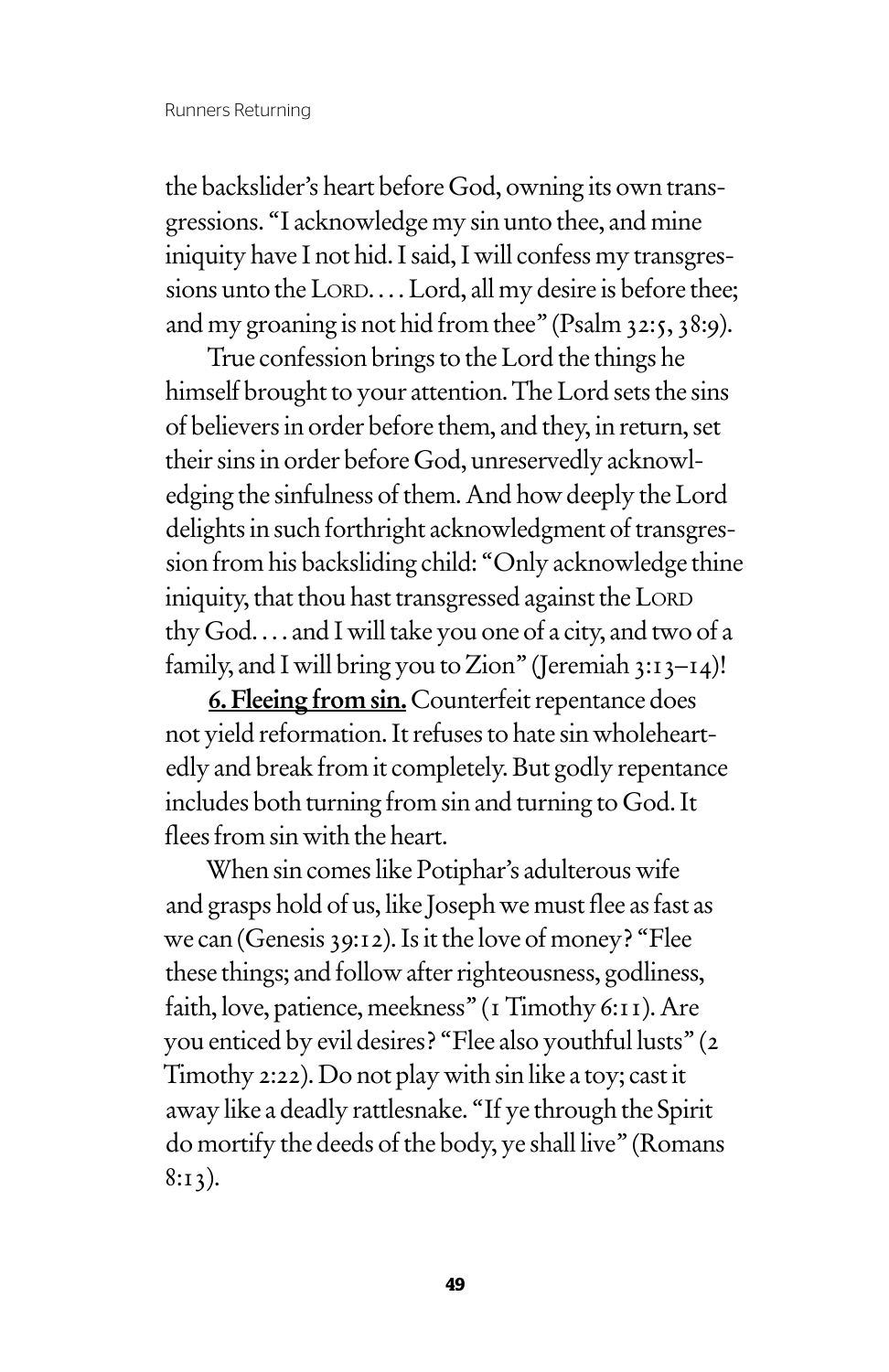True repentance cannot let you continue in sin, so it begs, "Lord, keep me from falling. Let not sin have dominion over me. Fulfill within me, 'whoso confesseth and forsaketh [sins] shall have mercy' (Proverbs 28:13). Grant me grace to flee from sin, to hate 'even the garment spotted by the flesh' (Jude 23), and to 'abstain from even the appearance of evil' (1 Thessalonians 5:22)."

**7. Pursuing righteousness.** Repentance does not only require "negative" work of confession and fleeing, but also the "positive" work of pursuing God anew. Hebrews 12:12–14 says, "Wherefore lift up the hands which hang down, and the feeble knees; And make straight paths for your feet, lest that which is lame be turned out of the way; but let it rather be healed. Follow peace with all men, and holiness, without which no man shall see the Lord."

Get back on track, fallen runner, and start running after holiness again. At the end of the race stands the Lord himself, ready to embrace you. But the only pathway into his presence is repentance, righteousness, holiness, and obedience to his commands. True repentance produces the fruit of good works (Luke 3:8, Acts 26:20). Do not play games with the Lord. He comes to the tree looking for fruit, or in due time it will be cut down and cast into the fire (Luke 3:9; 13:6–9). Take to heart the words of F. B. Meyer:

Your life has been dry lately; no tear, no prayer, no fervor. Yet have not met Christ, you have not seen His face for many a long day.... Get quiet and prostrate yourself before God. If people . . . want to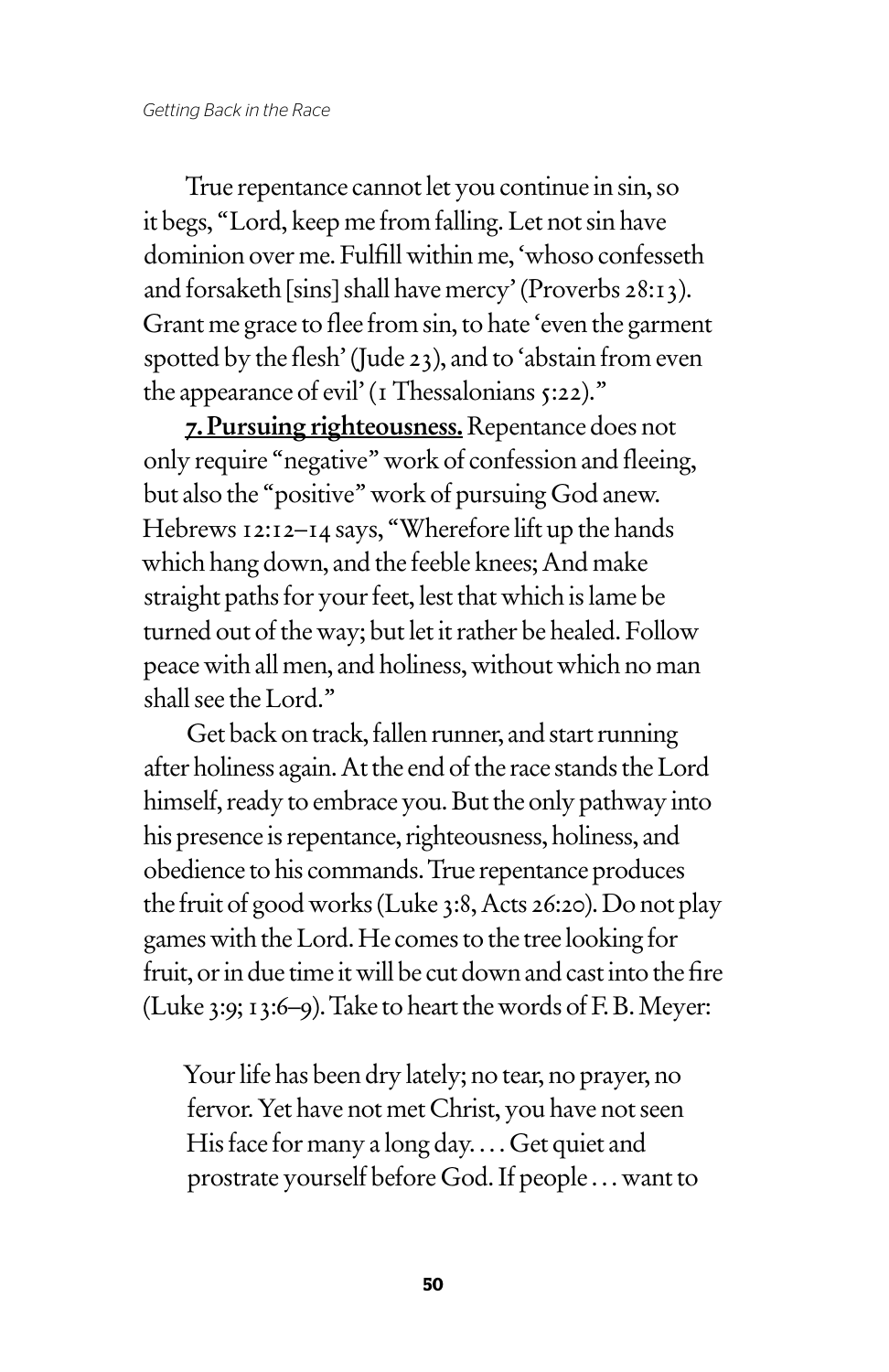detain you with small talk, leave them. Cast yourself down in some solitary place before God, and say, "May God forgive me! May God show me the sin, show me what it is that hinders me, show me what has nearly wrecked my life. Whatever comes, may I not be a castaway, but still be used by Thee through the Holy Ghost for Christ."<sup>40</sup>

Remember, there is no restoration without repentance. Sadly there are many preachers in this land who fit this complaint of Jeremiah all too well: "For from the least of them even unto the greatest of them every one is given to covetousness; and from the prophet even unto the priest every one dealeth falsely. They have healed also the hurt of the daughter of my people slightly, saying, Peace, peace; when there is no peace" (Jeremiah 6:13–14). Don't listen to teachers who offer peace and pardon without brokenness over sin and turning from it. This is not from the Physician of grace. He heals sinners by calling them to repentance (Luke  $\zeta$ : $\zeta$ 1–32).

How does a backslidden sinner repent? How does the gracious Lord work repentance in us? These questions bring us to the second dimension of returning to the Physician of grace: using the means of grace.

# True Use of the Means of Grace

Hosea 14:2 says, "Take with you words, and turn to the LORD: say unto him, Take away all iniquity, and receive us graciously: so will we render the calves of our lips." This verse teaches us *how* to "turn to the LORD" — namely, by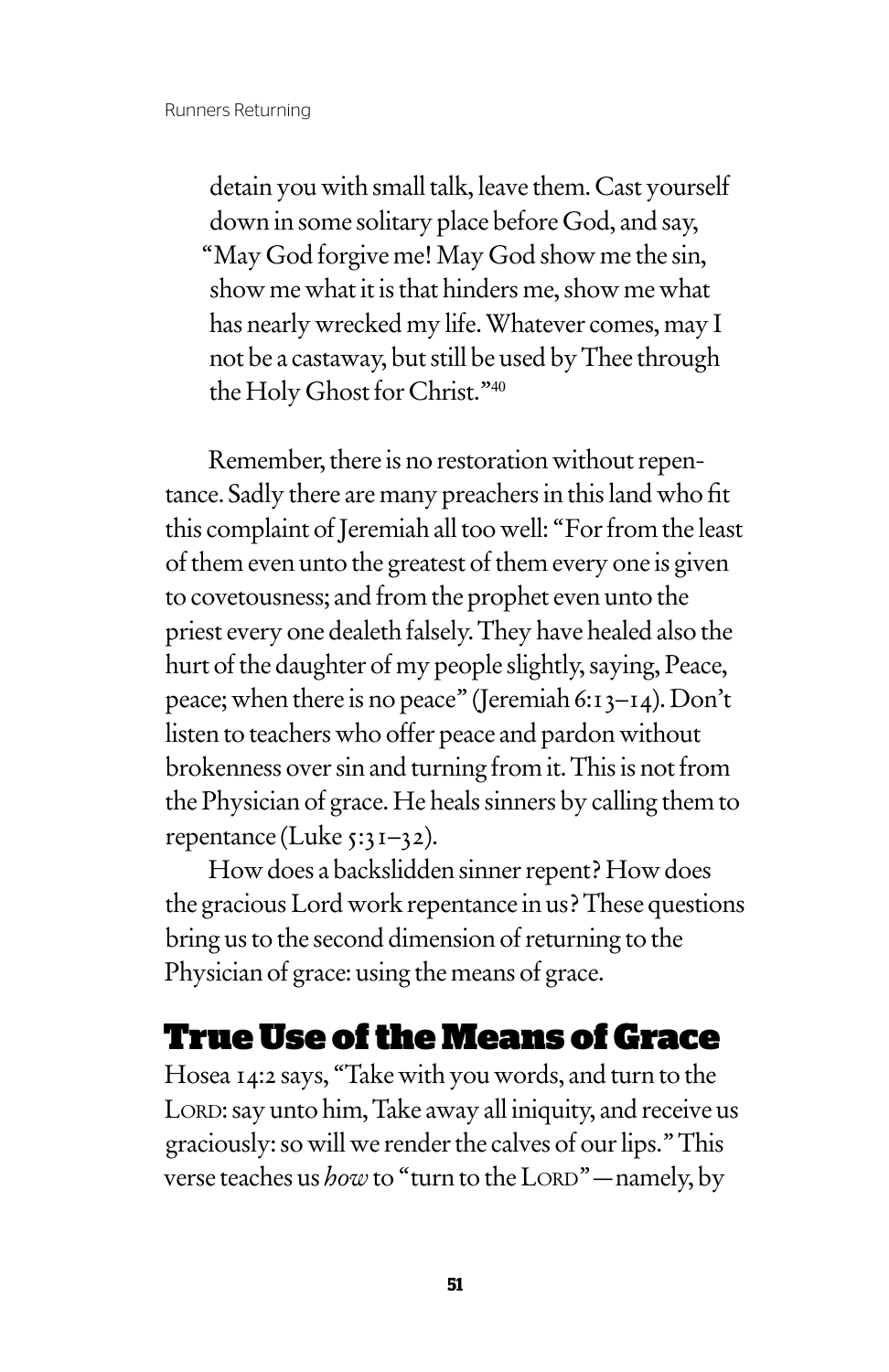using the means of grace which God has provided. It specifically mentions the Bible ("words"), prayer ("say unto him"), and praise ("the calves of our lips"). These are linked together: God's *words* teach us how to *pray* for grace, so that we can offer a sacrifice of *praise*. The most fundamental means of grace is the Word of God.

The means of grace are instrumental to godliness. Psalm 119:9 conveys this succinctly: "Wherewithal shall a young man cleanse his way? by taking heed thereto according to thy word." John Flavel (1628–1691) urged us similarly to guard our hearts by "the diligent and constant use and improvement of all holy means and duties, to preserve the soul from sin, and maintain its sweet and free communion with God."<sup>41</sup> The means of grace are also instrumental in restoring godliness when it decays. So the prophet Hosea instructs the people of God on how to obtain the healing of their backslidings, as promised by the Lord.

But here we must be careful or *the means of grace can become another means of backsliding*. Don't think that using the means can win you merit with God. This is not an effort to balance the record of our evil by doing good. God works through the means of grace to show mercy to hell-deserving sinners. Don't use them as if they were a magic formula which, if performed correctly, will conjure up God's power like a genie from a bottle. God is absolutely free to work when and how he pleases. And don't use the means as a substitute for repentance; God utterly despises the worship offered by hypocrites.

If used rightly the means of grace are a beautiful path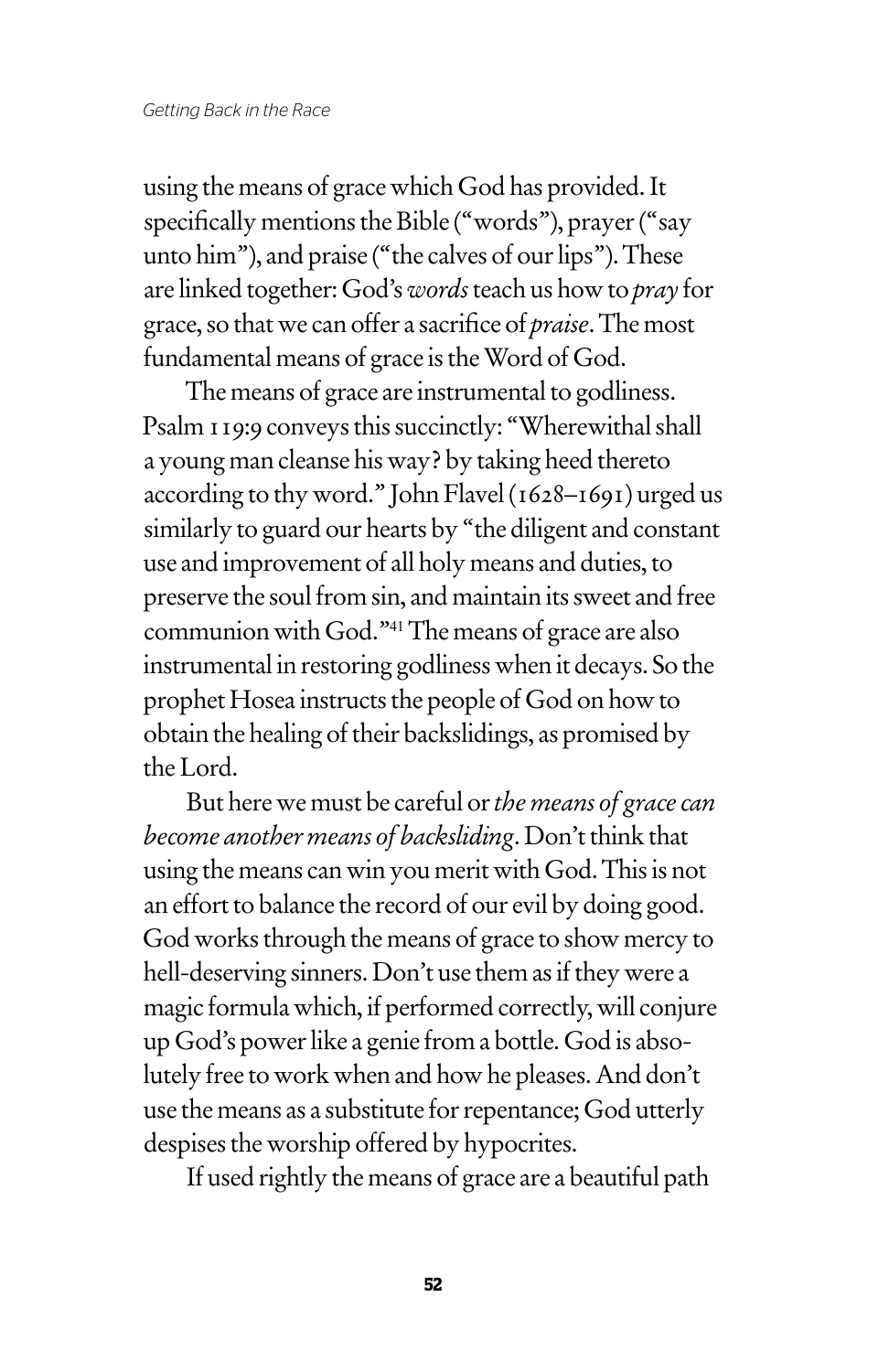where God meets with us and walks with us, and they are also the tools God uses to rebuild our broken lives. Let us consider some of these means of grace.

**The means of the Word of God.** "Take with you words," Hosea said. If you would come to God, take with you the very words God provides in the Scriptures. Using the Word of God, the Holy Spirit works faith in the hearts of God's elect. Then, if we fall into sin and therefore compromise that faith, the Word of God restores our faith when we return to the Lord. God's children are not only begotten by the "word of truth" (James 1:18), they are also given "the sincere milk of the word" to drink (1 Peter 2:2). "Thy words were found, and I did eat them; and thy word was unto me the joy and rejoicing of mine heart" (Jeremiah 15:16). When many are falling away, the Word of God binds us to the Savior so that we say, "Lord, to whom shall we go? thou hast the words of eternal life" (John 6:68).

There are several scriptural disciplines that enable us, by the Spirit's grace, to get the rich blessing available in the Word:

- Hearing it preached regularly
- Reading through the Bible day-by-day
- Sharing regular devotions with your family
- • Learning a good Scripture-based catechism
- • Memorizing particular verses and passages
- Reading Bible-based doctrinal and practical books from solid authors
- Studying the Scriptures yourself on important topics.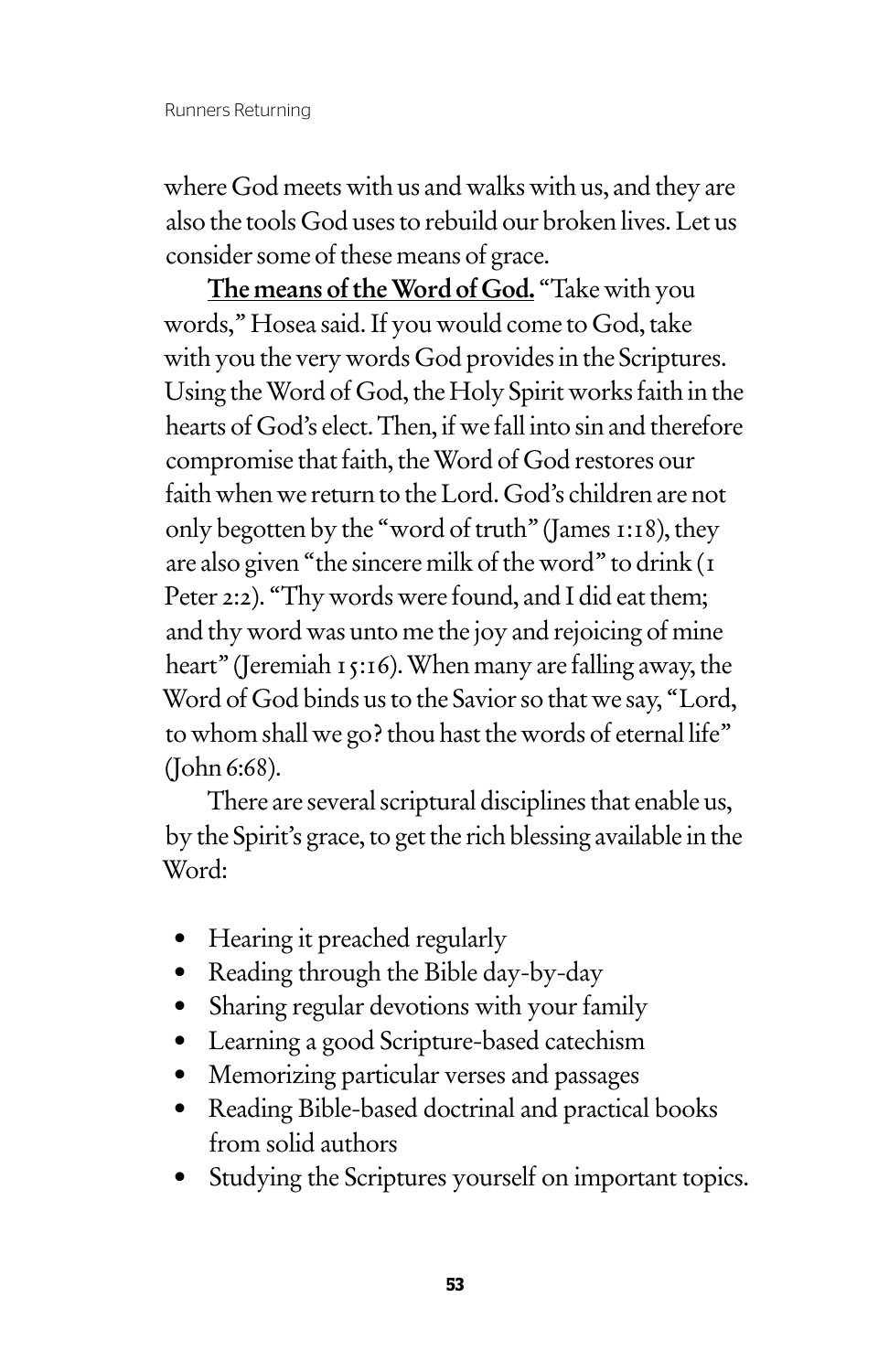But there is one discipline that underlies them all: *meditation* on the Word.

Psalm 1:1–2 tells us that "Blessed is the man" whose "delight is in the law of the LORD; and in his law doth he meditate day and night." To paraphrase Thomas Hooker (1586–1647), meditation is the serious setting of your mind on a truth so as to search it and settle it powerfully in your heart.<sup>42</sup> In meditation your mind hovers over a truth like a bee over a flower to draw out all its sweetness. Like a man standing by a fire in winter, you warm your soul with the energy radiating from the Word. The goal of meditation is to cultivate that inner "life and peace" found in the practice of being spiritually minded (Romans 8:6). Owen explained such spiritual-mindedness as mental activity empowered by grace to engage the heart with truth, so as to produce holy joy and contentment in God.<sup>43</sup>

The Puritans were masters of meditation. Let me sum up their advice: 44

- Begin with prayer for the Spirit's help (Psalm 119:18).
- Focus on one verse or doctrine—something clear and applicable to your life. It may be a Scripture addressing backsliders (Jeremiah 2; Psalm 25, 32, 51, 130; Hosea 14). Or take a topic like God's character, or Christ's person and work, or the sinfulness of sin.
- Repeat the verse or doctrine to yourself several times, and think about it carefully.
- Preach it to yourself.
- Turn it into prayer and praise.
- Make specific application.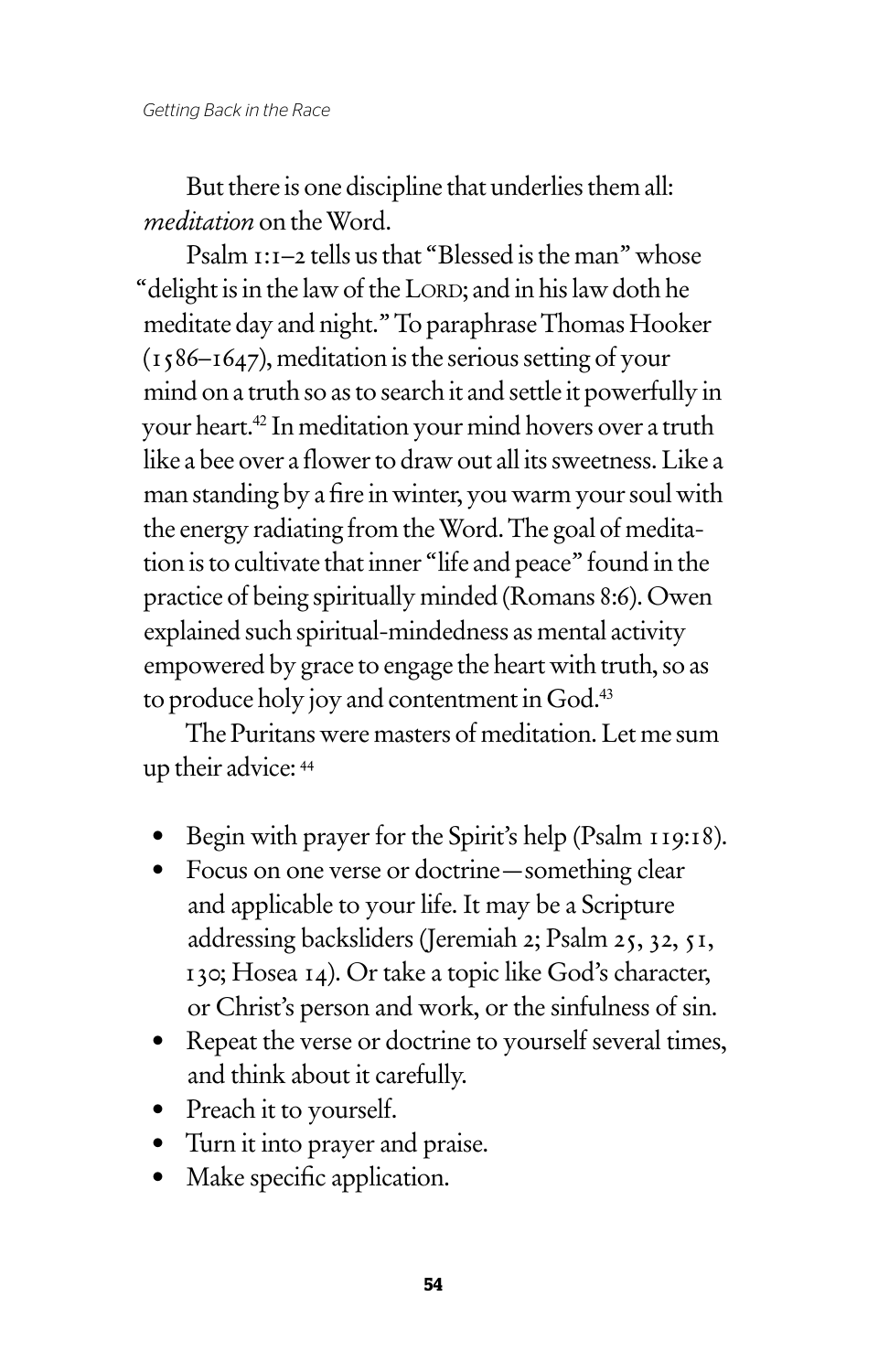Feed and inflame your soul with the Word. Don't just chew on the Word, but digest it and incorporate it into your life.

**The means of prayer.** Hosea said, "Take with you words, and turn to the LORD: say unto him, Take away all iniquity, and receive us graciously." Children learn to talk by listening to their parents. Like children, we must learn from the Father the very words that we will speak to him. If someone asks why we must bring particular words to God, Sibbes answers, "It is true; God needs no words, but we do, to stir up our hearts and affections."<sup>45</sup>

So pray the Scriptures back to God:

- If the Bible says, "Thou shalt not," confess the ways in which you *did*. Then run to God and say, "Father, let me never again."
- • If the Bible gives a promise to believers, then claim it in prayer by asking God to do what he says.
- If the Bible tells you something about God—and it will tell you much—praise the Lord for who he is, and ask him to let you know him more deeply.

Gurnall wrote, "Prayer is nothing but the promise reversed, or God's Word formed into an argument, and retorted by faith upon God again."46 So we use Scripture in order to pray truthfully, confidently, and joyfully. This will increase your faith, as Gurnall also wrote:

Furnish thyself with arguments from the promises to enforce thy prayers, and make them prevalent with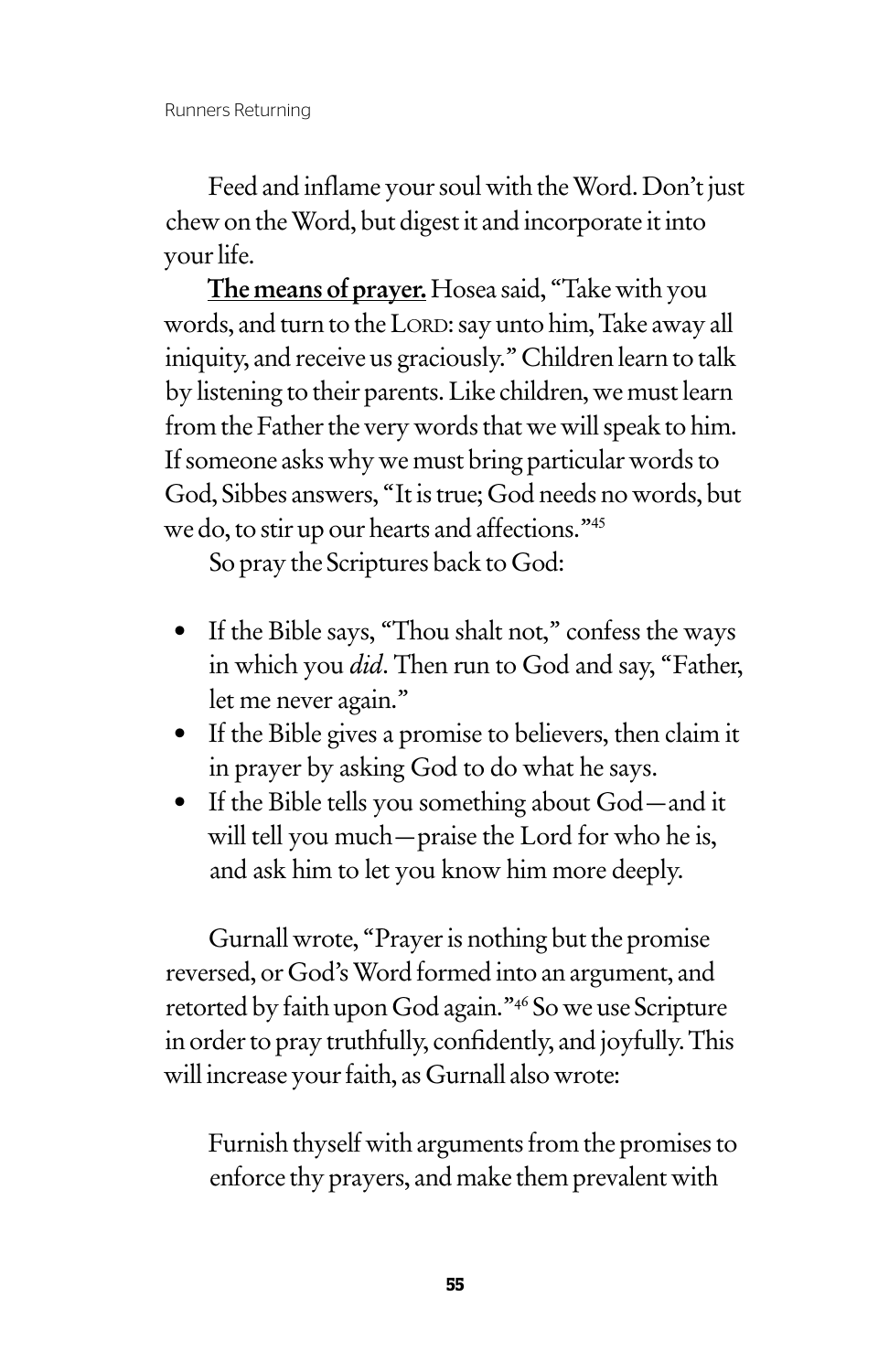God. The promises are the ground of faith, and faith, when strengthened, will make thee fervent, and such fervency ever speeds and returns with victory out of the field of prayer. . . . The mightier any is in the Word, the more mighty he will be in prayer. 47

Above all that you ask, pray for the fullness of the Spirit. It is tragic that most prayers focus on physical blessings, especially when most of God's promises focus on spiritual blessings. Pray as Jesus taught us in Luke 11:11–13:

If a son shall ask bread of any of you that is a father, will he give him a stone? or if he ask a fish, will he for a fish give him a serpent? Or if he shall ask an egg, will he offer him a scorpion? If ye then, being evil, know how to give good gifts unto your children: how much more shall your heavenly Father give the Holy Spirit to them that ask him?

The Holy Spirit, experienced through the discipline of prayer, is the daily food we need more than bread and meat.<sup>48</sup>

**The means of public worship.** When Hosea said that if God would grant us grace, "so will we render the calves of our lips," he meant that the fruition of the Word and prayer in our lives would be public worship, offering praise to God. Calves were the animal sacrifices of the Old Testament's priestly worship, so "the calves of our lips" are the sacrifices of our praises. Hebrews 13:15 tells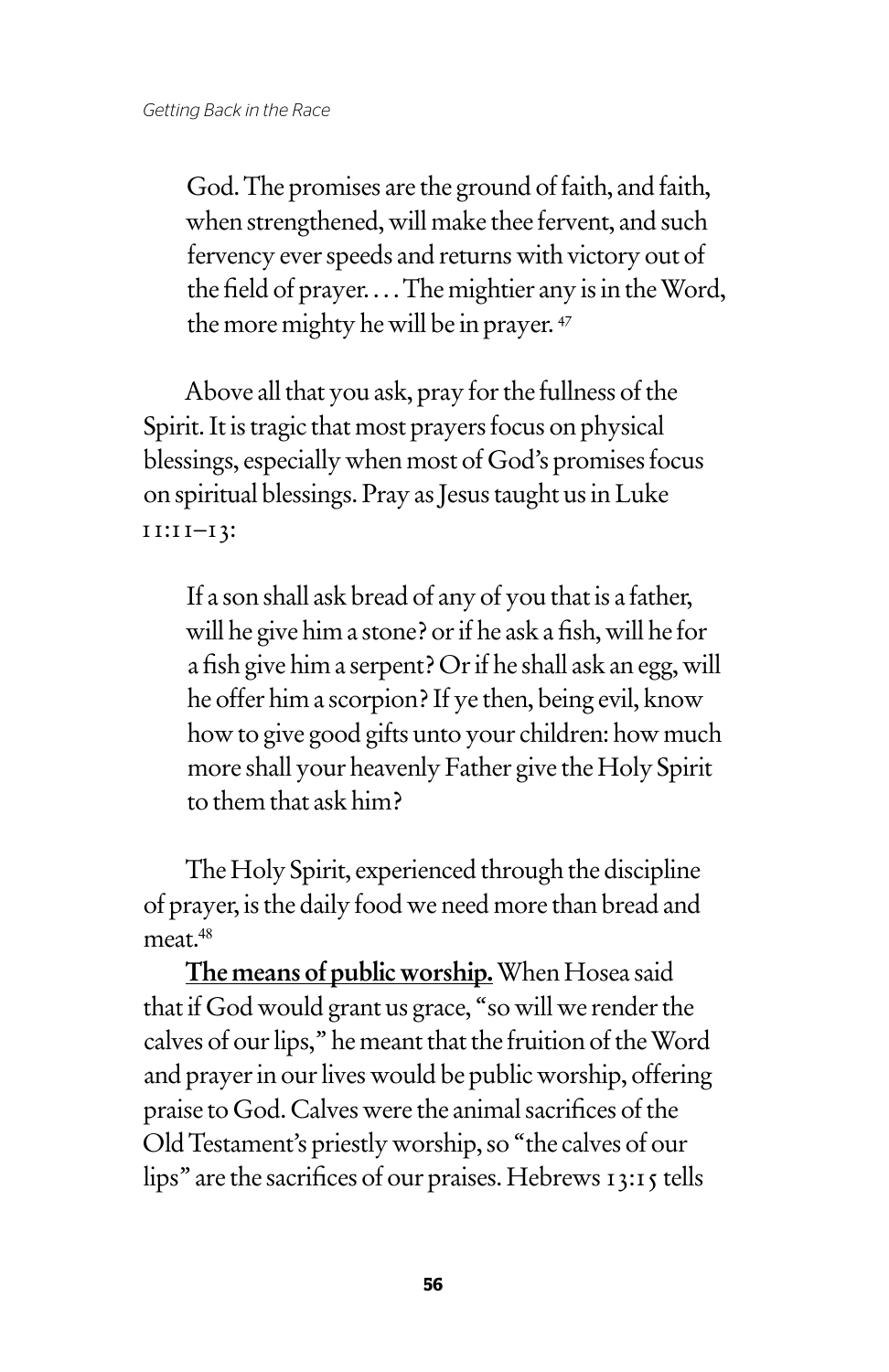us we offer such worship through our perfect high priest, Jesus: "By him therefore let us offer the sacrifice of praise to God continually, that is, the fruit of our lips giving thanks to his name."

Of course, it makes a difference with what church you worship. It will hardly cure your backsliding to worship in a backslidden church! But worshipping with a true church—where there is a body of believers worshipping God in the Spirit, rejoicing in Christ Jesus, and putting "no confidence in the flesh" (Philippians 3:3)—can be the means of your rescue from the pit. Envy towards the wicked and mistrust towards God had so darkened Asaph's soul that he almost slipped, but in the sanctuary of God he saw the doom of the wicked and tasted afresh the sweetness of God (Psalm 73).

Find a church that faithfully preaches the Bible and confesses the Reformation doctrines of Scripture alone, Christ alone, grace alone, faith alone, and glory to God alone. Listen to the preaching with a sense of expectation and desire that God would meet with you in the Word. Become a member and pour your life into that church as a living sacrifice to God. Quit complaining and start serving. Cultivate a thankful heart towards your leaders and fellow members. Support the church with your tithes and offerings. Much backsliding could be avoided or remedied simply by faithful participation in a faithful church.

So far we have looked at three means mentioned in Hosea 14:2. But there are others.

**The means of afflictions.** God uses trials to heal the souls of his backsliding people. God uses sorrow to turn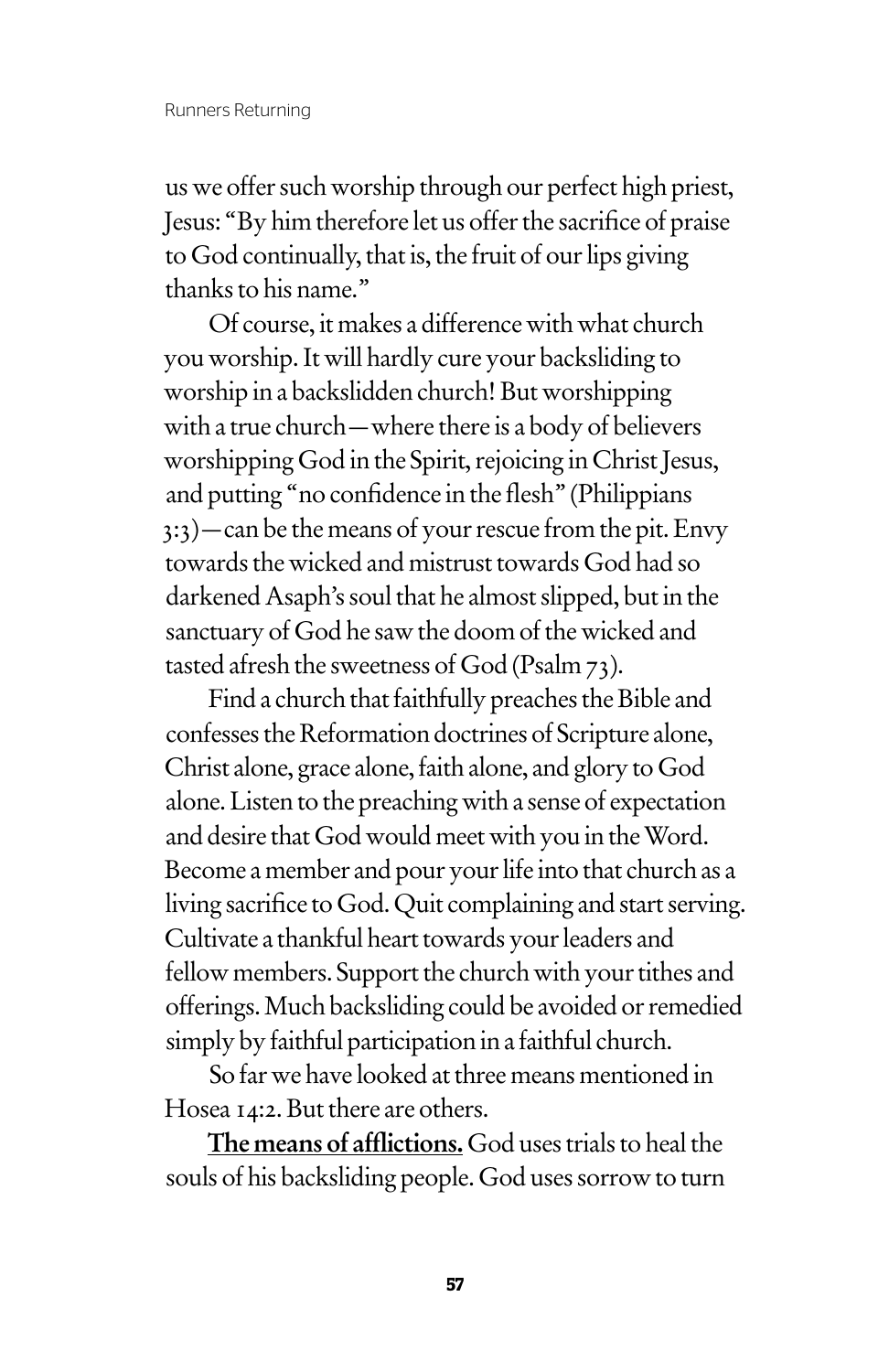backsliders away from their adulterous love affair with this world so that they seek him again. Hosea 2:6–7 says,

Therefore, behold, I will hedge up thy way with thorns, and make a wall, that she shall not find her paths. And she shall follow after her lovers, but she shall not overtake them; and she shall seek them, but shall not find them: then shall she say, I will go and return to my first husband; for then was it better with me than now.

In his love God uses suffering to humble us and show us our wicked hearts (Deuteronomy 8:2).

**The means of spiritual desertion.** Even spiritual desertion serves God's loving purpose. The greatest burden a believer can bear is the sense that God is absent from him, when his prayers meet only silence. The psalmist often describes this kind of loneliness: "How long wilt thou forget me, O LORD? for ever? how long wilt thou hide thy face from me?" (Psalm 13:1). The psalmist's greatest fear is that God would desert him forever, so he begs God not to do that: "Unto thee will I cry, O LORD my rock; be not silent to me: lest, if thou be silent to me, I become like them that go down into the pit" (Psalm 28:1). Thus, the Spirit uses this sense of desertion, or apparent divine withdrawal, as an effective means towards healing because it drives the believer to earnest prayer. Hosea 5:15 says, "I will go and return to my place, till they acknowledge their offence, and seek my face: in their affliction they will seek me early."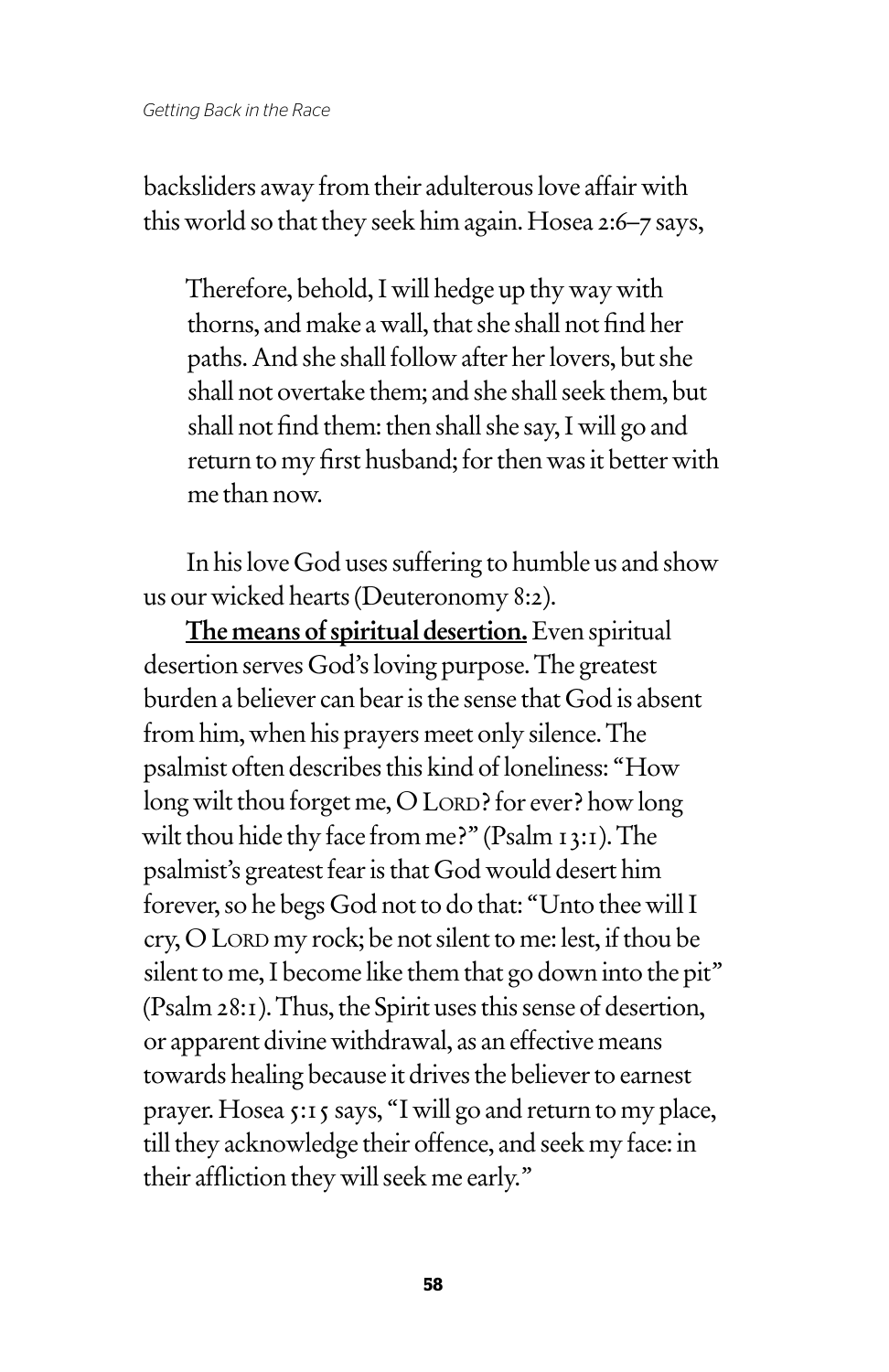We must respond to trials with submission, not resentment and rebellion. We are being disciplined by a loving Father for our good. Hebrews 12:5b–7 says,

My son, despise not thou the chastening of the Lord, nor faint when thou art rebuked of him: For whom the Lord loveth he chasteneth, and scourgeth every son whom he receiveth. If ye endure chastening, God dealeth with you as with sons; for what son is he whom the father chasteneth not?" If you are suffering under God's hand, then humble yourself and meditate on his character and your sin. Thank him that he did not merely cast you into hell but pursues your heart with relentless love.

Do not, then, resist his pursuit. It is a dreadful thing when God's judgments fall upon a church, yet his people do not turn to him. Jodocus Van Lodenstein (1620–1677) saw it as a proof that God was departing from his church "that our people are persistent and incorrigible in their evil ways (Psalm 55:19), despite the calamities that have brought our nation into such straits."<sup>49</sup> If afflictions come, and our hearts are unmoved, woe to us! Let us cry out all the more for deliverance, beginning by asking for broken hearts.

**The means of human accountability.** In our individualistic age, we tend to view our spiritual lives as our own concern and no one else's business. But it is not so. God has placed all of us in human society and under human authority. It may be that your backsliding has provoked a censure from your parents, or penalties from the civil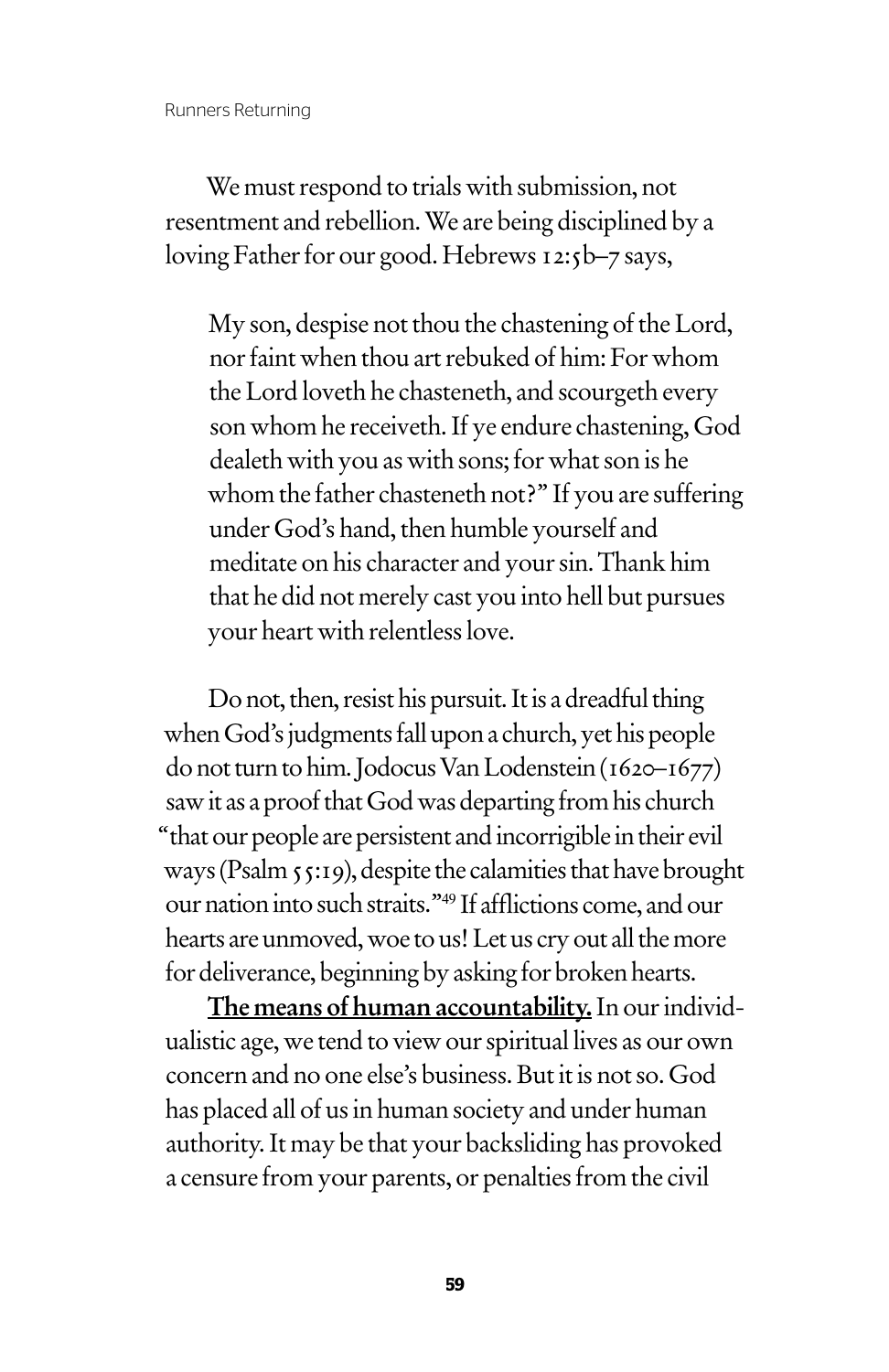government. God commands you to honor authority (Exodus 20:12, Romans 13:1). Do you really expect to rise out of your poor condition if you keep rebelling against God's order?

This is especially important with respect to church discipline. Your elders have a responsibility for your soul, so submit to their admonition and correction (Hebrews 13:17). Your church has a responsibility to correct you privately, to rebuke you publicly, and even to remove you from membership if you do not repent of your public  $sin$  (Matthew 18:15–18). The aim of such correction is to restore you from your fall and help you bear your spiritual burdens (Galatians 6:1–2). Love your elders for their efforts to help you. Forgive the imperfections of how they offer that help. Say with David, "Let the righteous smite me; it shall be a kindness: and let him reprove me; it shall be an excellent oil, which shall not break my head" (Psalm 141:5). Christ himself is present in church censures, sovereignly disciplining you (Matthew 18:20, 1 Corinthians 5:4). Submit meekly to their exhortations; let them drive you to Christ. It may very well save your soul on Judgment Day (1 Corinthians 5:5).

One of the best ways to prevent backsliding or arrest it early in its progress is voluntary accountability with a friend (Hebrews 3:13, 10:24–25). An accountability partner is a faithful friend who is willing to ask hard questions on a regular basis and to administer warnings and rebukes when he sees you starting to slip. This is an exercise in true love: "Open rebuke is better than secret love. Faithful are the wounds of a friend; but the kisses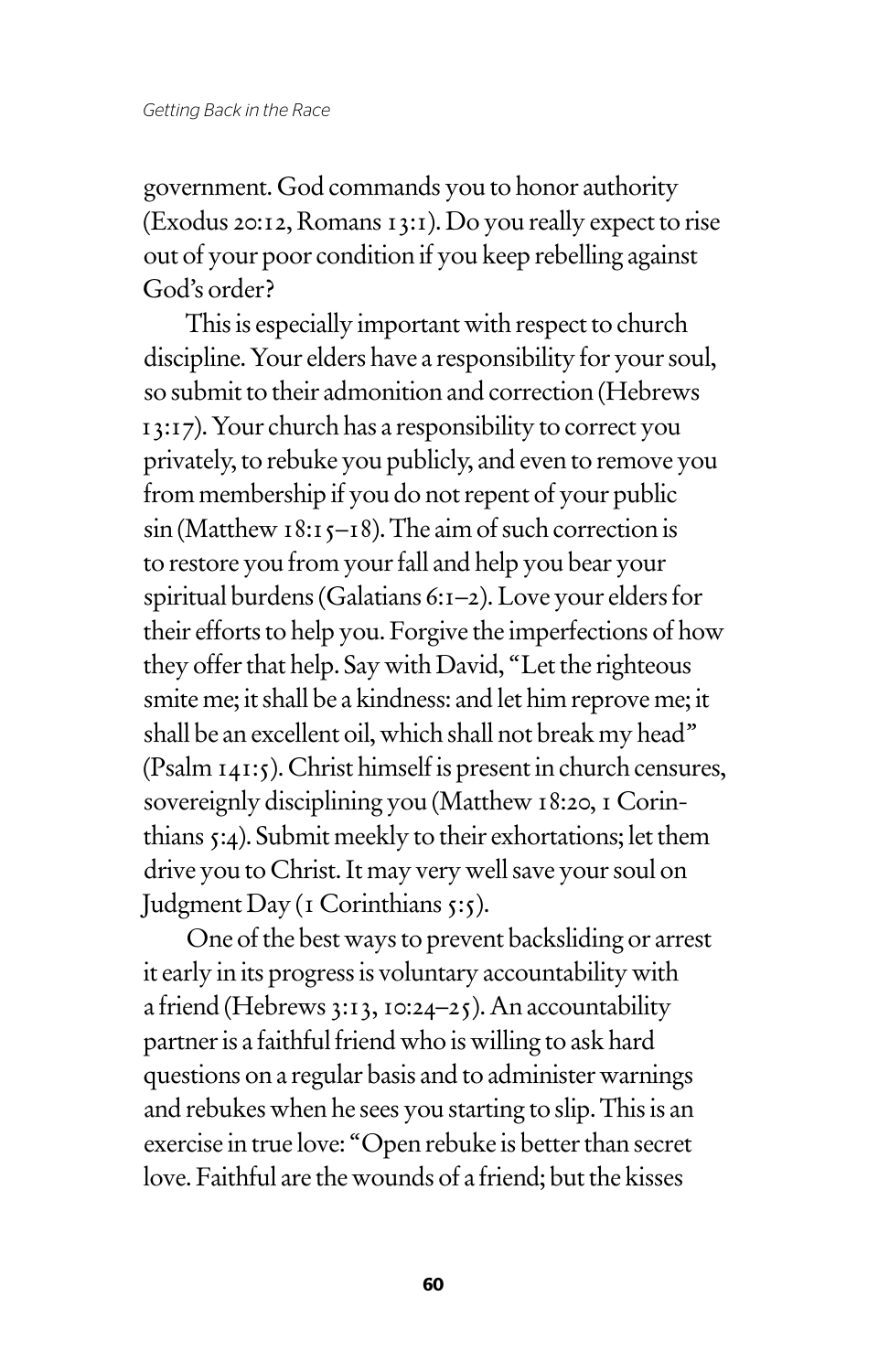of an enemy are deceitful" (Proverbs 27:5–6). If you know that you are prone to backslide in a particular area of temptation, find a faithful friend and build a habit of talking together about how you are doing in that area.

The Word, prayer, public worship, providential affliction, spiritual desertion, and human accountability—the Lord holds all these instruments of healing in his hands. Receive these means of grace and seek God in them. Let them do their good work. Respond to them and exercise yourself in them as a way to lay yourself at the feet of the Lord Jesus in total self-abandonment. The means of grace have no power to help you in and of themselves, but they are the Physician's tools.

This leads us to consider the third aspect of returning to the Physician.

## True Reaffirmation of Faith

The final verse we will examine in this chapter, Hosea 14:3, says, "Asshur shall not save us; we will not ride upon horses: neither will we say any more to the work of our hands, Ye are our gods: for in thee the fatherless findeth mercy." Hosea had rebuked Israel for breaking faith with God in many ways, whether it was forging alliances with foreign powers ("Asshur"), or trusting in military might ("horses"), or looking to false gods ("the work of our hands"). Now, if they would return to the Lord, they must renounce all these expedients and alternatives to which they had been resorting and reaffirm their faith in the God of their fathers.

This reaffirmation of faith was not something added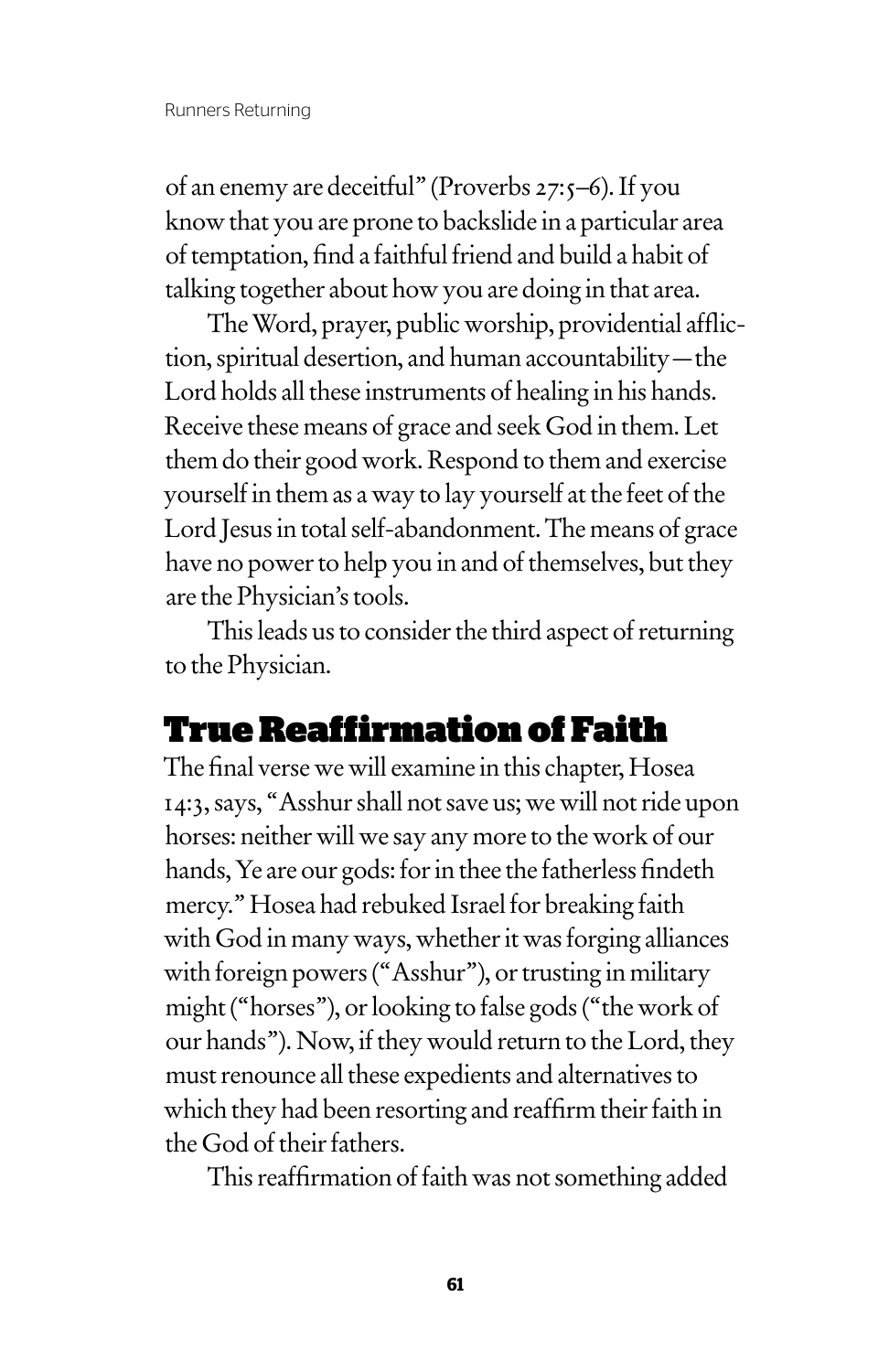to their repentance; it is the core of returning to the Lord, for the backslider's fundamental problem is one of misplaced trust (Hosea 2:5, 8, 12). "Thou didst trust in thy way, in the multitude of thy mighty men" (Hosea 10:13). Sibbes defined this basic problem as misplaced worship: "What was our fall at first? A turning from the all-sufficient, unchangeable God, to the creature. . . . When we find not contentment and sufficiency in one creature, we run to another."<sup>50</sup> As we cultivate our adulterous love for the world, our knowledge of God grows dim and weak indeed we reject knowing him (Hosea 4:1, 6; 5:4; 6:6–7). We are willfully and culpably ignorant that he alone is Lord and Savior. So we look to man and man's works to save us.

Perhaps you might object, "But my sin has nothing to do with trusting in the Lord. My backsliding is about sexual lust, or the love of money, or laziness, or stealing at my job, or anger, or rebellion against authority. I'm not even thinking about God when I sin." But as Sibbes pointed out, the root of all sin is a failure to embrace God as our only God.<sup>51</sup> If all the law, and so all our obedience, hangs upon loving God with all our heart (Matthew 22:37–40), so all sin is trusting in idols.<sup>52</sup> Furthermore, not thinking about God *is the problem*. We treat God as irrelevant because we do not really believe that he is the only Lord and Savior. Ray Ortlund writes,

At issue was the all-sufficiency of Yahweh, with the question perhaps put this way: Where does life, in all its richness and fullness come from? Does it come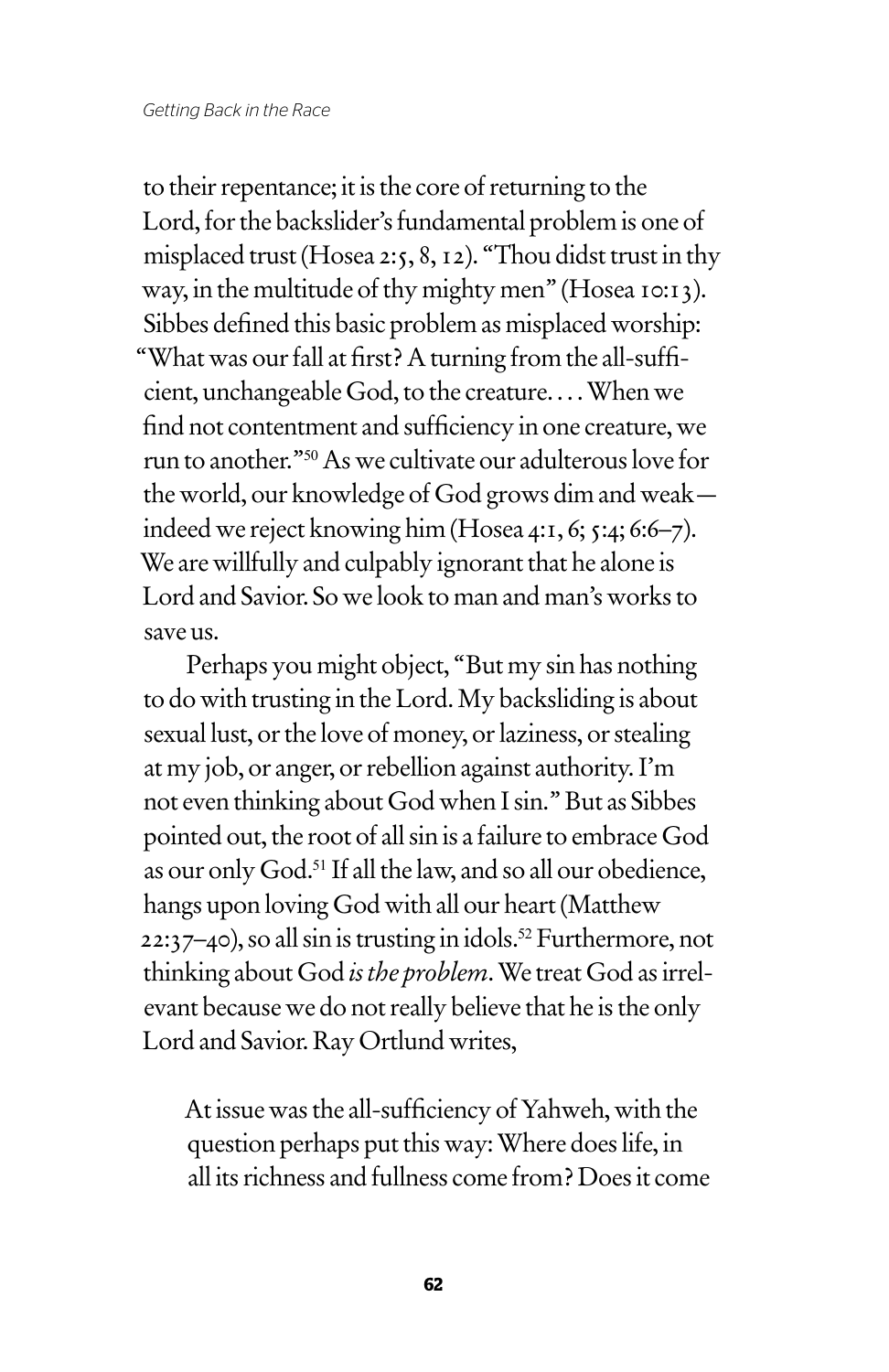from Yahweh alone, or from Yahweh plus others? If it comes from Yahweh alone, then one will look obediently to him alone for that life. But if it comes from Yahweh plus others, then one will spread one's allegiance around, because Yahweh alone is not enough.<sup>53</sup>

God's solution is to reunite us to himself in covenantal knowledge (Hosea 2:20). He is and always has been exclusively the God of his people, as Hosea 13:4 says: "Yet I am the LORD thy God from the land of Egypt, and thou shalt know no god but me: for there is no saviour beside me." Backslidden child of God, the Lord wants you to know him in a deeper way than you have ever known him before. He wants you to know him in a way that engages all of your trust and hope. Do you desire to know him in this way?

In order to know God in utter dependence, you must also know yourself. You must know your utter inability to do any good apart from his grace. You must know the dire straits in which your backsliding has put you. You must know the horrible offense of your sins against God. Bunyan said that sin "is the dare of his justice, the rape of his mercy, the jeer of his patience, the slight of his power, and the contempt of his love."<sup>54</sup>

But you must also know the infinite riches of grace in Jesus Christ. In our spiritual poverty, we have become orphans, prodigal sons no longer worthy to be called children of the Father. Sibbes exclaimed, "What is the church but a company of weak persons?"55 But Christ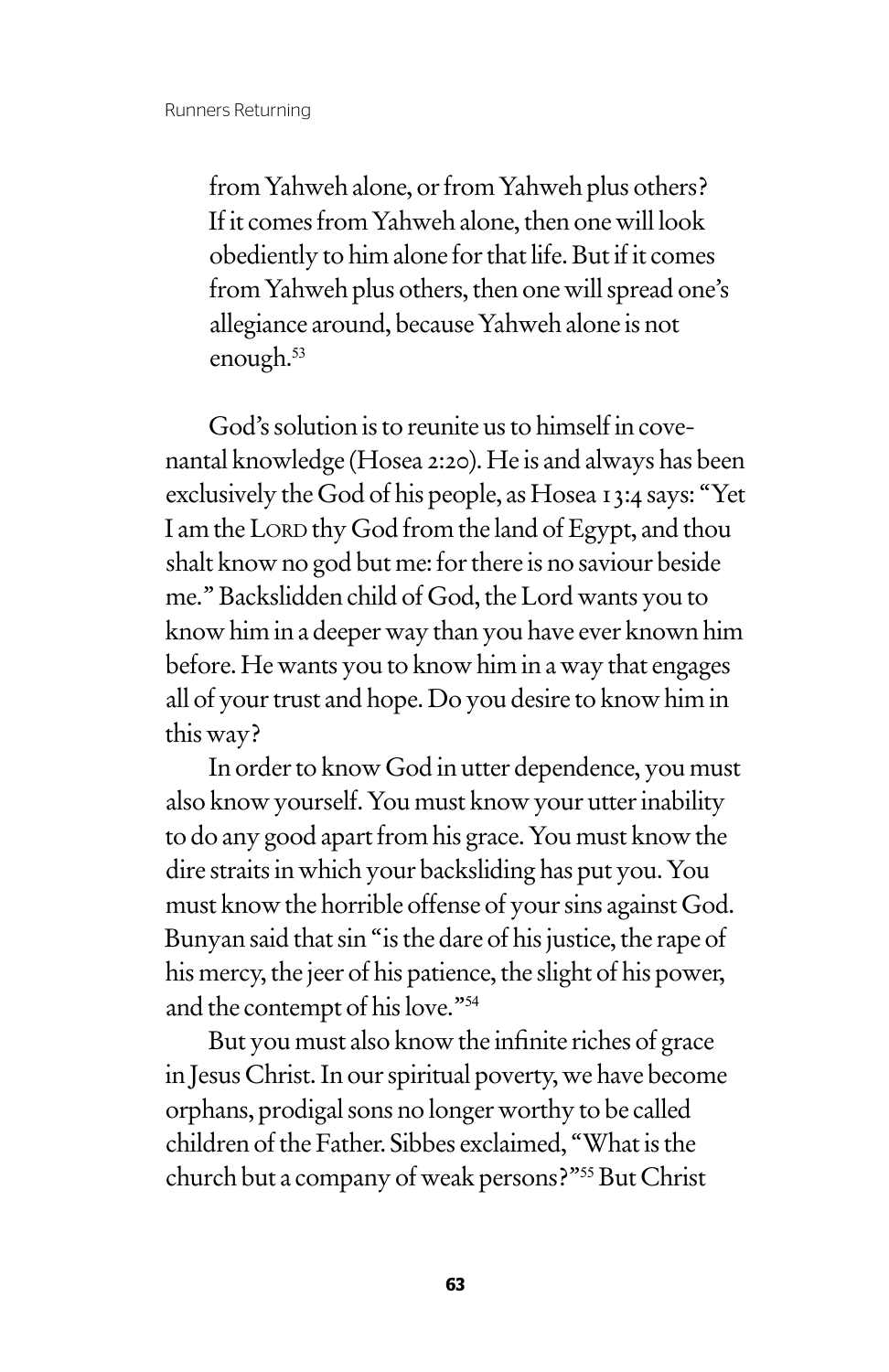is full of mercy for spiritual orphans: "in thee the fatherless findeth mercy" (Hosea 14:3). His heart beats for the poor and broken in spirit. He delights to give everything to those who have nothing. He was sent for this very purpose, saying, "The Spirit of the Lord GOD is upon me; because the LORD hath anointed me to preach good tidings unto the meek; he hath sent me to bind up the brokenhearted, to proclaim liberty to the captives, and the opening of the prison to them that are bound" (Isaiah 61:1, Luke 4:18). Delight in his kindness toward you!

Charles Wesley (1707–1788), a great poet of the Great Awakening, said it for us all:

Weary of wandering from my God, And now made willing to return I hear and bow me to the rod: For Thee, not without hope, I mourn; I have an Advocate above, A Friend before the throne of love.

O Jesus, full of truth and grace, More full of grace than I of sin, Yet once again I seek Thy face; Open Thine arms, and take me in, And freely my backslidings heal, And love the faithless sinner still.<sup>56</sup>

Dependence means that we build our lives and hopes on a foundation outside of ourselves: the only reliable foundation is our triune God.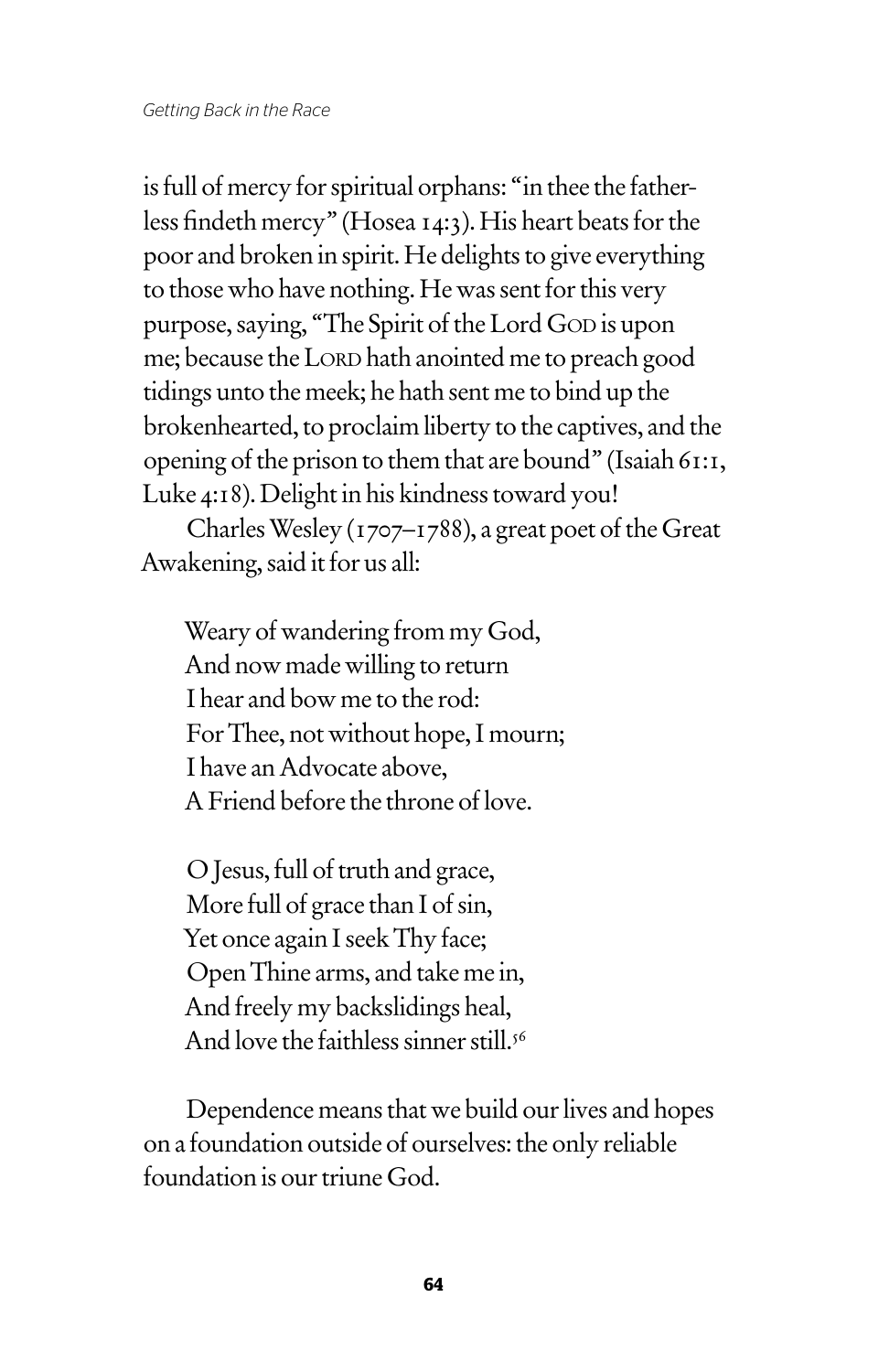**The Father.** The fountainhead of all restoring grace lies from eternity in the heart of *God the Father*. He loved his elect with an unchangeable and unconditional love while they were yet his enemies. It is his pleasure to give them the kingdom (Luke 12:32).

**The Son.** The stream of restoring grace flows eternally through *Jesus Christ* who accepted the full cause of the elect and voluntarily took their place to the total satisfaction of divine justice's demands. He agreed to all he would endure at the garden of Gethsemane, the judgment seat of Gabbatha, and the hill of Golgotha to become the sacrifice for them so that they might go free.

The Holy Spirit. All grace comes to us in *the Holy Spirit*. He wisely crafted the Holy Scriptures and speaks today through every word in the Bible. He powerfully formed and supported the holy human nature of Christ in all his trials from womb to tomb. He willingly makes a way for himself into the stony hearts of Adam's children, conquers them, dwells within them despite their remaining sin, and labors to make them holy.

"The Lord is my shepherd; I shall not want. . . . *He* restoreth my soul" (Psalm 23:1, 3). Whether you are a lost sinner coming to Christ for the first time or a backslidden Christian returning to him again or a faithful Christian coming for yet more grace, you can trust in our covenant God. He is utterly faithful, absolutely true, and perfectly good. It is the most freeing thing in the world to be a dependent of the Most High God. Go to him even now and say, "LORD, be merciful unto me: heal my soul; for I have sinned against thee" (Psalm 41:4).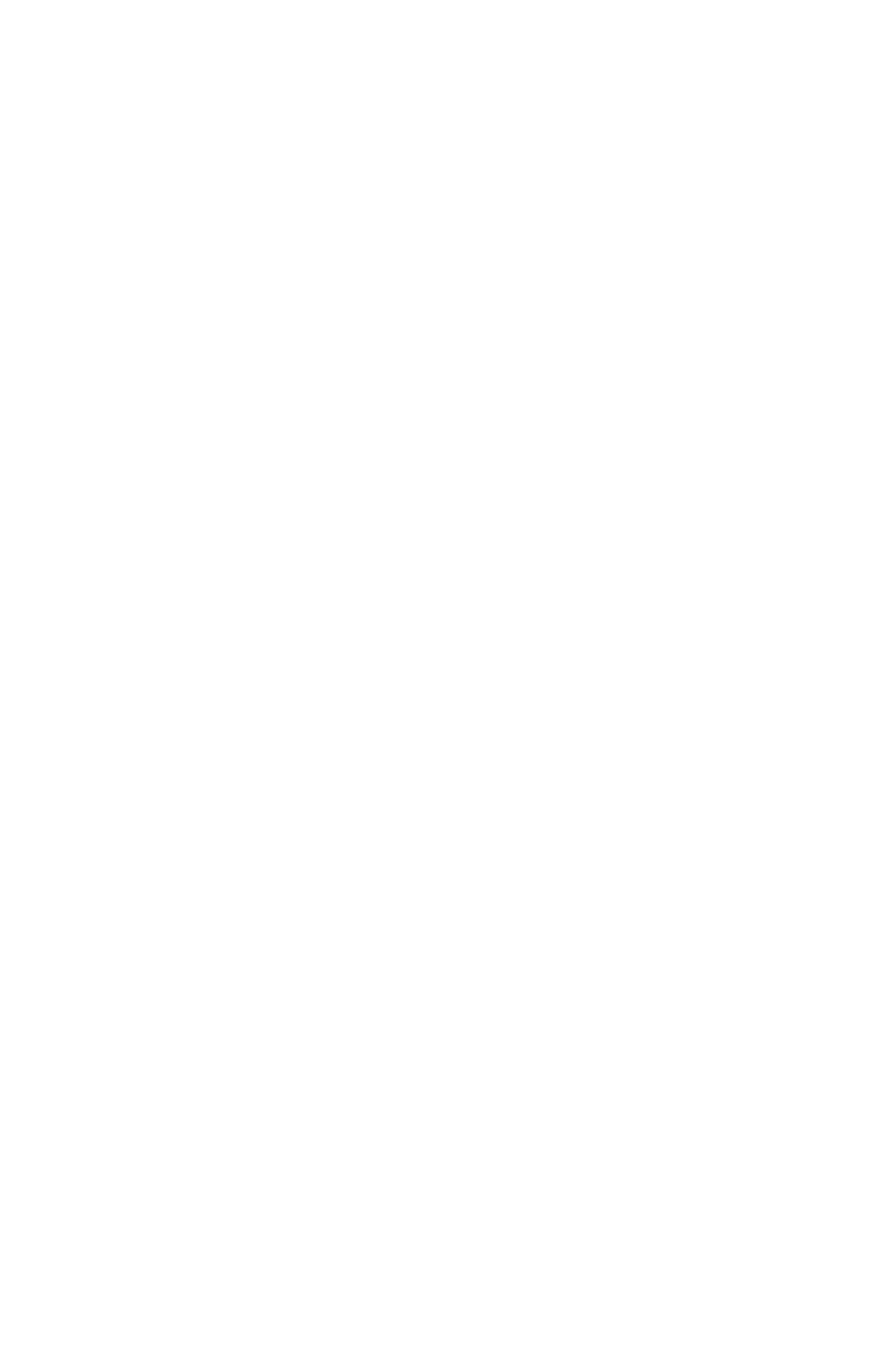# Three **RUNNERS** Receiving

#### The Medicines of Grace (Hosea 14:4)

Advances in sports medicine and medical technology have given serious runners a set of advantages few could have imagined even 20 years ago. Through preventive approaches, improved sports equipment, and a more sophisticated understanding of the physiology of exercise and competition, sports medicine helps athletes run smarter, harder, faster, and longer. What it has not done is eliminate injuries.

No matter the level of technology or wisdom or care, everyone who regularly straps on the latest footgear to get back out on the track, the path, or the course will eventually need medical attention. The problem may be a sprained ankle, the pain of "runner's knee," or a dangerous infection spreading from a toe up into the leg. The solution may be rest or something more serious: physical therapy, powerful drugs, or even surgery. Whatever the problem, doctors and bioengineers are on it, working to develop treatments and programs to heal, restore, and strengthen injured athletes.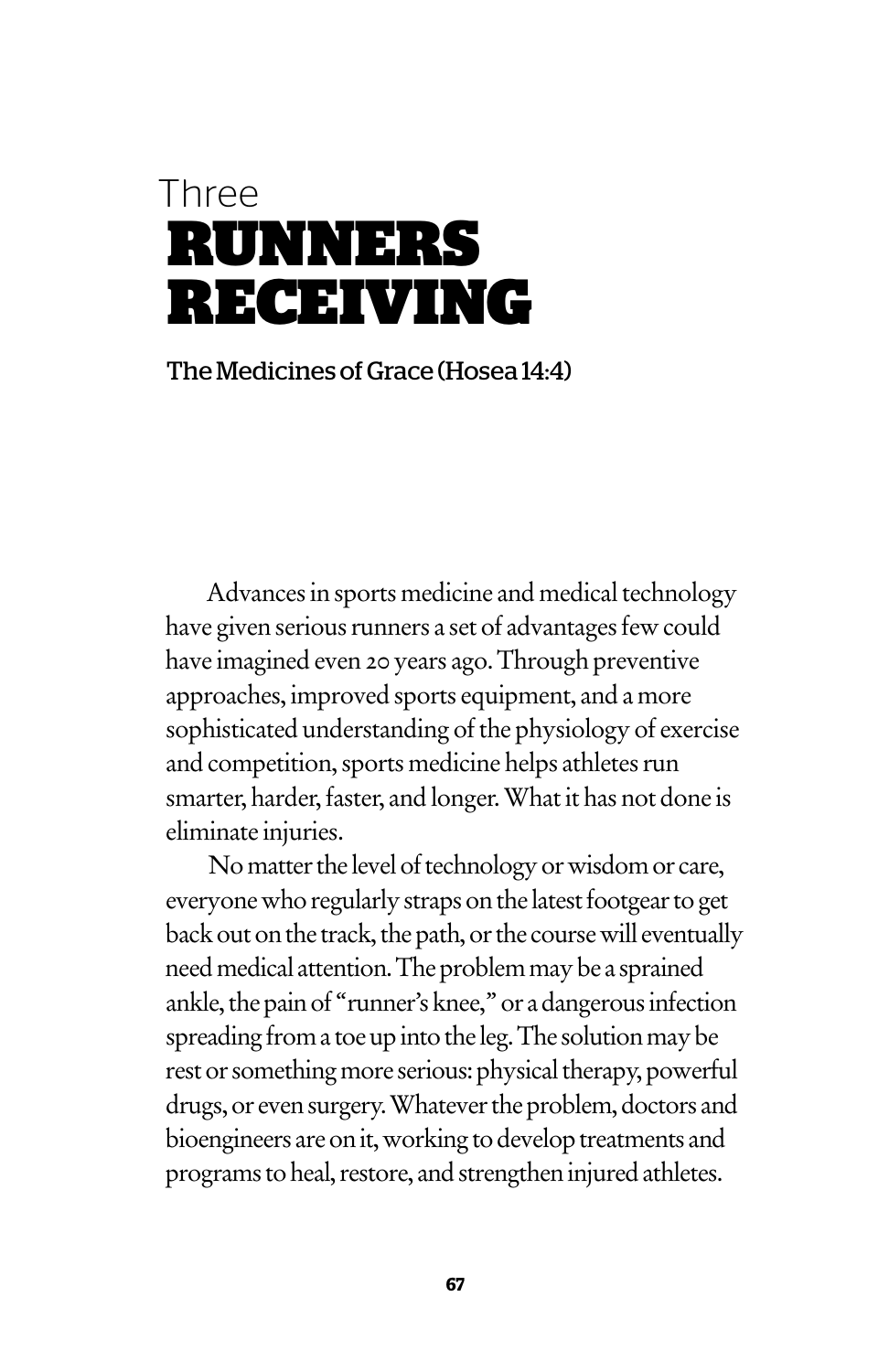When the Christian runner receives a spiritual injury and begins to backslide, he must return to the Physician for healing. In the last chapter we looked at the threefold way of returning to our great Physician: repenting, using the means of grace, and depending upon God. Here we focus on the medicine our Physician prescribes and applies to our souls: his own grace. In the deepest sense, God's grace is Christ himself, for he came "full of grace and truth" (John 1:14).

### Grace Comes in and through Jesus Christ

No grace is as necessary in divine restoration—or as effective—as a revelation of Christ and his benefits imparted by the Spirit through the Word. The real heartbeat of healing starts when the Holy Spirit reveals our wounded Savior who bled in body and soul with a blood sufficient to "cleanseth us from *all* sin" (1 John 1:7, emphasis added).

When our precious salvation is granted through Christ's blood, and when the Holy Spirit reveals a way of escape in Jesus Christ, there is true, spiritual healing. The soul sees that the obedience of the Lord Jesus opened the way for God's great act of grace. The cross of Christ presents both the most awful exhibition of God's *hatred* of sin as well as the richest manifestation of God's readiness to *pardon* sin. Pardon, full and free, is written in every drop of Calvary's blood, freely offered even to the chief of sinners!

What an unspeakable revelation of grace it is when we see that a way of salvation is available through Christ! This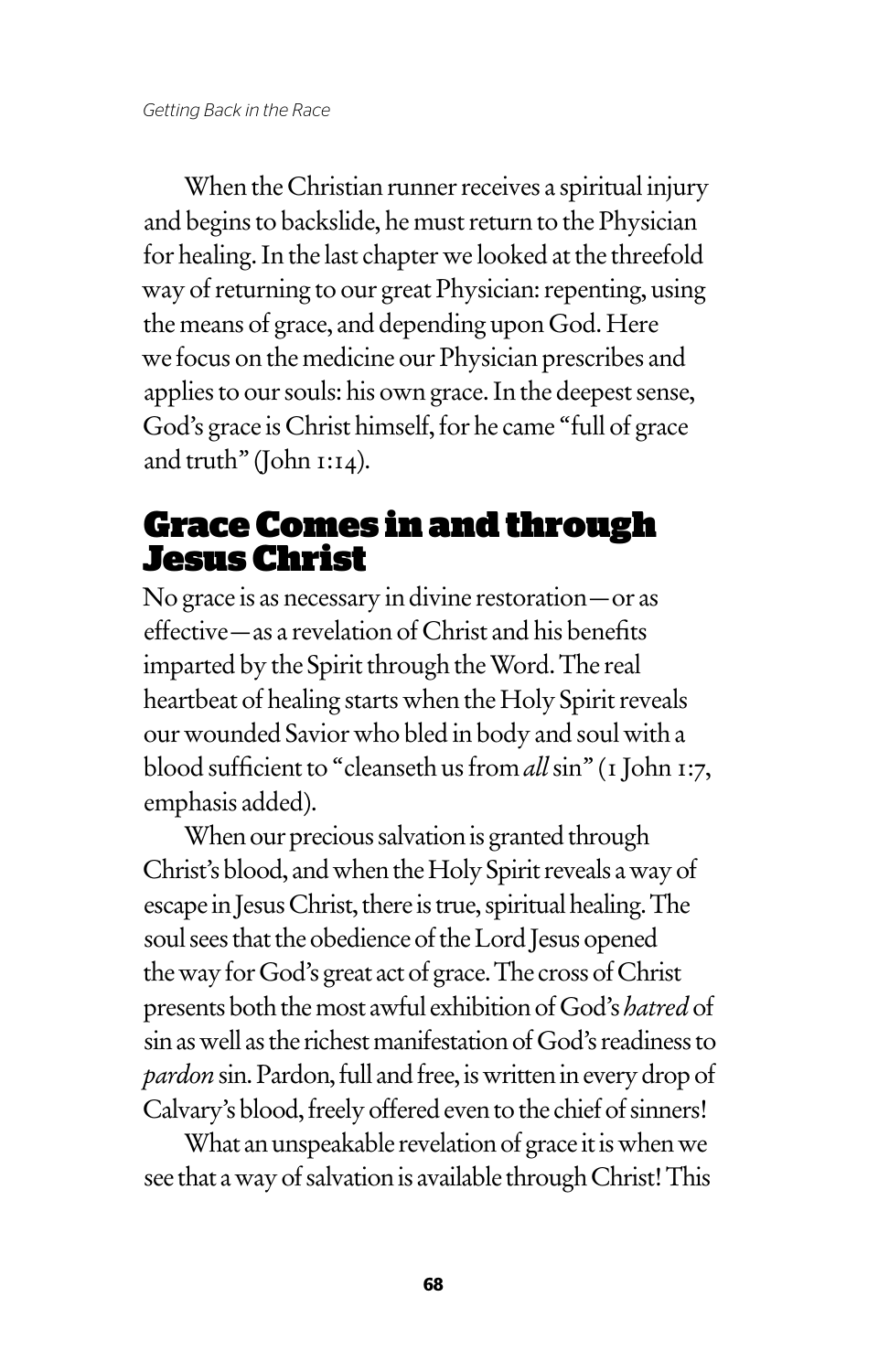revelation not only reconciles and magnifies all God's attributes, but also serves as a door for the sinful, the vile, and the unworthy. "Christ crucified" shows how God could love such poor, guilty, wandering sinners as we backsliders are. We behold Christ as the answer to all our burdens and wanderings. Oh, the fullness of Christ when revealed by the Spirit! Our weary souls may bring our sorrows and sins to him; in him, we not only get our questions answered, but we also realize that Christ is the answer to them all.

God has made Christ everything to the believer:

- Are we nothing but sin? Christ became sin on behalf of his people to redeem them from it (2 Corinthians 5:21).
- • Are we perpetual law-breakers? Christ is the fulfillment of the law (Matthew 5:17, Romans 10:4).
- Are we separated from God? Christ was forsaken by his Father as Judge so that we will never be forsaken by him (Matthew 27:46).
- Are we unrighteous? Christ is the all-righteous one, having merited a perfect robe of righteousness through his active and passive obedience (Isaiah 61:10).
- Are we cursed? Christ died the accursed death as curse-bearer for his elect (Galatians 3:13).
- Are we under Divine wrath? Christ merits, keeps, and applies peace (Isaiah  $53:5$ ).
- • Are we hell-worthy? Christ descended into hell's pains in his earthly sufferings to prevent hell-bound people from going there forever (Luke 22:44).
- Are we condemned by the truth and righteousness of God? In Christ, "mercy and truth are met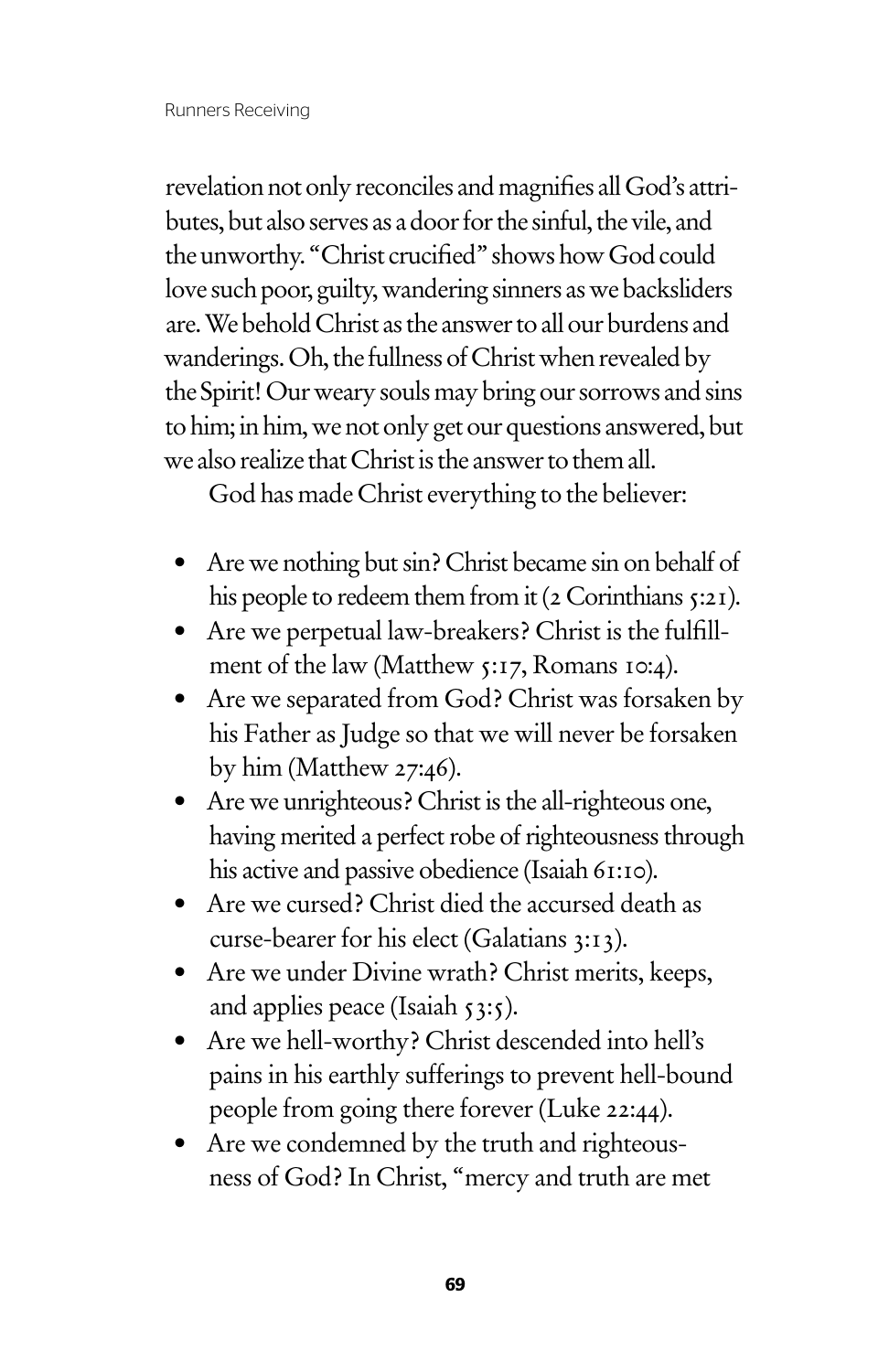together; righteousness and peace have kissed each other" (Psalm 85:10).

- Are we foolish? Christ is wisdom (Proverbs 8).
- Are we filthy? Christ is "holy, harmless, undefiled, separate from sinners" (Hebrews 7:26).
- Are we prone to temptation? Christ "was in all points tempted like as we are, yet without sin" (Hebrews 4:15).
- Are we spiritually poor? Christ "was rich, yet for your sakes he became poor, that ye through his poverty might become rich" (2 Corinthians 8:9).
- • Are we in spiritual bondage? In Christ there is liberty, for "if the Son therefore shall make you free, ye shall be free indeed" (John 8:36).
- Are we weak? Christ is our strength (1 Samuel 15:29, Philippians 4:13).
- Are we prayerless and thankless? Christ is the praying and thanking high priest who sits at the right hand of the Father and never ceases to intercede for his people (Romans 8:34).
- Are we restless? Christ went without rest for thirtythree years, but now he has entered into his rest (Psalm 132:8, Hebrews 1:3), causing his people to rest in him as their prophet, priest, and king who has paid for their entire salvation (Psalm 110).

There is no end to Christ's fullness and beauty. "My beloved is white and ruddy, the chiefest among ten thousand" (Song of Solomon 5:10). When the Holy Spirit reveals his holiness and righteousness, believers experience the truth of Malachi 4:2: "Unto you that fear my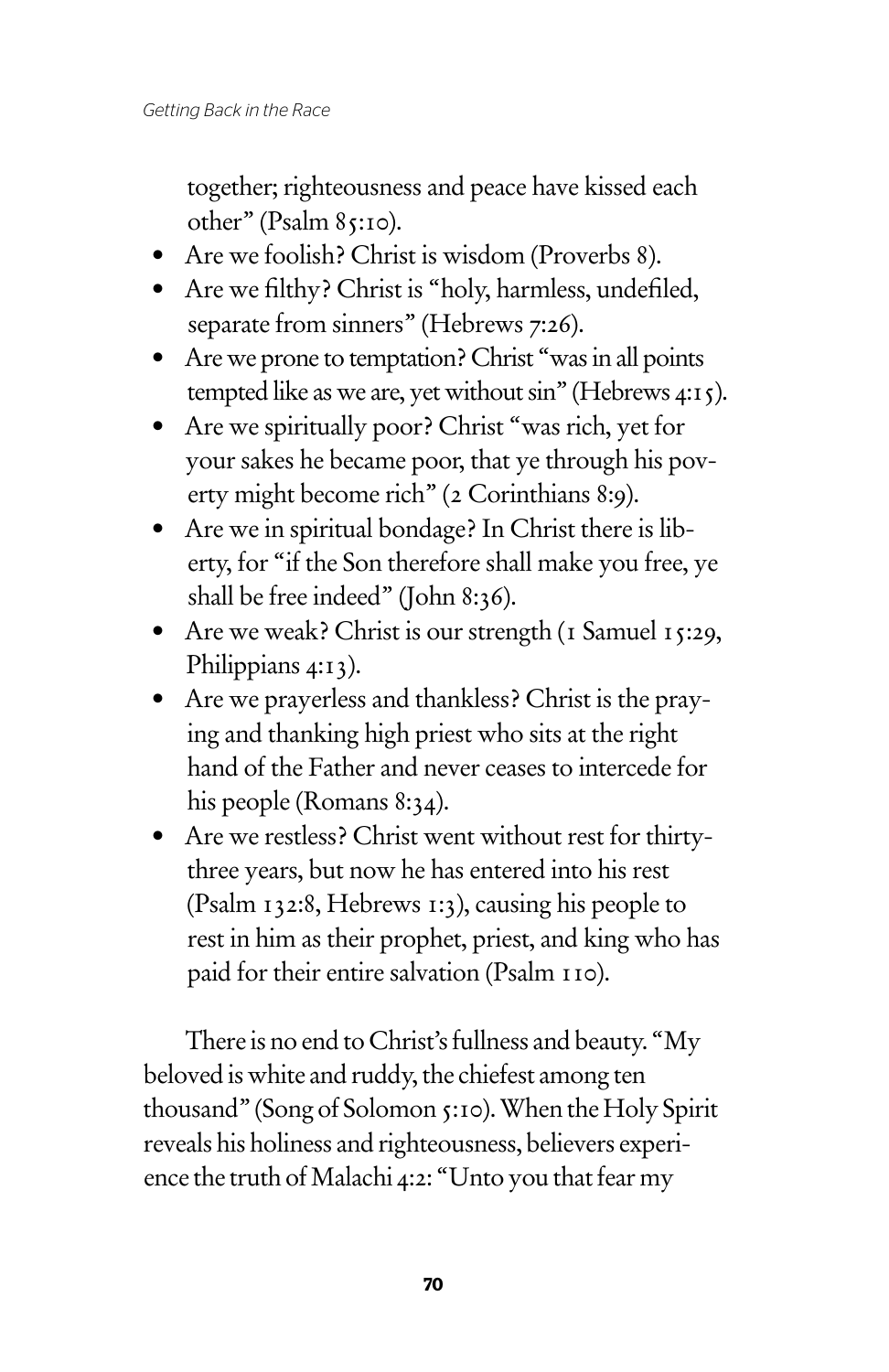name shall the Sun of righteousness arise *with healing* in His wings; and ye shall go forth, and grow up as calves of the stall." Christ's offices and natures form a medicine cabinet out of which the Holy Spirit can remedy every disease that afflicts God's people.

In order to help you to meditate on, receive, and rejoice in the fullness of grace which is in Christ Jesus, this chapter will focus on the three-fold promise of Hosea 14:4, "I will *heal* their backsliding, I will *love* them freely: for mine *anger is turned away* from him." Richard Sibbes wrote about this that we have "the superabounding mercies and marvelous lovingkindnesses of a gracious and loving God to wretched and miserable sinners" opening the door wide for all to come to the throne of grace.<sup>57</sup> And those mercies never end. McComiskey wrote, "The words of Hosea are a treatise on spiritual healing that is as relevant today as it was in his day."<sup>58</sup> So let us open this rich verse and find the spiritual healing of Christ.

It is unspeakably sweet that the Lord comes as a healer, a physician of sick souls. The word "heal" is full of mercy. Charles Spurgeon (1834–1892) preached that it is as though the Lord said, "My poor people, I do remember that they are but dust; they are liable to a thousand temptations through the fall, and they soon go astray; but I will not treat them as though they were rebels, I will look upon them as patients, and they shall look upon me as a physician."<sup>59</sup> Look up to the Lord as your Physician of grace, with hands full of medicine to heal your backsliding.

As we will see, Hosea 14:4 binds our wounds with an unbreakable bandage of three strands: sanctification,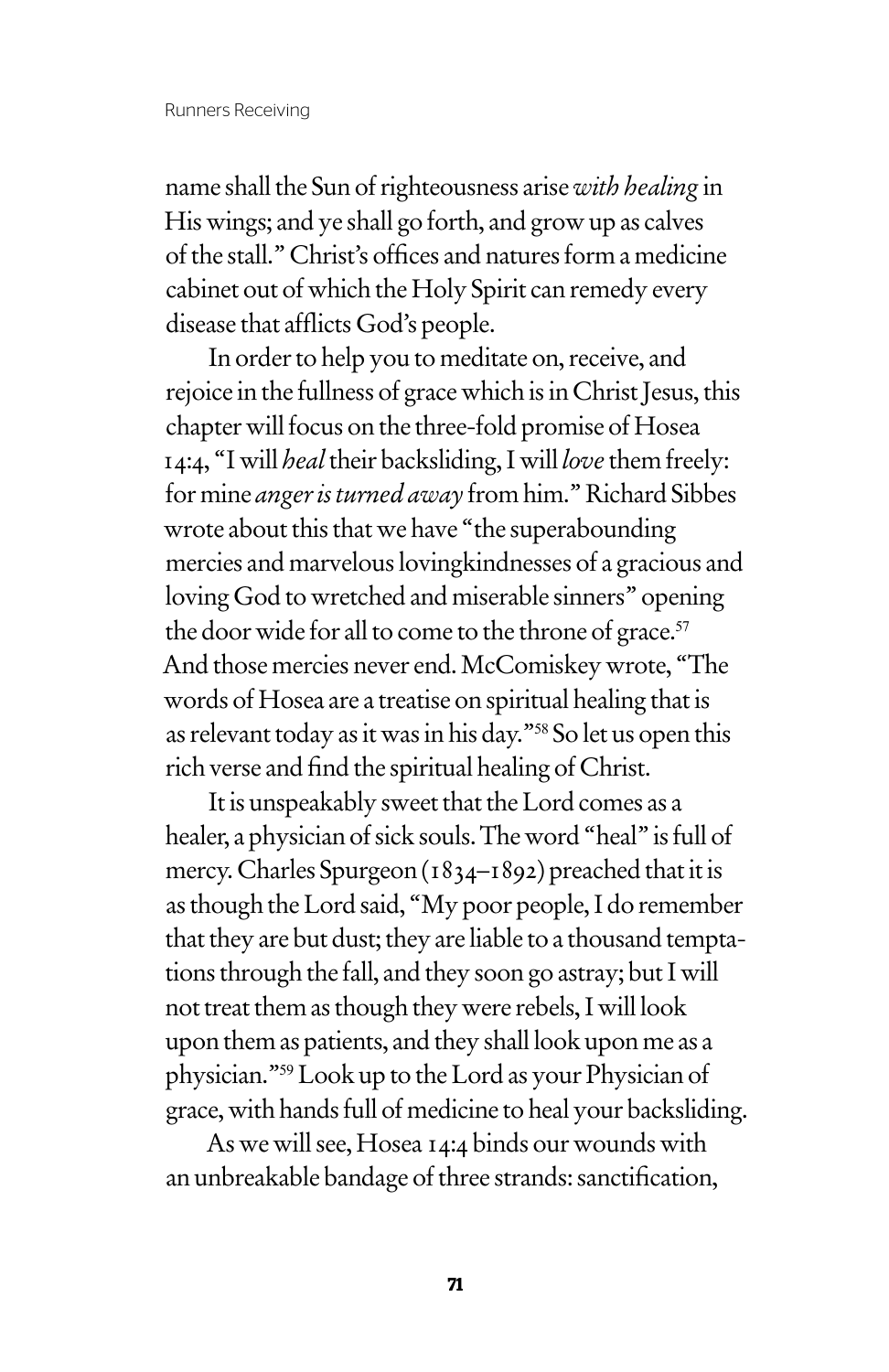adoption, and justification. It is the same three-fold grace that the Westminster Shorter Catechism identifies as the chief benefit of God's effectual or saving call: "They that are effectually called do in this life partake of justification, adoption, and sanctification, and the several benefits which in this life do either accompany or flow from them" (Question 32). Though in the order of our salvation, justification logically precedes the others, Hosea mentions it last because it is the basis for the other two graces.

Perhaps you are thinking, "But how does this apply to the backsliding Christian?" To be sure, those who are already effectually called to salvation do not need a second call when they backslide. Salvation is a single event that need never be repeated. But backsliders do need a renewed experience of these graces in their hearts. That is why returning to the Lord may feel like being converted all over again. Indeed, every Christian needs a daily exercise of faith and repentance as well as daily refreshment in the fundamental graces of his salvation in Christ. And others intent on returning to Christ may discover, as God illuminates their eyes, that they were never truly converted to begin with. Whatever our condition, we may find peace and joy in Jesus Christ.

### Sanctifying Grace

So far in Hosea 14, the Spirit-moved prophet has addressed the people and given them words to speak in prayer to God. But in verse 4a, God begins to speak directly to his people: "I will heal their backsliding," How precious is the "I will" of this promise! God is determined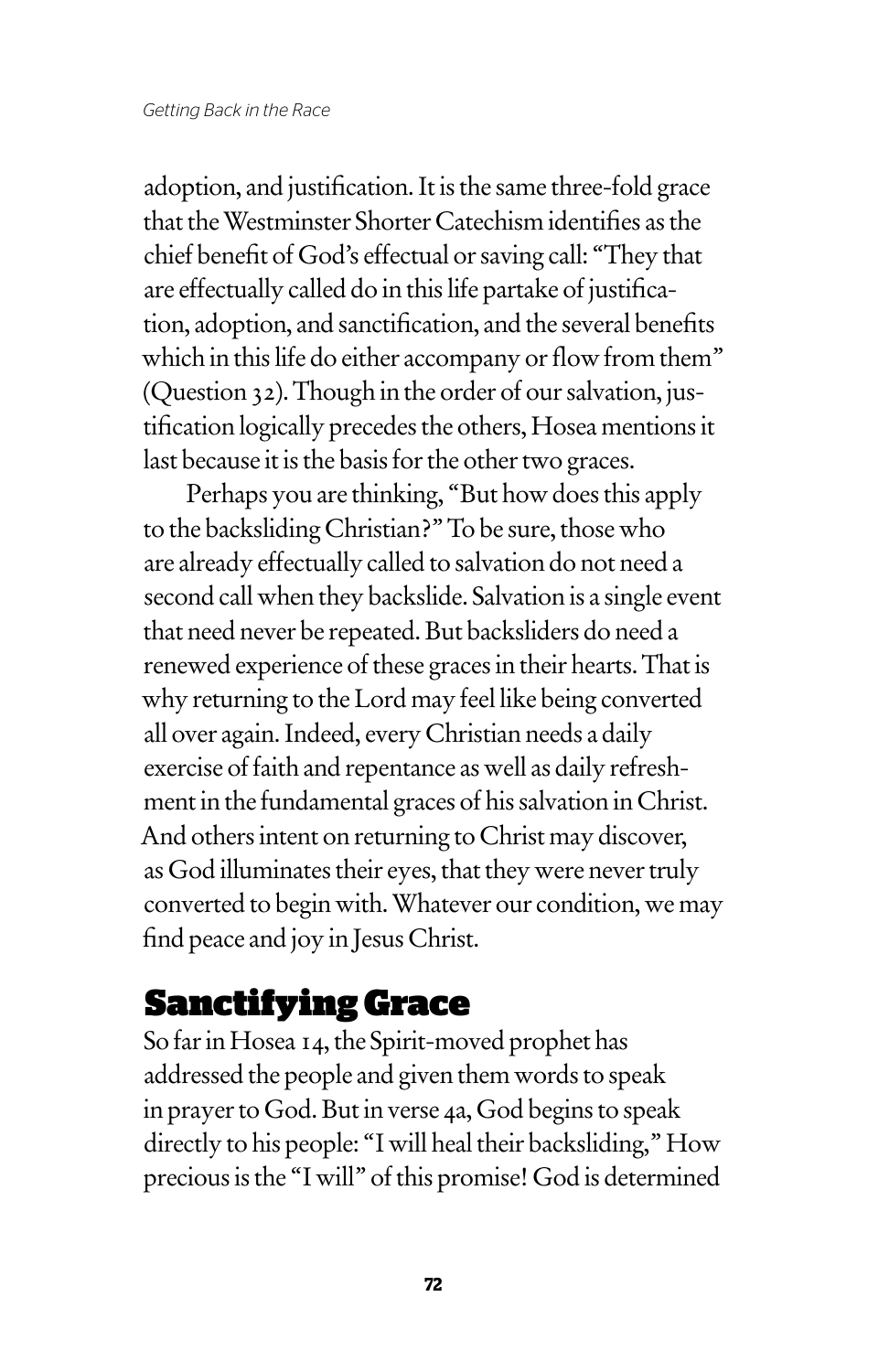to do it, and we know that if he does it, he will do it well. God is able to do whatever he pleases (Psalm 115:3). And it is his good pleasure to "heal their backsliding"—not just the sad consequences of their backsliding but the backsliding itself.

*The first medicine of grace is sanctification, that process by which God faithfully and continually works upon our souls, from within and without, to conform us more and more into the image of God's Son, our Savior, Christ Jesus.*

God's healing of us through sanctification makes us holy. John Flavel said, "What health is to the heart, that holiness is to the soul."<sup>60</sup> We struggle with our wicked hearts, trying to bend them back toward God, but we discover that our hearts are yet desperately sick and deceitful (Jeremiah 17:9). We then come to God saying, "I cannot!" But he replies, "I will," and follows through by working within us the grace of sanctification.

Note, however, that this promise of healing belongs to the backslidden Christian, not to the hypocrite. Thomas Halyburton (1674–1712) wrote,

Whereas, all are not the true Israel, who are of Israel; that is who are members of the church by outward profession: it is to be observed, that this promise belongs only to the true Israel; these who are truly engrafted into Christ by true faith. . . . [The promise] is to Israel returning, and seeking a recovery from the Lord. $61$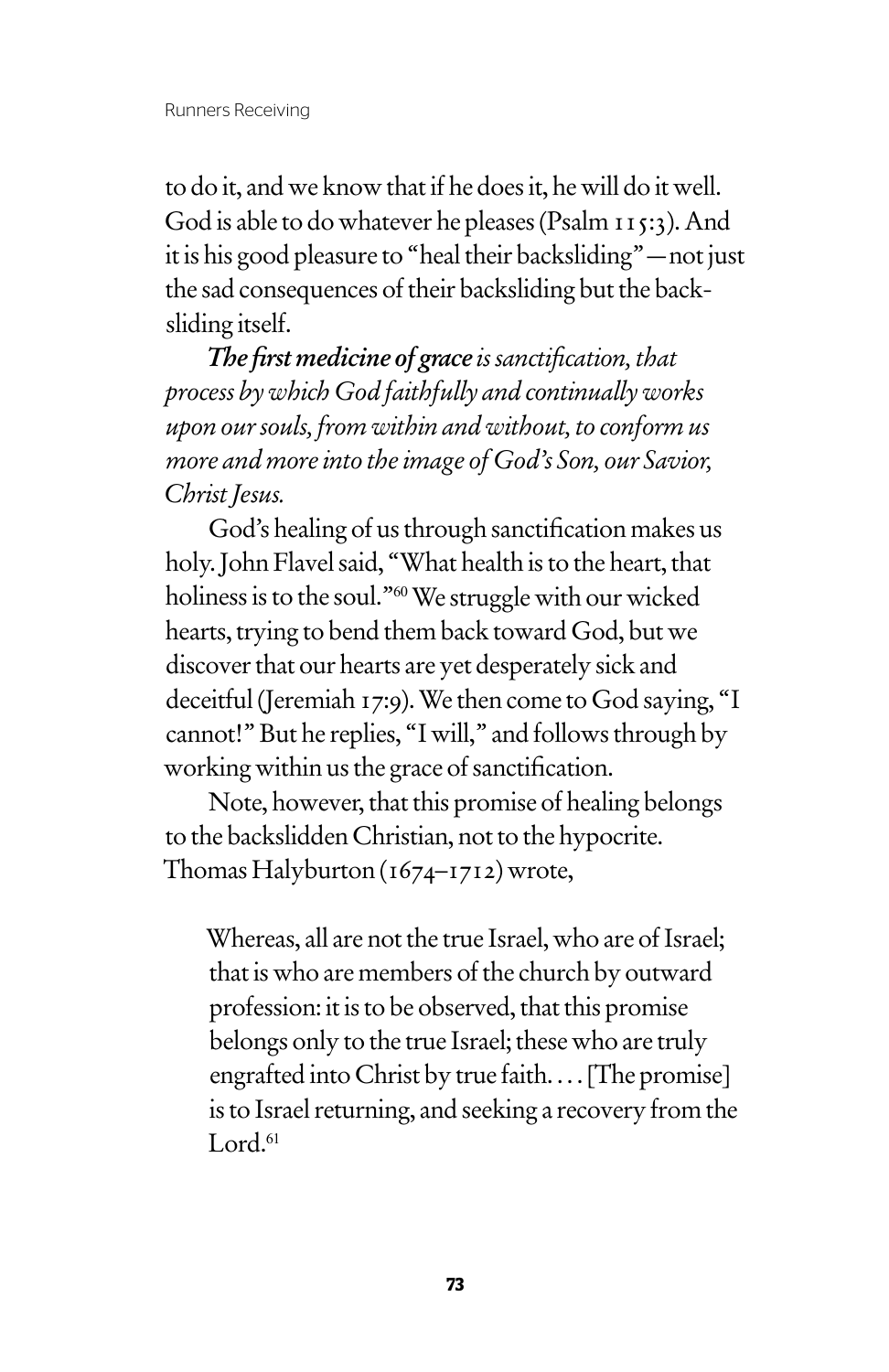Only the elect and called of God—those regenerated by the Spirit—can cling to the certainty of God's promise, "I will heal their backsliding." Do not rest on this promise while resting comfortably in sin; rest on this promise of healing while you long for restoration and strive to repent. "Return, ye backsliding children, and I will heal your backslidings. Behold, we come unto thee; for thou art the LORD our God" (Jeremiah 3:22). "I will heal their backsliding" is a promise of victory to the fighter, not security to the sleeper.

Christ will heal the backslidings of those who seek him, believe in him, and love him, so cling to his promise. Spurgeon assured us as to the trustworthiness of that promise:

The men of Nineveh went to God with nothing to encourage them, but "who can tell?" but the children of God come to him with "shalls" and "wills" to plead. I pray thee, backslider, if thou desirest to return to the Lord this morning, observe the certainty of the text, plead it. God who saith "I will," is not a man that he should lie.<sup>62</sup>

**Our need.** Sometimes believers do not fully understand that they actually need Christ for everything in the Christian life, despite the clear testimony of Scripture: "But of him are ye in Christ Jesus, who of God is made unto us wisdom, and righteousness, and sanctification, and redemption" (1 Corinthians 1:30). Brakel wrote that backsliding "is sometimes caused by failure to make use of Christ continually unto justification and sanctification,"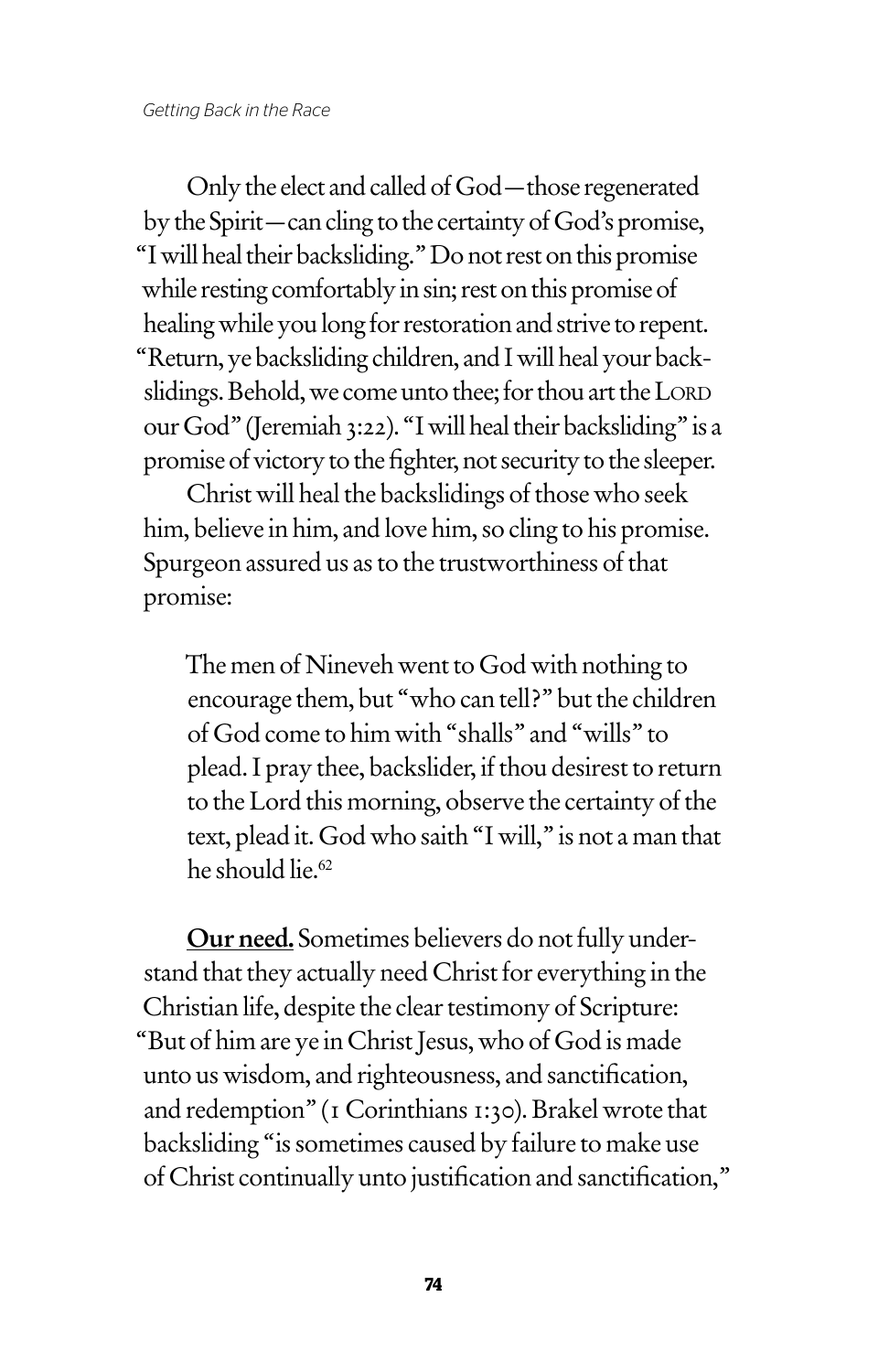and as a result, sanctification "becomes more a natural work and approximates the virtuousness of unconverted people."<sup>63</sup> Every day must be a gospel day—a day to come to Christ again for more undeserved grace.

Without the union of Christ the Physician with his people, true healing sanctification would never take place, no matter how "religious" we could make ourselves. All sanctification lies in Christ. He said, "Without me ye can do nothing" (John 15:5). Indeed, Walter Marshall (1628–1680) wrote that the only way to get the things you need in order to keep God's law "is to receive them out of the fullness of Christ, by fellowship with him," which, of course, requires that "we must be in Christ, and have Christ himself in us."<sup>64</sup>

The fact that Christ is all our sanctification does not lead to passive quietism. We must not lie back and wait for him to have his way with us—as if such disobedience pleased him. To echo the last chapter, we must exert ourselves to repent and to use the means of grace. We must be the soldiers of the cross whom Isaac Watts described in his hymn:

Must I be carried to the skies On flowery beds of ease, While others fought to win the prize, And sailed through bloody seas?

Are there no foes for me to face? Must I not stem the flood? Is this vile world a friend to grace, To help me on to God?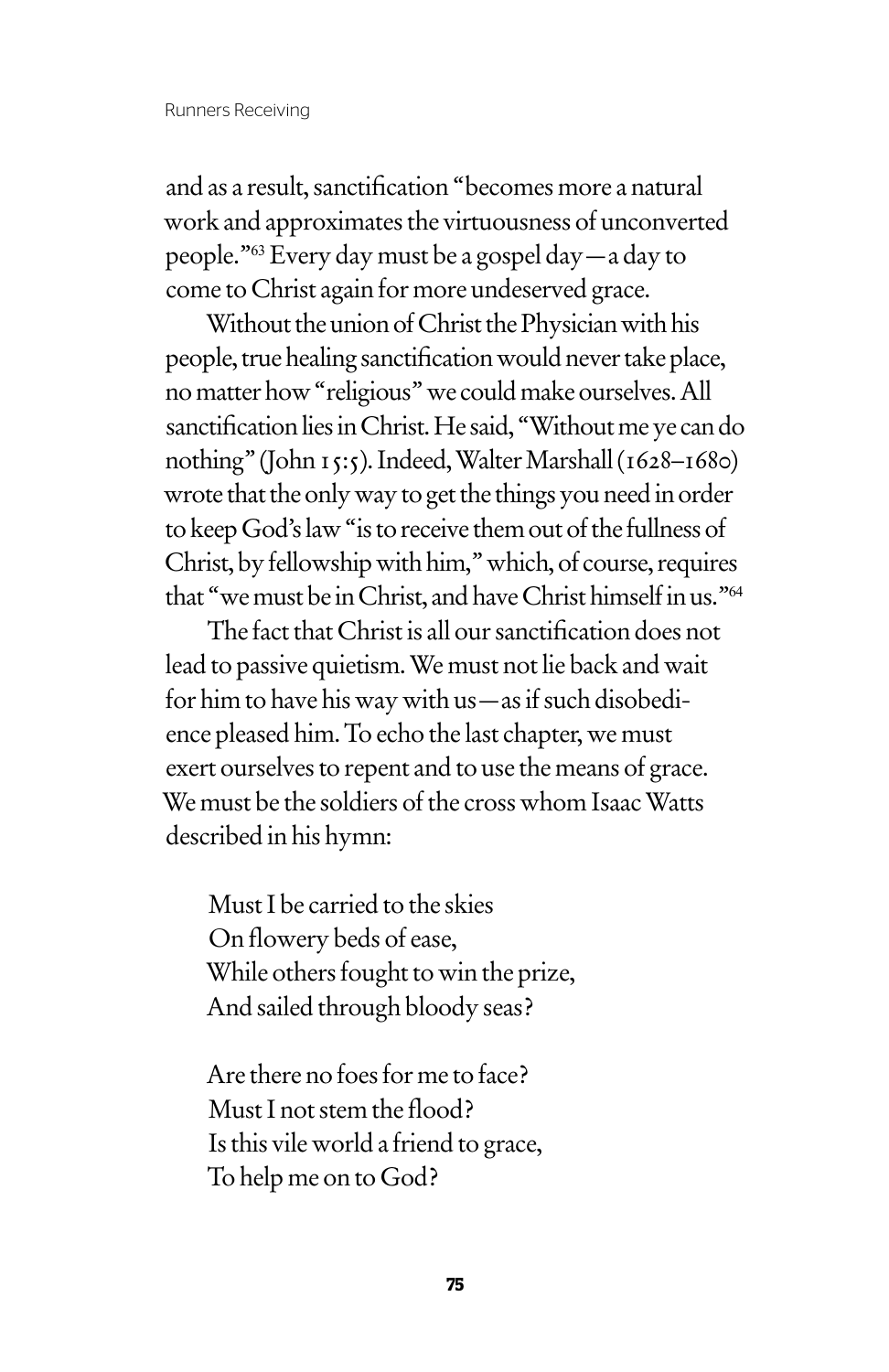Sure I must fight if I would reign; Increase my courage, Lord. I'll bear the toil, endure the pain, Supported by Thy Word.<sup>65</sup>

But to fight and win we must "be strong in the Lord, and in the power of his might" (Ephesians 6:10). We must repent and use the means of grace in dependence upon Christ. We look to him not merely as the provider of our strength but as the one who is our strength. He not only heals but is our health.

**The surgery of heaven.** Heaven's healing surgery is unique. The same Surgeon who shed his blood to raise his patients from the dead also applies it to heal all their diseases. With Christ as Healer, the healing of sanctification is sure. After all, he died to sanctify his bride: "Christ also loved the church, and gave himself for it; That he might present it to himself a glorious church, not having spot, or wrinkle, or any such thing; but that it should be holy and without blemish" (Ephesians 5:25, 27).

Child of God, have you not experienced Christ as the only Physician able to heal? Has he ever applied the wrong medicine for your spiritual diseases? Has he not also performed all his labors without price, having paid the high cost of your sanctification once and for all with his own precious blood? How well he knows all your symptoms, inclinations, and complaints as his sinful patients!

Yes, sometimes his healing acts are painful, especially when he insists, as a faithful Physician, on probing the depth of the wound. You may have begged him to stop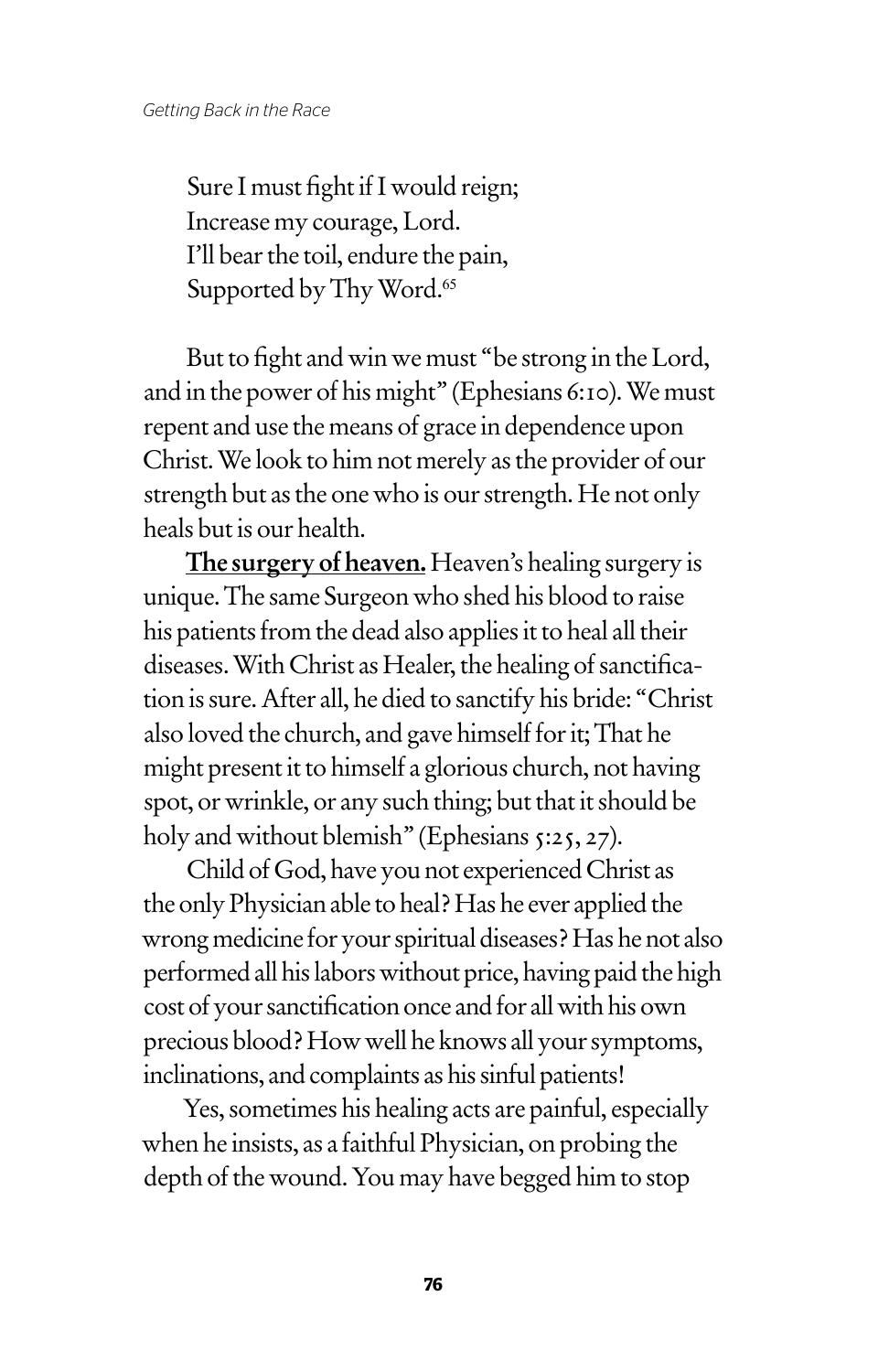his probing because of the pain; thankfully, he did not and does not stop. He may seem to treat you even more roughly now than before. Only when enlightening grace has shone its light over your past can you see that his roughness was tender love and infinite concern for your eternal welfare (Romans 8:28).

Yet for all the pain caused by the remedy of sanctification, we can trust Christ completely. He is applying medicine to his own body (Ephesians 5:29–30). As believers, we are a part of him, and he is as tender with us as we would be with our own flesh (Ephesians  $5:31-32$ ). So if it feels as though we were dying, it is only because he aims to raise us from the dead. We are not in heaven yet; we are being prepared for heaven. Spurgeon said, therefore, that we should expect our current experience to match the current work being done in us: "This is not a palace, but a battle field," so let us walk as "followers of the Crucified."<sup>66</sup>

God will take care of his people. "He brought me up also out of an horrible pit, out of the miry clay, and set my feet upon a rock, and established my goings" (Psalm 40:2). Every believer will learn the paradoxical way of sanctification. United with Christ, they too take up their crosses, deny themselves, and begin to die unto sin. Through his sanctification, they will learn the way of gain through loss.

How glorious are his powerful words, "I will heal their backsliding"! He has sealed them with his own blood. "Who his own self bare our sins in his own body on the tree, that we, being dead to sins, should live unto righteousness; by whose stripes ye were healed. For ye were as sheep going astray; but are now returned unto the Shepherd and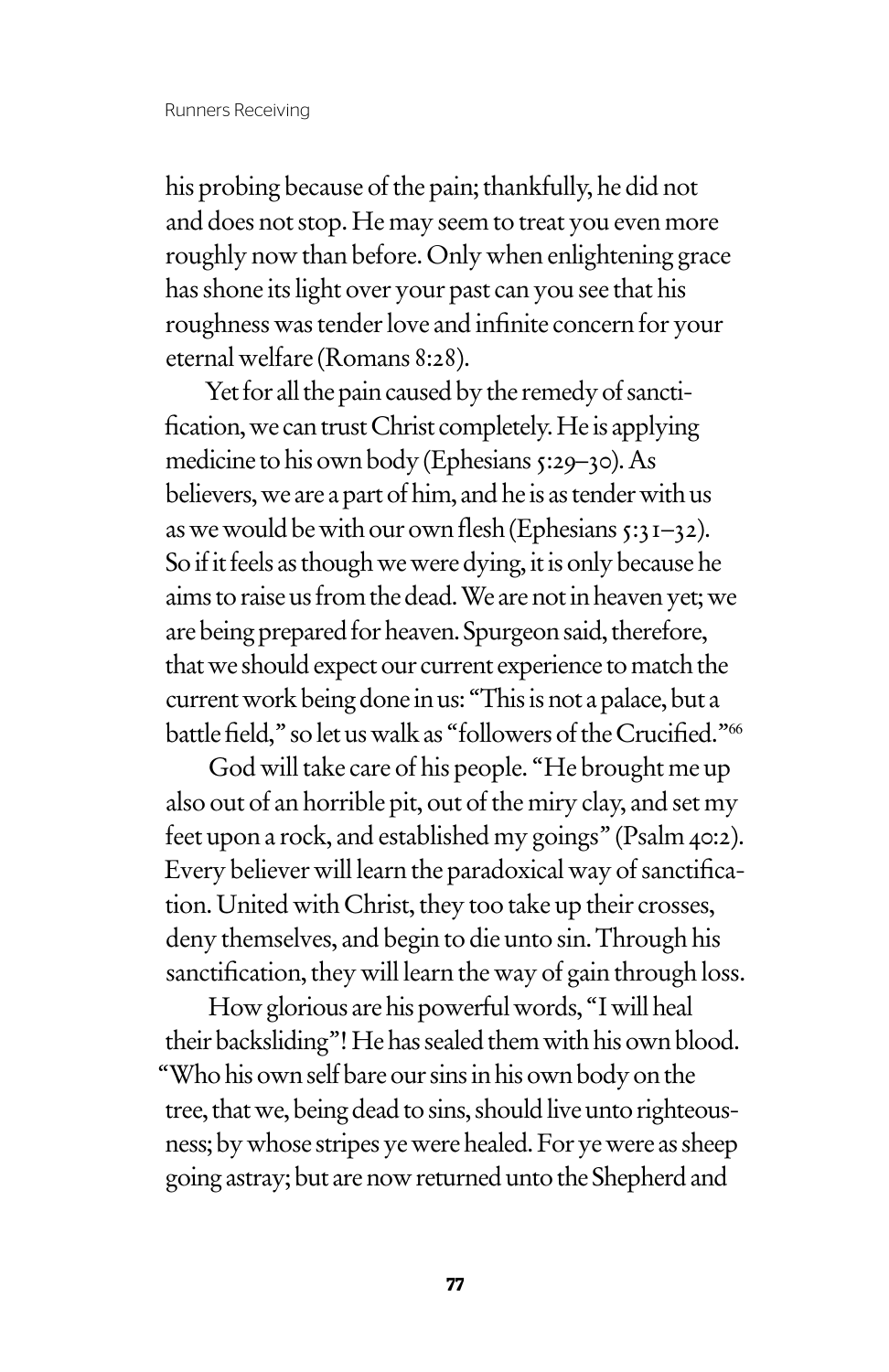Bishop of your souls" (1 Peter 2:24–25). The surgery our Lord performs can and will heal us of all our turning away.

### Adopting Grace

God's love is from everlasting to everlasting upon his chosen ones. His love chose them before time began. His love sent Christ to the cross for their sins. But Hosea 14:4b refers to a manifestation of the divine love which is a fruit of the atonement: "I will love them freely, for mine anger is turned away from him." Samuel Pierce (1746–1829) wrote that here, God says, "I will love them as freely as if there had never been sin in them."<sup>67</sup> The love God promises here is the infinite affection and eternal loyalty that leaps from his heart when all of his judicial wrath has been satisfied and nothing is left but love. It is "as if I never had, nor committed any sin; yea, as if I had fully accomplished all that obedience which Christ has accomplished for me."<sup>68</sup>

Throughout the Bible, and certainly in Hosea, God's love for his people is portrayed as both adoptive and conjugal.

It is the conjugal love by which the divine Husband embraces and kisses his bride on their wedding day. All the shame of her past is covered by the shining white dress which he purchased for her by his blood. Hosea was a living image of this love in his redemption of his unfaithful wife. Hosea 3:1 says, "Then said the LORD unto me, Go yet, love a woman beloved of her friend, yet an adulteress, according to the love of the LORD toward the children of Israel, who look to other gods, and love flagons of wine."

In Hosea's prophecy, this fruition of love especially appears in the grace of adoption. Hosea 11:1 says, "When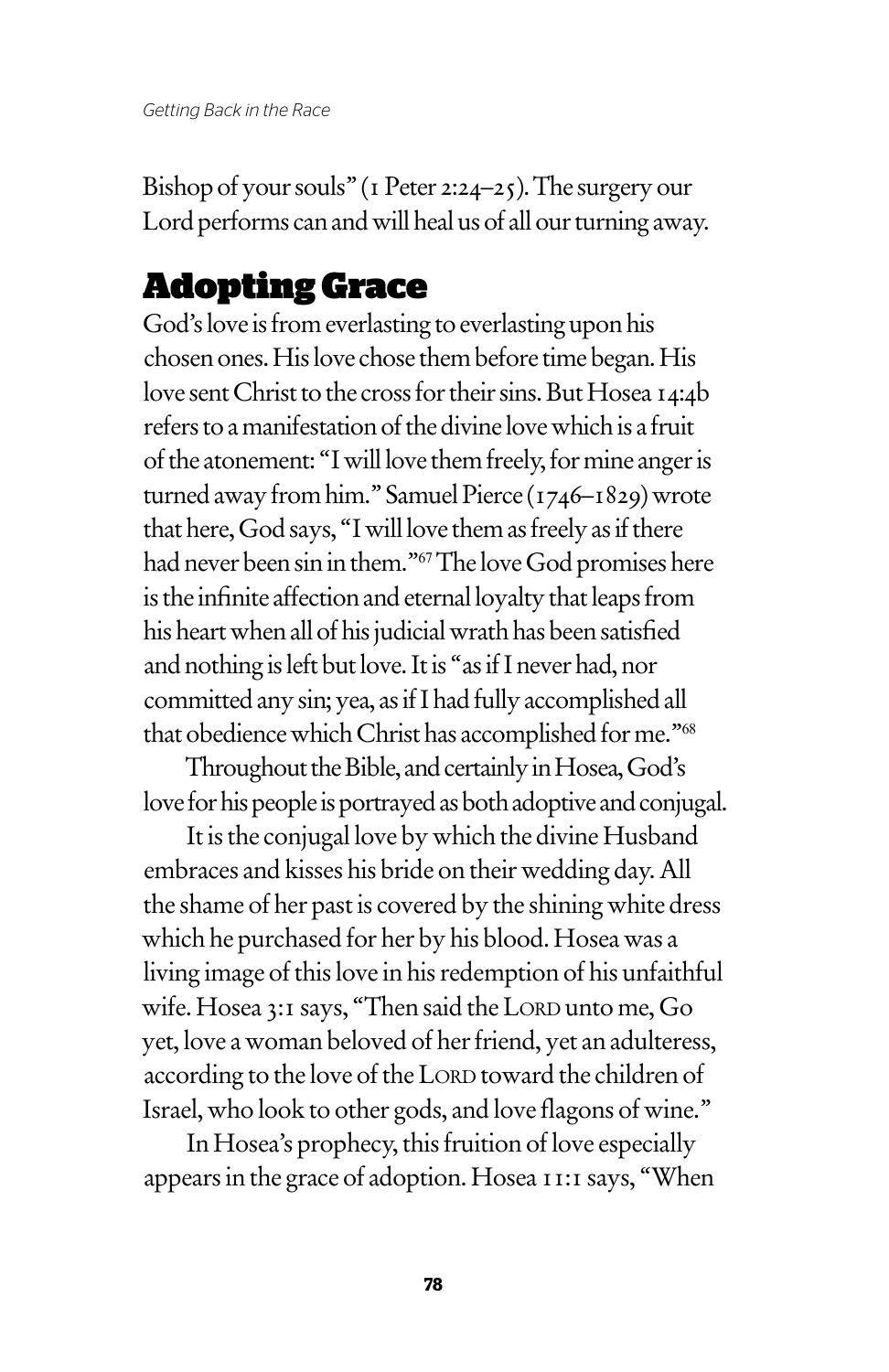Israel was a child, then I loved him, and called my son out of Egypt." He was like a father teaching his son to walk, holding up the toddler so that he would not fall  $(v, \alpha)$ . In verse 4, the Lord declares, "I drew them with cords of a man, with bands of love." His great heart of compassion and unchangeable covenant of grace make it impossible for him to cast his people out (vv 8–9).

It might seem confusing to see God's love described by Hosea both in terms of a man's love for his bride and a father's love for children. Is his love a conjugal love or an adoptive love? These categories jar in our minds. But the revelation of the Trinity answers this question with beautiful clarity. We are the children of the Father and the bride of the Son. When God the Son takes his people as his wife, God the Father looks upon his Son's bride and says, "Welcome, my child, to my family." Our union with Christ guarantees our reception into the household of His Father.

*The second medicine of grace by which God heals the backslidden runners in his race is the grace of adoption. In adoption, God takes us into his family to love us "freely," spontaneously, cheerfully, voluntarily, generously, gladly, indulgently, and with nothing in his heart but tender compassions.* 

Like the father in Christ's parable, he runs to his prodigal child the moment that child returns home, interrupting even our confessions of sin (Psalm 32:5) with showers of hugs, kisses, and calls for a big celebration. Indeed, like the shepherd in another parable, it was he who searched and found you. It is he who heals your backsliding and carries you home on his shoulders, rejoicing.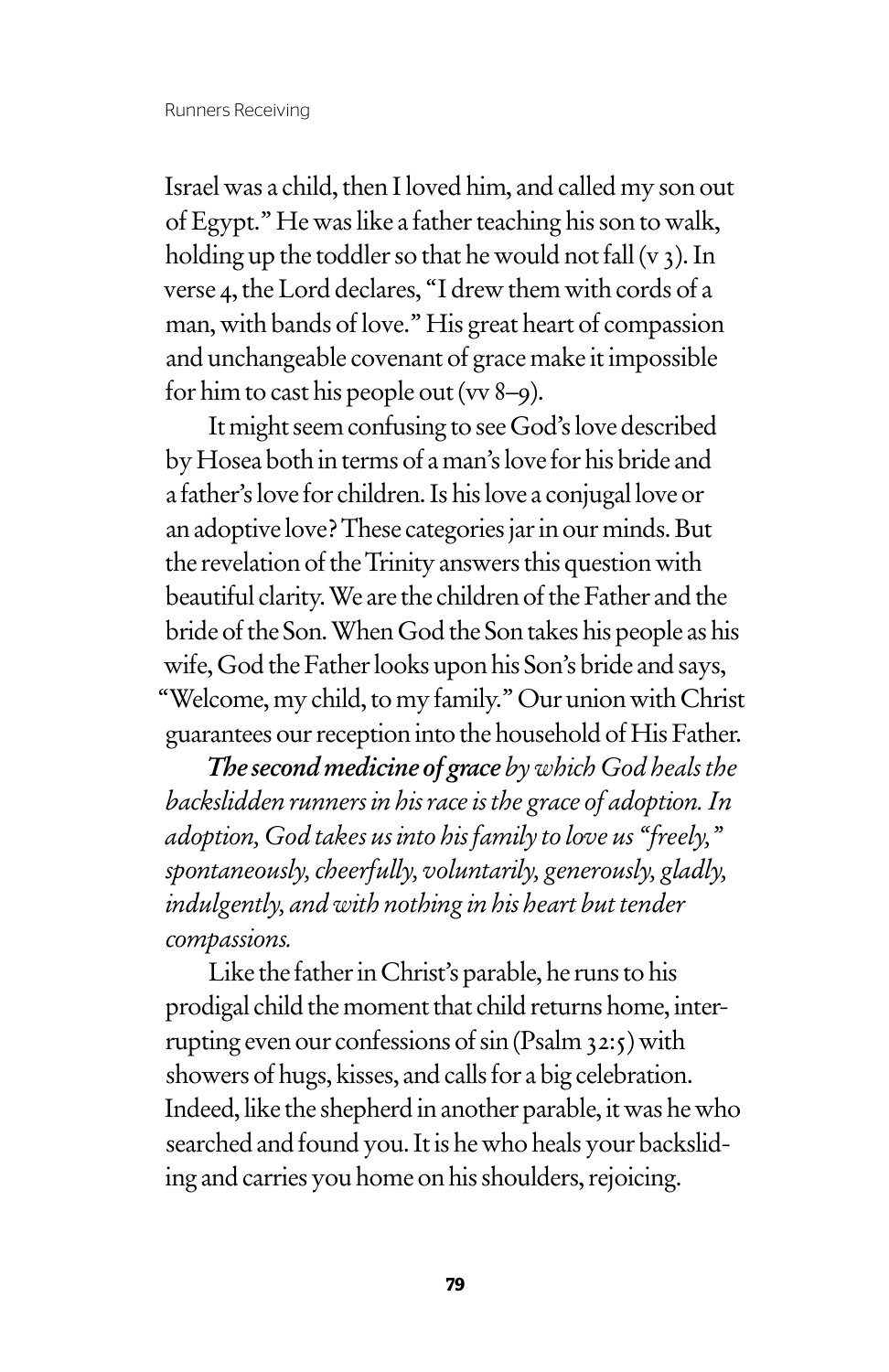#### Sibbes wrote,

Doth not a father and mother love their child freely? What doth the child deserve of the father and mother a great while? Nothing. But the mother hath many a weary night and foul hand with it. Hath God planted an affection in us to love our children freely; and shall not God much more, who gives this love and plants it in us, be admitted to love freely? <sup>69</sup>

The experience of this adoption fills the soul with joy. The Spirit of adoption testifies with our spirits that we are children of God (Romans 8:15–16). God's love becomes real to us, like water poured into a vessel until it overflows with hope, joy, and peace (Romans  $5:5, 15:13$ ). This is what the backslidden child of God longs and prays for: "Restore unto me the joy of thy salvation" (Psalm 51:12). Spurgeon said, "This is conclusive healing of our backsliding, then we receive beauty for ashes, and the oil of joy for mourning."<sup>70</sup>

O backslider, may God fill you with the Spirit of adoption! May he strengthen you with power by his Spirit in your inner man, so that you are filled to overflowing with the knowledge of the love of Christ! Here is a magnet that will draw and hold firm the most wayward heart. "Behold, what manner of love the Father hath bestowed upon us, that we should be called the sons of God!" (1 John 3:1a). Here we have a mystery to engage our meditation, food to strengthen our faith, and fuel to inflame our love.71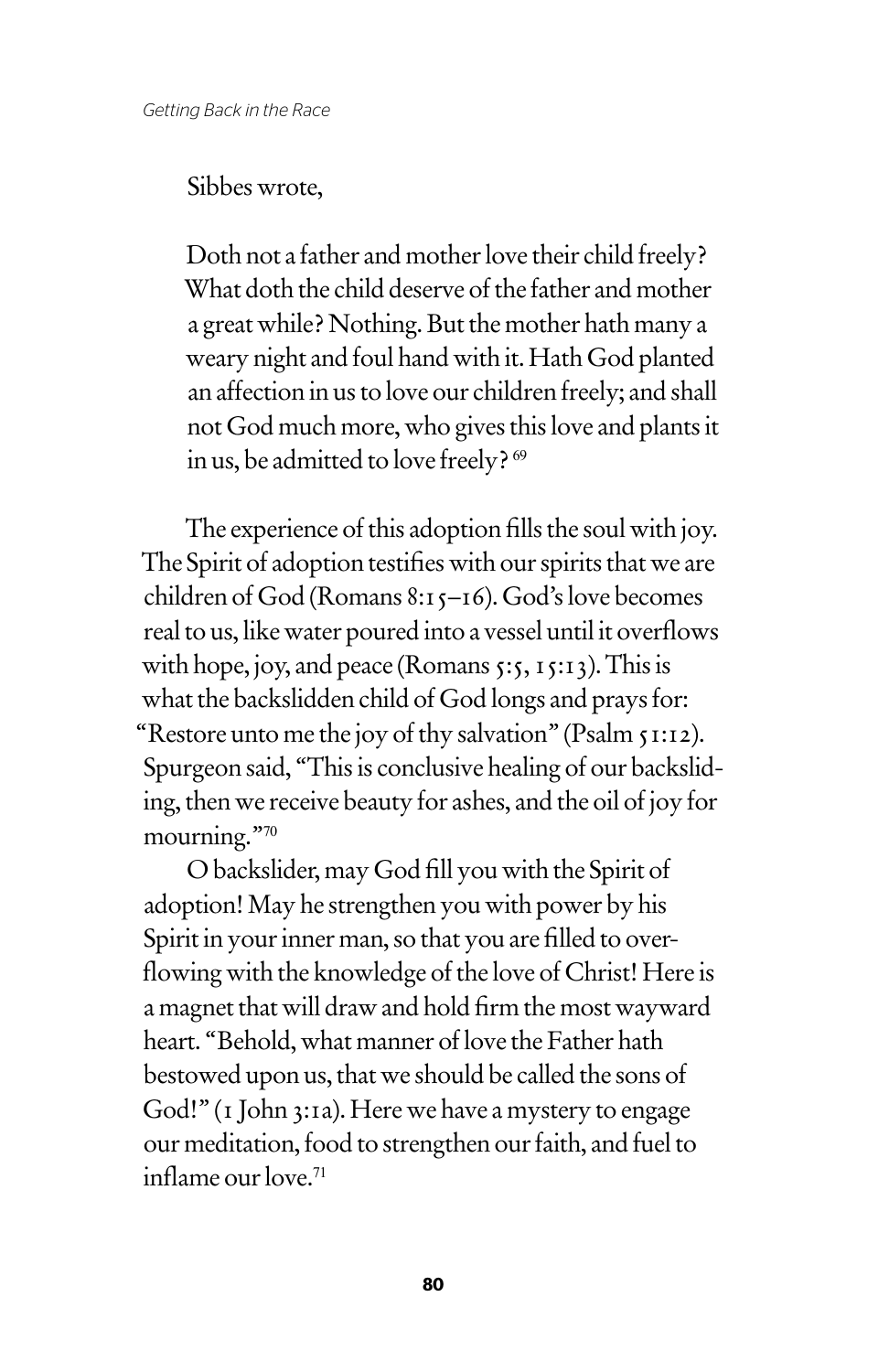### Justifying Grace

One small word in Hosea 14:4c tells us a great deal: "For mine anger is turned away from him." The word "for" implies that the previous blessings of sanctification and adoption rest upon this mercy.<sup>72</sup> God will heal apostasy (through sanctification) and overflow with affectionate love (as an adoptive father) only when his righteous anger has been turned away because the demands of his righteousness have been satisfied. Indeed, God is a God of righteousness, so the standard of righteousness governs all his relationships. Until the problem of our guilt and offense before him is settled, there can be no peace between us and God.

With respect to Christ's work on the cross, the resolution of our guilt and offense before God is called *propitiation*, turning away God's wrath and satisfying his justice by paying the great price of redemption (Psalm 49:7–8, Romans 3:25–26, 1 John 2:2). When this work that Christ has done is applied to our lives, we are justified.

The third medicine of grace is justification—the act of God's sovereign grace whereby he imputes to the sinner the perfect righteousness of Christ, pardons him of all sin, clears him of all guilt, frees him from all punishment, and gives him a right to eternal life on the sole basis of Christ's perfect obedience and full satisfaction rendered at the cross.

Though our justification in Christ was decreed from eternity (Revelation 13:8), accomplished on the cross (Isaiah 53:11), and proclaimed in Christ's resurrection (Romans 4:24), it is applied to us through faith at the moment of regeneration (Galatians 2:16, Titus  $3:5-7$ ) when, in the words of the Westminster Confession of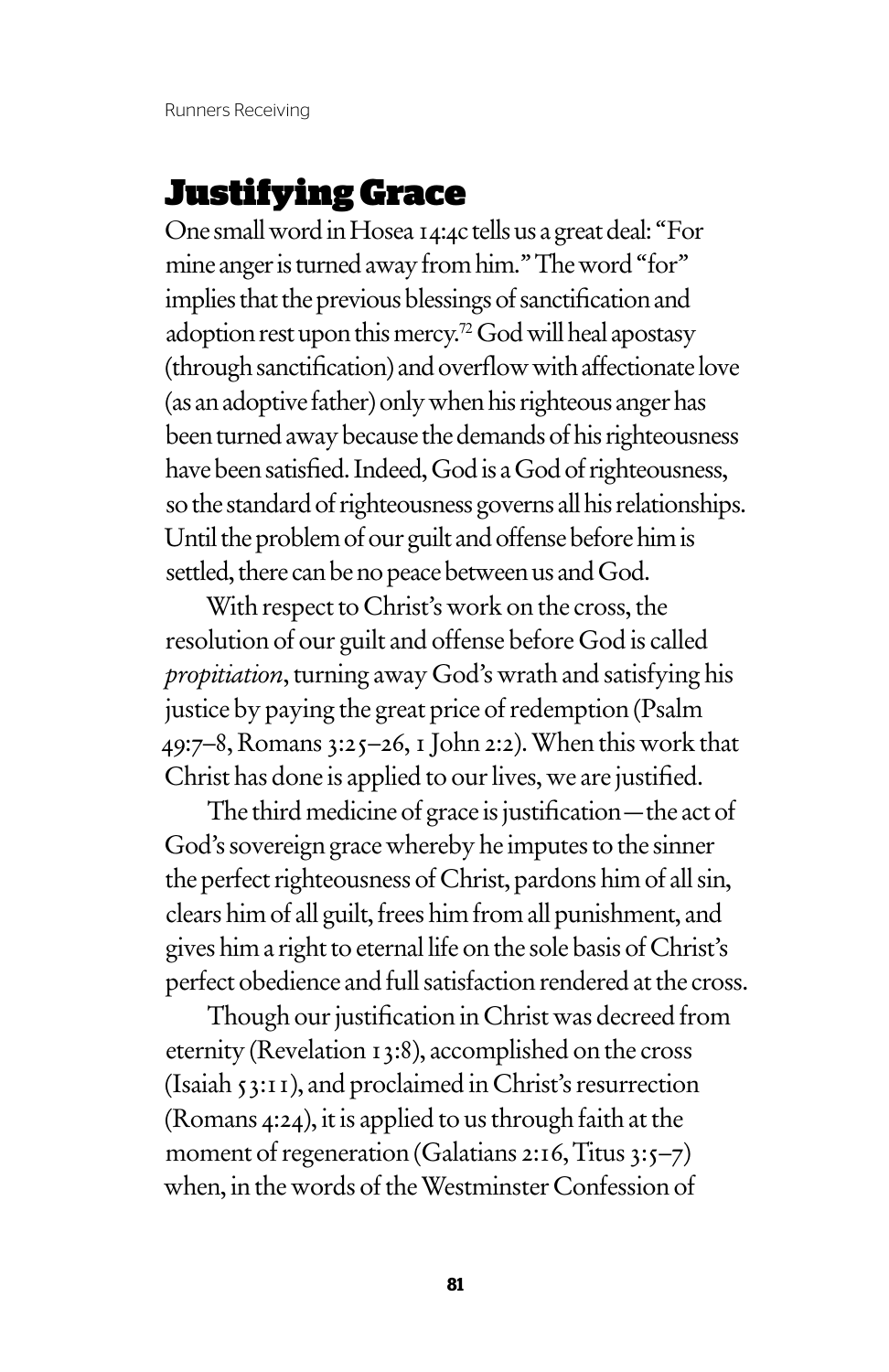Faith, "the Holy Spirit doth in due time actually apply Christ unto them."<sup>73</sup>

**Distinguishing justification from sanctification.** Justification and sanctification possess several common denominators in the believer's salvation:

- Both proceed from free grace and are rooted in the sovereign good pleasures and eternal covenant of triune Jehovah.
- Both are made possible only by and through the head of the eternal covenant, Jesus Christ, acting on behalf of all the elect.
- The elect are the only true subjects of both, and indeed justification and sanctification are inseparable in their application to the soul.
- • Both are necessary for salvation, commencing already from the moment of regeneration, although the convicted sinner may not at all view them as secure for him in God through Christ.
- The saints are absolutely helpless to give or take either apart from the grace of God.

Despite these similarities, however, there are important ways in which justification and sanctification differ:

- Justification was accomplished by Christ acting *for* us; sanctification, though rooted in the cross, is actualized by Christ acting *in* us.
- • Justification declares the sinner righteous and holy *in* Christ; sanctification makes the sinner righteous and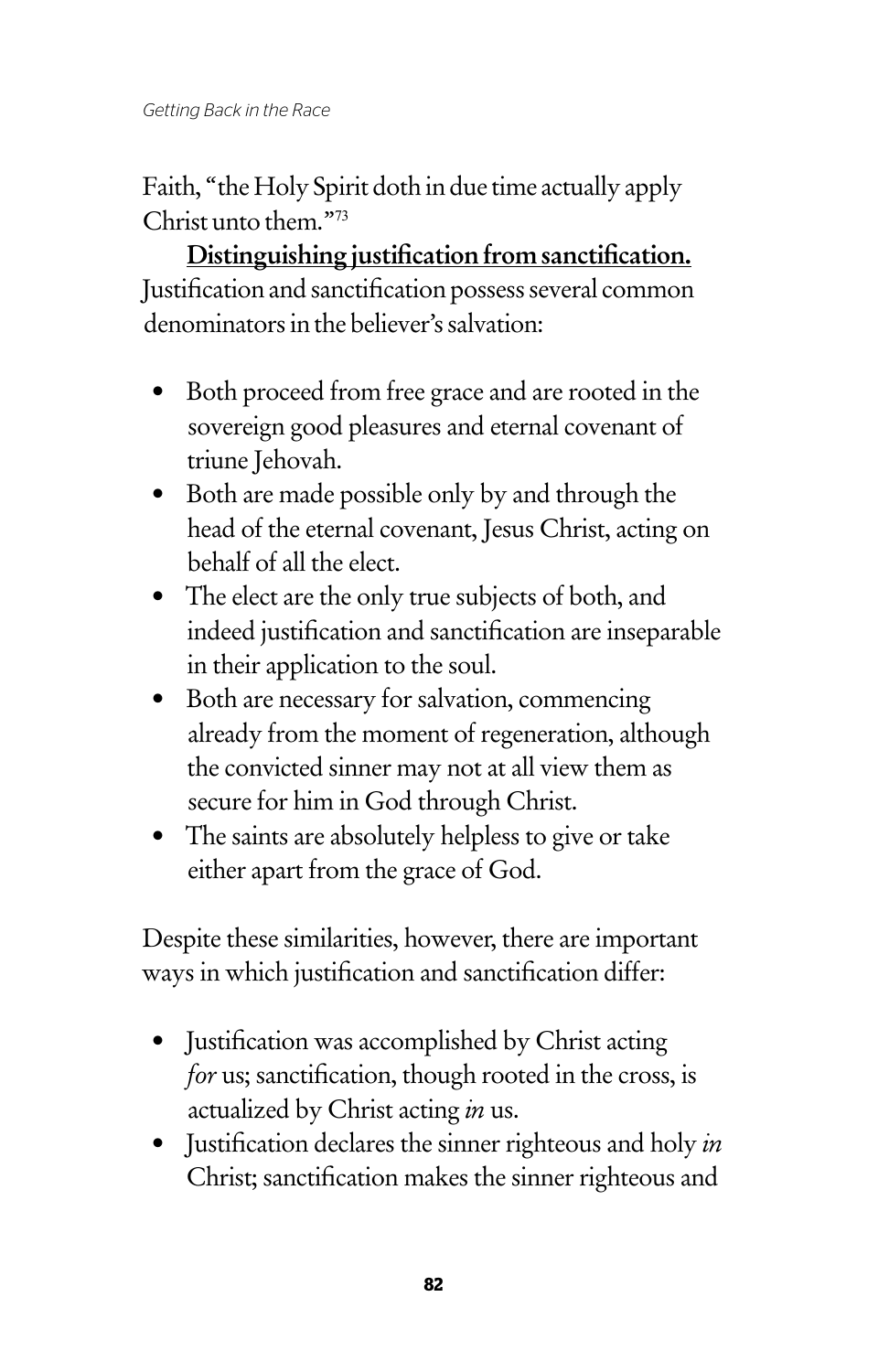holy as a fruit flowing *from* Christ.

- • Justification takes away the *guilt* of sin (having to do with the legal state of the elect sinner); sanctification takes away the *pollution* of sin (having to do with his daily condition).
- • Justification is a *complete and perfect act*, taking place only once; sanctification is an *incomplete process*, progressing daily and not perfected until the God's child is translated to glory.
- • Justification gives God's people the *title* for heaven and thus the boldness to enter; sanctification makes them *suitable* for heaven and thus prepares them to enjoy it when that blissful day dawns.
- • Justification gives the *right to full salvation* while sanctification provides the *beginnings of salvation*.

**Our assurance of justification.** Although justification is a legal, objective, instantaneous, complete act, our *assurance* of our justification varies. God may be at peace with us, fully satisfied with his Son's work, but we might not perceive or be assured of that peace. This is one reason why we must daily pray, "Forgive us our debts." The apostle John understood that well and addressed our consciousness of justification with pastoral tenderness:

But if we walk in the light, as he is in the light, we have fellowship one with another, and the blood of Jesus Christ his Son cleanseth us from all sin. If we say that we have no sin, we deceive ourselves, and the truth is not in us. If we confess our sins, he is faithful and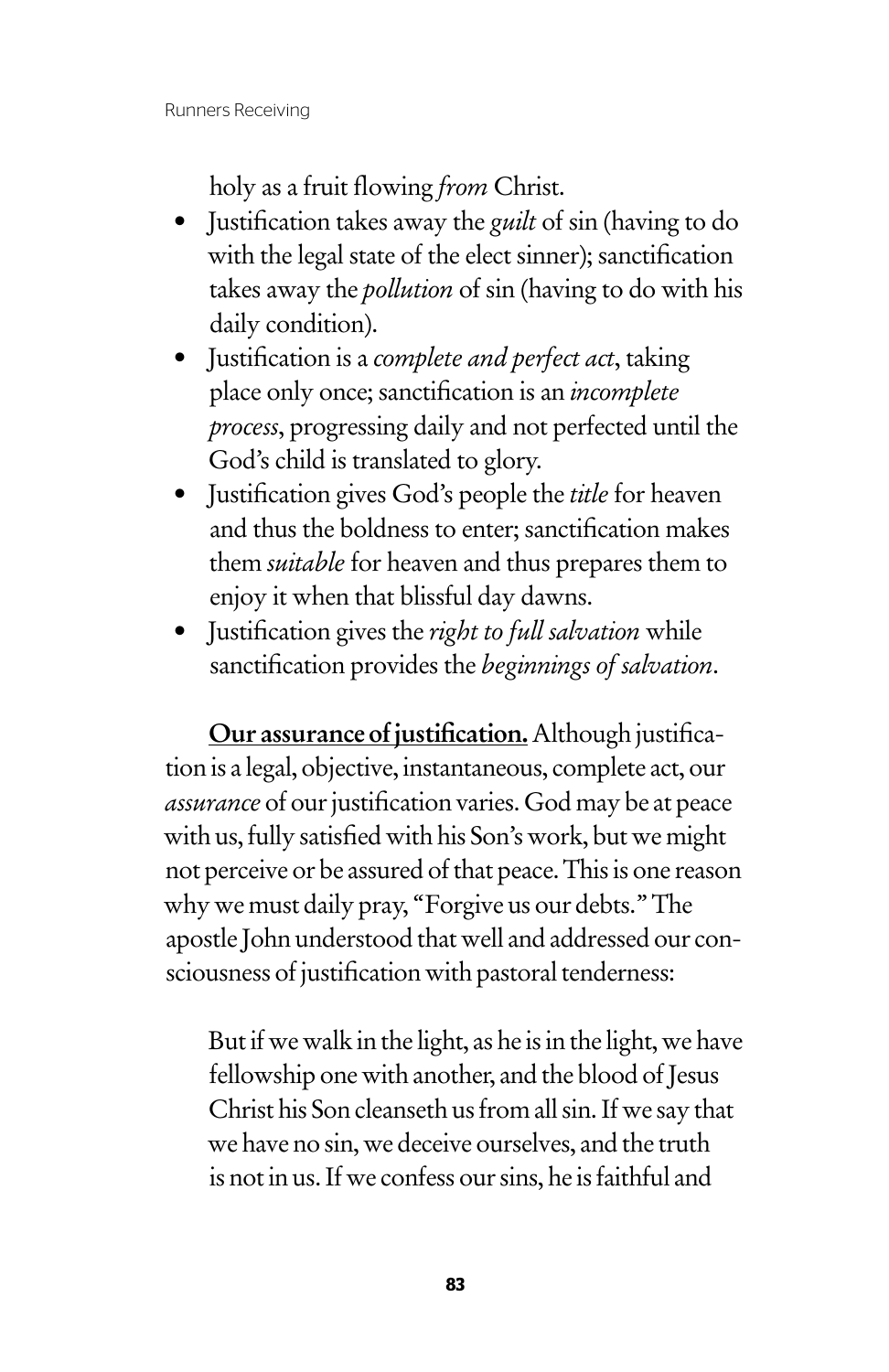just to forgive us our sins, and to cleanse us from all unrighteousness. If we say that we have not sinned, we make him a liar, and his word is not in us. My little children, these things write I unto you, that ye sin not. And if any man sin, we have an advocate with the Father, Jesus Christ the righteous: And he is the propitiation for our sins: and not for ours only, but also for the sins of the whole world. ( $\overline{1}$  John  $\overline{1:7-2:2}$ )

Christians need daily, sometimes hourly, to confess their sins to God and renew their dependence upon Christ's all-sufficient sacrifice and intercession. We should not sin, but we do sin, so we must wash our consciences in the blood of Christ and count ourselves clean. We must trust, in the words of Samuel Waldegrave (1817–1869), that "*the Lord fully, freely, and at once forgives the backsliding child who turns to Him,* and says, with David,—'I have sinned.'"<sup>74</sup>

Christians have varying degrees of assurance of their justification when they are converted. Bunyan illustrated this with his allegories of the Christian pilgrimage. The man, Christian, had entered the gate and travelled down the narrow road for some distance before encountering the cross in such a way that his burden of sin fell off his back.<sup>75</sup> But his wife, Christiana, gains a view of the cross and a sense of pardon almost immediately after she enters the gate.<sup>76</sup> Through these figures Bunyan reminds us that a believer may be regenerated and converted (and thus justified) but not gain a subjective assurance of justification until later.

Similarly, when Christians backslide they may lose temporarily their assurance of justification even though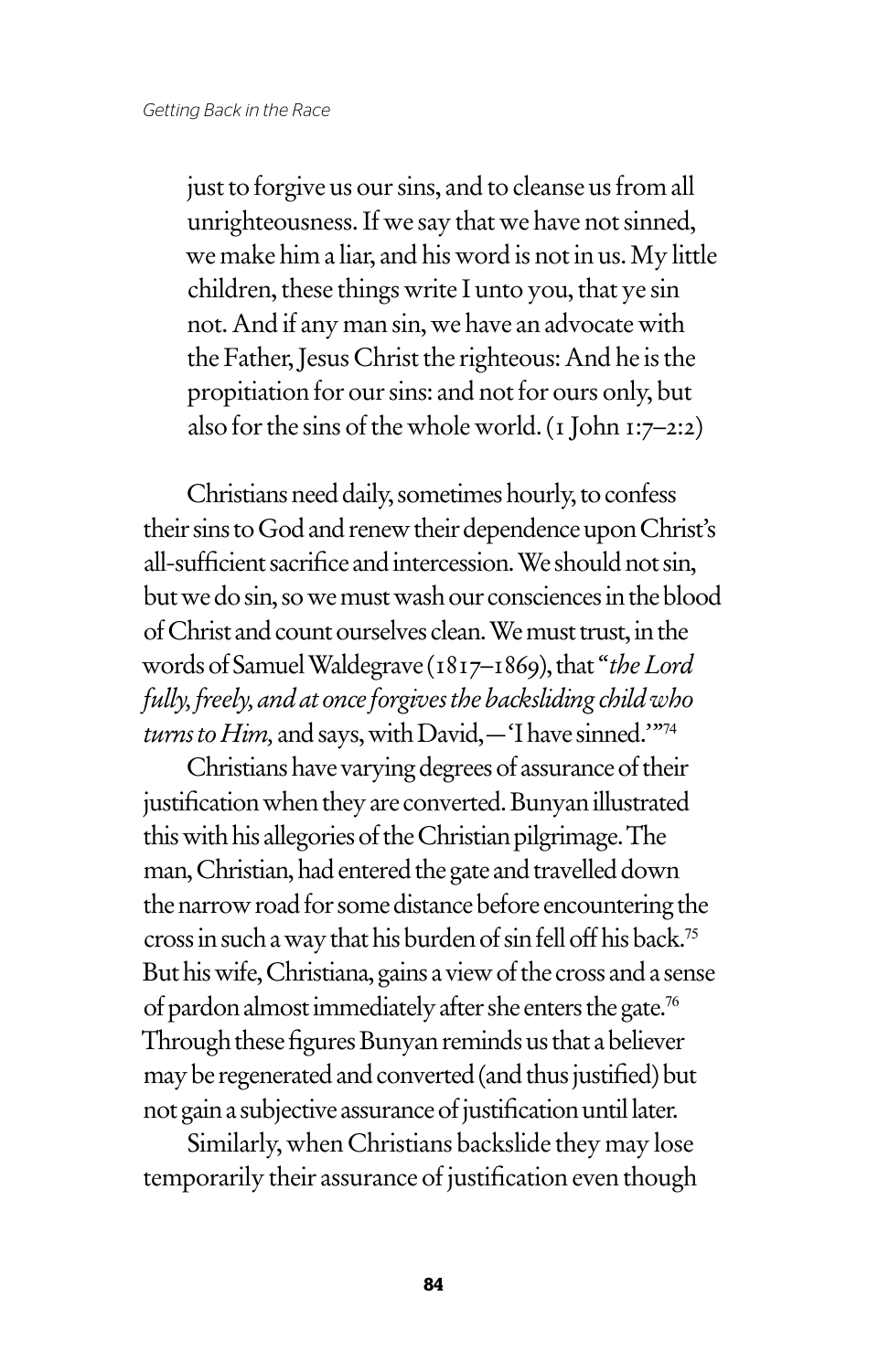those truly born again cannot lose the reality of justification. Peter calls us to grow in our faith, virtue, knowledge, temperance, patience, godliness, kindness, and love, and warns us, "But he that lacketh these things is blind, and cannot see afar off, and hath forgotten that he was purged from his old sins" (2 Peter 1:9).

While David resisted the Spirit's convictions and refused to confess his sins, he suffered a great deal: "thy hand was heavy upon me" (Psalm 32:4). While confessing, he prayed, "Restore unto me the joy of thy salvation" (Psalm 51:12). It was after he confessed that he could celebrate the blessedness of "he whose transgression is forgiven" (Psalm 32:1)—that is, as Paul says, "the blessedness of the man, unto whom God imputeth righteousness without works" (Romans 4:6).

This should motivate us to avoid backsliding. How precious is our sense of peace with God! A good conscience is worth more than all the money in the world. We should guard our conscience by living uprightly, waging war against our inward sins, and living near to God.

But those who have backslidden—this is why you feel such bitterness and deadness in your heart. You have forfeited your assurance of peace with God by cherishing sin. Your works do not save you, but your assurance of justification is connected to your faithfulness. First John 2:2–3 says, "And he is the propitiation for our sins…And hereby we do know that we know him, if we keep his commandments." We *know* that we are joined to Christ in his perfect, sin-atoning work if we walk in obedience to his laws. Persistent disobedience puts a cloud over that sun and leaves us in the shadows.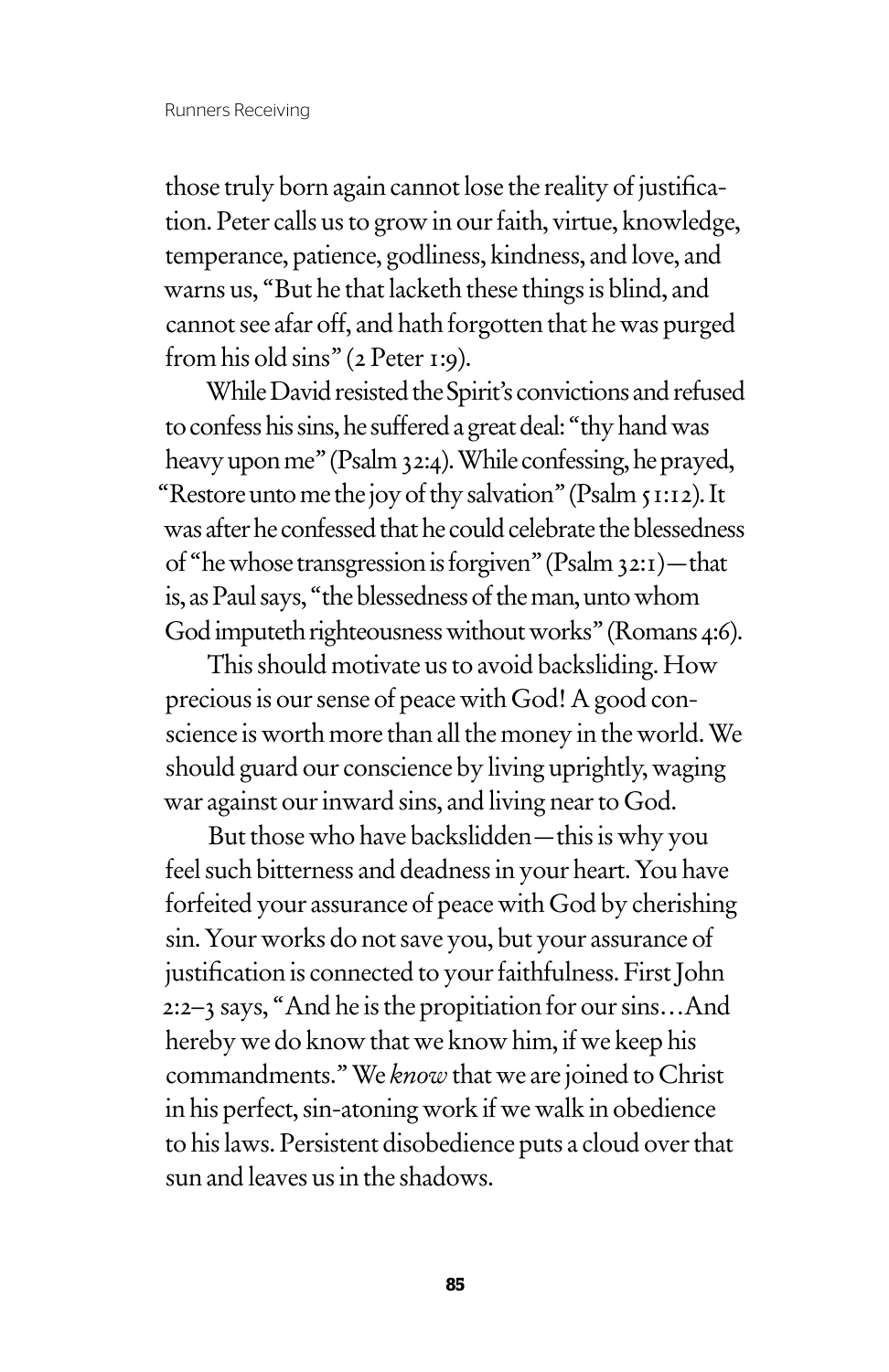Therefore it is so sweet to hear God's promise to backsliders: "I will heal their backsliding, I will love them freely: for mine anger is turned away from him."

Hear also the tender words of faithful love that the Lord gave to his bride in Isaiah  $54:4-10$ :

Fear not; for thou shalt not be ashamed: neither be thou confounded; for thou shalt not be put to shame: for thou shalt forget the shame of thy youth, and shalt not remember the reproach of thy widowhood any more. For thy Maker is thine husband; the LORD of hosts is his name; and thy Redeemer the Holy One of Israel; the God of the whole earth shall he be called.

For the LORD hath called thee as a woman forsaken and grieved in spirit, and a wife of youth, when thou wast refused, saith thy God. For a small moment have I forsaken thee; but with great mercies will I gather thee. In a little wrath I hid my face from thee for a moment; but with everlasting kindness will I have mercy on thee, saith the LORD thy Redeemer. For this is as the waters of Noah unto me: for as I have sworn that the waters of Noah should no more go over the earth; so have I sworn that I would not be wroth with thee, nor rebuke thee. For the mountains shall depart, and the hills be removed; but my kindness shall not depart from thee, neither shall the covenant of my peace be removed, saith the LORD that hath mercy on thee.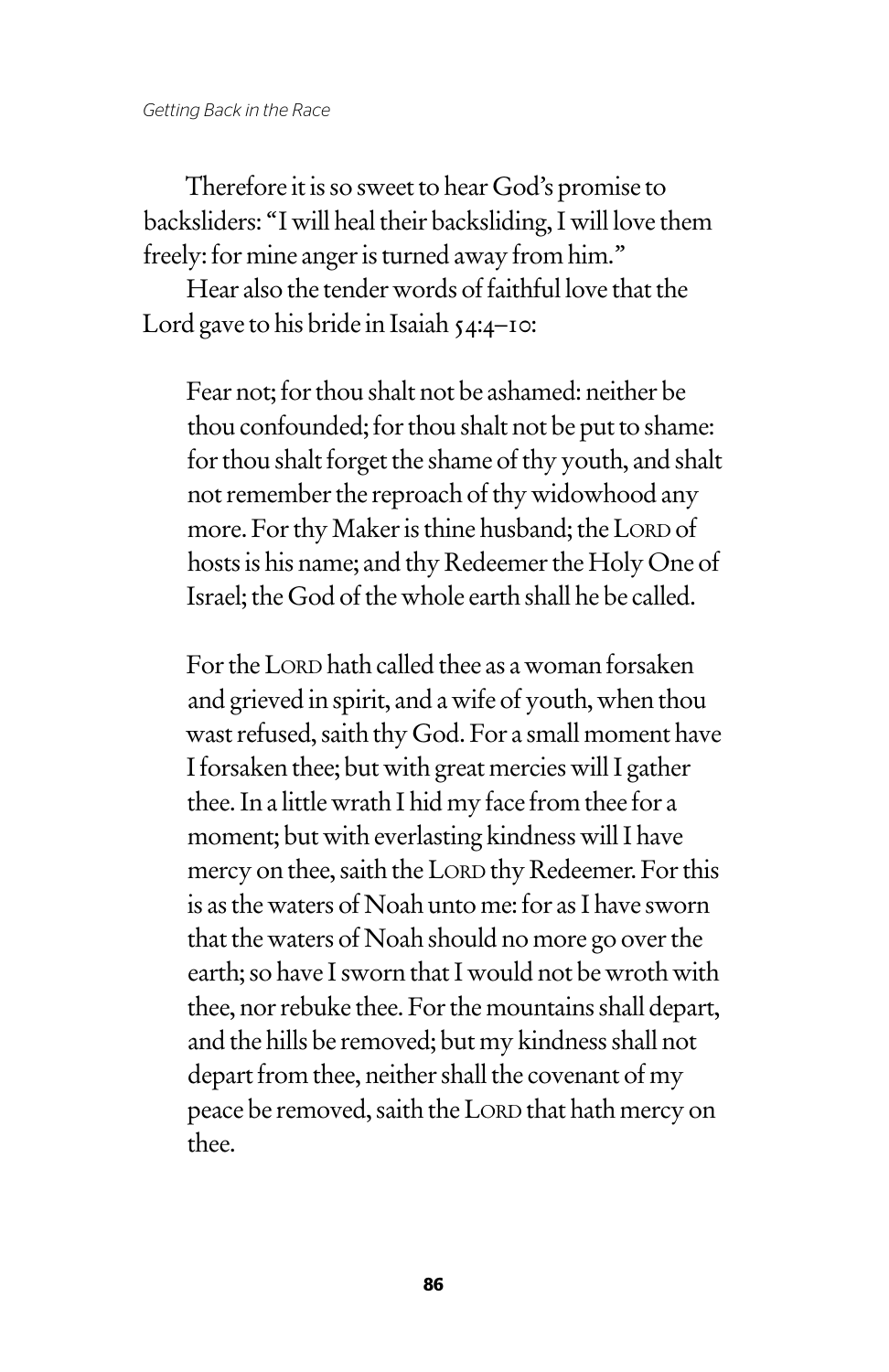Do you wish for a full consciousness of your acquittal so that you can boldly say with full assurance, "I am righteous in Christ, before God, and an heir of eternal life"?<sup>77</sup> Though you may have become like a woman divorced for her adultery, lonely and sad and ashamed, your Husband has the needed grace—in fact, abundant grace—to forgive you completely. Return to your God through repenting, using the means of grace, and reaffirming your faith. Use the medicines Christ provides. He will gather you into his everlasting arms. He will wrap you in his righteousness. He will assure you that his covenant cannot be removed. God delights to comfort his people.

### Conclusion

Our Physician has such an abundance of potent medicines to heal his wounded people. In Christ, they are reconciled with God and filled with peace that passes all understanding! Pardon decreed from eternity and purchased in time yields peace and joyful communion. The filthy garments are stripped away. "Behold, I have caused thine iniquity to pass from thee, and I will clothe thee with change of raiment" (Zechariah 3:4). God's people are wrapped in the blessed robe of Christ's perfect, spotless, holy righteousness. Liberty and boldness in the faith becomes their portion; they are free indeed.

They have freedom to leap up and walk with the lame man, praising God in the temple. They confess with Paul, "I know in whom I have believed" (2 Timothy 1:12), and with Job, "I know that my redeemer liveth" (Job 19:25). They can apply to themselves what Christ promises in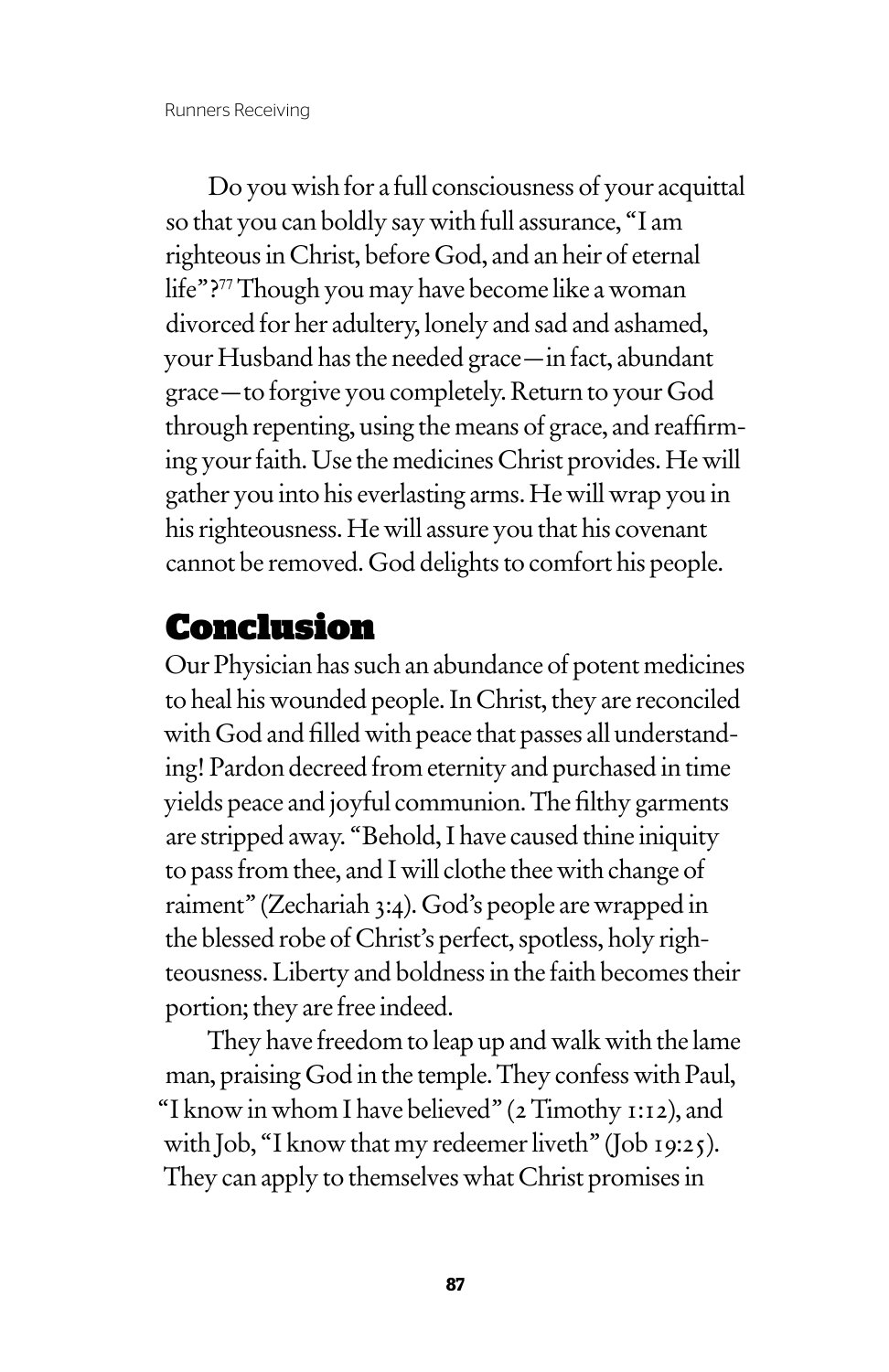Isaiah 61:3 and say, "I have received beauty for ashes, the oil of joy for mourning, the garment of praise for heaviness, that I might be called a tree of righteousness, the planting of the Lord, that he might be glorified." In this act of reconciliation, Christ becomes everything. He is to the reconciled truly the Alpha and Omega (Revelation 1:8), the author and finisher of their faith (Hebrews 12:2), the horn of salvation (Luke 1:69), the Lord of lords (Revelation 17:14), and the Redeemer and Savior (Isaiah 59:20, 1 Timothy 4:10).

Should we not seek such great blessings from the Lord with longing, hunger, and expectant waiting? And when Christ gives us justification, adoption, and sanctification, let us thank him and cherish his grace with all our hearts. We should be zealous to guard the great treasure of grace as our best portion in this life and our only comfort. And when we stumble and backslide, let us go to him again for the medicines of grace.

Conscience, the Church, the world upbraid: Oh, tell me that my sins were laid On Him who suffered on the tree, And that He groaned and bled for me.

Lord, heal me, and I shall be healed; Let pardon to my heart be sealed; My wandering, wounded soul restore, And let me stray from thee no more.<sup>78</sup>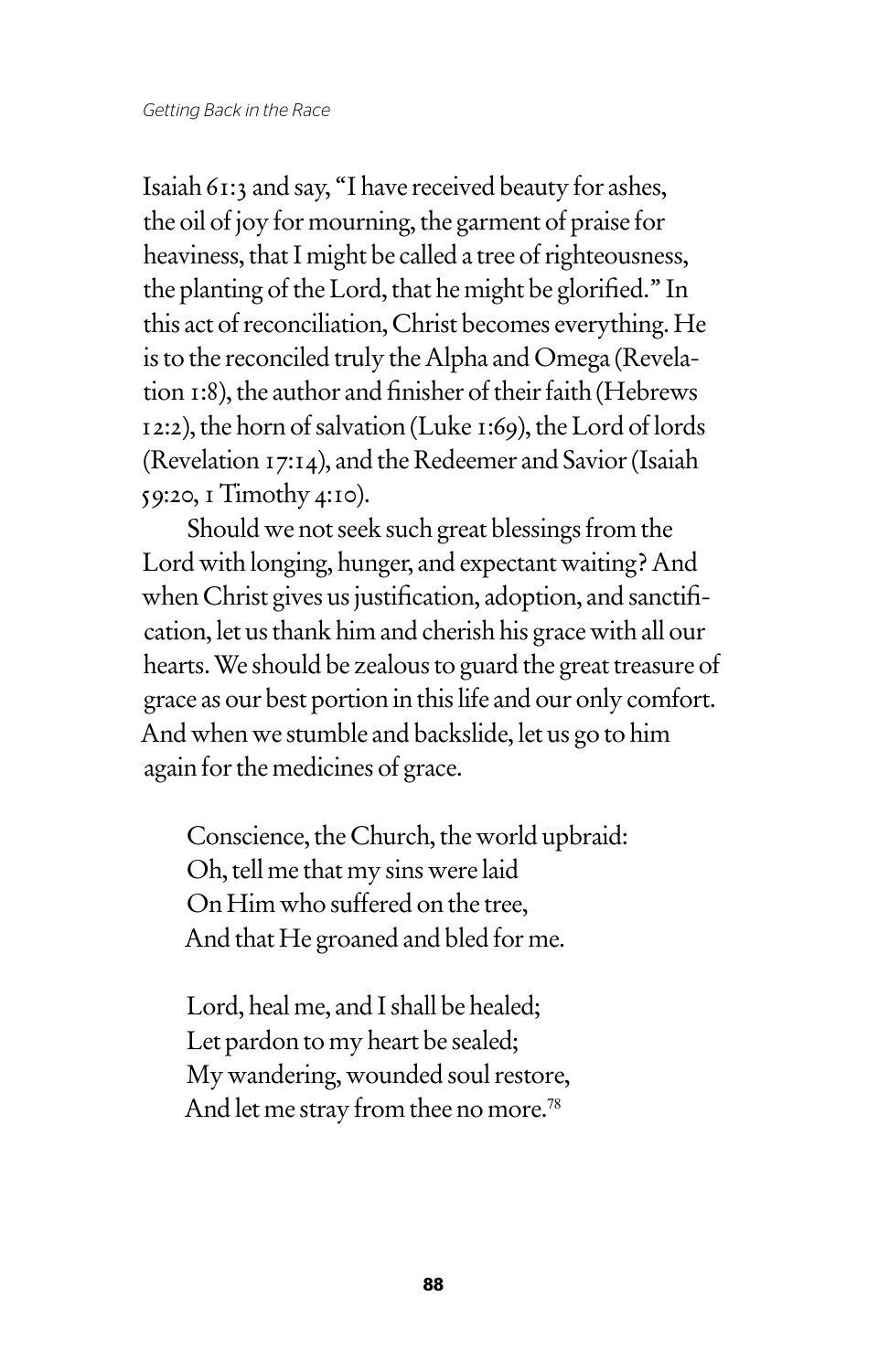## Four Runners Recovering

The Healing of Grace (Hosea 14:5-9)

When Laura Wilkinson stood atop the diving platform in the final round of her Olympic competition in 2000, she had two strikes against her. First, she was in eighth place behind divers who had performed impeccably. Second, she had broken her foot six months before the Olympic games, severely hindering her training and performance. She was still in pain and had to wear a protective shoe just to climb the diving tower. As she looked down at the water ten meters (32 1/2 feet) below her, she had every reason to be discouraged.

Nevertheless, she said something to herself and did her dive. In fact, she did her dive *excellently*, and Wilkinson walked away from that final round with the gold medal. When asked how it felt to take the gold after facing such obstacles, she replied with the same words she says to herself before every dive, "I can do all things through Christ who strengthens me" (Philippians 4:13).

Christian, it may be that your spiritual life has taken a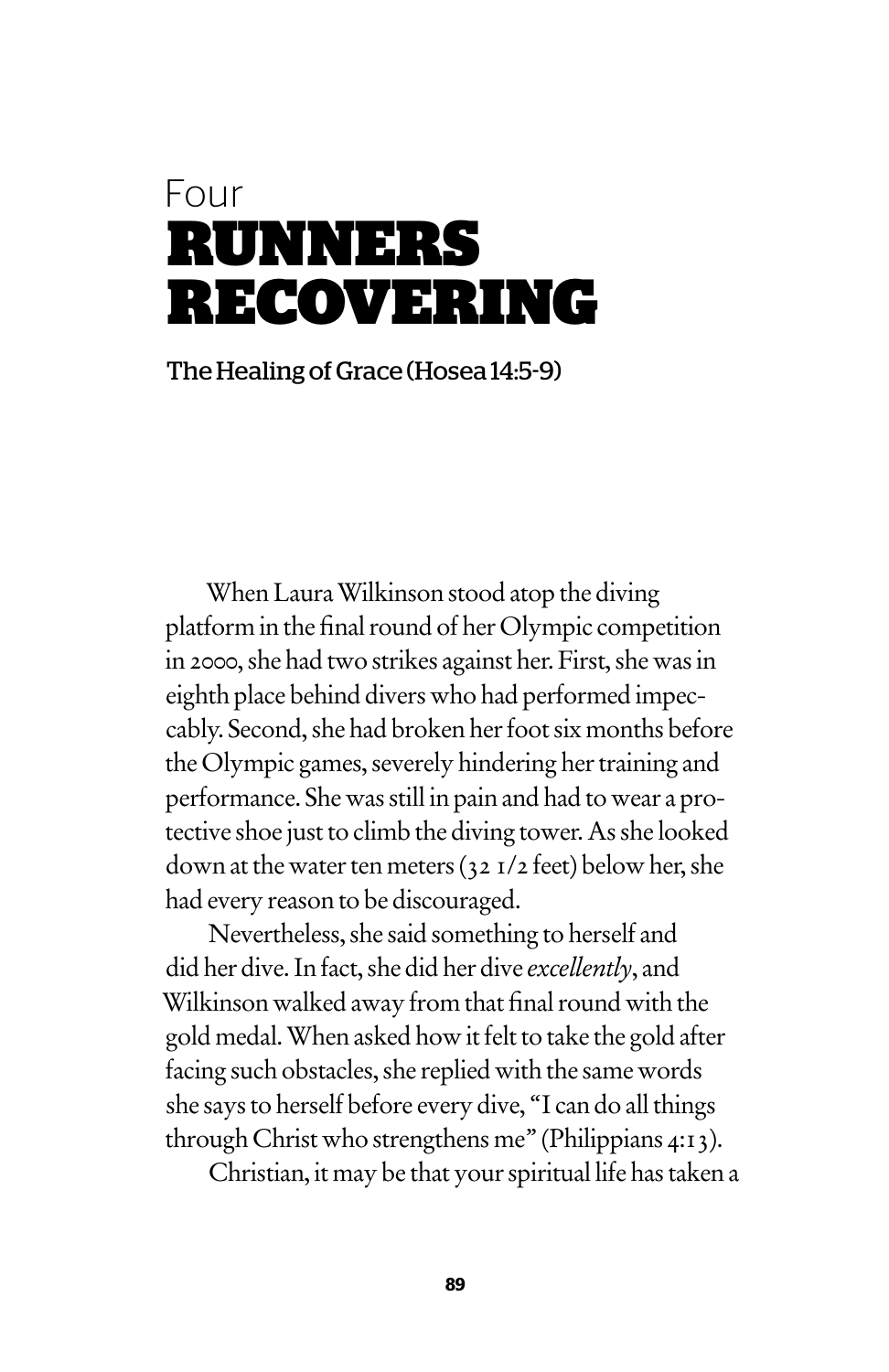fall. Like a runner who has stumbled, you can hardly see the finish line—it looks very far away. Your sin may have broken your heart, dishonored your Lord, and damaged your ability to walk with God. You may have every reason to feel discouraged. But Christ can heal your soul and bring you to the victor's crown. By his grace, you can recover from your fall. It is not only possible for you to survive, but under the healing touch of the Savior you can thrive. When it comes to living for and glorifying the one who died and rose for you, you can do all things through Christ.

We have listened to the Holy Spirit call us, in Hosea 14, to return to the Lord through repentance, the use of the means, and dependence. We have heard him promise his elect people that he has abundant grace for their sanctification, adoption, and justification. Now we will hear his glorious promises to bring his people to full recovery.

## Reviving Grace

Israel was not a land of abundant water. It could be a very dry place, especially when the searing hot wind came in off the desert. Lebanon, however, was an exception to the rule. As Douglas Stuart writes, "Lebanon's slopes, moistened almost continually by dew, were places of lush growth year round."<sup>79</sup>

So water in general, and Lebanon in particular, often appears in the Bible as an image of spiritual blessing. This is precisely how Hosea's readers would have interpreted these words: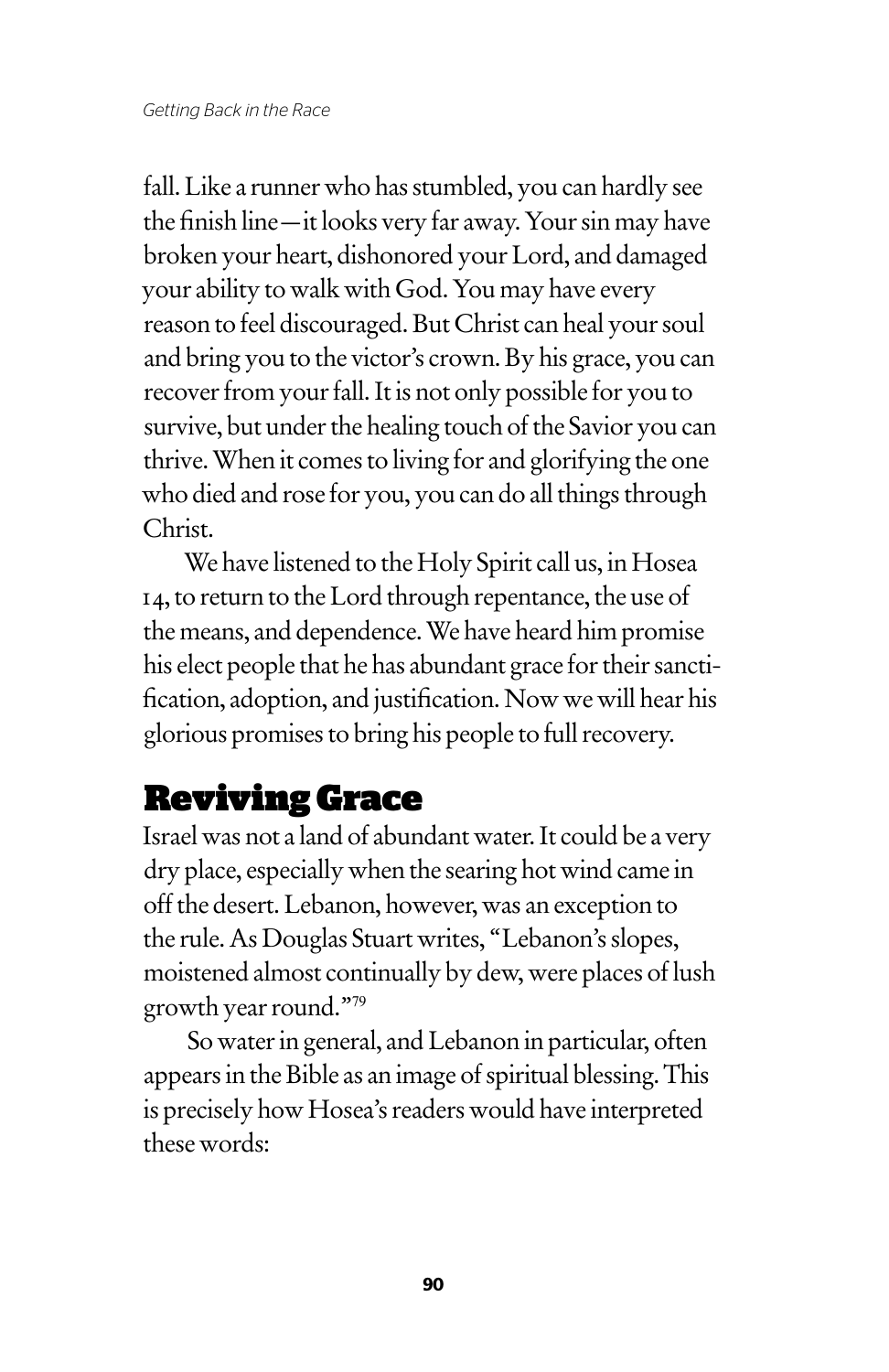I will be as the dew unto Israel: he shall grow as the lily, and cast forth his roots as Lebanon. His branches shall spread, and his beauty shall be as the olive tree, and his smell as Lebanon. They that dwell under his shadow shall return; they shall revive as the corn, and grow as the vine: the scent thereof shall be as the wine of Lebanon. (Hosea 14:5–7)

Again, this was not a promise of agricultural bounty, but a metaphorical promise of spiritual prosperity. The flourishing plants in this image are people, the water is God. The Lord says, "I will be as the dew unto Israel. . . . they shall revive as the corn." In context, this metaphor refers to the previous "I will" promises of Hosea 14:4: "I will heal their backsliding, I will love them freely: for mine anger is turned away from him." In other words, God will give himself to his people so that they will flourish spiritually under his grace. This is the promised effect of God's three-fold grace: true believers will revive and become increasingly strong, stably rooted, and fragrantly beautiful.

Sibbes wrote, "God's love is a fruitful love. Wheresoever he loves, he makes things lovely."<sup>80</sup> When God comes, he comes like "the dew," refreshing, renewing, invigorating, bringing life, growth, beauty, and fragrance. His gracious presence always changes us. His love makes us lovely. His life makes us lively.

When the Bible speaks of God coming like refreshing water (Isaiah 32:2, 15; 44:1–5; John 7:37–39), it refers to the Third Person of the Trinity, the Holy Spirit. This is the great gift of Jesus to us: "the water that I shall give him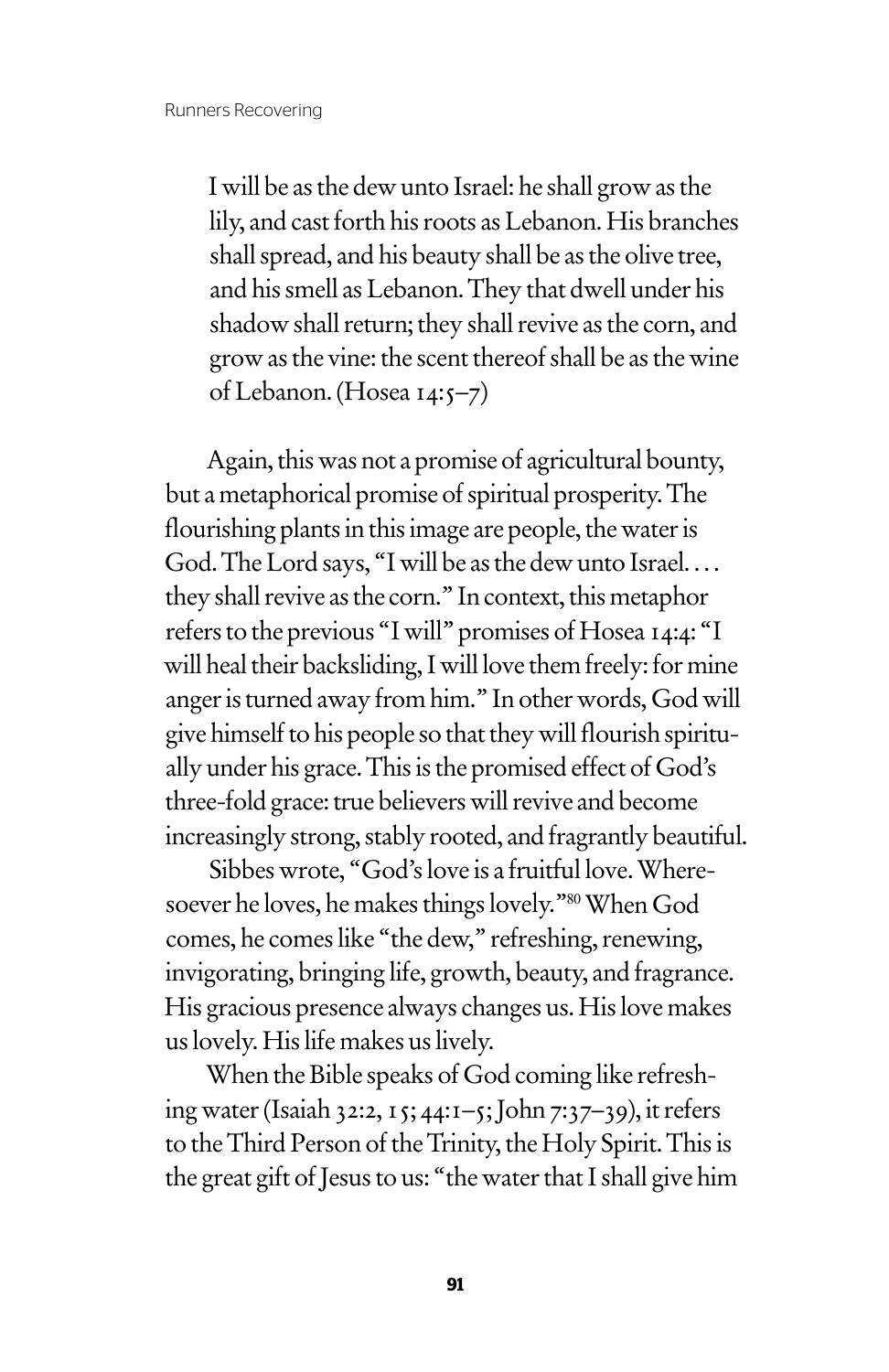shall be in him a well of water springing up into everlasting life" (John 4:14). Christ "baptizes" his people with the Holy Spirit (John 1:33), flooding and drenching them with the Spirit's divine presence and influence.

Halyburton said, "It is not said merely that the Lord will give dew, but that he himself will be as the dew, importing this, that it be a new and near manifestation of the Lord himself, an approach or drawing near of God himself to the soul," which he does "by the fresh supplies of the Spirit of the Lord."<sup>81</sup>

### **The Filling of the Spirit**

*To be filled afresh with the Holy Spirit's graces* is the great need and secret of all personal healing and spiritual revival. When possessing this fresh infilling in a large degree, God's child possesses every blessing, for it is the pledge of all the rest. Christ instructed his spiritually distraught disciples that his bodily presence was not to be compared with the permanent dwelling of the Spirit among them. Through the graces poured by the Spirit on backsliding believers, they are effectually brought back to God again, and nothing short of this will restore their backsliding souls.

Dear backsliding believer, seek the Spirit's saving graces earnestly and believingly. Seek grace to set out afresh, for God and divine favor, as if you had never walked this path before.Let this be your prayer at the footstool of mercy: "Oh, Lord, revive thy work! Restore unto me the joy of thy salvation! Fulfill thy own Word that 'He shall come down like rain upon the mown grass: as showers that water the earth' (Psalm 72:6)."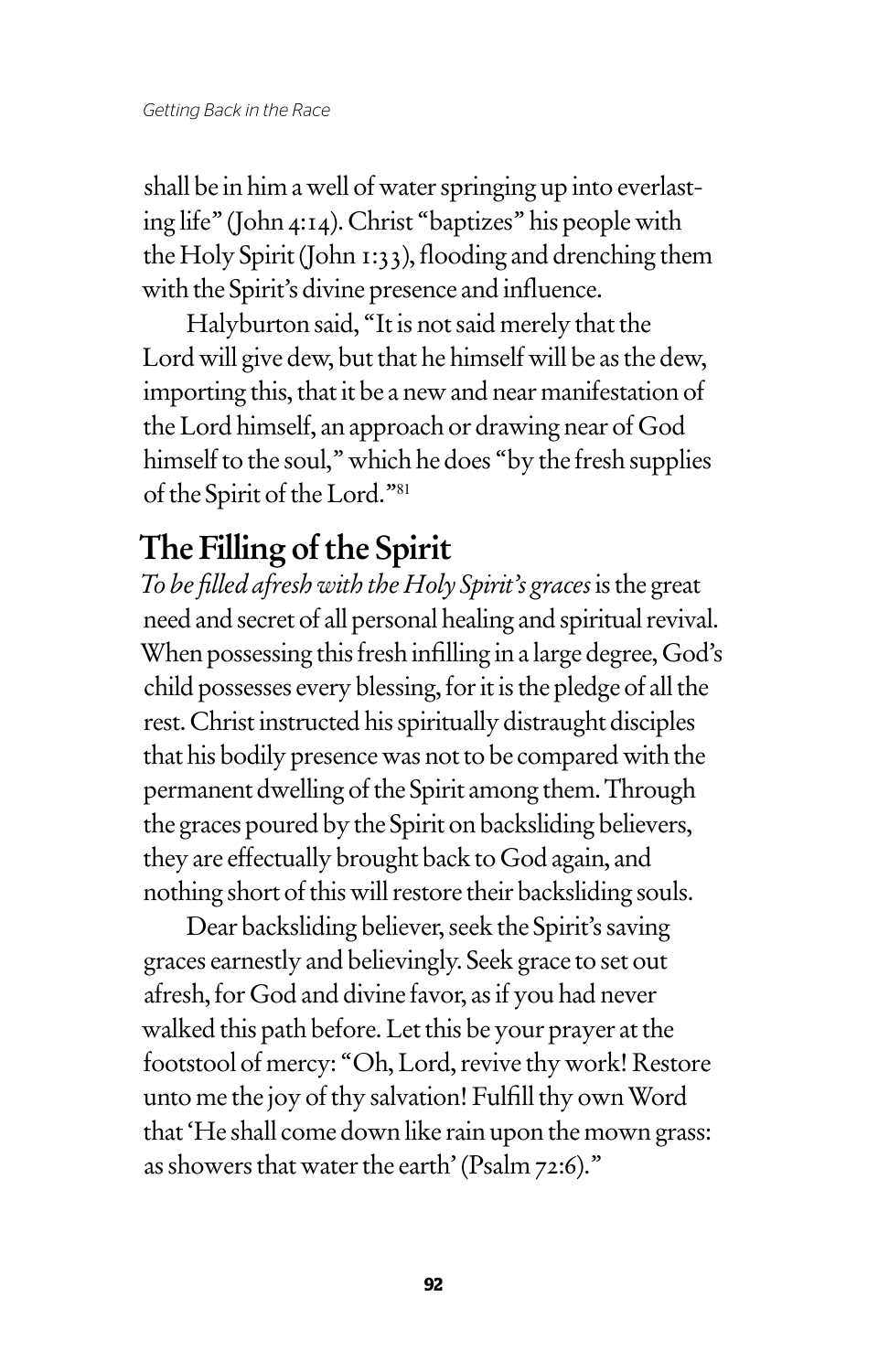Reynolds wrote that God gave us the Hosea 14 image of a prospering and fruitful plant ,

to encourage us in prayer to beg for an answer, not according to the defect and narrowness of our own low conceptions, but according to the fullness of God's own abundant mercies. . . . God delights to have his people beg great things of him, to implore the performance of "exceeding great and precious promises" (2 Peter 1:4); to pray for a share in "the unsearchable riches of Christ," to know things which pass knowledge, and to "be filled with all the fulness of God" (Ephesians 3:8, 18, 19).<sup>82</sup>

Do you ever beg great things of God? Do you ever dream of what the Holy Spirit might make of you? I am not referring to worldly dreams of power, prestige, pride, and possessions. I am talking about dreams of becoming more like Jesus Christ. He was "like a tree planted by the rivers of water, that bringeth forth his fruit in his season" (Psalm 1:3). His branches were heavy with the fruit of love, joy, peace, patience, kindness, goodness, faithfulness, meekness, and self-control—the fruit of the Spirit who lives in every true believer (Galatians 5:22–24). Why might you not also bear much of this sweet fruit—more than you have ever before?

The Lord Jesus was anointed with "the spirit of wisdom and understanding" (Isaiah 11:2). God gave him remarkable insight even in his human nature to understand and apply the Bible. Why couldn't God illuminate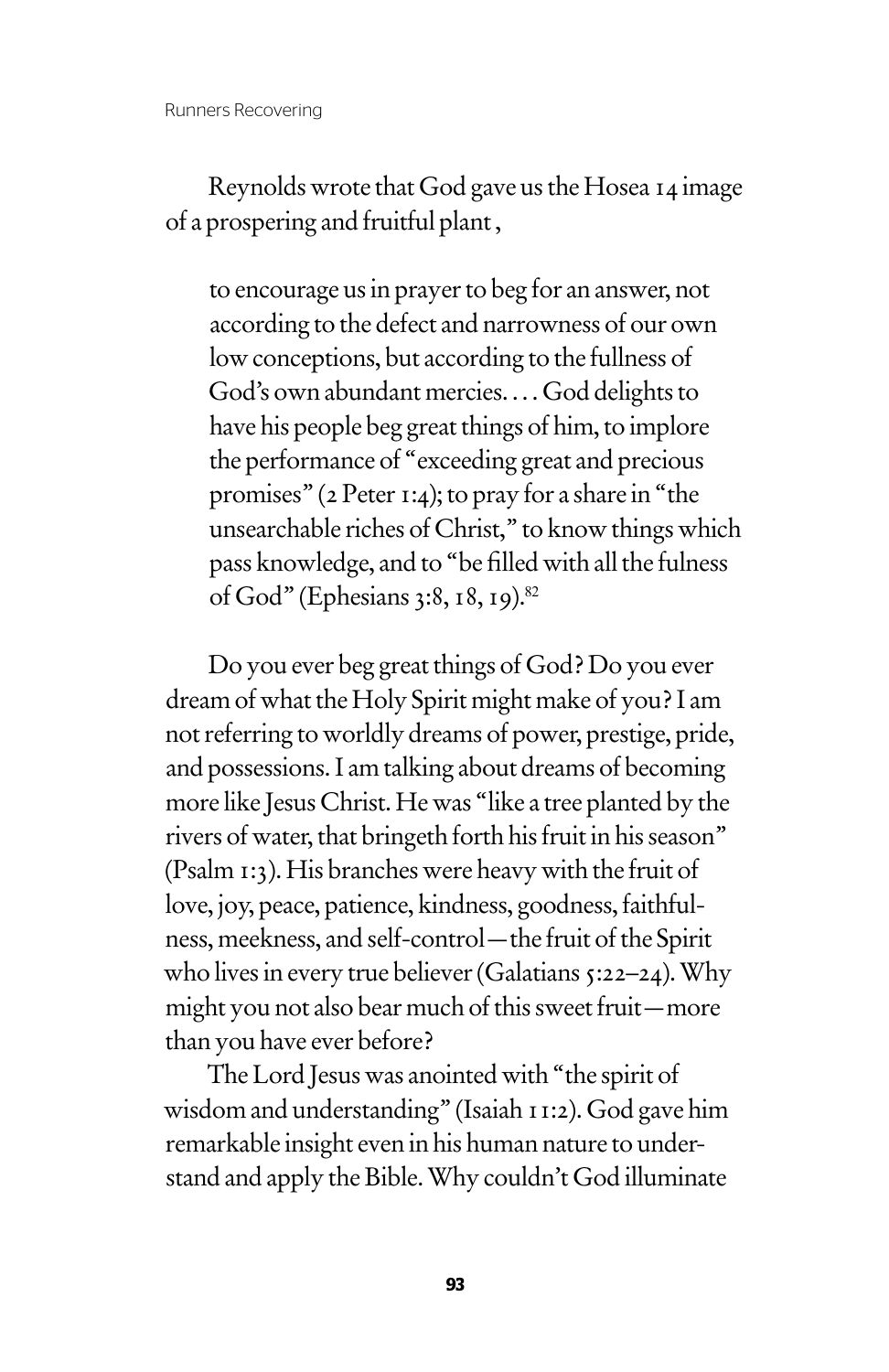you to see his glory in the Word—so much more that your present light would be like dawn's glimmer compared to the noonday brightness? We are not all teachers, but all Christians have the anointing of the Spirit to teach us (1 John 2:20).

Christ was bold as a lion in the face of angry, violent men. This too is the work of the Spirit whose coming transformed weak Peter into the bold preacher of Pentecost. The Spirit filled others to speak the Word of God with boldness (Acts 4:31). Why not you too?

My point here is not to encourage you to become puffed up but to cultivate holy expectation, and hope in the Lord. Anything we receive of the Spirit is sheer grace and for God's glory, not our own. We are the servants; Jesus is the Lord. But Hosea seems to have wanted to provoke a holy desire in Israel's heart to drink in the dew of the Lord and to grow abundantly. Shouldn't we also have big dreams, big desires, and big prayer requests for our spiritual growth? After all, God is able to do far more abundantly that we can ask or even imagine (Ephesians 3:20). Don't settle for being a spiritual shrimp. Imitate Paul by praying his grand prayers for spiritual growth for yourself, your family, your church, your seminary, and the churches of all nations.<sup>83</sup> For examples of grand prayers of spiritual growth, see Ephesians 1:15–23 and 3:14–21. Cultivate your hope in God's reviving grace.

### Sovereign Grace

The essence of backsliding is a descent into the whirlpool of idolatry. But the Lord has never tolerated other gods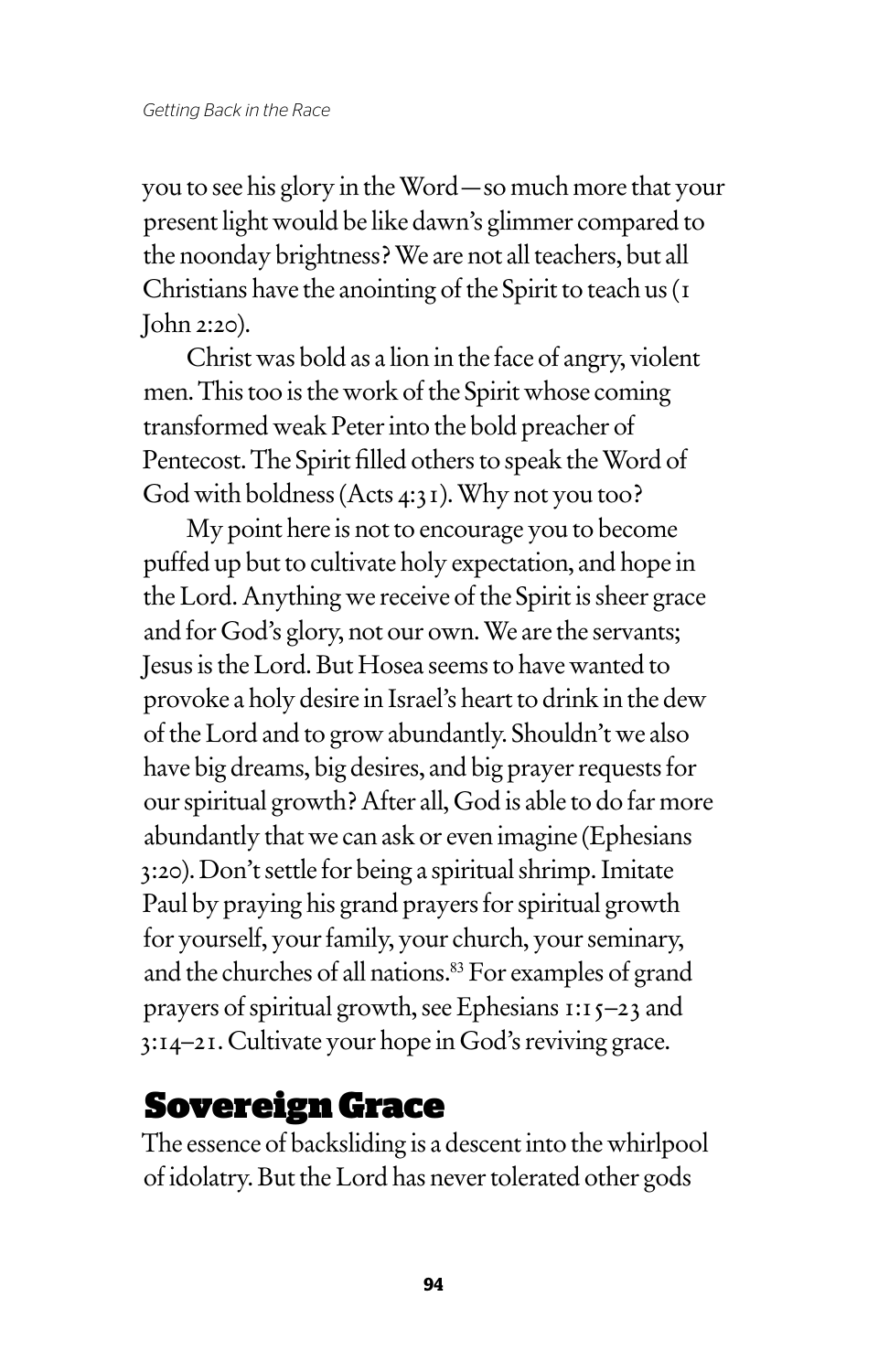or worship through images. He regards such practices as hatred against him (Exodus 20:1–6). If we want to flourish, we must do away with idols: "Ephraim shall say, What have I to do any more with idols? I have heard him, and observed him: I am like a green fir tree. From me is thy fruit found" (Hosea 14:8). God's people should have nothing to do with idolatry.

Idolatry denies the sovereignty of God. It cuts the world apart into little domains, each with its own lord who must be appeased. Perhaps it gives a piece of the heavens and earth to God to rule. But in the beginning God *created* the heavens and the earth, and he alone is God. There is no other. He is the God who hears and watches over us all our days. So Hosea reminds us that all this grace he has just described means nothing until we see God as sovereign, the Lord over all in every way.

In a remarkable shift in metaphor in Hosea 14:8, Israel is no longer the flourishing tree but the Lord himself is the tree bearing fruit. It is as if the Lord became Israel, God himself stepping in and fulfilling Israel's responsibility to be fruitful. *That is precisely what happened when God became man.* Israel was supposed to be God's vineyard bearing fruit for righteousness (Isaiah 5:1–7). The very name "Ephraim" means "fruitful" (Genesis 41:52). Fruitfulness stands at the heart of our calling and identity as God's people. But then we discover Jesus Christ announcing that he is the "true vine" and our only hope of bearing fruit is to abide in him as his branches, totally dependent on him for life and support (John 15:1–8). The Lord must do it all. He is the sovereign dew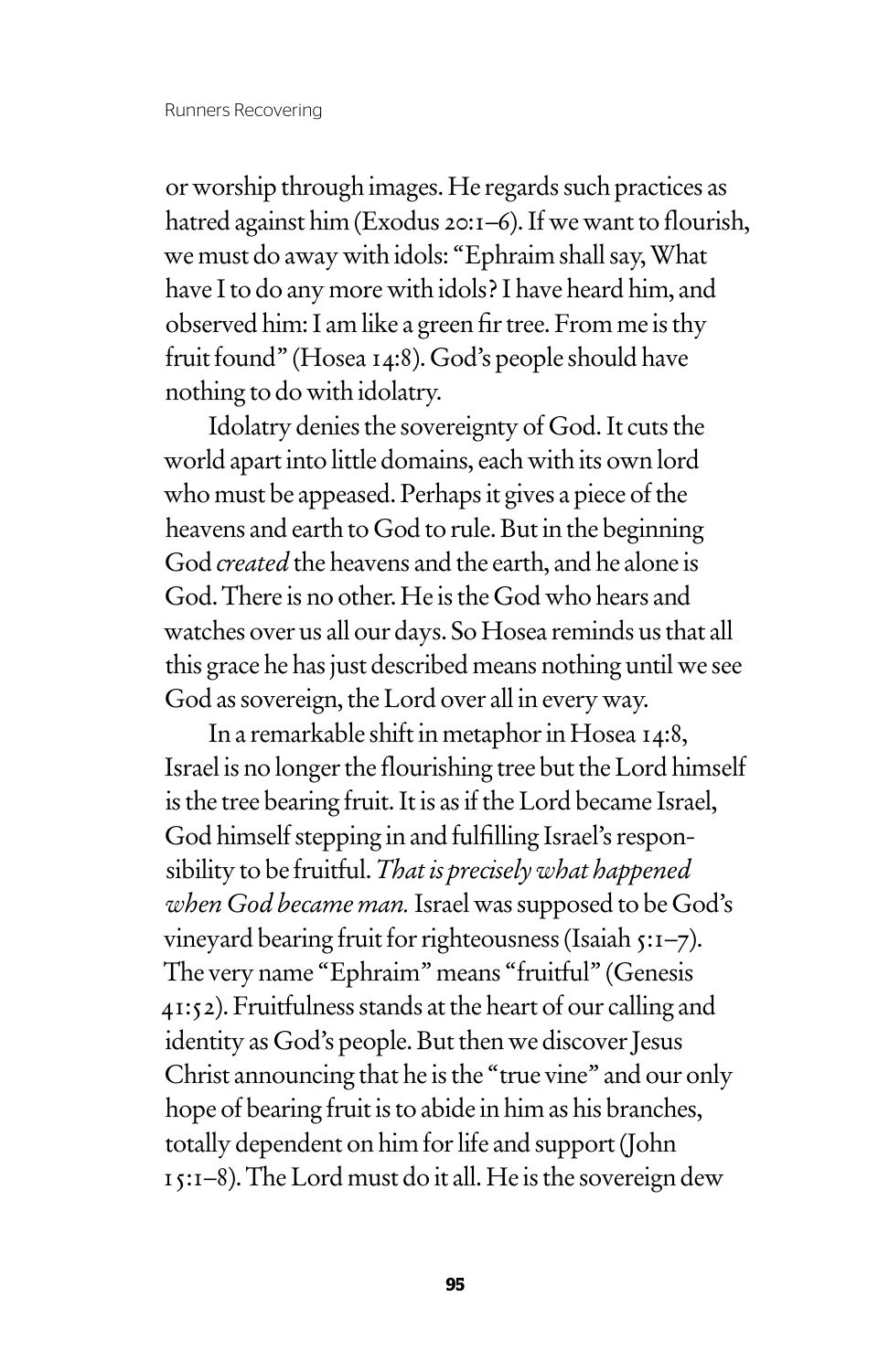that makes the vine to flourish, and he is the sovereign vine that fills the earth with fruit.

If the heart of backsliding is idolatry, then the heart of returning to the Lord is realizing that Christ is everything for our salvation. Ralph Robinson (1614–1655) wrote, "The Lord Jesus Christ is all things in and to all persons that have a true saving interest in him."<sup>84</sup>

- He is perfect God and he is perfect man.
- He is the Son, and as such, he is our access to the Father and our reception of the Spirit.
- • He is the Priest and he is the sacrifice.
- He became our curse and now he is our blessing.
- He is the Prophet and he is the Word.
- He is the King and he is the Servant.
- He is the Mediator and the essence of the covenant.
- He is the Way, the Truth, and the Life.
- He is the Husband who protects and provides and he is the Bread we eat to live.
- • He is the Shepherd, the Door of the sheepfold, and the One who laid down his life as the Lamb of God.
- • He is our wisdom, righteousness, sanctification, and redemption. We trust in him, love him, and hope in his glorious appearance.
- He is our treasure, exceeding joy, and very great reward.

Christ is all. If you would make any progress in the Christian life, you must embrace him as the sum and substance of your salvation. He says to us still, "From me is thy fruit found."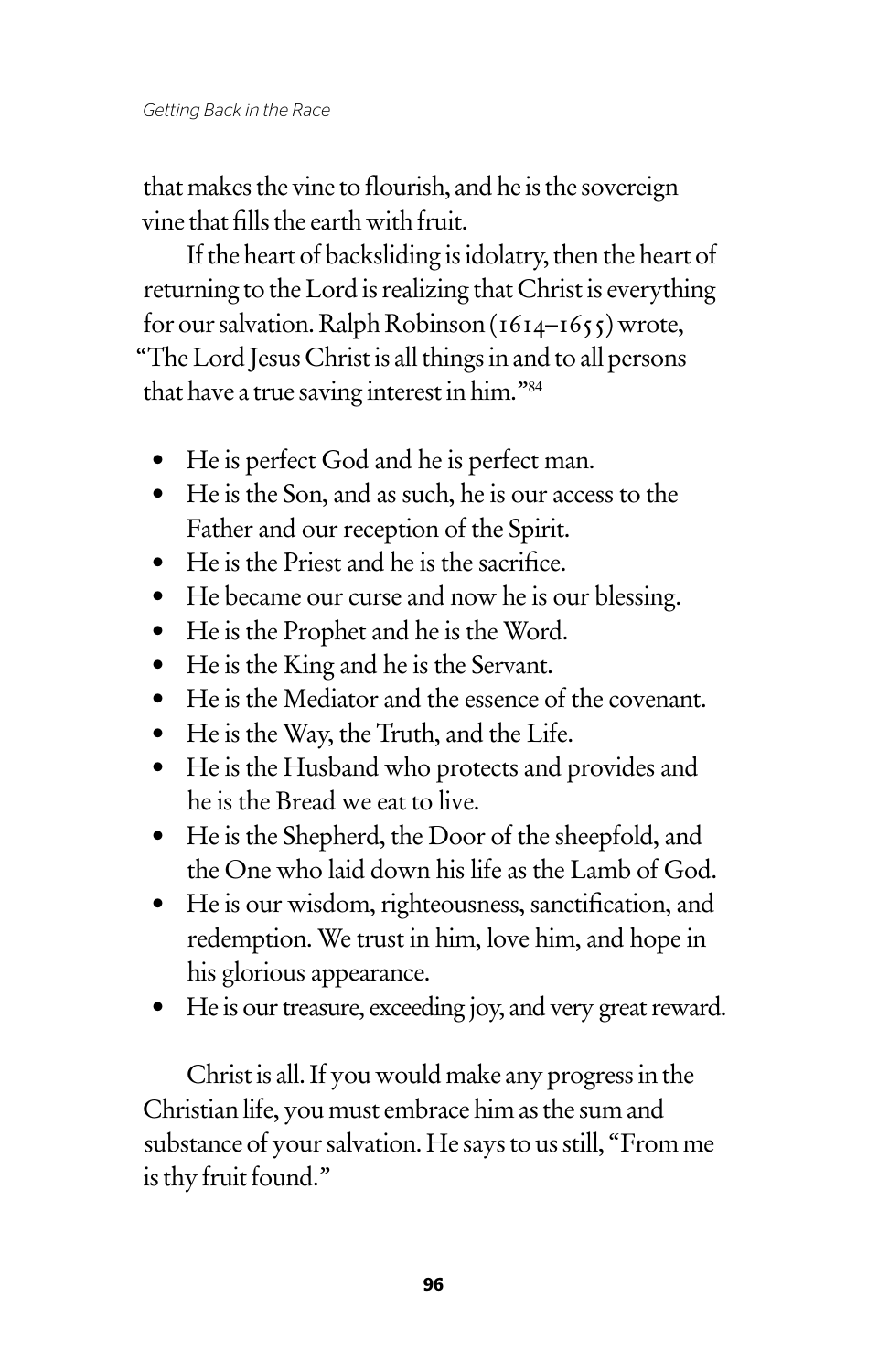### **The Path of Restoration or the Pit of Destruction**

Hosea 14:9 concludes the prophet's words with this appeal: "Who is wise, and he shall understand these things? prudent, and he shall know them? for the ways of the LORD are right, and the just shall walk in them: but the transgressors shall fall therein." God offers his wisdom to backsliders. Will we receive it? If we do, then we shall find a path of healing that leads us upward to glory.

God offers us so much. Plumer wrote,

Here are promised rich supplies of free grace, securing pardon of sin, the indwelling of the Holy Spirit, deep-rooted vigor, increase of grace and of fruitfulness, usefulness to those under his influence, a sweet savor of piety at all times, together with an utter renunciation of idols and self-dependence. <sup>85</sup>

But if we despise God's advice, then we will stumble and fall to our doom. Our backsliding will prove to be apostasy from the faith and we will die in our sins. Either way, God will be vindicated and glorified: "the ways of the LORD are right."

Dear reader, I cannot conclude our consideration of backsliding without asking you whether you are intimately acquainted with backsliding's evils and with the way that God heals this deadly disease. In what condition is your soul? What is your trajectory, the path of restoration or the pit of destruction?

1. *Are you a total stranger of the life of grace?* Then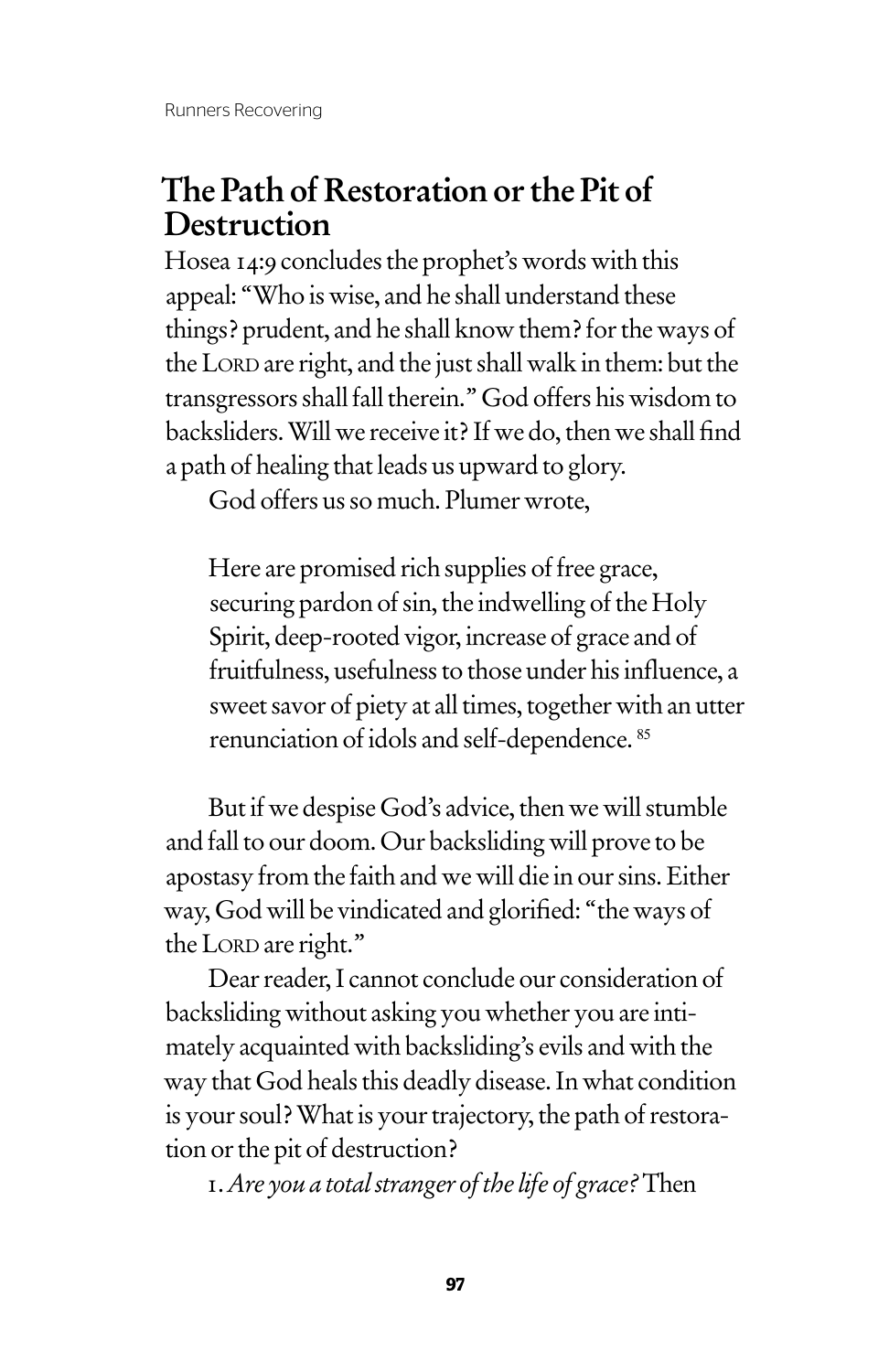how poor you are! You have not learned what it means to be converted; you are without the only comfort in life and death, journeying through this life on your own account, without the righteousness of Jesus Christ to satisfy divine justice. If God does not prevent it, you will appear one day before his judgment throne without an intercessor between you and an angry God, Christless and hopeless forever.

Your need is urgent. Fly quickly to God's throne. If you truthfully complain that you lack the ability to fly to God, do not despair; do not leave the Lord alone. Seek grace to confess, "I will not let thee go, except thou bless me" (Genesis 32:26). Follow the advice of Ralph Erskine:

Do what you can to *fly* up; if you cannot fly, endeavor to *run* without wearying; if you cannot run, endeavor to *walk* without fainting; if you cannot walk because of your broken leg, then will you *creep* to the Physician with it, and hold out the broken leg, the withered arm to him; if you cannot creep, will you *cry* to him; "He hath not said to the seed of Jacob, seek ye me in vain": if you cannot cry, will ye *look* to Him; "Look to me, and be ye saved, all the ends of the earth": if you cannot look to him, will you *long* for him, for "He satisfies the longing soul": *sigh*, and *sob*, and *groan* after him. And if, after all, you think you can do nothing, because of your absolute weakness; then, O will you *wait* on the Lord, and you shall renew your strength; wait on him in the use of means; lie at the pool, and you cannot tell how soon you shall get strength to mount: "Wait, I say, on the Lord."86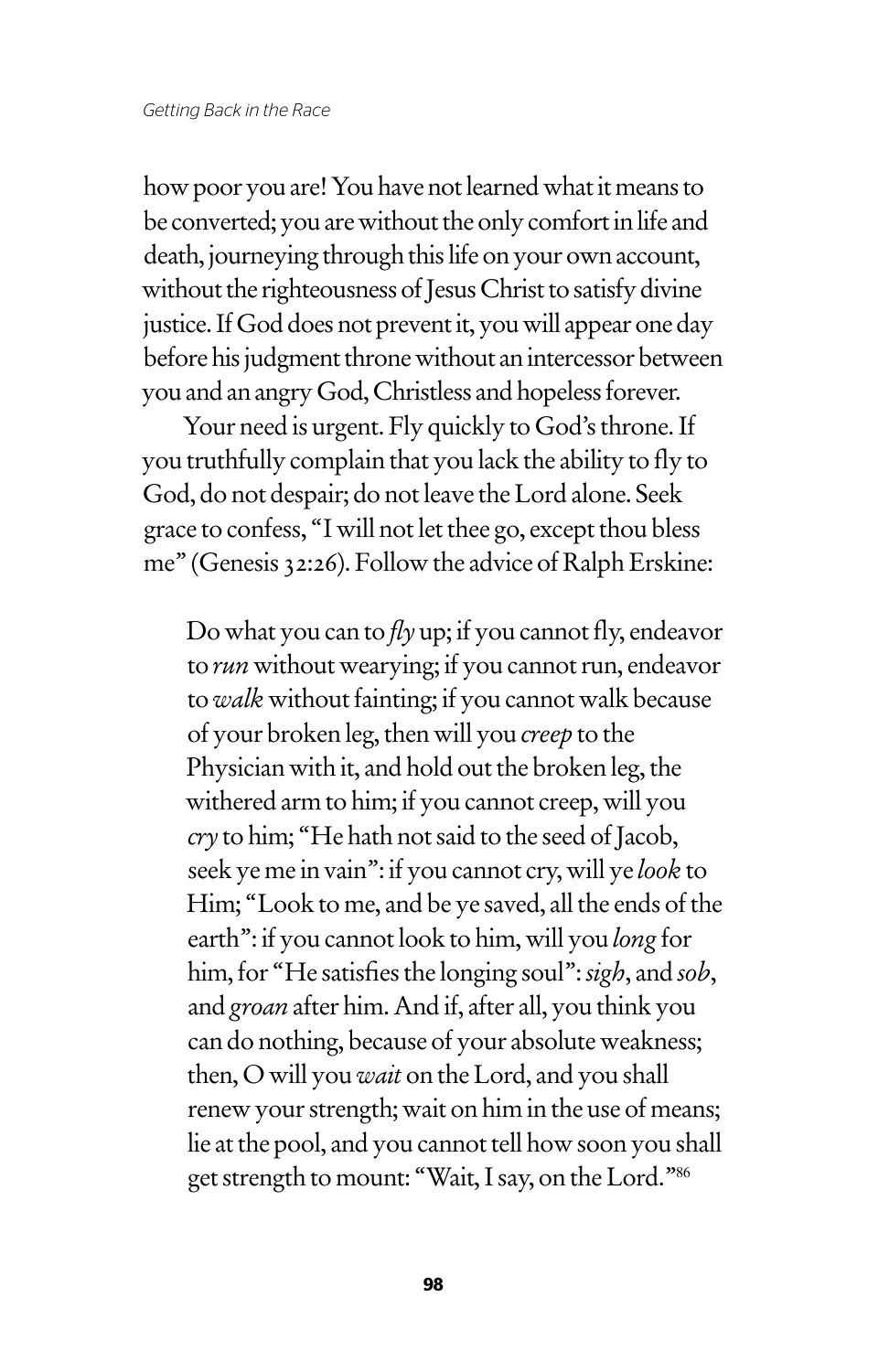No case is too hard for the Lord. No sinner, however vile, whose only plea was Jesus' blood, was ever spurned from his presence.

2. *Are you backsliding so far from God that you cannot believe he ever began the good work of saving grace within you?* Filled with your own backslidings (Proverbs 14:14), do you cry out at times, "Oh, to return to the times when gospel sermons were the food of my soul, and secret prayer was kept up with delight! Now a guilty conscience, hard heart, and prayerless life have taken the place of everything I once thought I enjoyed."

If these are the genuine breathings of your soul, let the language of your heart be, "I will wait at the posts of his doors to hear what God the Lord shall say unto me. 'I will look again toward thy holy temple' (Jonah 2:4)." Pray, "turn thou me, and I shall be turned" (Jeremiah 13:18), and to plead his promises: "Is Ephraim my dear son? . . . for since I spake against him, I do earnestly remember him still . . . I will surely have mercy upon him, saith the Lord" (Jeremiah 31:20). Pray, "Lord, if this is thy work within me, confirm it; if not, show me the truth, and begin thy saving work within me." Let these be your petitions.

3. *Are you a backslider who cannot deny having been a subject of God's saving grace, yet you know that you are presently not in the right place before God?* At one time you could answer with Chrysostom when sent a threatening message from the empress, "Go, tell her that I fear nothing but sin"; but now you often lean more toward sin than on grace. If this is you, listen to the advice of Octavius Winslow: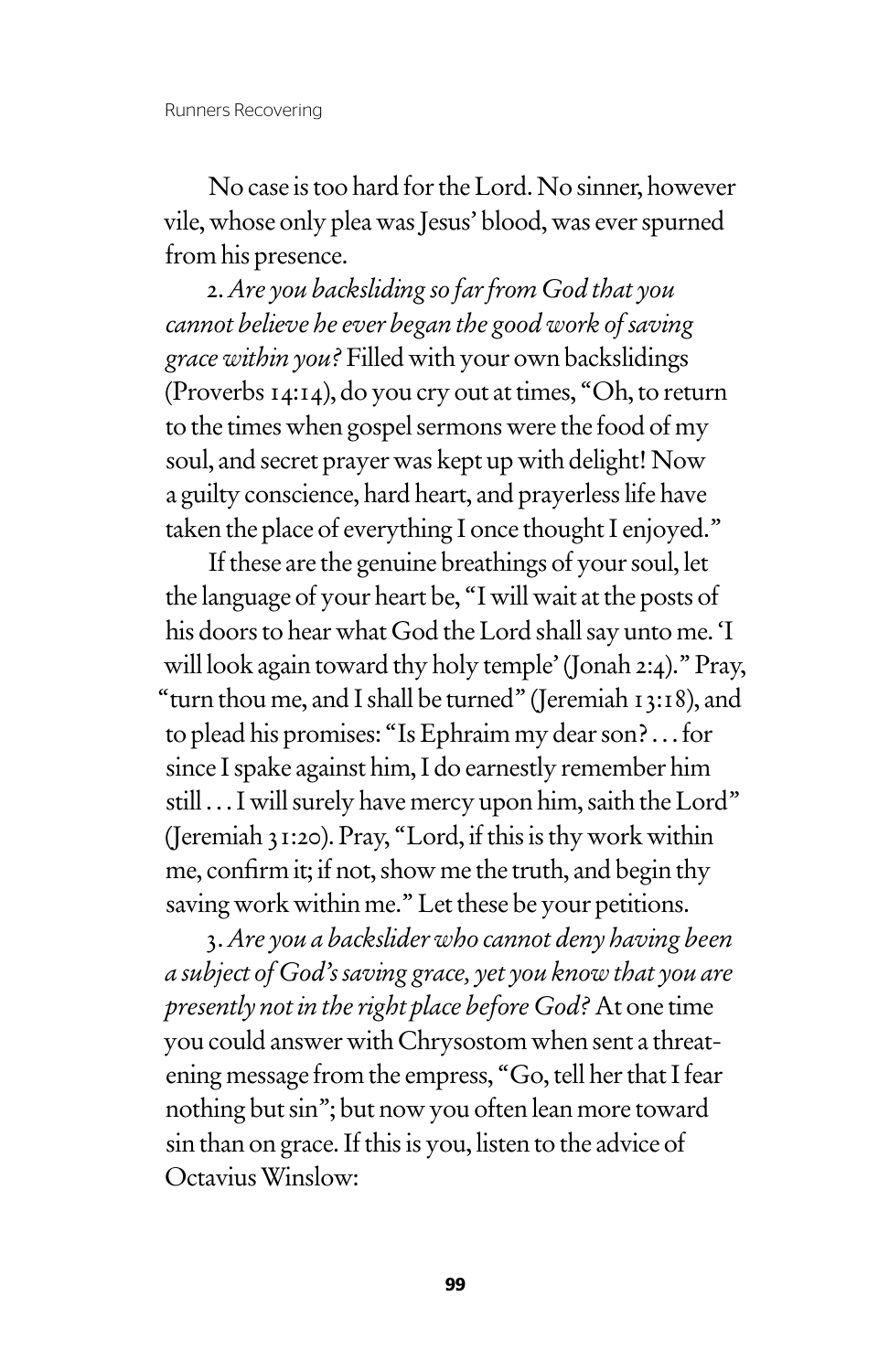I entreat you, I implore you, I beseech you, to arise and go to your Father, and say unto Him, "Father, I have sinned against heaven and in Thy sight." By all that is tender and forgiving in that Father's heart,—by all that is melting, persuasive, and precious in the work of Jesus,—by his agony and bloody sweat, by his cross and passion, by his death, burial, and resurrection, I beseech you to return! By the honor of that holy religion you have wounded, by all the hopes of glory you have indulged in, by all that is sacred and precious in the memory of the past, and by all that is solemn and real in the prospect of the future, I implore you to return! By the faithful promises of God, by the tender yearnings of Jesus, by the gentle drawings of the Spirit, by all that you will experience in the joy and peace and assurance of a restored soul, by the glory of God, by the honor of Christ, by the nearness of death and the solemnity of the judgment, I entreat, I implore, I beseech you, wanderer, prodigal, to return!

Return, O wanderer, return! And seek an injured Father's face; Those warm desires that in thee burn, Were kindled by reclaiming grace. Return, O wanderer, return! Thy Savior bids thy spirit live; Go to His bleeding side, and learn How *freely* Jesus can forgive. Return, O wanderer, return!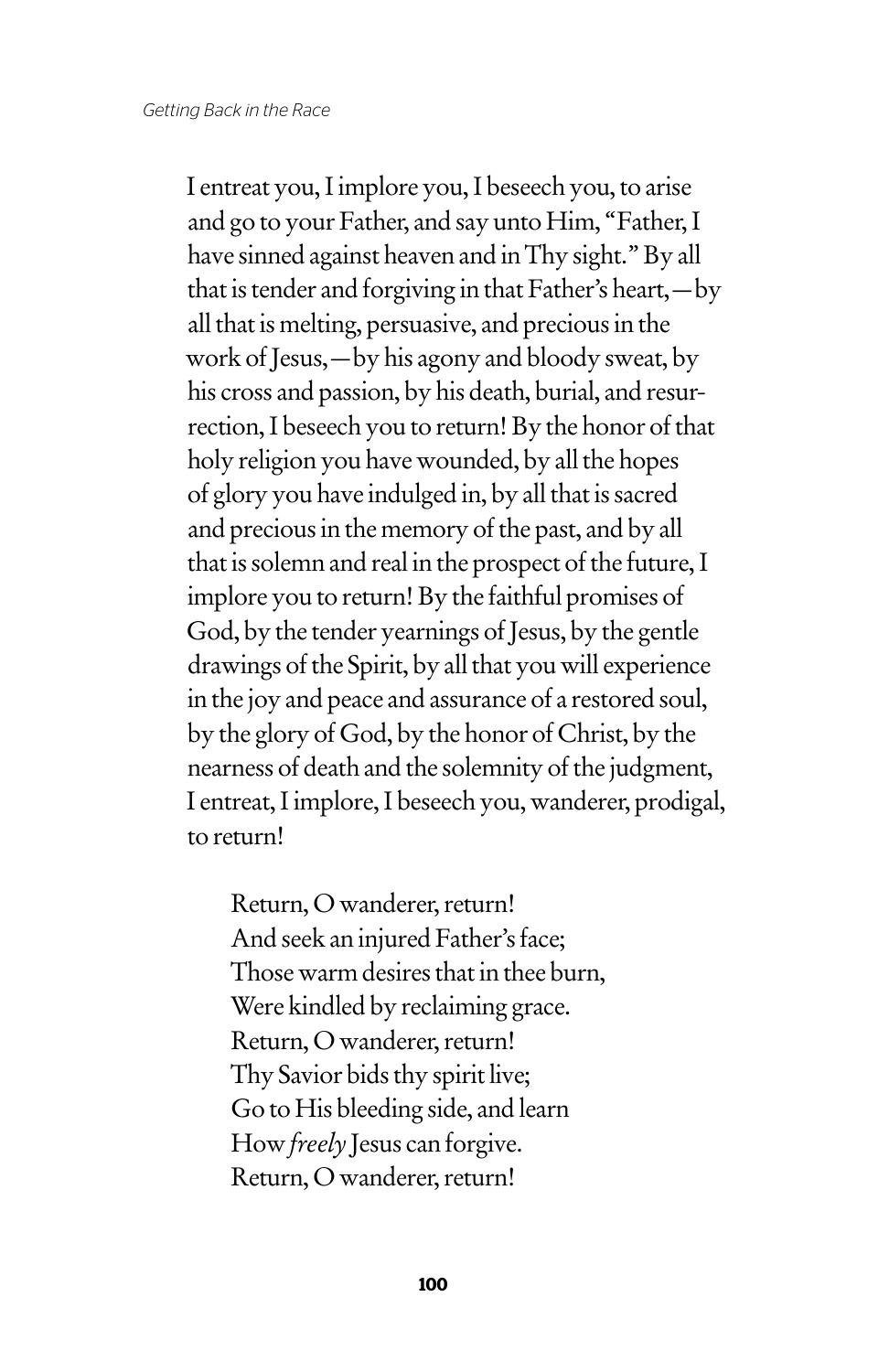Regain thy lost, lamented rest; Jehovah's melting bowels yearn To clasp his Ephraim to his breast. <sup>87</sup>

Seek a full return. Avoid the sin of being only slightly affected by your sin so as to be healed incompletely. Beware of escaping your convictions of sin the wrong way; seek probing conviction, true repentance, and total restoration. C. D. Mallary said, "Return, then, with confession and penitence and shame, give up your guilty sins, renounce all dependence upon finite help, and fall into the arms of your injured yet still tender and gracious Savior."88

4. *Are you a child of God who can honestly say you are not currently in a condition of "perpetual backsliding" (Jeremiah 8:5), but, rather, in precious restoration (Psalm 23:3)?* Guard revival of soul with a holy jealousy. Remember that you are still in a state of imperfection, snares, and dangers. Despite the healthiness of your present condition, you are not yet beyond the reach of temptation; fresh temptations may lead you to fall into the same sorrowful condition from which you recently emerged, except divine grace interpose to aid you. "As long as I am in the body," wrote Joseph Irons, "I am not yet out of the enemy's gunshot."

This is sanctification: feeling more than ever the strength of sin and the weakness of the flesh, and knowing painfully what it is to be left to yourself, you beg the Lord to keep your soul "as the apple of the eye" (Psalm 17:8), to shine upon it continually with the beams of divine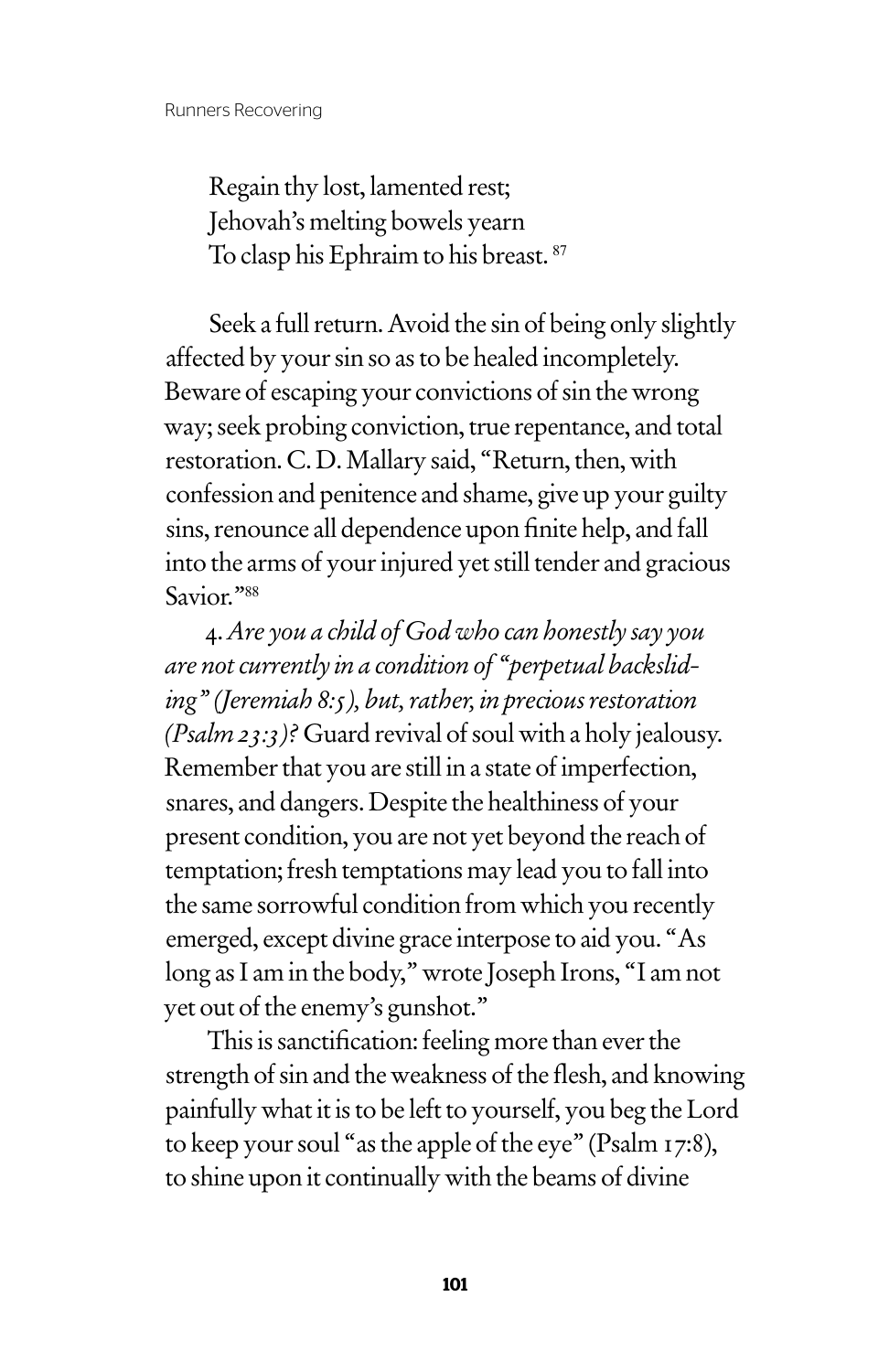*Getting Back in the Race*

love, and to water it ever more with the divine Spirit and grace. Oh, to ever walk and live to his praise, to know his will and do it, and to be found fruitful "in every good word and work" (2 Thessalonians 2:17)! Being painfully conscious of our own weakness, make the psalmist's request your own: "Hold up my goings in thy paths, that my footsteps slip not" (Psalm 17:5).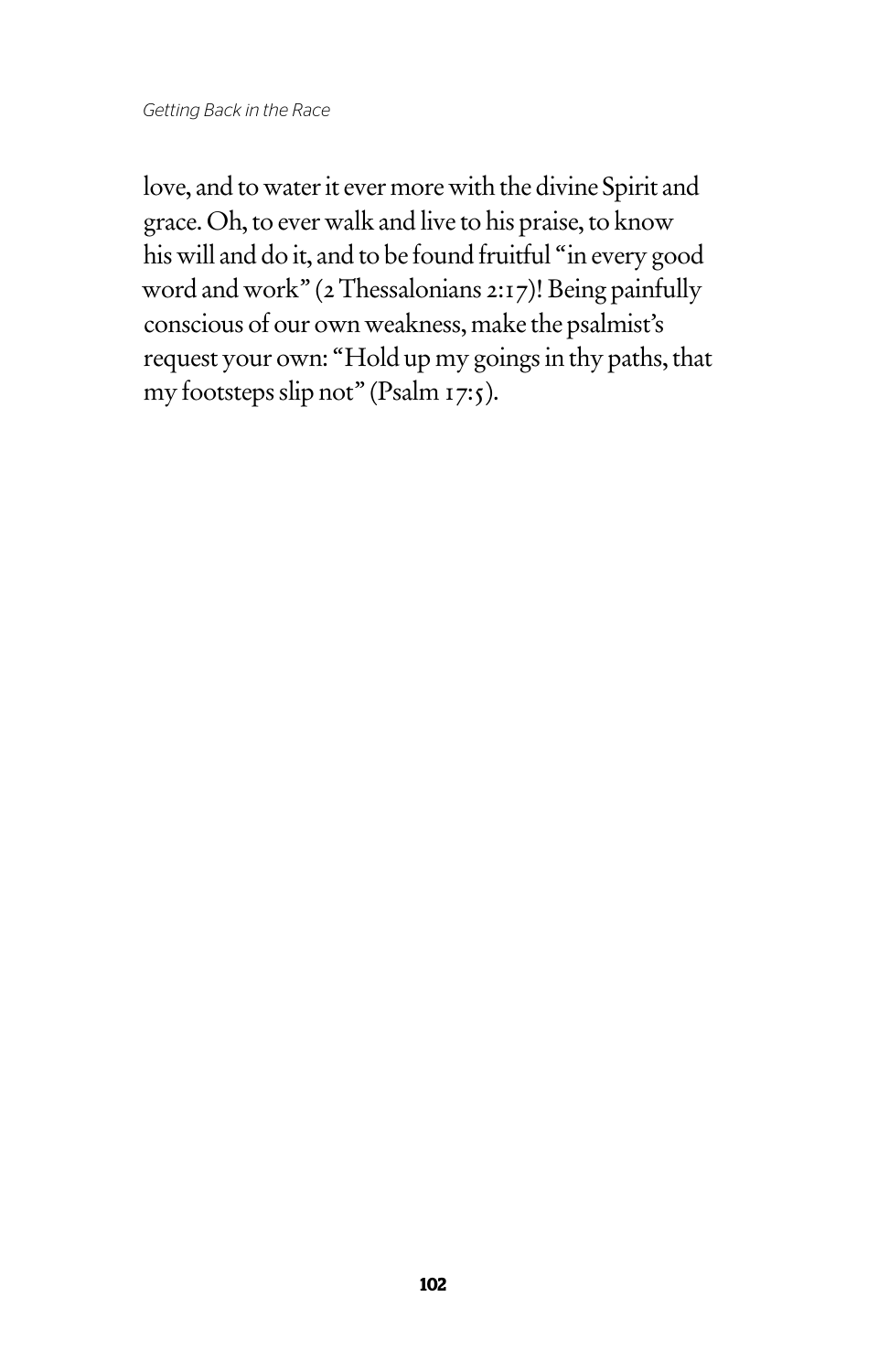# Conclusion A FinalWord to **RUNNERS**

*Wherefore seeing we also are compassed about with so great a cloud of witnesses, let us lay aside every weight, and the sin which doth so easily beset us, and let us run with patience the race that is set before us, looking unto Jesus the author and finisher of our faith; who for the joy that was set before him endured the cross, despising the shame, and is set down at the right hand of the throne of God. (Hebrews 12:1–2)*

There is no more noble and rewarding race than that of following Christ. Christian runner, there is no place for self-pity or laziness here. There is glory to be won! Christ has blazed the trail ahead of us; indeed Christ himself is our trail, our living way into God's holy presence. He has overcome, so we too can overcome by his blood. Do not love your life in this world, so that you may gain his glory in the next.

Consider what Christ suffered. He faced the "contradiction of sinners" (Hebrews 12:3). Men argued with him. They accused him of crimes he did not commit. His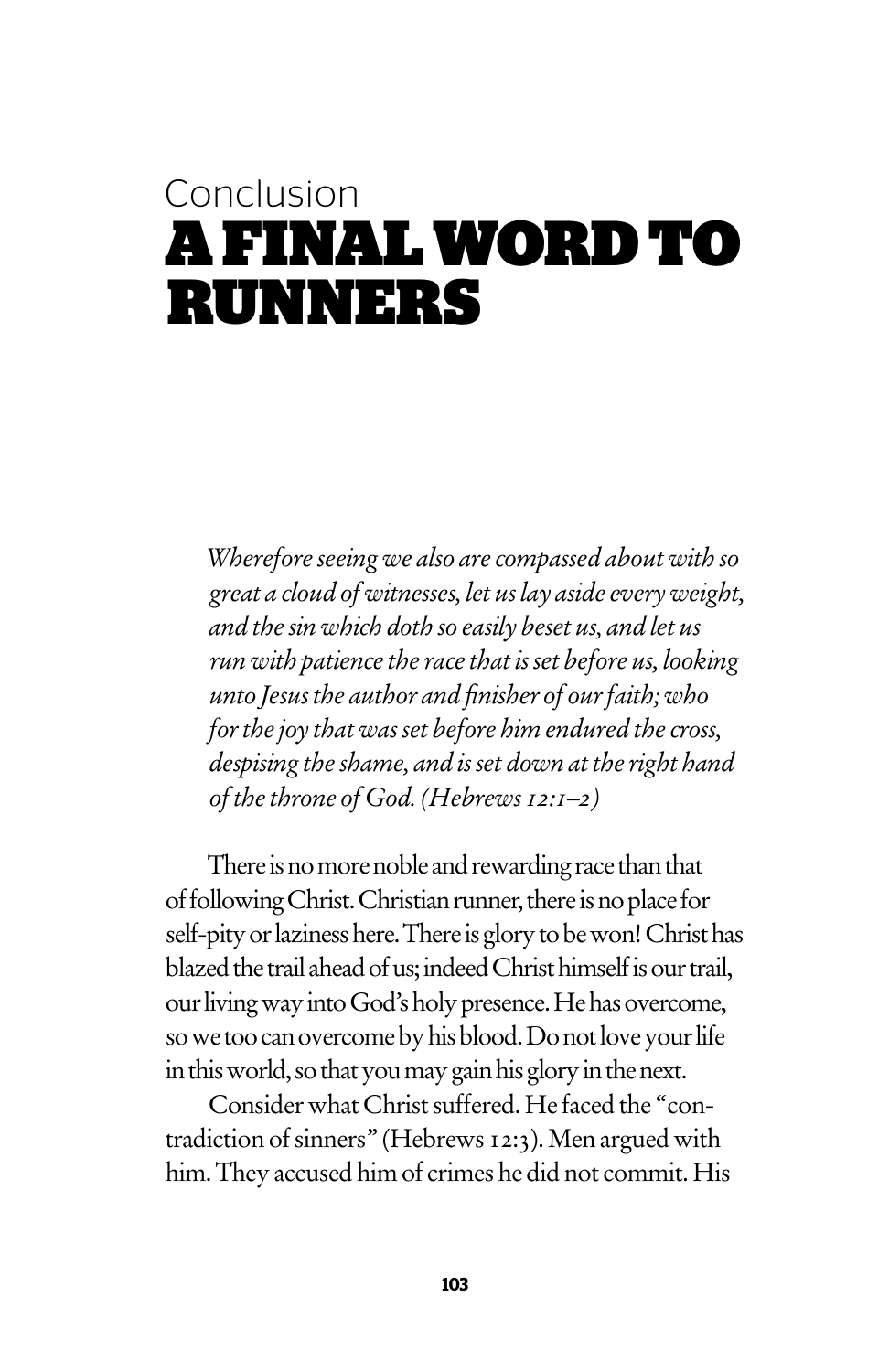own disciples opposed his intentions of going to the cross and grieved him by playing ecclesiastical "King of the Hill." Many of his disciples walked away from him when he refused to conform to their worldly expectations. Even those that stayed could not stand with him in his darkest hour. One of his best friends pretended he did not even know him. But Christ persevered.

Christ faced nothing less than the cross and its shame. He let go of all desires for worldly success. He was stripped of all his earthly honor, all his human dignity, even the most basic human rights. They treated Christ worse than we would treat a dog. They beat his body to a bloody pulp, then nailed his tender flesh to a rough cross to hang in agony for hours. Darkness came upon him—not just darkness in the skies but darkness in the soul—such that he cried out, "My God, my God, why hast thou forsaken me?"

But Christ despised the pain and humiliation of the cross for the joy set before him. He counted these agonies a small thing compared to the infinite, eternal happiness of glorifying God through the salvation of sinners. He did not run the race for himself but for us, dear believers! He was bringing many sons to glory.

When we contemplate his agonies of body and soul, we see how very little it takes to make us stumble and turn away from obedience. How often have we sinned for the slightest pleasure, or to avoid the smallest disdain from people? But in the very contrast between our weakness and his strength we find hope. Here is the spiritual champion who can share his victory with us. Runner, when your legs feel like lead and your lungs are burning,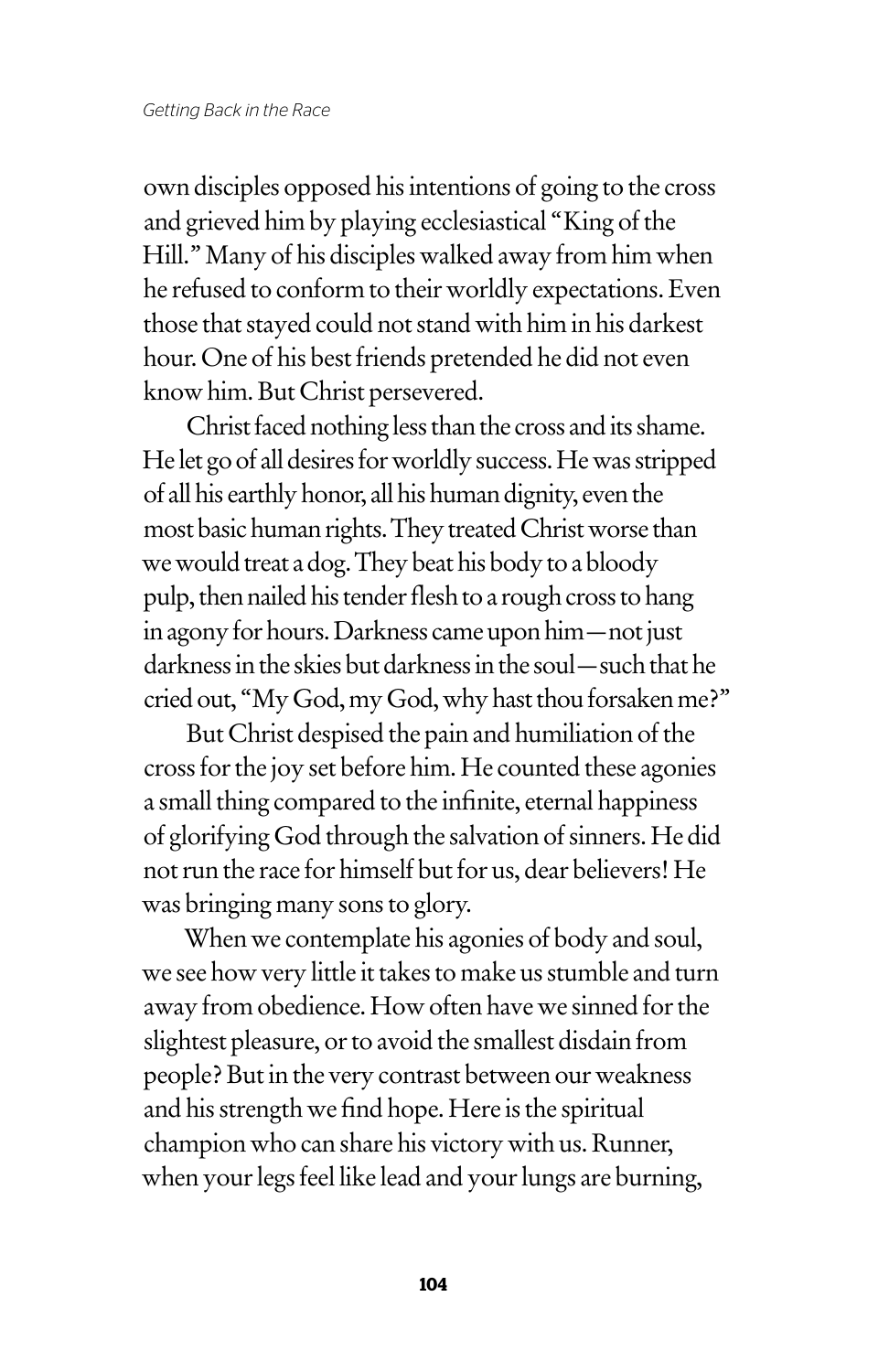Christ's Spirit can invigorate you again. Look to him, and keep putting one foot in front of the other. When your heart says, "I can't do it; I'm too weak," look at the great cloud of witnesses who have gone ahead of you. They too were weak: Abraham, Moses, David, Peter, and so many others. They too stumbled. But by faith, they ran the race. By faith, they received strength. By faith, and the Spirit's available grace, they got back up when they fell down, and pressed on. By faith, you can do the same.

Christian runner, run the race to the end!

### Endnotes

- 1. William Gurnall, *The Christian in Complete Armour* (Suffolk, 1662–1665; reprint, Edinburgh: Banner of Truth, 2002), 1:2.
- 2. J. C. Ryle, *The Christian Race and Other Sermons* (London: Hodder and Stoughton, 1900), 156.
- 3. *The Works of John Bunyan*, ed. George Offor (Glasgow: Blackie and Son, 1854), 3:388.
- 4. Parts of this book are extensively rewritten from my *Backsliding: Disease and Cure* (Reformation Heritage Books, 1982).
- 5. Wilhelmus à Brakel, *The Christian's Reasonable Service*, trans. Bartel Elshout, ed. Joel R. Beeke (Reformation Heritage Books, 1995), 4:159–60.
- 6. Andrew Fuller, *The Backslider: His Nature, Symptoms, and Recovery* (1801; reprint, Solid Ground Christian Books, 2005), 48.
- 7. Edward Reynolds, "Israel's Prayer in Time of Trouble, with God's Gracious Answer Thereunto: An Explication of the Fourteenth Chapter of Hosea," in Jeremiah Burroughs, et al., *An Exposition of the Prophecy of Hosea* (1865; reprint, Soli Deo Gloria, 1989), 653.
- 8. See Quartus, "Backsliding," in *Fruitfulness in Christian Service*  (Bristol: John Wright and Sons, 1916), 146.
- 9. Jeremiah 2:19; 3:6, 8, 11, 12, 14, 22; 5:6; 8:5; 14:7; 31:22; 49:4; Hosea 4:16; 11:7; 14:4.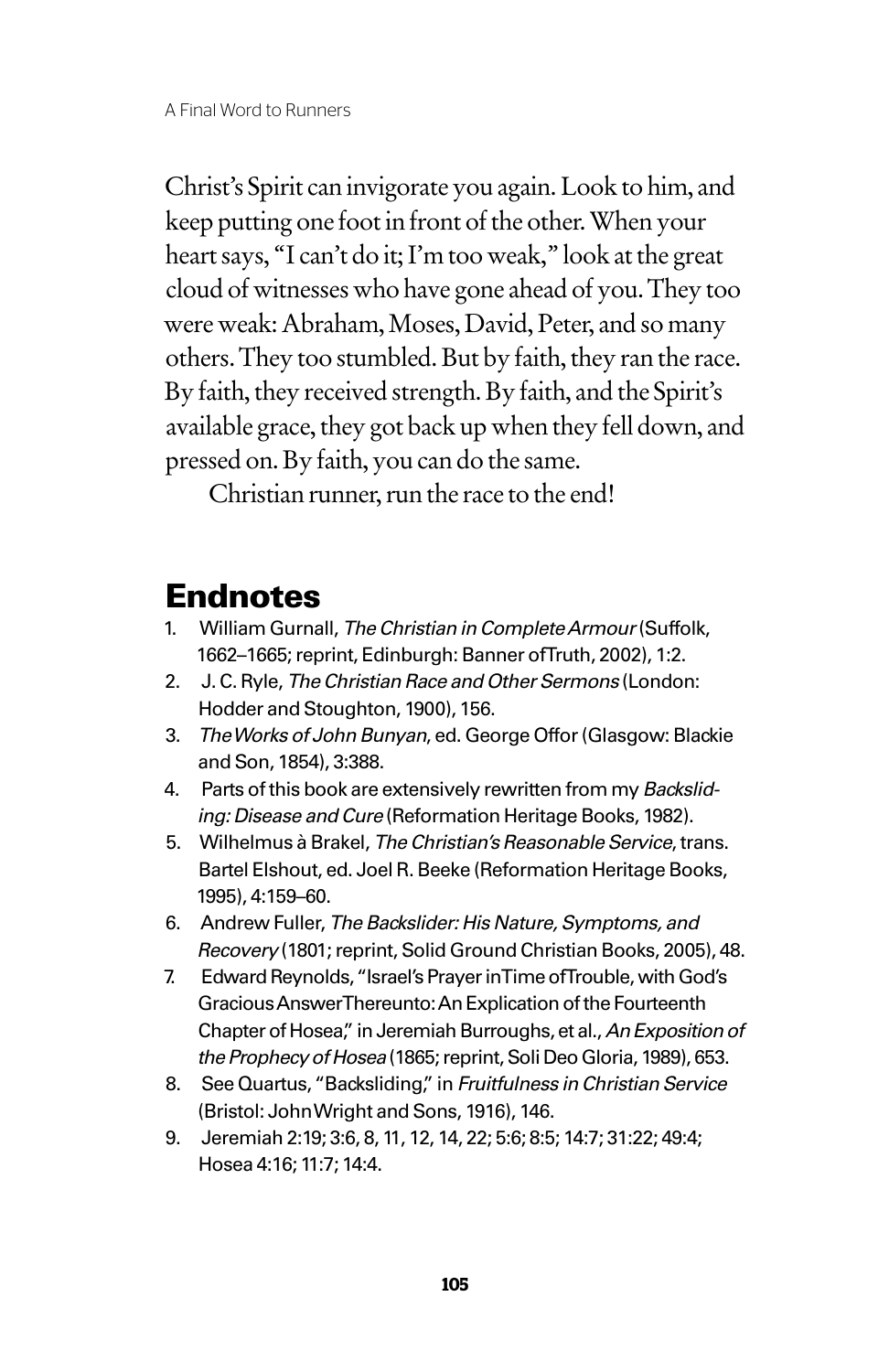- 10. Burroughs, et al., *An Exposition of the Prophecy of Hosea* (Reformation Heritage Books, 2006), 488.
- 11. "The Backslider Characterized," in *The Whole Works of the Rev. Ebenezer Erskine* (Philadelphia: Wm. S. and A. Young, 1836), 1:70. Cf. Henry Melvill, Lectures on Practical Subjects (New York: Stanford & Delisser, 1858), 382–402; The Works of Nathanael Emmons, ed. Jacob Ide (Boston: Congregational Board of Publication, 1862), 5:360–89; The Works of the Reverend and Learned Isaac Watts (London: J. Barfield, 1810), 1:568–74.
- 12. Plumer, *Vital Godliness: A Treatise on Experimental and Practical Piety* (New York: American Tract Society, 1864), 152.
- 13. Thomas Vincent, *The Good Work Begun*, ed. Don Kistler (Morgan, PA: Soli Deo Gloria, 1998), 84.
- 14. Vincent, *The Good Work Begun*, 85–86.
- 15. Charles H. Spurgeon, *Autobiography* (Cincinnati: Curts & Jennings, 1898), 1:112.
- 16. Alexander Ross, *The Epistles of James and John, The New International Commentary on the New Testament* (Eerdmans, 1954), 102.
- 17. Fuller, *The Backslider*, 49.
- 18. John Angell James, *The Christian Professor Addressed* (New York: D. Appleton & Co., 1838), 300.
- 19. "Causes and Signs of Declension in Religion," in *The Thoughts of the Evangelical Leaders: Notes of the Eclectic Society, London, During the years 1798–1814*, ed. John H. Pratt (1856; reprint, Edinburgh: Banner of Truth, 1978), 121–22.
- 20. George Lawson, *Exposition of the Book of Proverbs* (1821; reprint, Grand Rapids: Kregel, 1980), 290–91.
- 21. *The Works of John Owen* (1850–1853; reprint, Edinburgh: Banner of Truth, 2001), 7:264.
- 22. Burroughs, et al., *An Exposition of the Prophecy of Hosea*, 348.
- 23. Plumer, *Vital Godliness*, 157.
- 24. Erskine, "The Backslider Characterized," in *Works*, 1:68.
- 25. "Marks of Religions Declension," *Free Presbyterian Magazine*  79, no. 6 (June 1974): 175.
- 26. Brakel, *The Christian's Reasonable Service*, 4:165.
- 27. James, *The Christian Professor Addressed*, 307.
- 28. Fuller, *The Backslider*, 82.
- 29. William S. Plumer, *Vital Godliness: A Treatise on Experimental*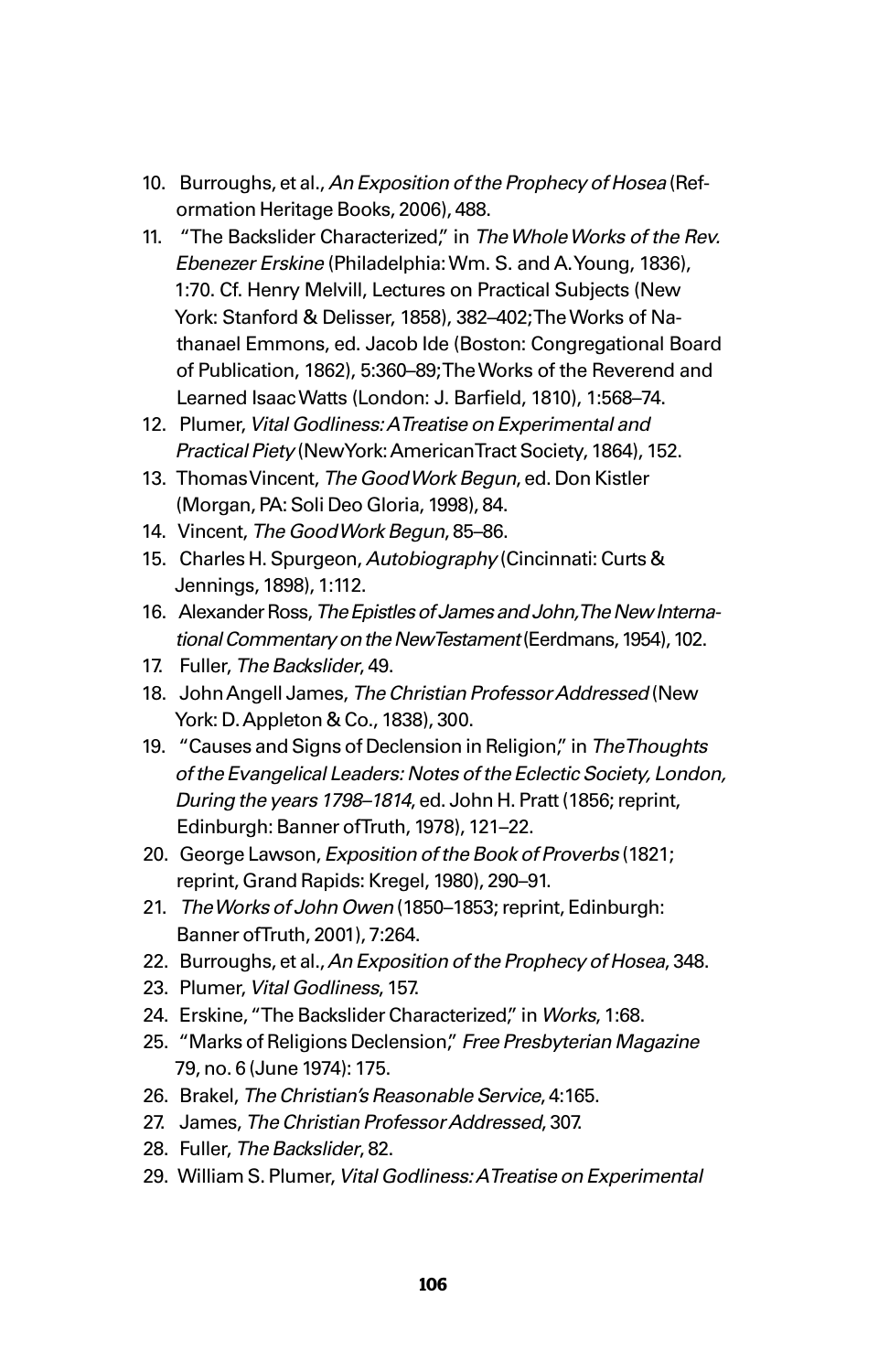*and Practical Piety* (1864; reprint, Harrisonburg, VA: Sprinkle Publications, 1993), 148.

- 30. The root idea of the Hebrew word for "backsliding" is turning. The backslider has turned away, or turned back from following God. So in repentance, he turns once more, turning back in the right direction.
- 31. Douglas Stuart, Hosea–Jonah, *Word Biblical Commentary* 31 (Nashville: Thomas Nelson Publishers, 1987), 213. See especially Deuteronomy chapters 4 and 30.
- 32. Thomas McComiskey, "Hosea," in *The Minor Prophets: An Exegetical & Expository Commentary*, ed. Thomas Edward McComiskey (Grand Rapids: Baker, 1992), 1:229.
- 33. "The Returning Backslider," in *Works of Richard Sibbes*, ed. Alexander B. Grosart (1862–1864; reprint, Edinburgh: Banner of Truth, 2001), 2:253.
- 34. Fuller, *The Backslider*, 92.
- 35. The Westminster Confession (Glasgow: Free Presbyterian Publications, 1994), 311.
- 36. J. G. Pike, *A Guide for Young Disciples* (1831; reprint, Morgan, Pa.: Soli Deo Gloria, 1996), 309.
- 37. The Psalter (reprint, Reformation Heritage Books, 2003), #210.
- 38. Obadiah Sedgwick, *Christ's Counsel to His Languishing Church*, ed. Don Kistler (Morgan, PA: Soli Deo Gloria, 1996), 9.
- 39. Joel R. Beeke, ed., *Doctrinal Standards, Liturgy, and Church Order* (Reformation Heritage Books, 2003), 68.
- 40. F. B. Meyer, *The Christ-Life for Your Life* (Moody Press, n.d.), 19.
- 41. *The Whole Works of the Rev. John Flavel* (London: W. Baynes and Son, 1820), 5:423.
- 42. Thomas Hooker, *The Application of Redemption By the Effectual Work of the Word, and Spirit of Christ, for the Bringing Home of Lost Sinners to God. The Ninth and Tenth Books*  (London: Peter Cole, 1657), 210.
- 43. Owen, Works, 7:270.
- 44. For a fuller explanation of the art of meditation, see "The Puritan Practice of Meditation," in Joel R. Beeke, *Puritan Reformed Spirituality* (Evangelical Press, 2006), 73–100.
- 45. Sibbes, *Works*, 2:260.
- 46. Gurnall, *The Christian in Complete Armour*, 2:88.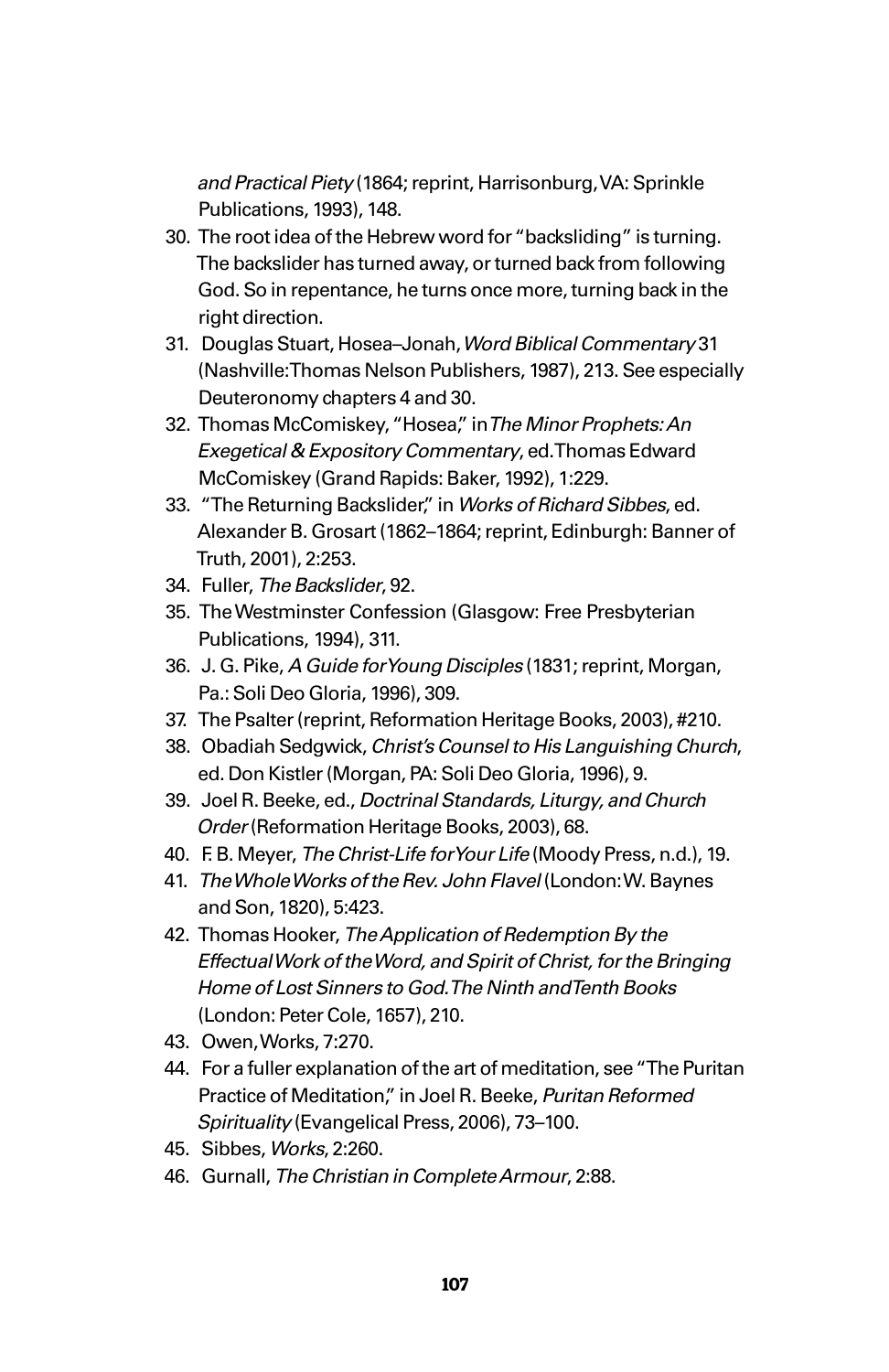- 47. Gurnall, *The Christian in Complete Armour*, 2:420–21.
- 48. For additional material on prayer, see James W. Beeke and Joel R. Beeke, *Developing a Healthy Prayer Life: 31 Meditations on Communing with God* (Reformation Heritage Books, 2010); Joel R. Beeke and Brian G. Najapfour, eds., *Taking Hold of God: Reformed and Puritan Perspectives on Prayer* (Grand Rapids: Reformation Heritage Books, 2011).
- 49. Lodenstein, *A Spiritual Appeal to Christ's Bride*, 87.
- 50. Sibbes, *Works*, 2:278.
- 51. Sibbes, *Works*, 2:286.
- 52. See Matthew 6:24 and Ephesians 5:5 on materialism; see Romans 1:21–26 and 1 Thessalonians 4:5 on sexual immorality.
- 53. Raymond C. Ortlund, Jr., *Whoredom: God's Unfaithful Wife in Biblical Theology* (Eerdmans, 1996), 49.
- 54. "Mr. Bunyan's Dying Sayings," in Robert Philip, *The Life, Times, and Characteristics of John Bunyan* (New York: D. Appleton, 1839), 476.
- 55. Sibbes, *Works*, 2:295.
- 56. Charles Wesley, "Weary of Wandering from My God," *The Methodist Hymn Book with Tunes* (1904).
- 57. Sibbes, *Works*, 2:299.
- 58. McComiskey, "Hosea," in *Minor Prophets*, 1:232.
- 59. Charles H. Spurgeon, "Backsliding Healed," in *Spurgeon's Expository Encyclopedia* (reprint, Grand Rapids: Baker, 1996), 1:380.
- 60. *The Whole Works of the Rev. Mr. John Flavel* (London: W. Baynes and Son, 1820), 5:423.
- 61. Thomas Halyburton, "Divine Influences: or, The Case and Cure of Those under Spiritual Decays," *Halyburton's Works, Volume 1, Faith and Justification* (Aberdeen: James Begg Society, 2000), 1:319.
- 62. Spurgeon, "Backsliding Healed," 1:382.
- 63. Brakel, *The Christian's Reasonable Service*, 4:162–63.
- 64. Walter Marshall, *The Gospel-Mystery of Sanctification* (New York: Southwick and Pelsun, 1811), 52.
- 65. Isaac Watts, "Am I a Soldier of the Cross?" cyberhymnal.org/ htm/a/m/amiasold.htm (accessed September 16, 2011).
- 66. Spurgeon, "Backsliding Healed," 1:388.
- 67. Samuel E. Pierce, *An Exposition on the Fourteenth Chapter of the Prophet Hosea* (London: by L. Nichols, 1822), 72.
- 68. Heidelberg Catechism, Question 60.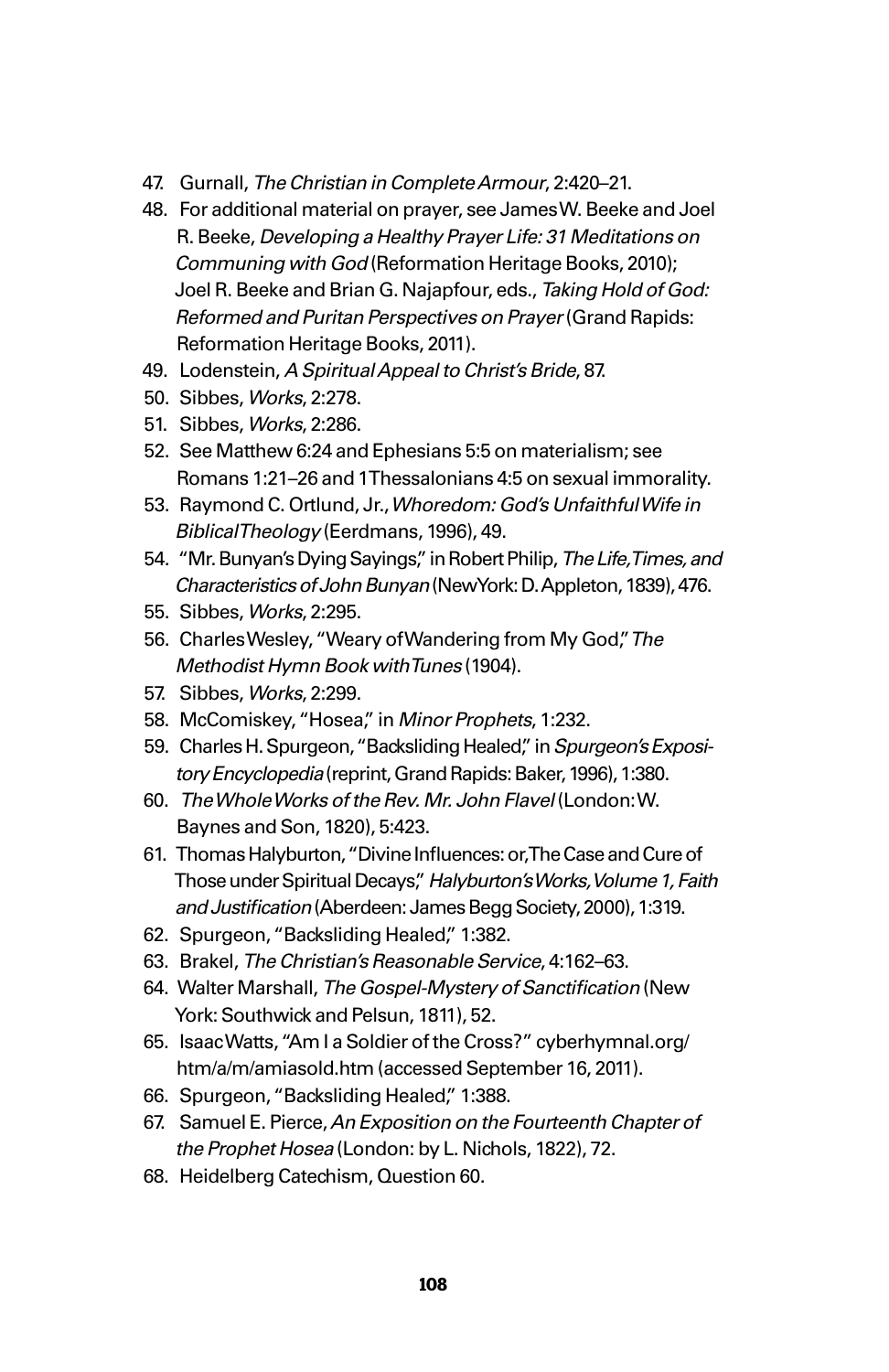- 69. Sibbes, *Works*, 2:317.
- 70. Spurgeon, "Backsliding Healed," 1:387.
- 71. For more on adoption, see Robert A. Peterson, *Adopted by God: From Wayward Sinners to Cherished Children* (Philipsburg, N.J.: P&R Publishing, 2001); Joel R. Beeke, *Heirs with Christ: The Puritans on Adoption* (Reformation Heritage Books, 2008).
- 72. McComiskey, "Hosea," in *Minor Prophets*, 1:232.
- 73. Westminster Confession, 11.4.
- 74. Samuel Waldegrave, "The Backslider Forgiven and Chastised," in *Words of Eternal Life* (London: William Hunt and Co., 1864), 278.
- 75. John Bunyan, *The Pilgrim's Progress* (1678; facsimile reprint, London: Elliot Stock, 1895), 35–36.
- 76. John Bunyan, *The Pilgrim's Progress . . . in Two Parts* (London: for W. Johnston, 1757), 2:24.
- 77. Heidelberg Catechism, Question 59.
- 78. Joseph Irons, *Grove Chapel Pulpit, Volume 3* (London: Benjamin L. Green, 1851), 204.
- 79. Stuart, *Hosea-Jonah*, 215.
- 80. Sibbes, *Works*, 2:330.
- 81. Halyburton, *Faith and Justification*, 321–22.
- 82. Reynolds, "An Explication of the Fourteenth Chapter of Hosea," in Burroughs, et al., *Hosea*, 658.
- 83. A helpful resource here is D. A. Carson, *A Call to Spiritual Reformation: Priorities from Paul and His Prayers* ( Baker, 1992).
- 84. Ralph Robinson, *Christ All and In All* (1868; reprint, Ligonier, Pa.: Soli Deo Gloria, 1992), 2.
- 85. Plumer, *Vital Godliness*, 171.
- 86. *The Sermons and Other Practical Works of the Late Reverend and Learned Mr. Ralph Erskine* (Falkirk, Scotland: by Patrick Mair, for John Stewart, Hugh Mitchell, and Peter Muirhead, 1796), 6:221, emphasis added.
- 87. Octavius Winslow, *Personal Declension and Revival of Religion in the Soul* (New York: Robert Carter, 1847), 233–34. He quotes a hymn titled, "The Backslider," by William Bengo Collyer (1782–1854).
- 88. Charles D. Mallary, *Soul Prosperity: Its Nature, Its Fruits, and Its Culture* (1860; reprint, Harrisonburgy, Va.: Sprinkle Publications, 1999), 348.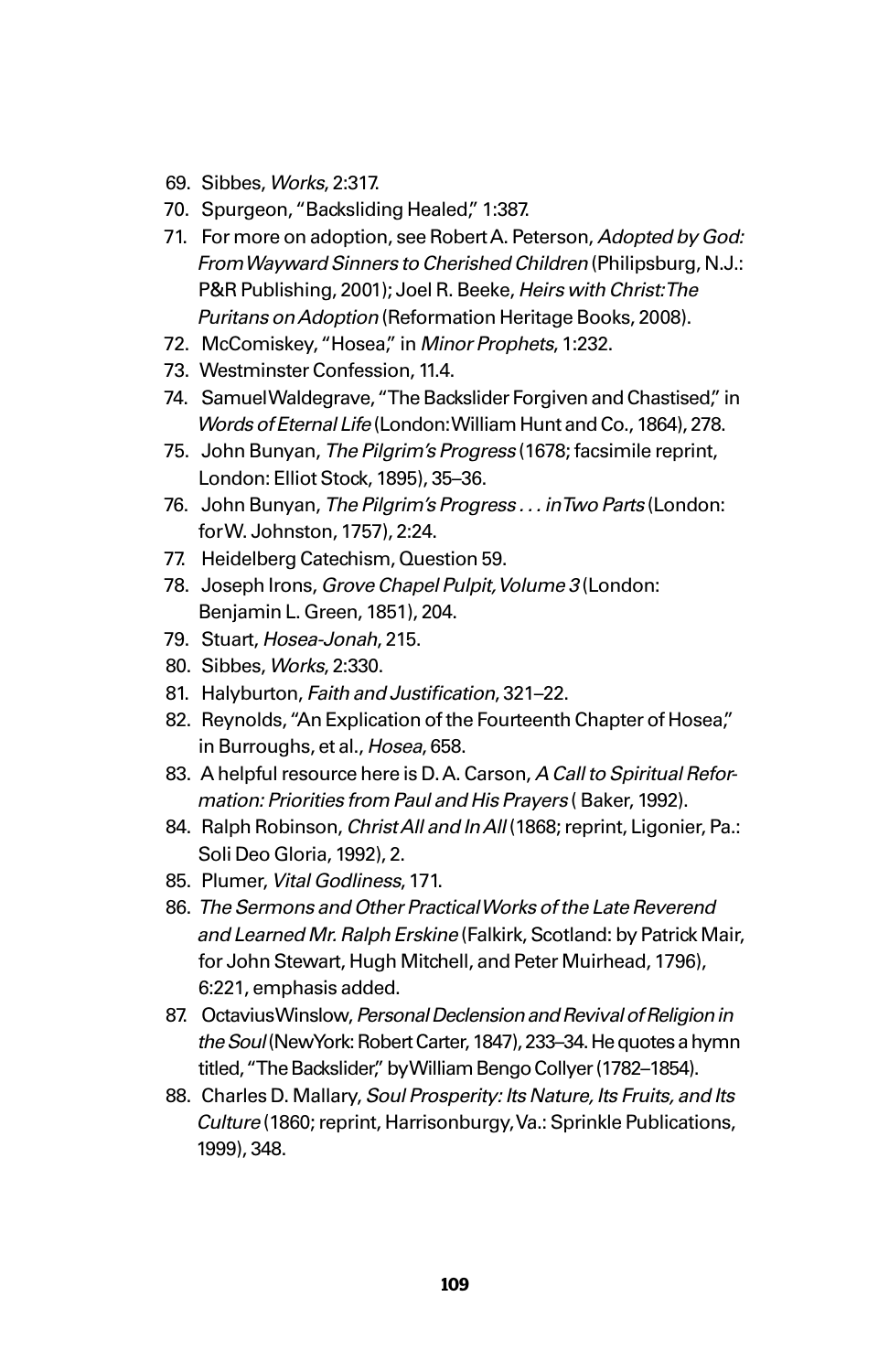

# ["But God..."](http://CruciformPress.com/our-books/but-god)

The Two Words at the Heart of the Gospel

by Casey Lute

**Just two words. Understand their use in Scripture, and you will never be the same.** 

"Rock-solid theology packaged in an engaging and accessible form." – *Louis Tullo, Sight Regained blog*

"Keying off of nine occurrences of "But God" in the English Bible, Casey Lute ably opens up Scripture in a manner that is instructive, edifying, encouraging, and convicting. This little book would be useful in family or personal reading, or as a gift to a friend. You will enjoy Casey's style, you will have a fresh view of some critical Scripture, and your appreciation for God's mighty grace will be deepened."

*Dan Phillips, Pyromaniacs blog, author of The World-Tilting Gospel (forthcoming from Kregel)* 

"A refreshingly concise, yet comprehensive biblical theology of grace that left this reader more in awe of the grace of God. "

*Aaron Armstrong, BloggingTheologically. com*

""Casey Lute reminds us that nothing is impossible with God, that we must always reckon with God, and that God brings life out of death and joy out of sorrow. "

### *Thomas R. Schreiner, Professor of New Testament Interpretation, The Southern Baptist Theological Seminary*

"A mini-theology that will speak to the needs of every reader of this small but powerful book. Read it yourself and you will be blessed. Give it to a friend and you will be a blessing."

*William Varner, Prof. of Biblical Studies, The Master's College*

[CruciformPress.com/our-books](http://CruciformPress.com/our-books)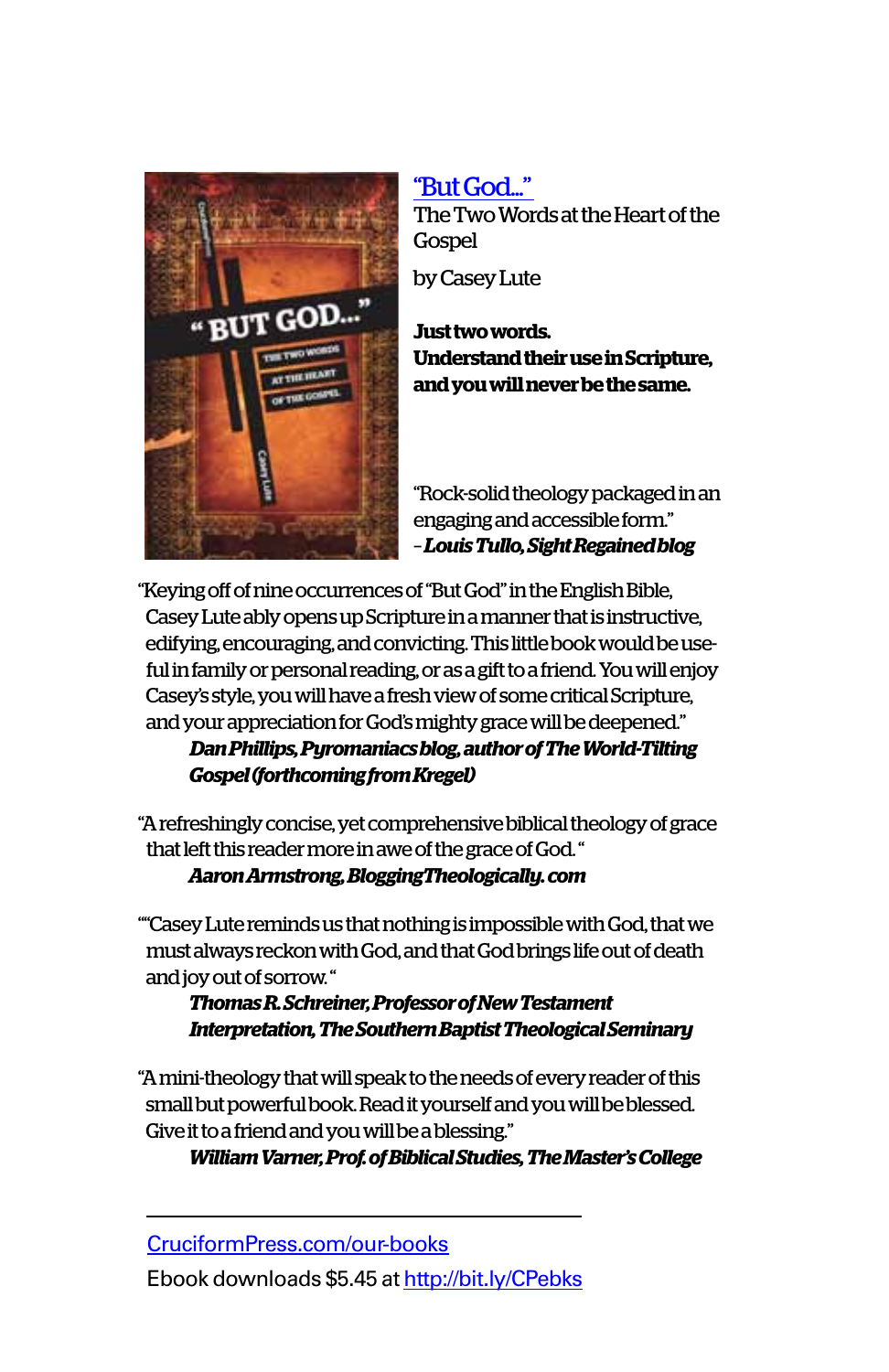

# Grieving, Hope and Solace

When a Loved One Dies in Christ

by Albert N. Martin

**There is comfort for the grief. There are answers to the questions. The Bible does offer hope, solace, healing, and confidence.**

**Pastor Albert Martin has been there.** 

"This tender book by a much-loved pastor, written after the death of his beloved wife, offers comfort to those in tears. A rare guidebook to teach us how to grieve with godliness, it is relevant to us all — if not for today, then no doubt for tomorrow."

### *Maurice Roberts, former editor,* **Banner of Truth** *magazine*

"Albert N. Martin is a seasoned pastor, skilled teacher, and gifted writer who has given us a priceless treasure in this book. All who read these pages will, unquestionably, be pointed to Christ and find themselves greatly helped."

### *Steve Lawson, Christ Fellowship Baptist Church, Mobile, AL*

"Like turning the corner and being met by a glorious moonrise, or discovering a painter or musician who touches us in the deepest recesses of our being—this little book by Pastor Al Martin has been such an experience for me. Whether you are a pastor or counselor, one who is experiencing the pangs of grief, or a member of the church who wants to be useful to others, you need to read this book."

**Joseph Pipa, President, Greenville Presbyterian Theo. Sem.**

 "Personal tenderness and biblical teaching in a sweet book of comfort. Buy it and give it away, but make sure to get a copy for yourself."

*Dr. Joel R. Beeke, President, Puritan Reformed Theo. Sem.*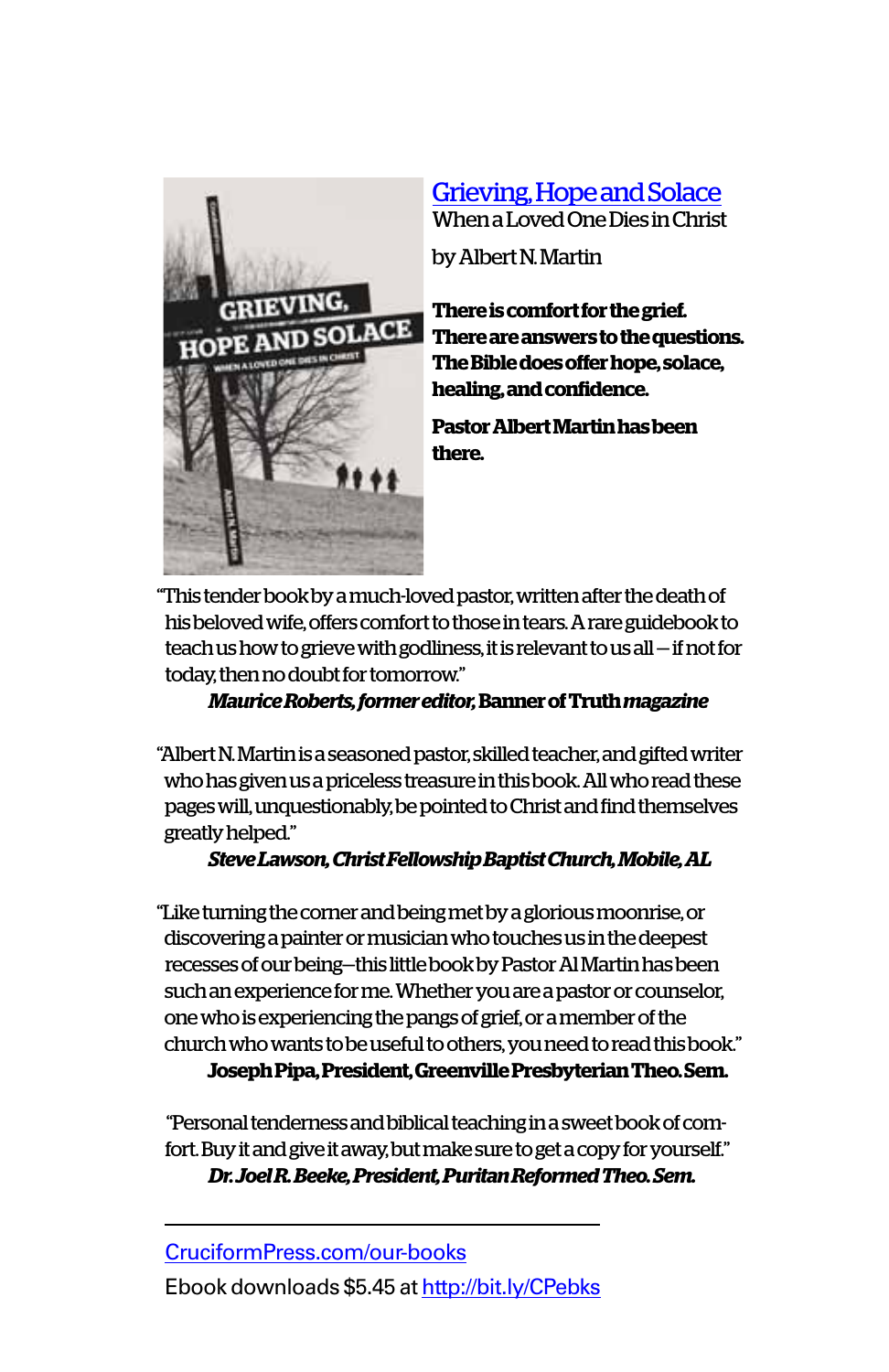# CruciformPress.com/our-books



# [Reclaiming Adoption](http://CruciformPress.com/our-books/reclaiming-adoption)

Missional Living Through the Rediscovery of Abba Father

Dan Cruver, Editor John Piper, Scotty Smith Richard D. Phillips, Jason Kovacs

 "There is no greater need in our day than theological clarity. Dan has brought us near to God's heart. As you read this book, you will sense the need to embrace your own acceptance as God's adopted child."  *–Darrin Patrick, Pastor and author*

"I can't recall ever hearing about, much less reading, a book like this before. Simply put, this remarkable volume fills a muchneeded gap in our understanding of what the Bible says both about God's adoption of us and our adoption of others. I highly recommend it."

### *Sam Storms, Author of* **The Singing God: Discover the Joy of Being Enjoyed by God**

"The authors writing here are some of the most fearless thinkers and activists in the Christian orphan care movement. Read. Be empowered. And then join Jesus for the orphans of the world."

*Russell D. Moore, Pastor and author of* **Adopted for Life**

"With spiritual insight and effective teaching, *Reclaiming Adoption* will help believers better understand our place with Christ and work in his kingdom."

# *Ed Stetzer, President, LifeWay Research*

"Something like…a revival, is happening right now in evangelical theology….it may have the momentum to reinvigorate evangelical systematic theology….The most promising sign I've seen so far is the new book *Reclaiming Adoption*. "

*Fred Sanders, Ph.D., Biola University*

[CruciformPress.com/our-books](http://CruciformPress.com/our-books)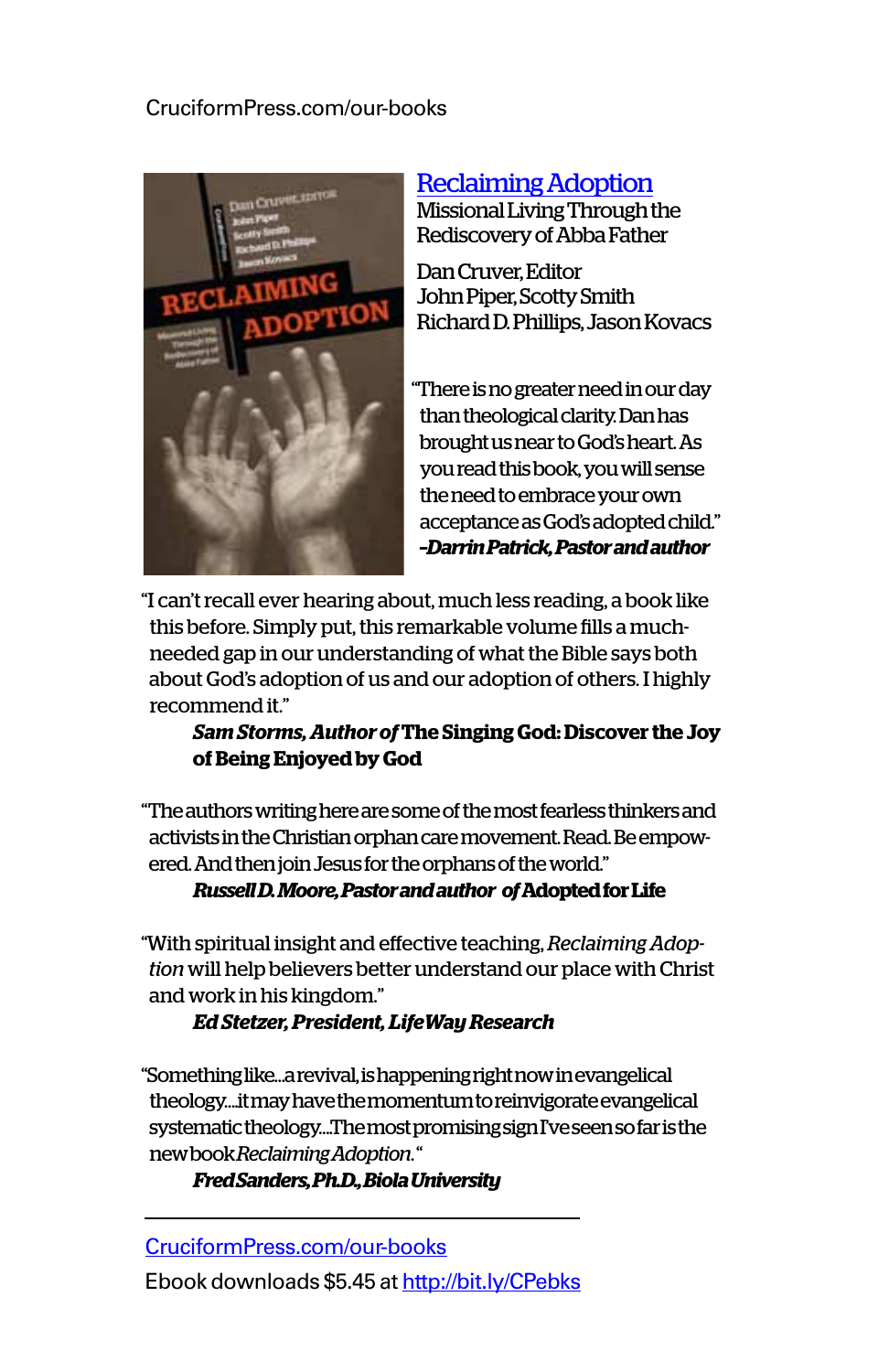

[Smooth Stones](http://CruciformPress.com/our-books/smooth-stones) Bringing Down the Giant Questions of Apologetics

by Joe Coffey

**Street-level apologetics for everyday Christians.** 

**Because faith in Jesus makes sense. And you don't need an advanced degree to understand why.** 

"What a thrill for me to see Joe Coffey, a graduate of our first Centurions Program class, apply the biblical worldview principles we teach at BreakPoint and the Colson Center. In this marvelous little book, Joe simply and succinctly lays out the tenets of the Christian faith within the context of the four key life and worldview questions. This is an excellent resource for Christians and non-Christians alike who are seeking the Truth."

### *Chuck Colson, Founder of Prison Fellowship and the Colson Center for Christian Worldview*

"This book may be the best resource I've seen to answer common objections in everyday language."

*Jared Totten,* **Critical Thinking Blog**

"A quick read that packs a punch....I'm always on the lookout for something like this. *Smooth Stones* is a winner. "

*Mike del Rosario,* **ApologeticsGuy.Com**

"Most books on apologetics are too long, too deep, and too complicated. This book has none of these defects. Like its title, it is like a smooth stone from David's apologetic sling directed right to the mind of an enquiring reader"

*Norman L. Geisler, Distinguished Professor of Apologetics, Veritas Evangelical Seminary, Murrieta, CA*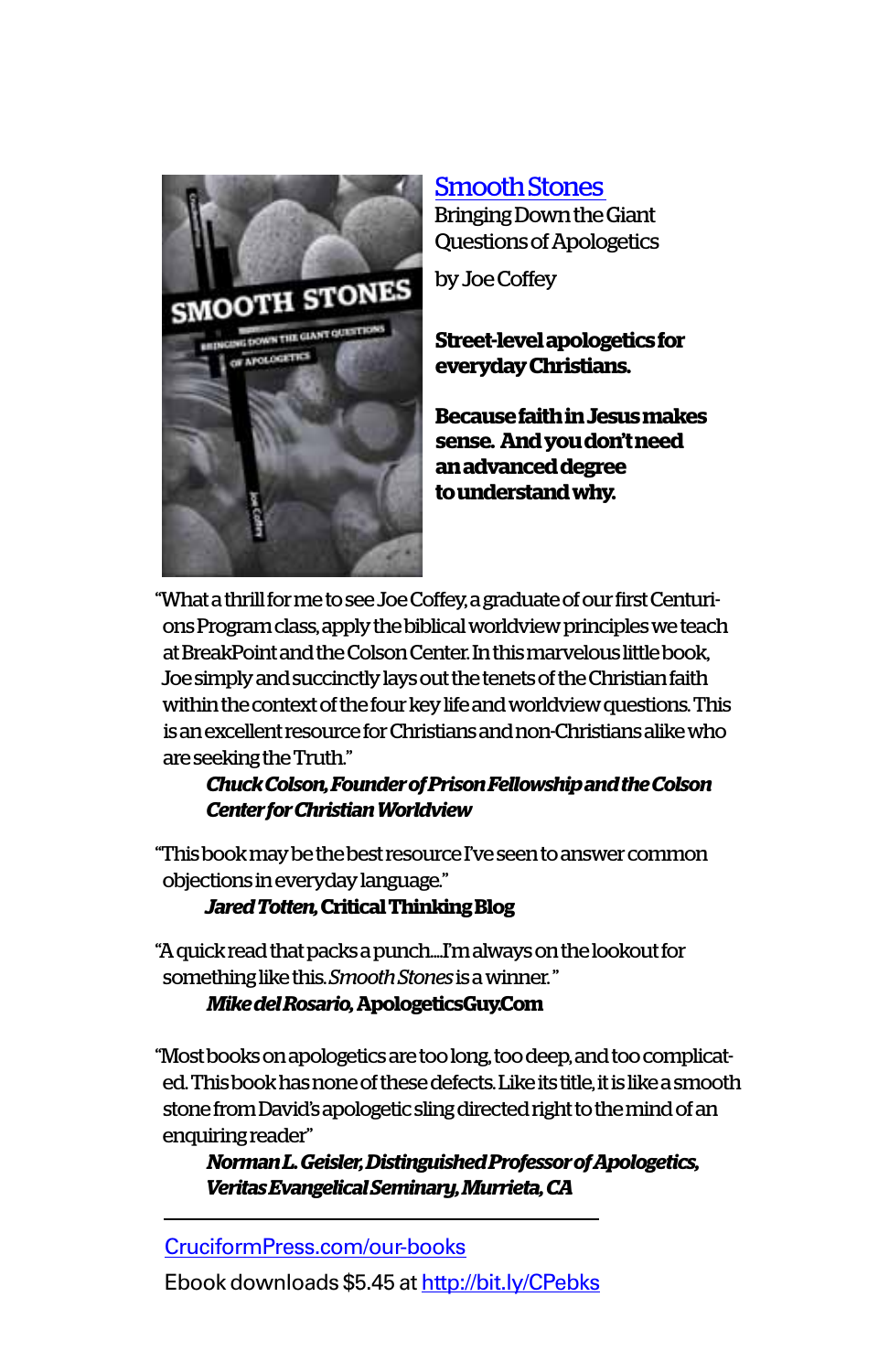

# [Innocent Blood](http://CruciformPress.com/our-books/innocent-blood)

Challenging the Powers of Death with the Gospel of Life

John Ensor

 **The shedding of innocent blood, primarily through abortion, has**<br>**RI.OOD** now marked an entire generation  **now marked an entire generation. But God's call to protect the innocent is unchanged.** 

> "God's Word tells us to be prepared to give an answer to everyone

who asks us a reason for the hope within us, and it also tells us that we should do this with gentleness and respect. This book does just that. With decades of experience and true wisdom, John Ensor beautifully shows us how our glorious God delights in our courageous fight for the innocent, and that he commands us to fight, not with the words and weapons of man but with the living and active Gospel of Jesus Christ."

*Burk Parsons, pastor; editor of* **Tabletalk**

"...a powerful indictment. There are areas of theology about which sincere Christians can disagree, but this is not one of them." *John Frame, Professor, Reformed Theological Seminary*

"By showing how our activism is to be motivated and fueled by the gospel, Ensor challenges us to devote our lives to magnifying Jesus Christ through seeking justice for the unborn." *Trevin Wax, author, editor at LifeWay Christian Resources*

Stellar! John Ensor provides a bridge between the defense of innocent human life and the proclamation of the gospel. His concisely worded thesis is theologically grounded and philosophically sound. I wholeheartedly recommend this book!

*Scott Klusendorf, speaker and author*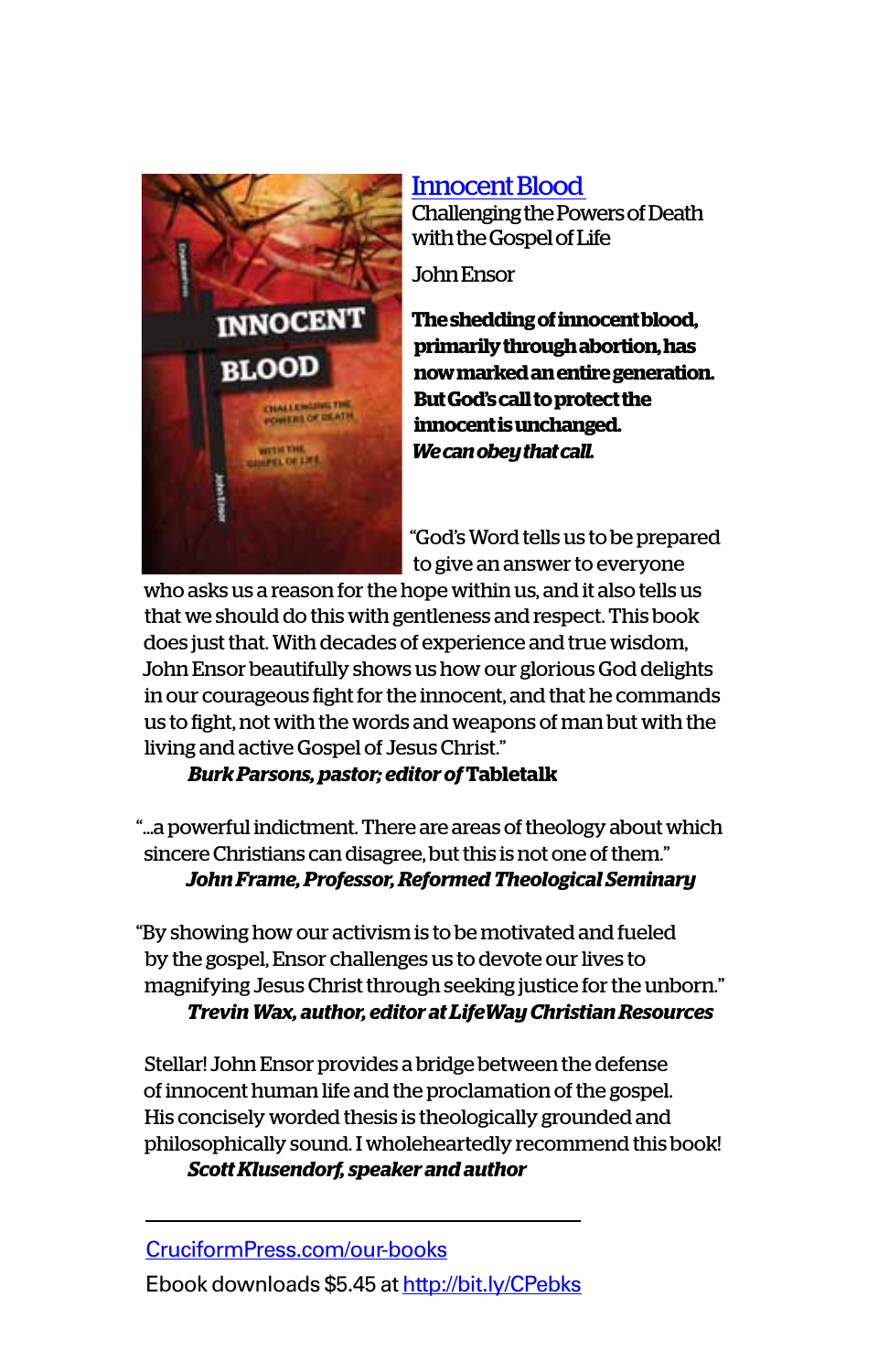

# [Intentional Parenting](http://CruciformPress.com/our-books/intentional-parenting)  Family Discipleship by Design

by Tad Thompson

### **The Big Picture and a Simple Plan — That's What You Need to Do Family Discipleship Well**

*This book will allow you to take all the sermons, teachings, and exhortations you have received on the topic of family discipleship, make sense of it, and put it to use.*

"As parents, we know God has given us the responsibility to train our children in his ways. But many parents don't know where or how to start. Tad has done us all a favor by identifying seven key categories of biblical teaching we can utilize in teaching our children godly truth and principles. This easy-to-follow plan will help any parent put the truth of God's Word into their children's hearts."

### *Kevin Ezell, President, North American Mission Board, Southern Baptist Convention; father of six*

"Here is a practical page-turner that encourages fathers to engage the hearts of their families with truth and grace. In an age when truth is either ignored or despised, it is refreshing to see a book written for ordinary fathers who want their families to be sanctified by the truth. Thompson writes with a grace which reminds us that parenting flows from the sweet mercies of Christ. ."

### *Joel Beeke, President, Puritan Reformed Theological Seminary*

"Need an introductory text to the topic of discipling children? Here is a clear, simple book on family discipleship, centered on the gospel rather than human successes or external behaviors."

*James M. Hamilton, Associate Professor of Biblical Theology, The Southern Baptist Theological Seminary*

[CruciformPress.com/our-books](http://CruciformPress.com/our-books)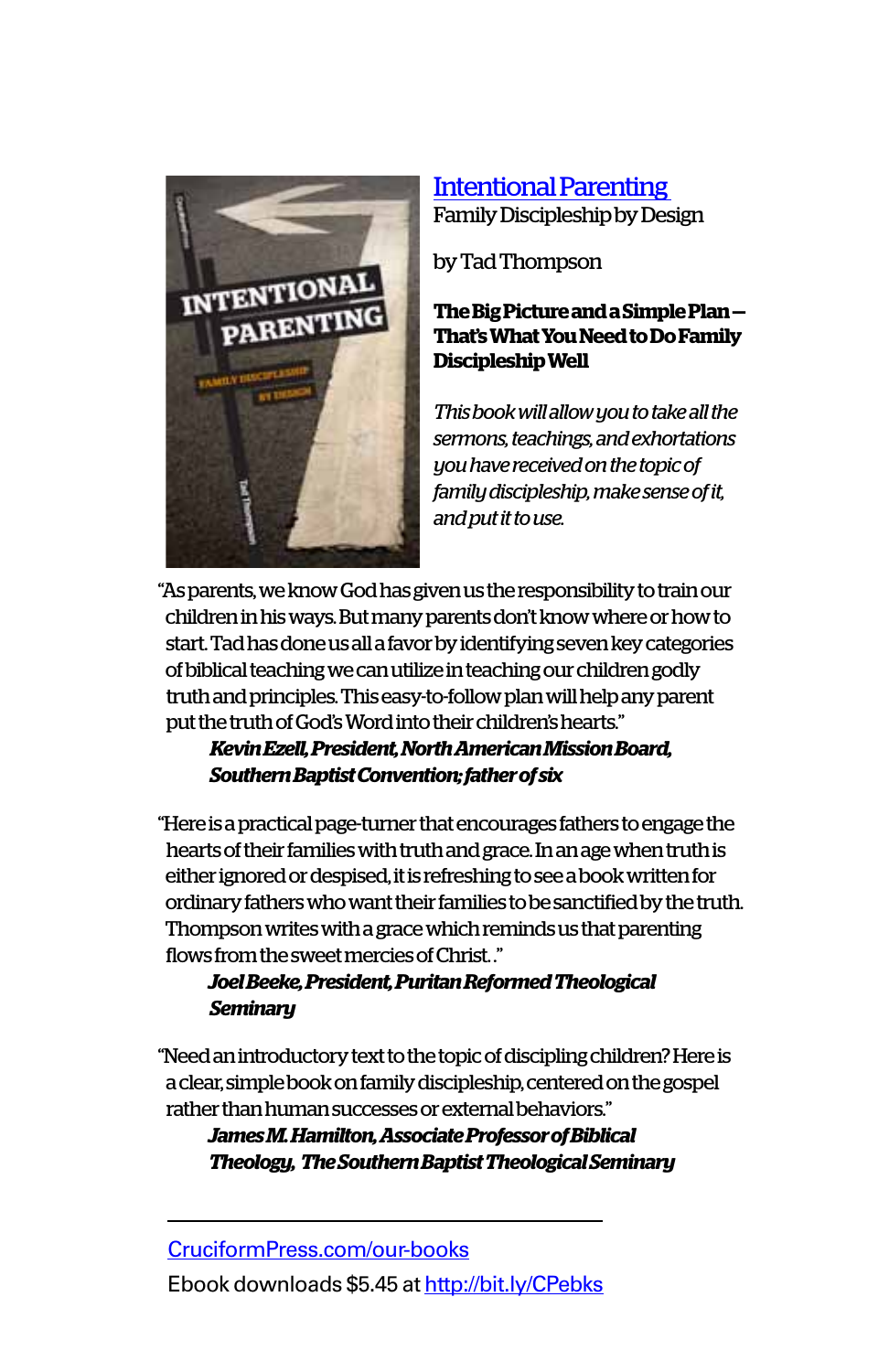

[The Organized Heart](http://CruciformPress.com/our-books/the-organized-heart) A Woman's Guide to Conquering Chaos

by Staci Eastin

**Disorganized? You dont need more rules, the latest technique, or a new gadget.** 

**This book will show you a different, better way. A way grounded in the grace of God.** 

"Staci Eastin packs a gracious punch, full of insights about our disorganized hearts and lives, immediately followed by the balm of gospel-shaped hopes. This book is ideal for accountability partners and small groups."

### *Carolyn McCulley, blogger, filmmaker, author of***Radical Womanhood***and***Did I Kiss Marriage Goodbye?**

"Unless we understand the spiritual dimension of productivity, our techniques will ultimately backfire. Find that dimension here. Encouraging and uplifting rather than guilt-driven, this book can help women who want to be more organized but know that adding a new method is not enough."

### *Matt Perman, Director of Strategy at Desiring God, blogger, author of the forthcoming book,* **What's Best Next: How the Gospel Transforms the Way You Get Things Done**

"Organizing a home can be an insurmountable challenge for a woman. The Organized Heart makes a unique connection between idols of the heart and the ability to run a well-managed home. This is not a how-to. Eastin looks at sin as the root problem of disorganization. She offers a fresh new approach and one I recommend, especially to those of us who have tried all the other self-help models and failed."

### *Aileen Challies, Mom of three, and wife of blogger, author, and pastor Tim Challies*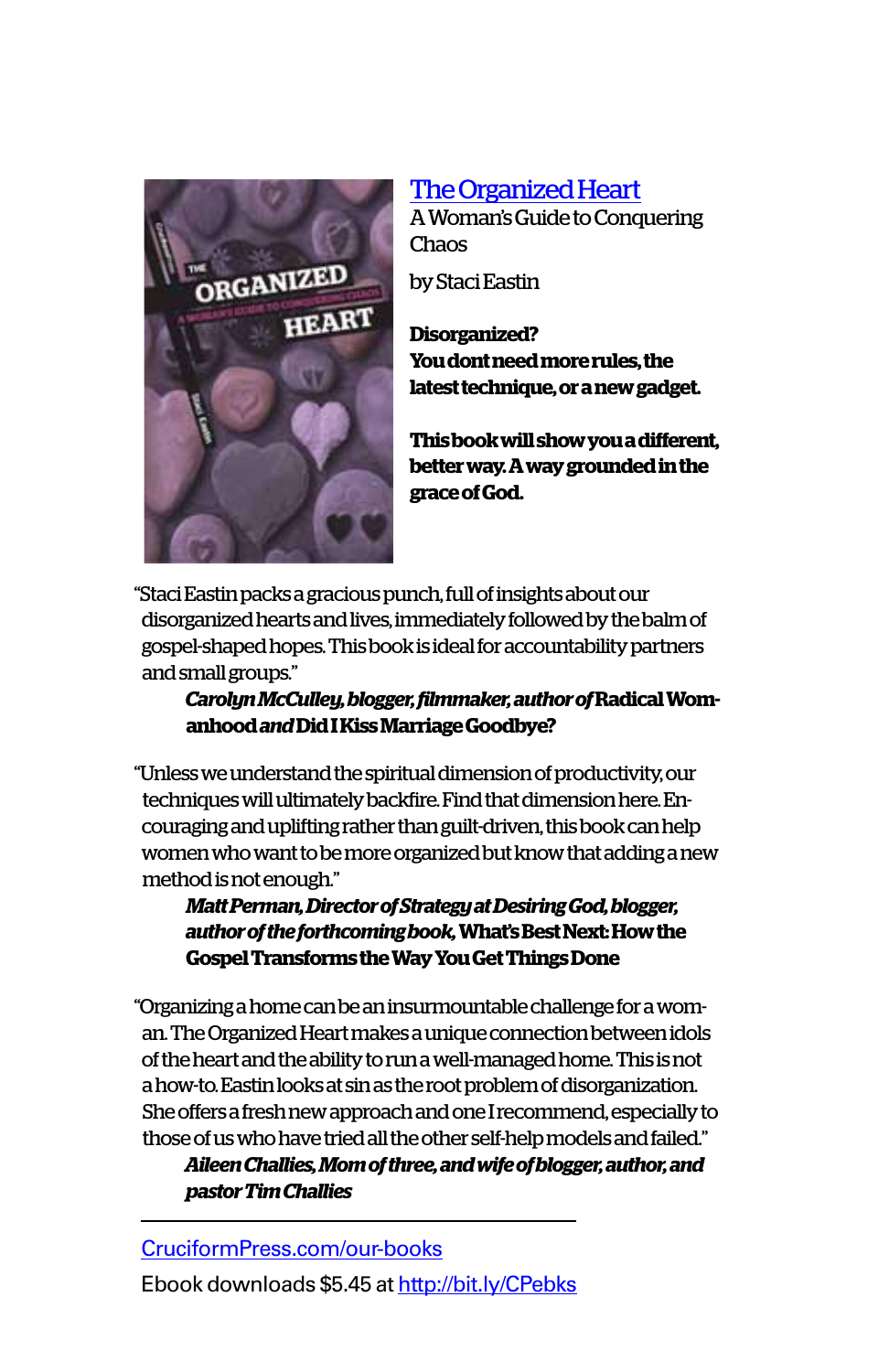

# [Wrestling with an Angel](http://cruciformpress.com/our-books/cruciform)

A Story of Love, Disability and the Lessons of Grace

by Greg Lucas

**The riveting, inspiring true story that readers have called "a touchstone book of my life," and "alternately hilarious and heartbreaking," a book that "turns the diamond of grace in such a way that you see facets you never really noticed before."** 

"C.S. Lewis wrote that he paradoxically loved *The Lord of the Rings* because it 'broke his heart'— and Greg Lucas' writing does the same for me."

### *Justin Taylor , Managing Editor,* **ESV Study Bible**

"Witty... stunning... striking... humorous and heartfelt. *Wrestling with an Angel* provides a fresh, honest look at one father's struggle to embrace God in the midst of his son's disability. Can sheer laughter and weeping gracefully coexist in a world of so much affliction? Greg knows all about it. I highly recommend this wonderfully personal book!"

### *Joni Eareckson Tada, Joni and Friends International*

"You will laugh; you will cry. You will feel sick; you will feel inspired. You will be repulsed by the ugliness of sin; you will be overwhelmed by the love of God. Greg Lucas takes us on an unforgettable ride as he extracts the most beautiful insights into grace from the most painful experiences of life."

### *David P. Murray, Puritan Reformed Theological Seminary*

"Greg Lucas is a captivating storyteller. When he writes about life with Jake, I recognize God's grace and loving persistence in my life. I want more!"

*Noël Piper, author, and wife of pastor and author John Piper*

[CruciformPress.com/our-books](http://CruciformPress.com/our-books)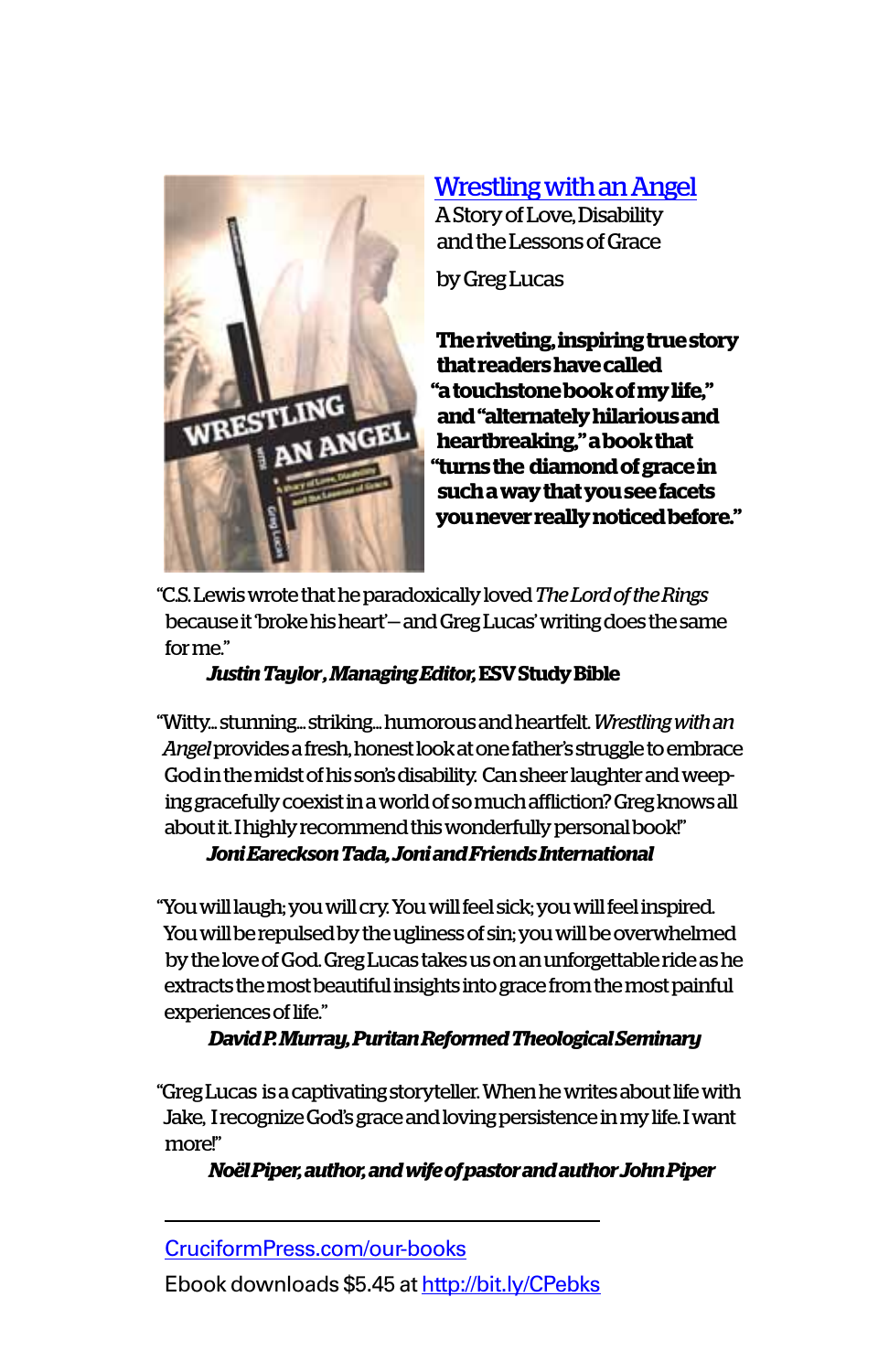

# [Servanthood as Worship](http://CruciformPress.com/our-books/servanthood-as-worship) The Privilege of Life in a Local Church

by Nate Palmer

**We [serve] because he first [served] us.** – **1 John 1:19 [sort of]** 

**What ever happened to servanthood? Here is a biblical presentation of our calling to serve in the church, motivated by the grace that is ours in the gospel.**

"In an age where the church can be likened to Cinderella – beautiful, but largely ignored and forgotten – Nate Palmer's brief book forces us to rethink both the church and our relationship to her. In an age where egocentrism ensures we sing, 'O say, can you see – what's in it for me?' on a weekly basis, Palmer forces us to say instead, 'How can I best serve the church?' Looking at the needs of others rather than one's own is possibly the most serious deficiency in the church today. Reading this book will help redress the deficiency. I heartily recommend it."

### *Derek W.H. Thomas, Professor of Theology Reformed Theological Seminary (Jackson)*

"Think of these pages as a handbook. It contains a sustainable, practical vision for serving in the local church that is powered by grace. Along the way, you'll get a mini theological education."

*Justin Buzzard, pastor, San Francisco Bay Area, Buzzard Blog*

"In our media-crazed, me-first culture, the art of the basin and the towel has been shoved off onto those who get paid to serve – certainly a call to serve in humility can't be God's will for all of us, or could it? Nate Palmer gets at the heart of our resistance.. I strongly recommend this book."

### *Elyse Fitzpatrick, author of* **Because He Loves Me**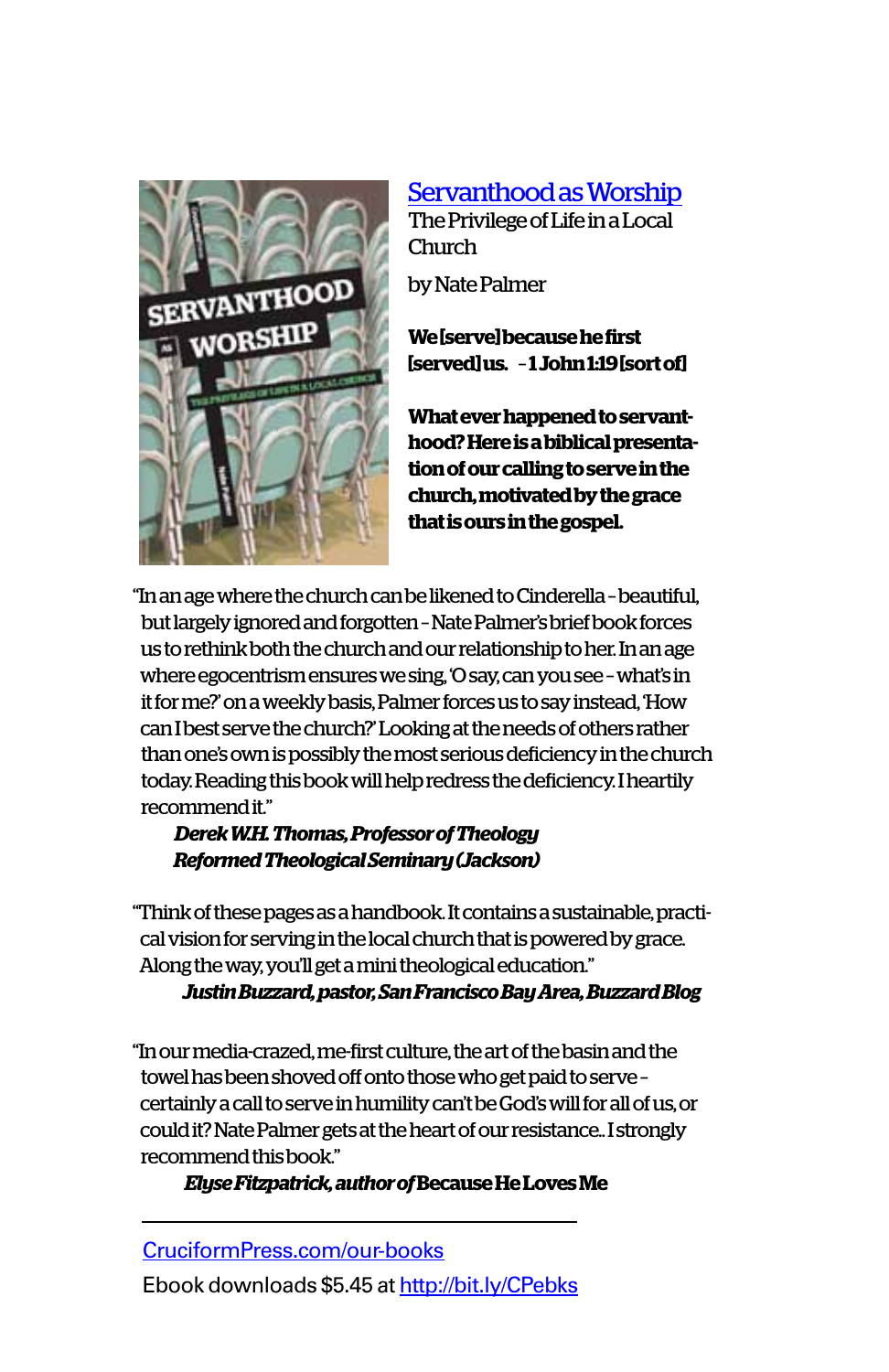

Sexual Detox A Guide for Guys Who Are Sick of Porn

by Tim Challies

"In an age when sex is worshiped as a god, a little book like this can go a long way to helping men overcome sexual addiction."

*–Pastor Mark Driscoll Mars Hill Church Acts 29*

"Online pornography is not just a problem for Christian men; it is THE problem. Many men, young and old, in our churches need *Sexual Detox*. Challies offers practical, doable and, above all, gospel-centered hope for men. I want every man I serve and all the guys on our staff to read this book."

### *Tedd Tripp, Pastor, and author of* **Shepherding a Child's Heart**

"Tim Challies strikes just the right balance in this necessary work. His assessment of the sexual epidemic in our culture is sober but not without hope. His advice is practical but avoids a checklist mentality. His discussion of sexual sin is frank without being inappropriate. This book will be a valuable resource."

### *Kevin DeYoung, Pastor and author*

"Thank God for using Tim to articulate simply and unashamedly the truth about sex amidst a culture of permissiveness. Read it and believe it."

### *Ben Zobrist, Tampa Bay Rays*

"*Sexual Detox* is just what we need. It is clear, honest, and biblical, written with a tone that is knowing but kind, exhortative but gracious, realistic but determined. We have been given by Tim Challies a terrific resource for fighting sin and exalting Christ.

### *Owen Strachan, Boyce College*

### [CruciformPress.com/our-books](http://CruciformPress.com/our-books)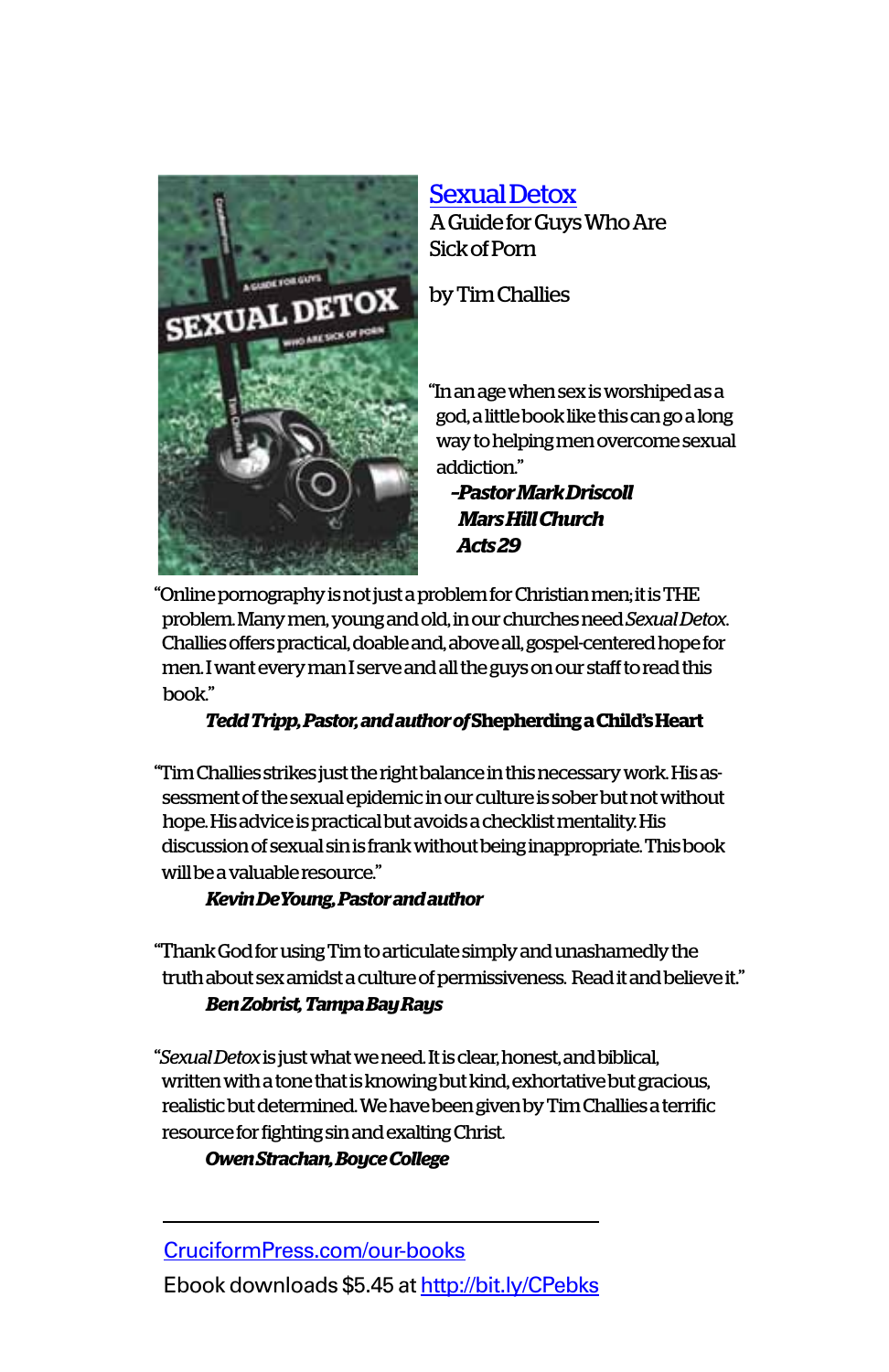

**[Cruciform](http://cruciformpress.com/our-books/cruciform/)** Living the Cross-Shaped Life by Jimmy Davis

#### **This is the shape of the gospel.**

"Jimmy Davis loves the cross. This little book will open your heart up to see how the cross is the center of all of life. Well done."

**— Paul Miller, Director of seeJesus. net, author of** *A Praying Life*

"Jimmy Davis shows us how to cut through the fog of contemporary Christian thinking to recover the Savior's plan for our lives."  *T. M. Moore, Dean, Chuck Colson's Centurions Program* 

"Jimmy shows from personal experience how a lack of passion and purpose, focus and fervor, compassion and conviction, is always due to distance from the now-power of the gospel. I pray that through this book you will rediscover the beauty and brilliance of the gospel in brand new ways."

### *Tullian Tchividjian, Coral Ridge Presbyterian Church*

"*Cruciform* is a theologically grounded and redemptively freeing picture of a life spent boasting in the cross of Jesus."

*Scotty Smith, Christ Community Church*

This book will be a help to everyone struggling with 'Why, God?' I believe every person planning for, and serving, in a place of Christian ministry should read this book."

*Dr. Brian Richardson, Southern Baptist Theological Seminary*

"This is a terrific book for those breakfast discipleship groups. It is the next one I am going to use."

*Dr. William E. Brown, President, Cedarville University*

[CruciformPress.com/our-books](http://CruciformPress.com/our-books)

"